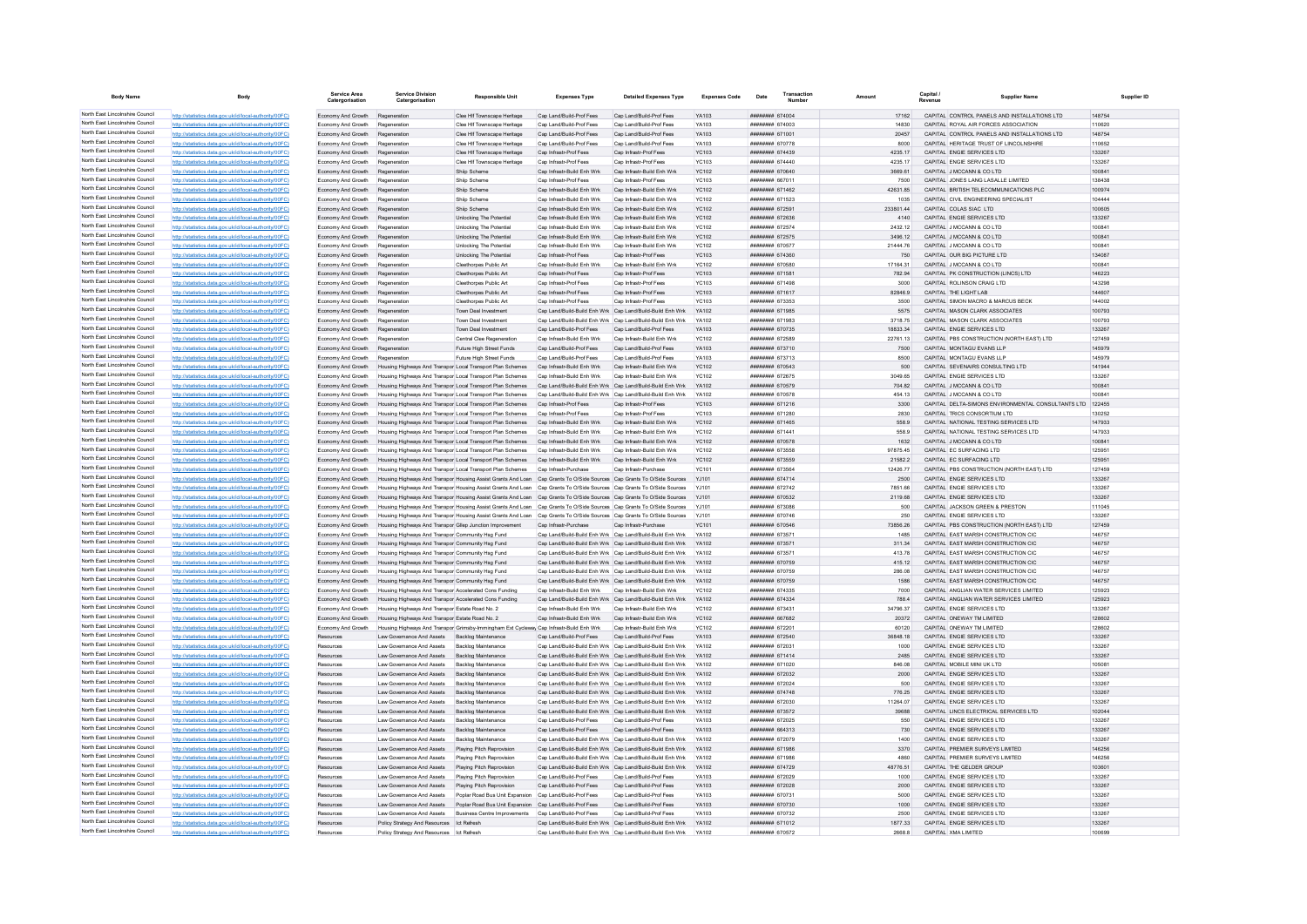| <b>Body Name</b>                                                   | Body                                                                                                             | Service Area<br>Catergorisation          | <b>Service Division</b><br>Catergorisation                | <b>Responsible Unit</b>                                                                                     | <b>Expenses Type</b>                                                                                               | <b>Detailed Expenses Type</b>                                                                                                      | <b>Expenses Code</b>  | Transaction<br>Date                             |                    | Capital | Supplier Name                                                  | Supplier ID                   |
|--------------------------------------------------------------------|------------------------------------------------------------------------------------------------------------------|------------------------------------------|-----------------------------------------------------------|-------------------------------------------------------------------------------------------------------------|--------------------------------------------------------------------------------------------------------------------|------------------------------------------------------------------------------------------------------------------------------------|-----------------------|-------------------------------------------------|--------------------|---------|----------------------------------------------------------------|-------------------------------|
| North East Lincolnshire Council                                    | http://statistics.data.gov.uk/id/local-authority/00FC)                                                           | Resources                                | Policy Strategy And Resources   Ict Refresh               |                                                                                                             |                                                                                                                    | Cap Land/Build-Build Enh Wrk Cap Land/Build-Build Enh Wrk YA102                                                                    |                       | ####### 673486                                  | 13441.05           |         | CAPITAL XMA LIMITED                                            | 100699                        |
| North East Lincolnshire Council                                    | http://statistics.data.gov.uk/id/local-authority/00FC)                                                           | Resources                                | Policy Strategy And Resources Ict Refresh                 |                                                                                                             |                                                                                                                    | Cap Land/Build-Build Enh Wrk Cap Land/Build-Build Enh Wrk                                                                          | YA102                 | ######## 673440                                 | 1809 86            |         | CAPITAL XMA LIMITED                                            | 100699                        |
| North East Lincolnshire Council                                    | http://statistics.data.gov.uk/id/local-authority/00FC)                                                           | Resources                                | Policy Strategy And Resources Pa Eco Park                 |                                                                                                             |                                                                                                                    | Cap Land/Build-Build Enh Wrk Cap Land/Build-Build Enh Wrk                                                                          | YA102                 | ######## 671175                                 | 15628              |         | CAPITAL POSITIVE ACTIVITIES                                    | 126463                        |
| North East Lincolnshire Council<br>North East Lincolnshire Council | http://statistics.data.gov.uk/id/local-authority/00FC)                                                           | Environmen                               | Environmen                                                | Fleet Replacement Programme                                                                                 | Cap Veh Plt Eqp-Purchase                                                                                           | Cap Veh Plt Eqp-Purchase                                                                                                           | YB101                 | ######## 672926                                 | 975.42             |         | CAPITAL CTRACK UK LTD                                          | 147152                        |
| North East Lincolnshire Council                                    | http://statistics.data.gov.uk/id/local-authority/00EC)                                                           | Fnvironmen                               | Environment<br>Environment                                | Fleet Replacement Programme<br>Fleet Replacement Programme                                                  | Cap Veh Plt Ego-Purchase Cap Veh Plt Ego-Purchase<br>Cap Veh Pit Egp-Purchase                                      | Cap Veh Plt Egp-Purchase                                                                                                           | <b>YR101</b><br>YB101 | <b>########</b> 671476<br><b>ининнин</b> 671476 | 375<br>969 17      |         | CAPITAL BHG MARINE LTD<br>CAPITAL BHG MARINE LTD               | 148892<br>148892              |
| North East Lincolnshire Council                                    | http://statistics.data.gov.uk/id/local-authority/00FC)<br>http://statistics.data.gov.uk/id/local-authority/00FC) | Environment<br>Environmen                | Environment                                               | Fleet Replacement Programme                                                                                 | Cap Veh Pit Ego-Purchase                                                                                           | Cap Veh Plt Ego-Purchase                                                                                                           | <b>YB101</b>          | ######## 671476                                 | 1666.66            |         | CAPITAL BHG MARINE LTD                                         | 148892                        |
| North East Lincolnshire Council                                    | http://statistics.data.gov.uk/id/local-authority/00FC)                                                           | Environmen                               | Environment                                               | Fleet Replacement Programme                                                                                 | Cap Veh Plt Eqp-Purchase                                                                                           | Cap Veh Plt Egp-Purchase                                                                                                           | <b>YB101</b>          | ######## 671030                                 | 1229.51            |         | CAPITAL BAUER RADIO LTD                                        | 122350                        |
| North East Lincolnshire Council                                    | http://statistics.data.gov.uk/id/local-authority/00FC)                                                           | Environmen                               | Environment                                               | Fleet Renlacement Programme                                                                                 | Can Veh Pit Fon-Purchase                                                                                           | Can Veh Plt Fon-Purchase                                                                                                           | <b>YR101</b>          | ######## 673031                                 | 1458               |         | CAPITAL THE COMPOST BAG COMPANY                                | 148524                        |
| North East Lincolnshire Council                                    | http://statistics.data.gov.uk/id/local-authority/00FC)                                                           | Environmen                               | Environment                                               | Fleet Replacement Programme                                                                                 | Cap Veh Pit Eqp-Purchase                                                                                           | Cap Veh Plt Eqp-Purchase                                                                                                           | <b>YB101</b>          | ######## 673934                                 | 5598               |         | CAPITAL THE COMPOST BAG COMPANY                                | 148524                        |
| North East Lincolnshire Council                                    | stics.data.gov.uk/id/local-authority/00FC)                                                                       |                                          | Environmer                                                | Fleet Replacement Programme                                                                                 | Cap Veh Pit Eqp-Purchase                                                                                           | Cap Veh Plt Eqp-Purchase                                                                                                           | YB101                 | ######## 674704                                 | 1500               |         |                                                                | 101544                        |
| North East Lincolnshire Council                                    | http://statistics.data.gov.uk/id/local-authority/00FC)                                                           | Fnvironmen                               | Environment                                               | Fleet Replacement Programme                                                                                 | Cap Veh Plt Eqp-Purchase                                                                                           | Cap Veh Plt Eqp-Purchase                                                                                                           | <b>YB101</b>          | ######## 671584                                 | 5292               |         | CAPITAL STRAIGHT MANUFACTURING LTD                             | 134185                        |
| North East Lincolnshire Council<br>North East Lincolnshire Council | http://statistics.data.gov.uk/id/local-authority/00FC)                                                           | Environmen                               | Environment                                               | Fleet Replacement Programme                                                                                 | Cap Veh Plt Egp-Purchase                                                                                           | Cap Veh Plt Egp-Purchase                                                                                                           | YB101                 | ######## 670805                                 | 15699.6            |         | CAPITAL STRAIGHT MANUFACTURING LTD                             | 134185                        |
| North East Lincolnshire Council                                    | http://statistics.data.gov.uk/id/local-authority/00FC)                                                           | Environmen                               | Environment                                               | Fleet Replacement Programme                                                                                 | Cap Veh Plt Eqp-Purchase Cap Veh Plt Eqp-Purchase                                                                  |                                                                                                                                    | <b>YB101</b>          | ######## 673787                                 | 475<br>5500        |         | CAPITAL GARY DAVIES PHOTOGRAPHY                                | 147627                        |
| North East Lincolnshire Council                                    | http://statistics.data.gov.uk/id/local-authority/00FC<br>http://statistics.data.gov.uk/id/local-authority/00FC)  | Environmen<br>Fnvironmen                 | Environmen<br>Environment                                 | <b>Smart Energy For Business</b><br>Smart Energy For Business                                               |                                                                                                                    | Cap Land/Build-Build Enh Wrk Cap Land/Build-Build Enh Wrk<br>Cap Land/Build-Build Enh Wrk Cap Land/Build-Build Enh Wrk             | YA102<br>YA102        | ######## 673090<br>######## 674396              | 21250.5            |         | CAPITAL TEAM (EAA LTD)<br>CAPITAL GREAT COATES MOTORS LTD      | 105082<br>106143              |
| North East Lincolnshire Council                                    | http://statistics.data.gov.uk/id/local-authority/00FC)                                                           | Environmen                               | Environment                                               | <b>Smart Energy For Business</b>                                                                            |                                                                                                                    | Cap Land/Build-Build Enh Wrk Cap Land/Build-Build Enh Wrk                                                                          | YA102                 | ######## 671416                                 | 4571084            |         | CAPITAL CARTWRIGHT BROS (HAULAGE) LTD                          | 148823                        |
| North East Lincolnshire Council                                    | http://statistics.data.gov.uk/id/local-authority/00FC)                                                           | Environmen                               | Environment                                               | Smart Energy For Business                                                                                   |                                                                                                                    | Cap Land/Build-Build Enh Wrk Cap Land/Build-Build Enh Wrk                                                                          | YA102                 | ######## 672226                                 | 24400              |         | CAPITAL DISCO BOWL LTD                                         | 148424                        |
| North East Lincolnshire Council                                    | http://statistics.data.gov.uk/id/local-authority/00FC)                                                           | Environmen                               | Environment                                               | <b>Smart Energy For Business</b>                                                                            |                                                                                                                    | Cap Land/Build-Build Enh Wrk Cap Land/Build-Build Enh Wrk                                                                          | YA102                 | ######## 673563                                 | 12740.94           |         | CAPITAL TEEN SPIRIT ITD                                        | 148967                        |
| North East Lincolnshire Council                                    | http://statistics.data.gov.uk/id/local-authority/00FC)                                                           | Fnvironment                              | Environment                                               | <b>Smart Energy For Business</b>                                                                            |                                                                                                                    | Can Land/Build-Build Enh Wrk Can Land/Build-Build Enh Wrk YA102                                                                    |                       | <b>########</b> 671315                          | 500                |         | CAPITAL CANDOLIR ACCOUNTS LTD.                                 | 148782                        |
| North East Lincolnshire Council                                    | http://statistics.data.gov.uk/id/local-authority/00FC)                                                           | Environmen                               | Environment                                               | <b>Smart Energy For Business</b>                                                                            |                                                                                                                    | Cap Land/Build-Build Enh Wrk Cap Land/Build-Build Enh Wrk YA102                                                                    |                       | <b>ининнин</b> 672744                           | 374 38             |         | CAPITAL GREETWELL PURCHASING SERVICES LTD                      | 148891                        |
| North East Lincolnshire Council                                    | http://statistics.data.gov.uk/id/local-authority/00FC)                                                           | Environmen                               | Environment                                               | Litter Bin Upgrade Plan                                                                                     |                                                                                                                    | Cap Land/Build-Build Enh Wrk Cap Land/Build-Build Enh Wrk YA102                                                                    |                       | ####### 670366                                  | 3360               |         | CAPITAL PEL UK RENTALS LTD                                     | 143683                        |
| North East Lincolnshire Council<br>North East Lincolnshire Council | http://statistics.data.gov.uk/id/local-authority/00FC                                                            | Environmen                               | Environment                                               | Litter Bin Upgrade Plan                                                                                     |                                                                                                                    | Cap Land/Build-Build Enh Wrk Cap Land/Build-Build Enh Wrk                                                                          | YA102                 | ####### 670365                                  | 25000              |         | CAPITAL PEL UK RENTALS LTD                                     | 143683                        |
| North East Lincolnshire Council                                    | http://statistics.data.gov.uk/id/local-authority/00FC)                                                           | Environmen                               | Environment                                               | Enhancement Bereavement Serv Cap Land/Build-Build Enh Wrk Cap Land/Build-Build Enh Wrk                      |                                                                                                                    |                                                                                                                                    | <b>YA102</b>          | ######## 672561                                 | 6550               |         | CAPITAL A R TWIGG & SON LTD                                    | 109909                        |
| North East Lincolnshire Council                                    | http://statistics.data.gov.uk/id/local-authority/00FC)<br>http://statistics.data.gov.uk/id/local-authority/00FC) | Environmen<br>Environmen                 | Environmen<br>Environmen                                  | Enhancement Bereavement Serv Cap Land/Build-Build Enh Wrk Cap Land/Build-Build Enh Wrk<br>Resort Management |                                                                                                                    | Cap Land/Build-Build Enh Wrk Cap Land/Build-Build Enh Wrk                                                                          | YA102<br>YA102        | ####### 672615<br>######## 669800               | 1425<br>556.88     |         | CAPITAL ENGIE SERVICES LTD<br>CAPITAL MOBILE MINI UK LTD       | 133267<br>105081              |
| North East Lincolnshire Council                                    | http://statistics.data.gov.uk/id/local-authority/00FC                                                            | Environmen                               | Environment                                               | Resort Management                                                                                           |                                                                                                                    | Can Land/Build-Build Enh Wrk Can Land/Build-Build Enh Wrk                                                                          | YA102                 | ####### 673879                                  | 556.88             |         | CAPITAL MOBILE MINI UK LTD                                     | 105081                        |
| North East Lincolnshire Council                                    | http://statistics.data.gov.uk/id/local-authority/00FC)                                                           | Environmen                               | Environment                                               | Resort Management                                                                                           | Cap Land/Build-Prof Fees Cap Land/Build-Prof Fees                                                                  |                                                                                                                                    | YA103                 | ######## 672707                                 | 5000               |         | CAPITAL ENGIE SERVICES LTD                                     | 133267                        |
| North East Lincolnshire Council                                    | http://statistics.data.gov.uk/id/local-authority/00FC)                                                           | Environmen                               | Environmen                                                | Resort Management                                                                                           | Cap Infrastr-Purchase                                                                                              | Cap Infrastr-Purchase                                                                                                              | <b>YC101</b>          | ######## 673703                                 | 1594.16            |         | CAPITAL PROFESSIONAL TELECOM INSTALLATIONS LTD                 | 143057                        |
| North East Lincolnshire Council                                    | http://statistics.data.gov.uk/id/local-authority/00FC                                                            | Environmen                               | Environment                                               | Resort Management                                                                                           | Cap Infrastr-Purchase                                                                                              | Cap Infrastr-Purchase                                                                                                              | <b>YC101</b>          | ######## 670401                                 | 894.91             |         | CAPITAL PROFESSIONAL TELECOM INSTALLATIONS LTD                 | 143057                        |
| North East Lincolnshire Council                                    | http://statistics.data.gov.uk/id/local-authority/00FC)                                                           | Environmen                               | Environment                                               | Resort Management                                                                                           | Can Infrastr-Build Enh Wrk                                                                                         | Cap Infrastr-Build Enh Wrk                                                                                                         | YC102                 | ######## 673702                                 | 260                |         | CAPITAL PROFESSIONAL TELECOM INSTALLATIONS LTD                 | 143057                        |
| North East Lincolnshire Council                                    | http://statistics.data.gov.uk/id/local-authority/00FC)                                                           | <b>Adult Services</b>                    | <b>Adult Services</b>                                     | Hos-Disabled Fac. Grants                                                                                    |                                                                                                                    | Cap Grants To O/Side Sources Cap Grants To O/Side Sources                                                                          | YJ101                 | ######## 673437                                 | 630.05             |         | CAPITAL VIC HANSEN BUILDING & JOINERY LTD                      | 103981                        |
| North East Lincolnshire Council                                    | http://statistics.data.gov.uk/id/local-authority/00FC)                                                           | Adult Service                            | Adult Service                                             | Hos-Disabled Fac. Grant                                                                                     |                                                                                                                    | Cap Grants To O/Side Sources Cap Grants To O/Side Sources                                                                          | YJ101                 | ######## 673438                                 | 17035.62           |         | CAPITAL VIC HANSEN BUILDING & JOINERY LTD                      | 10398                         |
| North East Lincolnshire Council                                    | http://statistics.data.gov.uk/id/local-authority/00FC                                                            | Adult Services                           | Adult Service                                             | Hps-Disabled Fac. Grants                                                                                    |                                                                                                                    | Cap Grants To O/Side Sources Cap Grants To O/Side Sources                                                                          | YJ101                 | ######## 673429                                 | 1170               |         | CAPITAL R G CARTER LINCOLN LTD                                 | 146557                        |
| North East Lincolnshire Council<br>North East Lincolnshire Council | http://statistics.data.gov.uk/id/local-authority/00FC)                                                           | Adult Services                           | <b>Adult Services</b>                                     | Hos-Disabled Fac. Grants                                                                                    |                                                                                                                    | Cap Grants To O/Side Sources Cap Grants To O/Side Sources YJ101                                                                    |                       | ######## 671515                                 | 4755               |         | CAPITAL OBAM LIFT SERVICES LTD                                 | 112666                        |
| North East Lincolnshire Council                                    | http://statistics.data.gov.uk/id/local-authority/00FC)<br>http://statistics.data.gov.uk/id/local-authority/00FC) | <b>Adult Services</b><br>Adult Services  | Adult Services<br><b>Adult Services</b>                   | Hps-Disabled Fac. Grants<br>Hps-Disabled Fac. Grants                                                        |                                                                                                                    | Cap Grants To O/Side Sources Cap Grants To O/Side Sources YJ101<br>Cap Grants To O/Side Sources Cap Grants To O/Side Sources YJ101 |                       | ####### 671513<br>####### 671512                | 1552.75<br>1237.68 |         | CAPITAL ENGIE SERVICES LTD<br>CAPITAL ENGIE SERVICES LTD       | 133267<br>133267              |
| North East Lincolnshire Council                                    | http://statistics.data.gov.uk/id/local-authority/00FC)                                                           | Adult Services                           | Adult Services                                            | Hos-Disabled Fac. Grants                                                                                    |                                                                                                                    | Cap Grants To O/Side Sources Cap Grants To O/Side Sources                                                                          | YJ101                 | <b>####### 673761</b>                           | 3569 33            |         | CAPITAL E S RUDKIN LTD                                         | 100632                        |
| North East Lincolnshire Council                                    | http://statistics.data.gov.uk/id/local-authority/00FC)                                                           | Adult Services                           | <b>Adult Services</b>                                     | Hos-Disabled Fac. Grants                                                                                    |                                                                                                                    | Cap Grants To O/Side Sources Cap Grants To O/Side Sources                                                                          | YJ101                 | ######## 673064                                 | 2130               |         | CAPITAL OBAM LIFT SERVICES LTD                                 | 112666                        |
| North East Lincolnshire Council                                    | http://statistics.data.gov.uk/id/local-authority/00FC)                                                           | Adult Services                           | Adult Services                                            | Hos-Disabled Fac. Grants                                                                                    |                                                                                                                    | Cap Grants To O/Side Sources Cap Grants To O/Side Sources                                                                          | YJ10                  | ######## 67399                                  | 2980               |         | CAPITAL OBAM LIFT SERVICES LTD                                 | 112666                        |
| North East Lincolnshire Council                                    | istics.data.gov.uk/id/local-authority/00FC                                                                       | <b>Adult Services</b>                    | <b>Adult Services</b>                                     | Hps-Disabled Fac. Grants                                                                                    |                                                                                                                    | Cap Grants To O/Side Sources Cap Grants To O/Side Sources                                                                          | YJ101                 | ######## 674468                                 | 8054.38            |         | CAPITAL TSPRO LTD                                              | 146603                        |
| North East Lincolnshire Council                                    | http://statistics.data.gov.uk/id/local-authority/00FC)                                                           | <b>Adult Services</b>                    | <b>Adult Services</b>                                     | Hns-Disabled Fac Grants                                                                                     |                                                                                                                    | Cap Grants To O/Side Sources Cap Grants To O/Side Sources                                                                          | Y.1101                | ######## 673071                                 | 4025               |         | CAPITAL ORAM LIFT SERVICES LTD.                                | 112666                        |
| North East Lincolnshire Council                                    | http://statistics.data.gov.uk/id/local-authority/00EC)                                                           | <b>Adult Services</b>                    | Adult Services                                            | Hos-Disabled Fac Grants                                                                                     |                                                                                                                    | Cap Grants To O/Side Sources Cap Grants To O/Side Sources                                                                          | Y.1101                | ######## 672742                                 | 4077498            |         | CAPITAL ENGIF SERVICES LTD                                     | 133267                        |
| North East Lincolnshire Council                                    | http://statistics.data.gov.uk/id/local-authority/00FC)                                                           | <b>Adult Services</b>                    | Adult Services                                            | Hos-Disabled Fac. Grants                                                                                    |                                                                                                                    | Cap Grants To O/Side Sources Cap Grants To O/Side Sources YJ101                                                                    |                       | ####### 674715                                  | 318.67             |         | CAPITAL ENGIE SERVICES LTD                                     | 133267                        |
| North East Lincolnshire Council<br>North East Lincolnshire Council | http://statistics.data.gov.uk/id/local-authority/00FC)                                                           | Adult Services                           | <b>Adult Services</b>                                     | Hps-Disabled Fac. Grants                                                                                    |                                                                                                                    | Cap Grants To O/Side Sources Cap Grants To O/Side Sources                                                                          | YJ101                 | ####### 673561                                  | 19000              |         | CAPITAL ASKERTON HOMES LTD                                     | 145694                        |
| North East Lincolnshire Council                                    | http://statistics.data.gov.uk/id/local-authority/00FC)<br>http://statistics.data.gov.uk/id/local-authority/00FC) | Adult Services<br><b>Adult Services</b>  | Adult Services<br><b>Adult Services</b>                   | Hps-Disabled Fac. Grants<br>Hos-Disabled Fac. Grants                                                        |                                                                                                                    | Cap Grants To O/Side Sources Cap Grants To O/Side Sources<br>Cap Grants To O/Side Sources Cap Grants To O/Side Sources             | YJ101<br>YJ101        | ####### 671595<br>######## 673857               | 251<br>5519        |         | CAPITAL ASKERTON HOMES LTD<br>CAPITAL E S RUDKIN LTD           | 145694<br>100632              |
| North East Lincolnshire Council                                    | cs.data.gov.uk/id/local-authority/00FC)                                                                          | <b>Adult Services</b>                    | <b>Adult Services</b>                                     | Hps-Disabled Fac. Grants                                                                                    |                                                                                                                    | Cap Grants To O/Side Sources Cap Grants To O/Side Sources                                                                          | YJ101                 | ######## 673062                                 | 4448.73            |         | CAPITAL N LINCS & GOOLE HOSPITALS NHS FOUNDATION TRUS 111074   |                               |
| North East Lincolnshire Council                                    | http://statistics.data.gov.uk/id/local-authority/00FC)                                                           | Adult Services                           | Adult Service                                             | Hps-Disabled Fac. Grant                                                                                     |                                                                                                                    | Cap Grants To O/Side Sources Cap Grants To O/Side Sources                                                                          | YJ10                  | ######## 673430                                 | 1140               |         | CAPITAL VIC HANSEN BUILDING & JOINERY LTD                      | 103981                        |
| North East Lincolnshire Council                                    | http://statistics.data.gov.uk/id/local-authority/00EC)                                                           | Adult Services                           | Adult Services                                            | Hps-Disabled Fac. Grants                                                                                    |                                                                                                                    | Cap Grants To O/Side Sources Cap Grants To O/Side Sources YJ101                                                                    |                       | ######## 673819                                 | 101539.9           |         | CAPITAL ENGIE SERVICES LTD                                     | 133267                        |
| North East Lincolnshire Council                                    | http://statistics.data.gov.uk/id/local-authority/00FC)                                                           | Adult Services                           | <b>Adult Services</b>                                     | Hos-Disabled Fac. Grants                                                                                    |                                                                                                                    | Cap Grants To O/Side Sources Cap Grants To O/Side Sources YJ101                                                                    |                       | ######## 669749                                 | 2070               |         | CAPITAL DOLPHIN MOBILITY EAST MIDLANDS LTD                     | 101317                        |
| North East Lincolnshire Council                                    | http://statistics.data.gov.uk/id/local-authority/00FC)                                                           | Adult Services                           | <b>Adult Services</b>                                     | Hos-Disabled Fac. Grants                                                                                    |                                                                                                                    | Cap Grants To O/Side Sources Cap Grants To O/Side Sources YJ101                                                                    |                       | ######## 670532                                 | 40872.89           |         | CAPITAL ENGIE SERVICES LTD                                     | 133267                        |
| North East Lincolnshire Council                                    | http://statistics.data.gov.uk/id/local-authority/00FC)                                                           | Childrens Services                       | Education And Inclusion                                   | Access And Education Services                                                                               | Contract Hire-Operating Leases Vehicles - Contract Hire                                                            |                                                                                                                                    | JC101                 | ####### 672936                                  | 600                |         | REVENUE REDACTED PERSONAL INFORMATION                          | REDACTED PERSONAL INFORMATION |
| North East Lincolnshire Council<br>North East Lincolnshire Council | http://statistics.data.gov.uk/id/local-authority/00EC)                                                           | Childrens Services                       | Education And Inclusion                                   | Access And Education Services                                                                               | Contract Hire-Operating Leases Vehicles - Contract Hire                                                            |                                                                                                                                    | JC101                 | ######## 673099                                 | 600                |         | <b>REVENUE LINKS TAXIS</b>                                     | 100546                        |
| North East Lincolnshire Council                                    | tics data nov uk/id/local-authority/00EC)                                                                        | <b>Childrens Services</b>                | <b>Education And Inclusion</b>                            | Access And Education Services                                                                               | Contract Hire-Operating Leases Vehicles - Contract Hire                                                            |                                                                                                                                    | JC101                 | ######## 671901                                 | 716.1              |         | <b>REVENUE LINKS TAXIS</b>                                     | 100546                        |
| North East Lincolnshire Council                                    | ow uk/id/local-authority/00EC)<br>http://etgtigting.clgtg.cov.uk/id/longLauthority/00EC)                         | Childrens Services                       | <b>Education And Inclusion</b>                            | Access And Education Services                                                                               | Contract Hire-Operating Leases Vehicles - Contract Hire                                                            |                                                                                                                                    | JC101<br>JC101        | ####### 671903                                  | 445                |         | <b>REVENUE LINKS TAXIS</b>                                     | 100546<br>100546              |
| North East Lincolnshire Council                                    | http://statistics.data.gov.uk/id/local-authority/00FC)                                                           | Childrens Services<br>Childrens Services | <b>Education And Inclusion</b><br>Education And Inclusion | Access And Education Services<br>Access And Education Services                                              | Contract Hire-Operating Leases Vehicles - Contract Hire<br>Contract Hire-Operating Leases Vehicles - Contract Hire |                                                                                                                                    | JC101                 | ######## 671902<br>######## 671148              | 526                |         | REVENUE LINKS TAXIS<br>REVENUE GRIMSBY MINIBUSES LTD           | 121524                        |
| North East Lincolnshire Council                                    | http://statistics.data.gov.uk/id/local-authority/00FC)                                                           | Childrens Services                       | Education And Inclusion                                   | Access And Education Services                                                                               | Contract Hire-Operating Leases Vehicles - Contract Hire                                                            |                                                                                                                                    | JC101                 | ######## 674406                                 | 999.4              |         | REVENUE GRIMSBY MINIBUSES LTD                                  | 121524                        |
| North East Lincolnshire Council                                    | http://statistics.data.gov.uk/id/local-authority/00FC)                                                           | Childrens Services                       | Education And Inclusion                                   | Access And Education Services                                                                               | Contract Hire-Operating Leases Vehicles - Contract Hire                                                            |                                                                                                                                    | JC101                 | ********* 671147                                | 498                |         | REVENUE GRIMSBY MINIBUSES LTD                                  | 121524                        |
| North East Lincolnshire Council                                    | http://statistics.data.gov.uk/id/local-authority/00FC)                                                           | Childrens Services                       | Education And Inclusion                                   | Access And Education Services                                                                               | Contract Hire-Operating Leases Vehicles - Contract Hire                                                            |                                                                                                                                    | JC101                 | ######## 674405                                 | 946.2              |         | REVENUE GRIMSBY MINIBUSES LTD                                  | 121524                        |
| North East Lincolnshire Council                                    | http://statistics.data.gov.uk/id/local-authority/00FC)                                                           | Childrens Services                       | Education And Inclusion                                   | Access And Education Services                                                                               | Contract Hire-Operating Leases Vehicles - Contract Hire                                                            |                                                                                                                                    | JC101                 | ######## 674489                                 | 1197               |         | <b>REVENUE LINKS TAXIS</b>                                     | 100546                        |
| North East Lincolnshire Council                                    | cs.data.gov.uk/id/local-auth                                                                                     | Childrens Services                       | <b>Education And Inclusion</b>                            | Access And Education Services                                                                               | Contract Hire-Operating Leases Vehicles - Contract Hire                                                            |                                                                                                                                    | JC101                 | ####### 671592                                  | 1301.16            |         | REVENUE LINCOLNSHIRE COUNTY COUNCIL                            | 100389                        |
| North East Lincolnshire Council                                    | http://statistics.data.gov.uk/id/local-authority/00FC)                                                           | Childrens Services                       | Education And Inclusion                                   | Access And Education Services                                                                               | Contract Hire-Operating Leases Vehicles - Contract Hire                                                            |                                                                                                                                    | JC101                 | ####### 672717                                  | 1131.9             |         | REVENUE LINKS TAXIS                                            | 100546                        |
| North East Lincolnshire Council<br>North East Lincolnshire Council | http://statistics.data.gov.uk/id/local-authority/00EC)                                                           | Childrens Services                       | Education And Inclusion                                   | Access And Education Services                                                                               | Contract Hire-Operating Leases Vehicles - Contract Hire                                                            |                                                                                                                                    | JC101                 | ######## 673114                                 | 520                |         | <b>REVENUE LINKS TAXIS</b>                                     | 100546                        |
| North East Lincolnshire Council                                    | http://statistics.data.gov.uk/id/local-authority/00FC)                                                           | Childrens Services                       | Education And Inclusion                                   | Access And Education Services  Contract Hire-Operating Leases Vehicles - Contract Hire                      |                                                                                                                    |                                                                                                                                    | JC101                 | ######## 673105                                 | 260                |         | <b>REVENUE LINKS TAXIS</b>                                     | 100546                        |
| North East Lincolnshire Council                                    | http://statistics.data.gov.uk/id/local-authority/00FC)                                                           | Childrens Services                       | Education And Inclusion<br>Education And Inclusion        | Access And Education Services Contract Hire-Operating Leases Vehicles - Contract Hire                       |                                                                                                                    |                                                                                                                                    | JC101<br>JC101        | ####### 671149<br>######## 674411               | 563<br>1069.7      |         | REVENUE GRIMSBY MINIBUSES LTD<br>REVENUE GRIMSBY MINIBUSES LTD | 121524<br>121524              |
| North East Lincolnshire Council                                    | http://statistics.data.gov.uk/id/local-authority/00FC)<br>http://statistics.data.gov.uk/id/local-authority/00EC) | Childrens Services<br>Childrens Services | Education And Inclusion                                   | Access And Education Services<br>Access And Education Services                                              | Contract Hire-Operating Leases Vehicles - Contract Hire<br>Contract Hire-Operating Leases Vehicles - Contract Hire |                                                                                                                                    | JCA01                 | ####### 673118                                  | 2000               |         | REVENUE LINKS TAXIS                                            | 100546                        |
| North East Lincolnshire Council                                    | tics.data.gov.uk/id/local-authority/00FC)                                                                        | Childrens Services                       | Education And Inclusion                                   | Access And Education Services                                                                               | <b>Private Contractors</b>                                                                                         | Concessionary Fares                                                                                                                | PH104                 | ####### 673044                                  | 1000               |         | REVENUE STAGECOACH SERVICES                                    | 101404                        |
| North East Lincolnshire Council                                    | distics.data.gov.uk/id/local-authority/00FC)                                                                     | Childrens Services                       | Education And Inclusion                                   | Access And Education Services                                                                               | Contract Hire-Operating Leases Vehicles - Contract Hire                                                            |                                                                                                                                    | JC101                 | ####### 67094                                   | 457.6              |         | REVENUE GRIMSBY MINIBUSES LTD                                  | 121524                        |
| North East Lincolnshire Council                                    | http://statistics.data.gov.uk/id/local-authority/00EC)                                                           | Childrens Services                       | Education And Inclusion                                   | Access And Education Services                                                                               | Contract Hire-Operating Leases Vehicles - Contract Hire                                                            |                                                                                                                                    | JC101                 | ####### 674412                                  | 790.4              |         | REVENUE GRIMSBY MINIBUSES LTD                                  | 121524                        |
| North East Lincolnshire Council                                    | http://statistics.data.gov.uk/id/local-authority/00FC)                                                           | Childrens Services                       | Education And Inclusion                                   | Access And Education Services                                                                               | Contract Hire-Operating Leases Vehicles - Contract Hire                                                            |                                                                                                                                    | JC101                 | ######## 671966                                 | 620                |         | <b>REVENUE LINKS TAXIS</b>                                     | 100546                        |
| North East Lincolnshire Council                                    | http://statistics.data.gov.uk/id/local-authority/00FC)                                                           | Childrens Services                       | Education And Inclusion                                   | Access And Education Services Contract Hire-Operating Leases Vehicles - Contract Hire                       |                                                                                                                    |                                                                                                                                    | JC101                 | ######## 673106                                 | 620                |         | <b>REVENUE LINKS TAXIS</b>                                     | 100546                        |
| North East Lincolnshire Council                                    | http://statistics.data.gov.uk/id/local-authority/00FC                                                            | Childrens Services                       | Education And Inclusion                                   | Access And Education Services                                                                               | Contract Hire-Operating Leases Vehicles - Contract Hire                                                            |                                                                                                                                    | JC101                 | ####### 673108                                  | 522                |         | REVENUE LINKS TAXIS                                            | 100546                        |
| North East Lincolnshire Council<br>North East Lincolnshire Council | http://statistics.data.gov.uk/id/local-authority/00FC)                                                           | Childrens Services                       | Education And Inclusion                                   | Access And Education Services Contract Hire-Operating Leases Vehicles - Contract Hire                       |                                                                                                                    |                                                                                                                                    | JC101                 | ######## 671137                                 | 1265               |         | REVENUE AMVALE MEDICAL TRANSPORT LTD                           | 130777                        |
| North East Lincolnshire Council                                    | http://statistics.data.gov.uk/id/local-authority/00FC)                                                           | <b>Childrens Services</b>                | Education And Inclusion                                   | Access And Education Services   Contract Hire-Operating Leases Vehicles - Contract Hire                     |                                                                                                                    |                                                                                                                                    | JC101                 | ######## 673109                                 | 638                |         | <b>REVENUE LINKS TAXIS</b>                                     | 100546                        |
|                                                                    | distics.data.gov.uk/id/local-authority/00FC)                                                                     | <b>Childrens Services</b>                | <b>Education And Inclusion</b>                            | Access And Education Services                                                                               | Contract Hire-Operating Leases Vehicles - Contract Hire                                                            |                                                                                                                                    | JC101                 | ######## 671068                                 | 308                |         | REVENUE COXONS CARS LIMITED                                    | 100578                        |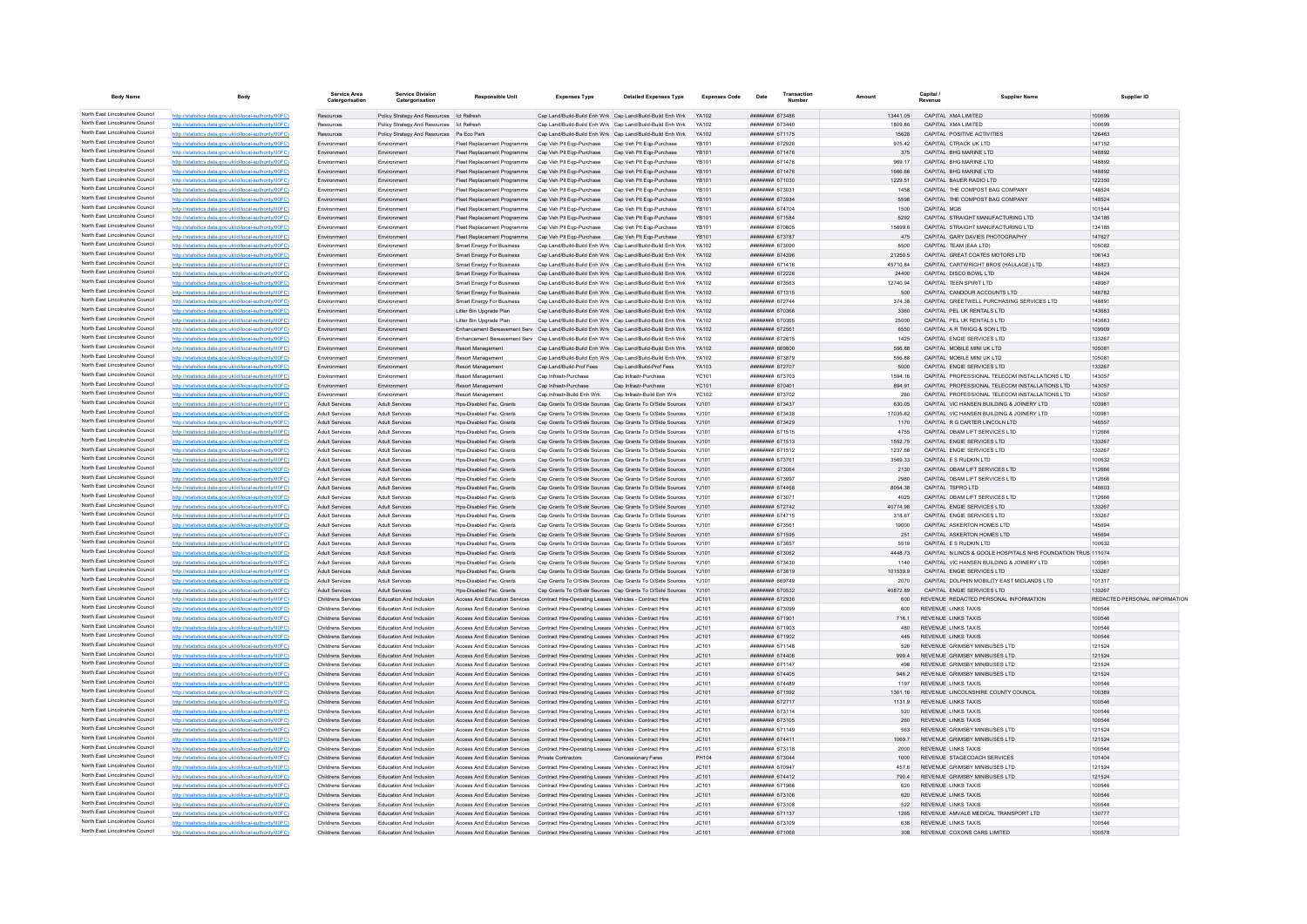| <b>Body Name</b>                                                   | Body                                                                                                             | Service Area<br>Catergorisation          | <b>Service Division</b><br>Catergorisation         | <b>Responsible Unit</b>                                                                                                                                                          | <b>Expenses Type</b>                                                                                               | <b>Detailed Expenses Type</b> | <b>Expenses Code</b> | Transaction<br>Date                      |                 | Capital<br><b>Supplier Name</b>                                                 | Supplier ID                                                    |
|--------------------------------------------------------------------|------------------------------------------------------------------------------------------------------------------|------------------------------------------|----------------------------------------------------|----------------------------------------------------------------------------------------------------------------------------------------------------------------------------------|--------------------------------------------------------------------------------------------------------------------|-------------------------------|----------------------|------------------------------------------|-----------------|---------------------------------------------------------------------------------|----------------------------------------------------------------|
| North East Lincolnshire Council                                    | http://statistics.data.gov.uk/id/local-authority/00FC)                                                           | Childrens Services                       | Education And Inclusion                            | Access And Education Services Contract Hire-Operating Leases Vehicles - Contract Hire                                                                                            |                                                                                                                    |                               | JC101                | ######## 672787                          | 352             | REVENUE SMT (LINCS) ENTERPRISES LTD.                                            | 141297                                                         |
| North East Lincolnshire Council                                    | http://statistics.data.gov.uk/id/local-authority/00FC)                                                           | Childrens Services                       | Education And Inclusion                            | Access And Education Services Contract Hire-Operating Leases Vehicles - Contract Hire                                                                                            |                                                                                                                    |                               | JC101                | ######## 672790                          | 260             | REVENUE SMT (LINCS) ENTERPRISES LTD                                             | 141297                                                         |
| North East Lincolnshire Council<br>North East Lincolnshire Council | http://statistics.data.gov.uk/id/local-authority/00FC)                                                           | Childrens Services                       | Education And Inclusion                            | Access And Education Services  Contract Hire-Operating Leases Vehicles - Contract Hire                                                                                           |                                                                                                                    |                               | JC101                | ####### 672788                           | 423.5           | REVENUE SMT (LINCS) ENTERPRISES LTD                                             | 141297                                                         |
| North East Lincolnshire Council                                    | http://statistics.data.gov.uk/id/local-authority/00FC)                                                           | Childrens Services                       | Education And Inclusion                            | Access And Education Services Contract Hire-Operating Leases Vehicles - Contract Hire                                                                                            |                                                                                                                    |                               | JC101                | ######## 672799                          | 675             | REVENUE SMT (LINCS) ENTERPRISES LTD                                             | 141297                                                         |
| North East Lincolnshire Council                                    | http://statistics.data.gov.uk/id/local-authority/00EC)<br>http://statistics.data.gov.uk/id/local-authority/00FC) | Childrens Services<br>Childrens Services | Education And Inclusion<br>Education And Inclusion | Access And Education Services Contract Hire-Operating Leases Vehicles - Contract Hire<br>Access And Education Services Contract Hire-Operating Leases Vehicles - Contract Hire   |                                                                                                                    |                               | IC101<br>JC101       | <b>ининнин</b> 672784<br>####### 671574  | 541<br>465      | REVENUE SMT (LINCS) ENTERPRISES LTD<br>REVENUE DRS TAXI SERVICE                 | 141297<br>141083                                               |
| North East Lincolnshire Council                                    | http://statistics.data.gov.uk/id/local-authority/00FC)                                                           | Childrens Services                       | Education And Inclusion                            | Access And Education Services   Contract Hire-Operating Leases Vehicles - Contract Hire                                                                                          |                                                                                                                    |                               | JC101                | ####### 672795                           | 400             | REVENUE SMT (LINCS) ENTERPRISES LTD                                             | 141297                                                         |
| North East Lincolnshire Council                                    | http://statistics.data.gov.uk/id/local-authority/00FC)                                                           | Childrens Services                       | Education And Inclusion                            | Access And Education Services  Contract Hire-Operating Leases Vehicles - Contract Hire                                                                                           |                                                                                                                    |                               | JC101                | ######## 672796                          | 290             | REVENUE SMT (LINCS) ENTERPRISES LTD                                             | 141297                                                         |
| North East Lincolnshire Council                                    | http://statistics.data.gov.uk/id/local-authority/00FC)                                                           | Childrens Services                       | Education And Inclusion                            | Access And Education Services  Contract Hire-Operating Leases Vehicles - Contract Hire                                                                                           |                                                                                                                    |                               | IC.101               | ######## 672801                          | 319             | REVENUE SMT (LINCS) ENTERPRISES LTD                                             | 141297                                                         |
| North East Lincolnshire Council                                    | http://statistics.data.gov.uk/id/local-authority/00FC)                                                           | Childrens Services                       | Education And Inclusion                            | Access And Education Services   Contract Hire-Operating Leases   Vehicles - Contract Hire                                                                                        |                                                                                                                    |                               | JC101                | <b>######## 672797</b>                   | 436.5           | REVENUE SMT (LINCS) ENTERPRISES LTD                                             | 141297                                                         |
| North East Lincolnshire Council                                    | http://statistics.data.gov.uk/id/local-authority/00FC)                                                           | Childrens Services                       | <b>Education And Inclusion</b>                     | Access And Education Services                                                                                                                                                    | Contract Hire-Operating Leases Vehicles - Contract Hire                                                            |                               | JC101                | ######## 671140                          | 1190            | REVENUE AMVALE MEDICAL TRANSPORT LTD                                            | 130777                                                         |
| North East Lincolnshire Council<br>North East Lincolnshire Council | http://statistics.data.gov.uk/id/local-authority/00FC)                                                           | Childrens Services                       | Education And Inclusion                            | Access And Education Services  Contract Hire-Operating Leases Vehicles - Contract Hire                                                                                           |                                                                                                                    |                               | JC101                | ####### 671130                           | 2156            | REVENUE AMVALE MEDICAL TRANSPORT LTD.                                           | 130777                                                         |
| North East Lincolnshire Council                                    | http://statistics.data.gov.uk/id/local-authority/00EC)                                                           | Childrens Services                       | Education And Inclusion                            | Access And Education Services Contract Hire-Operating Leases Vehicles - Contract Hire                                                                                            |                                                                                                                    |                               | IC.101               | ####### 671132<br>######## 671138        | 1290            | REVENUE AMVALE MEDICAL TRANSPORT LTD.<br>REVENUE AMVALE MEDICAL TRANSPORT LTD   | 130777                                                         |
| North East Lincolnshire Council                                    | http://statistics.data.gov.uk/id/local-authority/00FC)<br>http://statistics.data.gov.uk/id/local-authority/00FC) | Childrens Services<br>Childrens Services | Education And Inclusion<br>Education And Inclusion | Access And Education Services Contract Hire-Operating Leases Vehicles - Contract Hire<br>Access And Education Services  Contract Hire-Operating Leases Vehicles - Contract Hire  |                                                                                                                    |                               | JC101<br>JC101       | ######## 671141                          | 4200<br>1746    | REVENUE AMVALE MEDICAL TRANSPORT LTD                                            | 130777<br>130777                                               |
| North East Lincolnshire Council                                    | http://statistics.data.gov.uk/id/local-authority/00FC)                                                           | Childrens Services                       | Education And Inclusion                            | Access And Education Services Contract Hire-Operating Leases Vehicles - Contract Hire                                                                                            |                                                                                                                    |                               | JC101                | ####### 671143                           | 1935            | REVENUE AMVALE MEDICAL TRANSPORT LTD                                            | 130777                                                         |
| North East Lincolnshire Council                                    | http://statistics.data.gov.uk/id/local-authority/00FC)                                                           | <b>Childrens Services</b>                | Education And Inclusion                            | Access And Education Services  Contract Hire-Operating Leases Vehicles - Contract Hire                                                                                           |                                                                                                                    |                               | JC101                | ######## 671136                          | 1071            | REVENUE AMVALE MEDICAL TRANSPORT LTD                                            | 130777                                                         |
| North East Lincolnshire Council                                    | http://statistics.data.gov.uk/id/local-authority/00FC)                                                           | Childrens Services                       | Education And Inclusion                            | Access And Education Services                                                                                                                                                    | Contract Hire-Operating Leases Vehicles - Contract Hire                                                            |                               | JC101                | ######## 671142                          | 1953            | REVENUE AMVALE MEDICAL TRANSPORT LTD                                            | 130777                                                         |
| North East Lincolnshire Council                                    | http://statistics.data.gov.uk/id/local-authority/00FC)                                                           | Childrens Services                       | Education And Inclusion                            | Access And Education Services                                                                                                                                                    | Contract Hire-Operating Leases Vehicles - Contract Hire                                                            |                               | JC101                | ####### 672664                           | 1000            | REVENUE REDACTED PERSONAL INFORMATION                                           | REDACTED PERSONAL INFORMATION                                  |
| North East Lincolnshire Council                                    | http://statistics.data.gov.uk/id/local-authority/00FC)                                                           | Childrens Services                       | Education And Inclusion                            | Access And Education Services Contract Hire-Operating Leases Vehicles - Contract Hire                                                                                            |                                                                                                                    |                               | JC101                | ####### 671145                           | 1408            | REVENUE GRIMSBY MINIBUSES LTD                                                   | 121524                                                         |
| North East Lincolnshire Council<br>North East Lincolnshire Council | http://statistics.data.gov.uk/id/local-authority/00FC)                                                           | Childrens Services                       | Education And Inclusion                            | Access And Education Services Contract Hire-Operating Leases Vehicles - Contract Hire                                                                                            |                                                                                                                    |                               | JC101                | ######## 674403                          | 26752           | REVENUE GRIMSBY MINIBUSES LTD                                                   | 121524                                                         |
| North East Lincolnshire Council                                    | http://statistics.data.gov.uk/id/local-authority/00FC)                                                           | Childrens Services<br>Childrens Services | Education And Inclusion<br>Education And Inclusion | Access And Education Services Contract Hire-Operating Leases Vehicles - Contract Hire                                                                                            |                                                                                                                    |                               | JC101                | ######## 671146<br>######## 674404       | 1403<br>2665.7  | REVENUE GRIMSBY MINIBUSES LTD<br>REVENUE GRIMSBY MINIBUSES LTD                  | 121524<br>121524                                               |
| North East Lincolnshire Council                                    | http://statistics.data.gov.uk/id/local-authority/00FC)<br>http://statistics.data.gov.uk/id/local-authority/00FC) | Childrens Services                       | Education And Inclusion                            | Access And Education Services  Contract Hire-Operating Leases Vehicles - Contract Hire<br>Access And Education Services  Contract Hire-Operating Leases Vehicles - Contract Hire |                                                                                                                    |                               | JC101<br>JC101       | <b>######## 671277</b>                   | 288             | REVENUE AA RADIO CARS LTD                                                       | 101222                                                         |
| North East Lincolnshire Council                                    | http://statistics.data.gov.uk/id/local-authority/00FC)                                                           | Childrens Services                       | Education And Inclusion                            | Access And Education Services   Contract Hire-Operating Leases   Vehicles - Contract Hire                                                                                        |                                                                                                                    |                               | JC101                | <b>####### 671275</b>                    | 470             | REVENUE AA RADIO CARS LTD                                                       | 101222                                                         |
| North East Lincolnshire Council                                    | http://statistics.data.gov.uk/id/local-authority/00FC)                                                           | Childrens Services                       | <b>Education And Inclusion</b>                     | Access And Education Services                                                                                                                                                    | Contract Hire-Operating Leases Vehicles - Contract Hire                                                            |                               | JC101                | ####### 671276                           | 470             | REVENUE AA RADIO CARS LTD                                                       | 101222                                                         |
| North East Lincolnshire Council                                    | http://statistics.data.gov.uk/id/local-authority/00FC)                                                           | Childrens Services                       | Education And Inclusion                            | Access And Education Services                                                                                                                                                    | Contract Hire-Operating Leases Vehicles - Contract Hire                                                            |                               | JC101                | <b><i>BRAHHHHH 671974</i></b>            | 480             | REVENUE AA RADIO CARS LTD.                                                      | 101222                                                         |
| North East Lincolnshire Council                                    | http://statistics.data.gov.uk/id/local-authority/00FC)                                                           | Childrens Services                       | Education And Inclusion                            | Access And Education Services Contract Hire-Oneration Leases Vehicles - Contract Hire                                                                                            |                                                                                                                    |                               | IC.101               | ####### 671153                           | 660             | REVENUE FON A CAR LTD                                                           | 140517                                                         |
| North East Lincolnshire Council                                    | http://statistics.data.gov.uk/id/local-authority/00FC)                                                           | Childrens Services                       | Education And Inclusion                            | Access And Education Services Contract Hire-Operating Leases Vehicles - Contract Hire                                                                                            |                                                                                                                    |                               | JC101                | ######## 672794                          | 480             | REVENUE SMT (LINCS) ENTERPRISES LTD                                             | 141297                                                         |
| North East Lincolnshire Council                                    | http://statistics.data.gov.uk/id/local-authority/00FC)                                                           | Childrens Services                       | Education And Inclusion                            | Access And Education Services                                                                                                                                                    | Contract Hire-Operating Leases Vehicles - Contract Hire                                                            |                               | JC101                | ######## 672782                          | 480             | REVENUE SMT (LINCS) ENTERPRISES LTD                                             | 141297                                                         |
| North East Lincolnshire Council<br>North East Lincolnshire Council | http://statistics.data.gov.uk/id/local-authority/00FC)                                                           | Childrens Services                       | Education And Inclusion                            | Access And Education Services Contract Hire-Operating Leases Vehicles - Contract Hire                                                                                            |                                                                                                                    |                               | JC101                | ######## 672793                          | 580             | REVENUE SMT (LINCS) ENTERPRISES LTD                                             | 141297                                                         |
| North East Lincolnshire Council                                    | http://statistics.data.gov.uk/id/local-authority/00FC)<br>http://statistics.data.gov.uk/id/local-authority/00FC) | Childrens Services<br>Childrens Services | Education And Inclusion<br>Education And Inclusion | Access And Education Services  Contract Hire-Operating Leases Vehicles - Contract Hire<br>Access And Education Services                                                          | Contract Hire-Operating Leases Vehicles - Contract Hire                                                            |                               | JC101<br>JC101       | ######## 672791<br>######## 672770       | 275<br>780      | REVENUE SMT (LINCS) ENTERPRISES LTD<br>REVENUE MINICABS CLEETHORPES (LINCS) LTD | 141297<br>102124                                               |
| North East Lincolnshire Council                                    | http://statistics.data.gov.uk/id/local-authority/00FC)                                                           | Childrens Services                       | Education And Inclusion                            | Access And Education Services                                                                                                                                                    | Contract Hire-Operating Leases Vehicles - Contract Hire                                                            |                               | JC101                | ####### 672765                           | 650             | REVENUE MINICABS CLEETHORPES (LINCS) LTD                                        | 102124                                                         |
| North East Lincolnshire Council                                    | http://statistics.data.gov.uk/id/local-authority/00FC)                                                           | Childrens Services                       | Education And Inclusion                            | Access And Education Services Contract Hire-Operating Leases Vehicles - Contract Hire                                                                                            |                                                                                                                    |                               | JC101                | ####### 672759                           | 588             | REVENUE MINICABS CLEETHORPES (LINCS) LTD                                        | 102124                                                         |
| North East Lincolnshire Council                                    | http://statistics.data.gov.uk/id/local-authority/00FC)                                                           | Childrens Services                       | Education And Inclusion                            | Access And Education Services  Contract Hire-Operating Leases Vehicles - Contract Hire                                                                                           |                                                                                                                    |                               | JC101                | ######## 672763                          | 720             | REVENUE MINICABS CLEETHORPES (LINCS) LTD                                        | 102124                                                         |
| North East Lincolnshire Council                                    | http://statistics.data.gov.uk/id/local-authority/00FC)                                                           | Childrens Services                       | Education And Inclusion                            | Access And Education Services Contract Hire-Operating Leases Vehicles - Contract Hire                                                                                            |                                                                                                                    |                               | JC101                | ######## 672766                          | 540             | REVENUE MINICABS CLEETHORPES (LINCS) LTD                                        | 102124                                                         |
| North East Lincolnshire Council                                    | http://statistics.data.gov.uk/id/local-authority/00FC)                                                           | Childrens Services                       | Education And Inclusion                            | Access And Education Services  Contract Hire-Operating Leases Vehicles - Contract Hire                                                                                           |                                                                                                                    |                               | JC101                | ####### 672767                           | 605             | REVENUE MINICABS CLEETHORPES (LINCS) LTD                                        | 102124                                                         |
| North East Lincolnshire Council                                    | http://statistics.data.gov.uk/id/local-authority/00FC)                                                           | Childrens Services                       | Education And Inclusion                            | Access And Education Services Contract Hire-Operating Leases Vehicles - Contract Hire                                                                                            |                                                                                                                    |                               | JC101                | ####### 672769                           | 608.35          | REVENUE MINICABS CLEETHORPES (LINCS) LTD                                        | 102124                                                         |
| North East Lincolnshire Council<br>North East Lincolnshire Council | http://statistics.data.gov.uk/id/local-authority/00FC)<br>http://statistics.data.gov.uk/id/local-authority/00FC) | Childrens Services<br>Childrens Services | Education And Inclusion<br>Education And Inclusion | Access And Education Services    Contract Hire-Operating Leases Vehicles - Contract Hire<br>Access And Education Services                                                        |                                                                                                                    |                               | JC101<br>JC101       | <b>HEHEHEH 674460</b><br>######## 672740 | 1305 74<br>925  | <b>REVENUE LINKS TAXIS</b><br><b>REVENUE LINKS TAXIS</b>                        | 100546<br>100546                                               |
| North East Lincolnshire Council                                    | http://statistics.data.gov.uk/id/local-authority/00EC)                                                           | Childrens Services                       | Education And Inclusion                            | Access And Education Services                                                                                                                                                    | Contract Hire-Operating Leases Vehicles - Contract Hire<br>Contract Hire-Operating Leases Vehicles - Contract Hire |                               | JC101                | ####### 671953                           | 320             | <b>REVENUE LINKS TAXIS</b>                                                      | 100546                                                         |
| North East Lincolnshire Council                                    | http://etgtietics.data.gov.uk/id/local.guthority/00EC)                                                           | Childrens Services                       | Education And Inclusion                            | Access And Education Services                                                                                                                                                    | Contract Hire-Operating Leases Vehicles - Contract Hire                                                            |                               | JC101                | ######## 671914                          | 440             | <b>REVENUE LINKS TAXIS</b>                                                      | 100546                                                         |
| North East Lincolnshire Council                                    | http://statistics.data.gov.uk/id/local-authority/00EC)                                                           | Childrens Services                       | Education And Inclusion                            | Access And Education Services Contract Hire-Oneration Leases Vehicles - Contract Hire                                                                                            |                                                                                                                    |                               | IC.101               | ######## 673107                          | 470             | <b>REVENUE LINKS TAXIS</b>                                                      | 100546                                                         |
| North East Lincolnshire Council                                    | http://statistics.data.gov.uk/id/local-authority/00FC)                                                           | Childrens Services                       | Education And Inclusion                            | Access And Education Services Contract Hire-Operating Leases Vehicles - Contract Hire                                                                                            |                                                                                                                    |                               | JC101                | ######## 673110                          | 780             | REVENUE LINKS TAXIS                                                             | 100546                                                         |
| North East Lincolnshire Council                                    | http://statistics.data.gov.uk/id/local-authority/00FC)                                                           | Childrens Services                       | Education And Inclusion                            | Access And Education Services                                                                                                                                                    | Contract Hire-Operating Leases Vehicles - Contract Hire                                                            |                               | JC101                | ####### 672661                           |                 | REVENUE LINKS TAXIS                                                             | 100546                                                         |
| North East Lincolnshire Council                                    | http://statistics.data.gov.uk/id/local-authority/00FC)                                                           | Childrens Services                       | Education And Inclusion                            | Access And Education Services                                                                                                                                                    | Contract Hire-Operating Leases Vehicles - Contract Hire                                                            |                               | JC101                | ####### 673116                           | 320             | <b>REVENUE LINKS TAXIS</b>                                                      | 100546                                                         |
| North East Lincolnshire Council<br>North East Lincolnshire Council | http://statistics.data.gov.uk/id/local-authority/00FC)                                                           | Childrens Services                       | Education And Inclusion                            | Access And Education Services  Contract Hire-Operating Leases Vehicles - Contract Hire                                                                                           |                                                                                                                    |                               | JC101                | ######## 673097                          | 446.62          | <b>REVENUE LINKS TAXIS</b>                                                      | 100546                                                         |
| North East Lincolnshire Council                                    | cs.data.gov.uk/id/local-authority/00FC)<br>http://statistics.data.gov.uk/id/local-authority/00FC1                | Childrens Services<br>Childrens Services | Education And Inclusion<br>Education And Inclusion | Access And Education Services<br>Access And Education Services                                                                                                                   | Contract Hire-Operating Leases Vehicles - Contract Hire<br>Contract Hire-Operating Leases Vehicles - Contract Hire |                               | JC101<br>JC101       | ######## 672714<br>####### 671962        | 400<br>416.25   | REVENUE LINKS TAXIS<br>REVENUE LINKS TAXIS                                      | 100546<br>100546                                               |
| North East Lincolnshire Council                                    | http://statistics.data.gov.uk/id/local-authority/00EC)                                                           | Childrens Services                       | Education And Inclusion                            | Access And Education Services Contract Hire-Operating Leases Vehicles - Contract Hire                                                                                            |                                                                                                                    |                               | JC101                | ######## 673104                          | 4137            | <b>REVENUE LINKS TAXIS</b>                                                      | 100546                                                         |
| North East Lincolnshire Council                                    | http://statistics.data.gov.uk/id/local-authority/00FC)                                                           | Childrens Services                       | Education And Inclusion                            | Access And Education Services  Contract Hire-Operating Leases Vehicles - Contract Hire                                                                                           |                                                                                                                    |                               | JC101                | ######## 671955                          | 445.5           | <b>REVENUE LINKS TAXIS</b>                                                      | 100546                                                         |
| North East Lincolnshire Council                                    | http://statistics.data.gov.uk/id/local-authority/00FC)                                                           | Childrens Services                       | Education And Inclusion                            | Access And Education Services Contract Hire-Operating Leases Vehicles - Contract Hire                                                                                            |                                                                                                                    |                               | JC101                | ####### 673115                           | 460.2           | <b>REVENUE LINKS TAXIS</b>                                                      | 100546                                                         |
| North East Lincolnshire Council                                    | http://statistics.data.gov.uk/id/local-authority/00FC)                                                           | Childrens Services                       | Education And Inclusion                            | Access And Education Services  Contract Hire-Operating Leases Vehicles - Contract Hire                                                                                           |                                                                                                                    |                               | JC101                | ######## 673112                          | 558             | REVENUE LINKS TAXIS                                                             | 100546                                                         |
| North East Lincolnshire Council                                    | http://statistics.data.gov.uk/id/local-authority/00FC)                                                           | Childrens Services                       | Education And Inclusion                            | Access And Education Services  Contract Hire-Operating Leases Vehicles - Contract Hire                                                                                           |                                                                                                                    |                               | JC101                | ####### 672658                           | 558             | <b>REVENUE LINKS TAXIS</b>                                                      | 100546                                                         |
| North East Lincolnshire Council<br>North East Lincolnshire Council | http://statistics.data.gov.uk/id/local-authority/00FC)                                                           | Childrens Services                       | Education And Inclusion                            | Access And Education Services   Contract Hire-Operating Leases Vehicles - Contract Hire                                                                                          |                                                                                                                    |                               | JC101                | ######## 673100                          | 360             | <b>REVENUE LINKS TAXIS</b>                                                      | 100546                                                         |
| North East Lincolnshire Council                                    | rs data gov uk/id/local-authority/00EC)                                                                          | Childrens Services                       | Education And Inclusion                            | Access And Education Services                                                                                                                                                    | Contract Hire-Operating Leases Vehicles - Contract Hire                                                            |                               | JC101                | ######## 673098                          | 500             | REVENUE LINKS TAXIS                                                             | 100546                                                         |
| North East Lincolnshire Council                                    | http://statistics.data.gov.uk/id/local-authority/00EC)<br>http://statistics.data.gov.uk/id/local-authority/00EC) | Childrens Services<br>Childrens Services | Education And Inclusion<br>Education And Inclusion | Access And Education Services<br>Access And Education Services                                                                                                                   | Contract Hire-Operating Leases Vehicles - Contract Hire<br>Contract Hire-Oneration Leases Vehicles - Contract Hire |                               | JC101<br>IC.101      | ####### 673105<br>######## 672655        | 260<br>370      | <b>REVENUE LINKS TAXIS</b><br><b>REVENUE LINKS TAXIS</b>                        | 100546<br>100546                                               |
| North East Lincolnshire Council                                    | http://statistics.data.gov.uk/id/local-authority/00FC)                                                           | Childrens Services                       | Education And Inclusion                            | Access And Education Services Contract Hire-Operating Leases Vehicles - Contract Hire                                                                                            |                                                                                                                    |                               | JC101                | ######## 673111                          | 2193            | <b>REVENUE LINKS TAXIS</b>                                                      | 100546                                                         |
| North East Lincolnshire Council                                    | http://statistics.data.gov.uk/id/local-authority/00FC)                                                           | Childrens Services                       | Education And Inclusion                            | Access And Education Services                                                                                                                                                    | Contract Hire-Operating Leases Vehicles - Contract Hire                                                            |                               | JC101                | ######## 673103                          | 673             | <b>REVENUE LINKS TAXIS</b>                                                      | 100546                                                         |
| North East Lincolnshire Council                                    | http://statistics.data.gov.uk/id/local-authority/00FC)                                                           | Childrens Services                       | Education And Inclusion                            | Access And Education Services                                                                                                                                                    | Contract Hire-Operating Leases Vehicles - Contract Hire                                                            |                               | JC101                | ######## 670779                          | 1050            | REVENUE HANSONS AIRPORT EXPRESS                                                 | 111879                                                         |
| North East Lincolnshire Council                                    | http://statistics.data.gov.uk/id/local-authority/00EC)                                                           | Childrens Services                       | Education And Inclusion                            | Access And Education Services                                                                                                                                                    | Contract Hire-Operating Leases Vehicles - Contract Hire                                                            |                               | IC.101               | ######## 674535                          | 1995            | REVENUE HANSONS AIRPORT EXPRESS                                                 | 111879                                                         |
| North East Lincolnshire Council                                    | http://statistics.data.gov.uk/id/local-authority/00FC)                                                           | Childrens Services                       | Education And Inclusion                            | Access And Education Services                                                                                                                                                    | Contract Hire-Operating Leases Vehicles - Contract Hire                                                            |                               | JC101                | ######## 670775                          | 1050            | REVENUE HANSONS AIRPORT EXPRESS                                                 | 111879                                                         |
| North East Lincolnshire Council                                    | http://statistics.data.gov.uk/id/local-authority/00FC)                                                           | Childrens Services                       | Education And Inclusion                            | Access And Education Services                                                                                                                                                    | Contract Hire-Operating Leases Vehicles - Contract Hire                                                            |                               | JC101                | ####### 674531                           | 1995            | REVENUE HANSONS AIRPORT EXPRESS                                                 | 111879                                                         |
| North East Lincolnshire Council<br>North East Lincolnshire Council | http://statistics.data.gov.uk/id/local-authority/00EC)                                                           | Childrens Services                       | Education And Inclusion                            | Access And Education Services Contract Hire-Operating Leases Vehicles - Contract Hire                                                                                            |                                                                                                                    |                               | JC101                | ######## 674456                          | 1234            | REVENUE THE BUS RUN                                                             | 101522                                                         |
| North East Lincolnshire Council                                    | http://statistics.data.gov.uk/id/local-authority/00FC)<br>http://statistics.data.gov.uk/id/local-authority/00FC) | Childrens Services<br>Childrens Services | Education And Inclusion<br>Education And Inclusion | Access And Education Services  Contract Hire-Operating Leases Vehicles - Contract Hire<br>Access And Education Services Contract Hire-Operating Leases Vehicles - Contract Hire  |                                                                                                                    |                               | JC101<br>JC101       | ######## 670776<br>######## 674534       | 1590<br>2014    | REVENUE REDACTED PERSONAL INFORMATION<br>REVENUE REDACTED PERSONAL INFORMATION  | REDACTED PERSONAL INFORMATION<br>REDACTED PERSONAL INFORMATION |
| North East Lincolnshire Council                                    | http://statistics.data.gov.uk/id/local-authority/00FC)                                                           | Childrens Services                       | Education And Inclusion                            | Access And Education Services  Contract Hire-Operating Leases Vehicles - Contract Hire                                                                                           |                                                                                                                    |                               | JC101                | ####### 672783                           | 1100            | REVENUE SMT (LINCS) ENTERPRISES LTD                                             | 141297                                                         |
| North East Lincolnshire Council                                    | http://statistics.data.gov.uk/id/local-authority/00FC)                                                           | Childrens Services                       | Education And Inclusion                            | Access And Education Services  Contract Hire-Operating Leases Vehicles - Contract Hire                                                                                           |                                                                                                                    |                               | JC101                | ######## 672800                          | 1600            | REVENUE SMT (LINCS) ENTERPRISES LTD                                             | 141297                                                         |
| North East Lincolnshire Council                                    | http://statistics.data.gov.uk/id/local-authority/00FC)                                                           | Childrens Services                       | Education And Inclusion                            | Access And Education Services  Contract Hire-Operating Leases Vehicles - Contract Hire                                                                                           |                                                                                                                    |                               | JC101                | ####### 672758                           | 888             | REVENUE MINICABS CLEETHORPES (LINCS) LTD                                        | 102124                                                         |
| North East Lincolnshire Council                                    | s.data.gov.uk/id/local-authority/00FC)                                                                           | Childrens Services                       | Education And Inclusion                            | Access And Education Services                                                                                                                                                    | Contract Hire-Operating Leases Vehicles - Contract Hire                                                            |                               | JC101                | ######## 672762                          | 520             | REVENUE MINICABS CLEETHORPES (LINCS) LTD                                        | 102124                                                         |
| North East Lincolnshire Council                                    | http://statistics.data.gov.uk/id/local-authority/00FC1                                                           | Childrens Services                       | Education And Inclusion                            | Access And Education Services                                                                                                                                                    | Contract Hire-Operating Leases Vehicles - Contract Hire                                                            |                               | JC101                | ####### 672757                           | 832             | REVENUE MINICABS CLEETHORPES (LINCS) LTD                                        | 102124                                                         |
| North East Lincolnshire Council                                    | http://statistics.data.gov.uk/id/local-authority/00EC)                                                           | Childrens Services                       | Education And Inclusion                            | Access And Education Services Contract Hire-Operating Leases Vehicles - Contract Hire                                                                                            |                                                                                                                    |                               | JC101                | ######## 674486                          | 1140            | <b>REVENUE LINKS TAXIS</b>                                                      | 100546                                                         |
| North East Lincolnshire Council<br>North East Lincolnshire Council | http://statistics.data.gov.uk/id/local-authority/00FC)                                                           | Childrens Services                       | Education And Inclusion                            | Access And Education Services    Contract Hire-Operating Leases Vehicles - Contract Hire                                                                                         |                                                                                                                    |                               | JC101                | ####### 671964                           | 1073.5          | <b>REVENUE LINKS TAXIS</b>                                                      | 100546                                                         |
| North East Lincolnshire Council                                    | http://statistics.data.gov.uk/id/local-authority/00FC)<br>http://statistics.data.gov.uk/id/local-authority/00FC) | Childrens Services<br>Childrens Services | Education And Inclusion<br>Education And Inclusion | Access And Education Services Contract Hire-Operating Leases Vehicles - Contract Hire                                                                                            |                                                                                                                    |                               | JC101                | ####### 673117<br><b>######## 674481</b> | 1056<br>1213.48 | <b>REVENUE LINKS TAXIS</b><br><b>REVENUE LINKS TAXIS</b>                        | 100546<br>100546                                               |
| North East Lincolnshire Council                                    | http://statistics.data.gov.uk/id/local-authority/00FC                                                            | Childrens Services                       | Education And Inclusion                            | Access And Education Services  Contract Hire-Operating Leases Vehicles - Contract Hire<br>Access And Education Services  Contract Hire-Operating Leases Vehicles - Contract Hire |                                                                                                                    |                               | JC101<br>JC101       | ####### 672659                           | 1120            | <b>REVENUE LINKS TAXIS</b>                                                      | 100546                                                         |
|                                                                    |                                                                                                                  |                                          |                                                    |                                                                                                                                                                                  |                                                                                                                    |                               |                      |                                          |                 |                                                                                 |                                                                |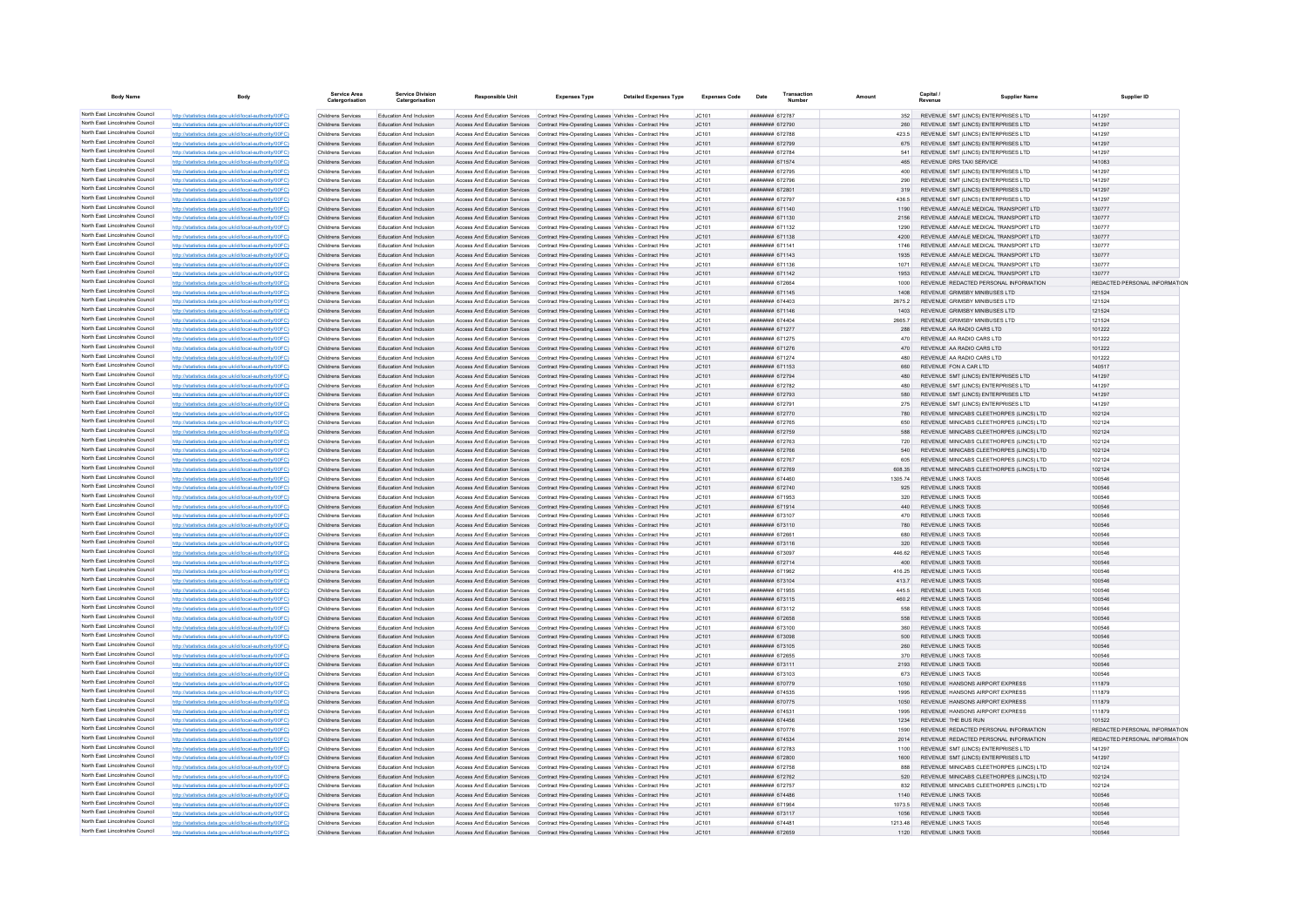| <b>Body Name</b>                                                   | Body                                                                                                             | Service Area<br>Catergorisation          | <b>Service Division</b><br>Catergorisation                | <b>Responsible Unit</b>                                                                                                                                                        | <b>Expenses Type</b>                                    | <b>Detailed Expenses Type</b>                            | <b>Expenses Code</b> | Transaction<br>Date               |                  | Capital<br>Supplier Name                                                    | Supplier ID                             |
|--------------------------------------------------------------------|------------------------------------------------------------------------------------------------------------------|------------------------------------------|-----------------------------------------------------------|--------------------------------------------------------------------------------------------------------------------------------------------------------------------------------|---------------------------------------------------------|----------------------------------------------------------|----------------------|-----------------------------------|------------------|-----------------------------------------------------------------------------|-----------------------------------------|
| North East Lincolnshire Council                                    | http://statistics.data.gov.uk/id/local-authority/00FC)                                                           | Childrens Services                       | Education And Inclusion                                   | Access And Education Services Contract Hire-Operating Leases Vehicles - Contract Hire                                                                                          |                                                         |                                                          | IC101                | ####### 673101                    | 588              | <b>REVENUE LINKS TAXIS</b>                                                  | 100546                                  |
| North East Lincolnshire Council                                    | http://statistics.data.gov.uk/id/local-authority/00FC)                                                           | Childrens Services                       | Education And Inclusion                                   | Access And Education Services Contract Hire-Operating Leases Vehicles - Contract Hire                                                                                          |                                                         |                                                          | JC101                | ######## 672660                   | 2055             | <b>REVENUE LINKS TAXIS</b>                                                  | 100546                                  |
| North East Lincolnshire Council                                    | http://statistics.data.gov.uk/id/local-authority/00FC)                                                           | Childrens Services                       | Education And Inclusion                                   | Access And Education Services                                                                                                                                                  | Contract Hire-Operating Leases Vehicles - Contract Hire |                                                          | JC101                | ####### 671088                    | 400              | REVENUE COXONS CARS LIMITED                                                 | 100578                                  |
| North East Lincolnshire Council<br>North East Lincolnshire Council | http://statistics.data.gov.uk/id/local-authority/00FC)                                                           | Childrens Services                       | Education And Inclusion                                   | Access And Education Services Contract Hire-Operating Leases Vehicles - Contract Hire                                                                                          |                                                         |                                                          | JC101                | <b>иннинин 671273</b>             | 320              | REVENUE COXONS CARS LIMITED                                                 | 100578                                  |
| North East Lincolnshire Council                                    | http://statistics.data.gov.uk/id/local-authority/00EC)                                                           | Childrens Services                       | Education And Inclusion                                   | Access And Education Services Contract Hire-Oneration Leases Vehicles - Contract Hire                                                                                          |                                                         |                                                          | IC.101               | ######## 671085                   | 342              | REVENUE COXONS CARS LIMITED                                                 | 100578                                  |
| North East Lincolnshire Council                                    | http://statistics.data.gov.uk/id/local-authority/00FC)                                                           | Childrens Services<br>Childrens Services | Education And Inclusion<br>Education And Inclusion        | Access And Education Services Contract Hire-Operating Leases Vehicles - Contract Hire<br>Access And Education Services Contract Hire-Operating Leases Vehicles - Contract Hire |                                                         |                                                          | JC101<br>JC101       | ######## 671086<br>####### 674438 | 500<br>920       | REVENUE COXONS CARS LIMITED<br>REVENUE DJ TAXIS SCUNTHORPE LIMITED          | 100578<br>144612                        |
| North East Lincolnshire Council                                    | http://statistics.data.gov.uk/id/local-authority/00FC)<br>http://statistics.data.gov.uk/id/local-authority/00FC) | Childrens Services                       | Education And Inclusion                                   | Access And Education Services  Contract Hire-Operating Leases Vehicles - Contract Hire                                                                                         |                                                         |                                                          | JC101                | ####### 671150                    | 955.9            | REVENUE GRIMSBY MINIBUSES LTD                                               | 121524                                  |
| North East Lincolnshire Council                                    | http://statistics.data.gov.uk/id/local-authority/00EC)                                                           | Childrens Services                       | Education And Inclusion                                   | Access And Education Services Contract Hire-Oneration Leases Vehicles - Contract Hire                                                                                          |                                                         |                                                          | JCA01                | ######## 674413                   | 16511            | REVENUE GRIMSBY MINIBUSES LTD                                               | 121524                                  |
| North East Lincolnshire Council                                    | http://statistics.data.gov.uk/id/local-authority/00FC)                                                           | Childrens Services                       | Education And Inclusion                                   | Access And Education Services  Contract Hire-Operating Leases Vehicles - Contract Hire                                                                                         |                                                         |                                                          | JC101                | <b>####### 671271</b>             | 250              | REVENUE FON A CAR LTD                                                       | 140517                                  |
| North East Lincolnshire Council                                    | tistics.data.gov.uk/id/local-authority/00FC)                                                                     | Childrens Services                       | Education And Inclusion                                   | Access And Education Services                                                                                                                                                  | Contract Hire-Operating Leases Vehicles - Contract Hire |                                                          | JC101                | ####### 672789                    | 704              | REVENUE SMT (LINCS) ENTERPRISES LTD                                         | 141297                                  |
| North East Lincolnshire Council                                    | http://statistics.data.gov.uk/id/local-authority/00FC)                                                           | Childrens Services                       | Education And Inclusion                                   | Access And Education Services Contract Hire-Operating Leases Vehicles - Contract Hire                                                                                          |                                                         |                                                          | JC101                | ####### 672656                    | 1372             | REVENUE LINKS TAXIS                                                         | 100546                                  |
| North East Lincolnshire Council                                    | http://statistics.data.gov.uk/id/local-authority/00FC)                                                           | Childrens Services                       | Education And Inclusion                                   | Access And Education Services Contract Hire-Operating Leases Vehicles - Contract Hire                                                                                          |                                                         |                                                          | JC101                | ######## 673735                   | 820              | REVENUE AMVALE LIMITED                                                      | 101030                                  |
| North East Lincolnshire Council                                    | http://statistics.data.gov.uk/id/local-authority/00FC)                                                           | Childrens Services                       | Education And Inclusion                                   | Access And Education Services  Contract Hire-Operating Leases Vehicles - Contract Hire                                                                                         |                                                         |                                                          | JC101                | ######## 673736                   | 820              | REVENUE AMVALE LIMITED                                                      | 101030                                  |
| North East Lincolnshire Council                                    | http://statistics.data.gov.uk/id/local-authority/00FC                                                            | Childrens Services                       | Education And Inclusion                                   | Access And Education Services Contract Hire-Operating Leases Vehicles - Contract Hire                                                                                          |                                                         |                                                          | JC101                | ####### 671155                    | 800              | REVENUE FON A CAR LTD                                                       | 140517                                  |
| North East Lincolnshire Council<br>North East Lincolnshire Council | http://statistics.data.gov.uk/id/local-authority/00FC)                                                           | Childrens Services                       | Education And Inclusion                                   | Access And Education Services Contract Hire-Operating Leases Vehicles - Contract Hire                                                                                          |                                                         |                                                          | IC101                | ####### 671156                    | 500              | REVENUE FON A CAR LTD                                                       | 140517                                  |
| North East Lincolnshire Council                                    | http://statistics.data.gov.uk/id/local-authority/00FC)<br>http://statistics.data.gov.uk/id/local-authority/00FC) | Childrens Services<br>Childrens Services | Education And Inclusion<br><b>Education And Inclusion</b> | Access And Education Services Contract Hire-Operating Leases Vehicles - Contract Hire<br>Access And Education Services                                                         | Contract Hire-Operating Leases Vehicles - Contract Hire |                                                          | JC101<br>JC101       | ####### 671956<br>####### 671958  | 1000<br>490      | <b>REVENUE LINKS TAXIS</b><br><b>REVENUE LINKS TAXIS</b>                    | 100546<br>100546                        |
| North East Lincolnshire Council                                    | http://statistics.data.gov.uk/id/local-authority/00FC)                                                           | Childrens Services                       | Education And Inclusion                                   | Access And Education Services  Contract Hire-Operating Leases Vehicles - Contract Hire                                                                                         |                                                         |                                                          | JC101                | ######## 672798                   | 715              | REVENUE SMT (LINCS) ENTERPRISES LTD                                         | 141297                                  |
| North East Lincolnshire Council                                    | http://statistics.data.gov.uk/id/local-authority/00FC)                                                           | Childrens Services                       | Education And Inclusion                                   | Access And Education Services Contract Hire-Operating Leases Vehicles - Contract Hire                                                                                          |                                                         |                                                          | IC.101               | ######## 671968                   | 460              | <b>REVENUE LINKS TAXIS</b>                                                  | 100546                                  |
| North East Lincolnshire Council                                    | http://statistics.data.gov.uk/id/local-authority/00FC)                                                           | Childrens Services                       | Education And Inclusion                                   | Access And Education Services  Contract Hire-Operating Leases Vehicles - Contract Hire                                                                                         |                                                         |                                                          | JC101                | ######## 672657                   | 330              | REVENUE LINKS TAXIS                                                         | 100546                                  |
| North East Lincolnshire Council                                    | http://statistics.data.gov.uk/id/local-authority/00FC)                                                           | Childrens Services                       | Education And Inclusion                                   | Access And Education Services  Contract Hire-Operating Leases Vehicles - Contract Hire                                                                                         |                                                         |                                                          | JC101                | ####### 671090                    | 360              | REVENUE COXONS CARS LIMITED                                                 | 100578                                  |
| North East Lincolnshire Council                                    | http://statistics.data.gov.uk/id/local-authority/00FC)                                                           | Childrens Services                       | Education And Inclusion                                   | Access And Education Services Contract Hire-Operating Leases Vehicles - Contract Hire                                                                                          |                                                         |                                                          | JC101                | ####### 671133                    | 1161             | REVENUE AMVALE MEDICAL TRANSPORT LTD                                        | 130777                                  |
| North East Lincolnshire Council                                    | http://statistics.data.gov.uk/id/local-authority/00FC)                                                           | Childrens Services                       | Education And Inclusion                                   | Access And Education Services  Contract Hire-Operating Leases Vehicles - Contract Hire                                                                                         |                                                         |                                                          | JC101                | ######## 670950                   | 782.4            | REVENUE GRIMSBY MINIBUSES LTD                                               | 121524                                  |
| North East Lincolnshire Council                                    | http://statistics.data.gov.uk/id/local-authority/00FC)                                                           | Childrens Services                       | Education And Inclusion                                   | Access And Education Services  Contract Hire-Operating Leases Vehicles - Contract Hire                                                                                         |                                                         |                                                          | JC101                | ######## 674410                   | 1858.2           | REVENUE GRIMSBY MINIBUSES LTD                                               | 121524                                  |
| North East Lincolnshire Council                                    | http://statistics.data.gov.uk/id/local-authority/00FC)                                                           | Childrens Services                       | Education And Inclusion                                   | Access And Education Services                                                                                                                                                  | Contract Hire-Operating Leases Vehicles - Contract Hire |                                                          | JC101                | ####### 671593                    | 10240.68         | REVENUE LINCOLNSHIRE COUNTY COUNCIL                                         | 100389                                  |
| North East Lincolnshire Council                                    | http://statistics.data.gov.uk/id/local-authority/00FC)                                                           | Childrens Services                       | Education And Inclusion                                   | Access And Education Services Contract Hire-Operating Leases Vehicles - Contract Hire                                                                                          |                                                         |                                                          | JC101                | ####### 673089                    | 102904           | REVENUE I INCOLNSHIRE COUNTY COUNCIL                                        | 100389                                  |
| North East Lincolnshire Council                                    | http://statistics.data.gov.uk/id/local-authority/00FC)                                                           | Childrens Services                       | Education And Inclusion                                   | Access And Education Services Contract Hire-Operating Leases Vehicles - Contract Hire                                                                                          |                                                         |                                                          | JC101                | ######## 673118                   | 760              | <b>REVENUE LINKS TAXIS</b>                                                  | 100546                                  |
| North East Lincolnshire Council                                    | http://statistics.data.gov.uk/id/local-authority/00FC)                                                           | Childrens Services                       | Education And Inclusion                                   | Access And Education Services Contract Hire-Operating Leases Vehicles - Contract Hire                                                                                          |                                                         |                                                          | JC101                | ********* 670777                  | 2100             | REVENUE BEST FUTURES COMMUNITY INTEREST COMPANY                             | 128600                                  |
| North East Lincolnshire Council                                    | http://statistics.data.gov.uk/id/local-authority/00FC                                                            | Childrens Services                       | Education And Inclusion                                   | Access And Education Services  Contributions To Provisions                                                                                                                     |                                                         | Contributions - Other                                    | LK103                | ######## 921944                   | 313.61           | REVENUE REDACTED PERSONAL INFORMATION                                       | REDACTED PERSONAL INFORMATION           |
| North East Lincolnshire Council                                    | http://statistics.data.gov.uk/id/local-authority/00FC)                                                           | Childrens Services                       | Education And Inclusion                                   | Access And Education Services Private Contractors                                                                                                                              |                                                         | Concessionary Fares                                      | PH104                | ######## 673044                   | 7257             | REVENUE STAGECOACH SERVICES                                                 | 101404                                  |
| North East Lincolnshire Council                                    | http://statistics.data.gov.uk/id/local-authority/00FC)                                                           | Childrens Services                       | Education And Inclusion                                   | Access And Education Services   Direct Employee Expenses                                                                                                                       |                                                         | Agency Supply Teachers                                   | FA104                | <b><i>BREEBERREE 671484</i></b>   | 560              | REVENUE SUSAN J BOOTH                                                       | 103257                                  |
| North East Lincolnshire Council<br>North East Lincolnshire Council | http://statistics.data.gov.uk/id/local-authority/00FC)                                                           | Childrens Services                       | <b>Education And Inclusion</b>                            | Access And Education Services                                                                                                                                                  | Direct Employee Expenses                                | Agency Supply Teachers                                   | EA104                | ######## 673776                   | 262.5            | <b>REVENUE KEVIN ROGERS</b>                                                 | 101480                                  |
| North East Lincolnshire Council                                    | http://statistics.data.gov.uk/id/local-authority/00FC)                                                           | Childrens Services                       | Education And Inclusion                                   | Access And Education Services   Direct Employee Expenses                                                                                                                       |                                                         | Agency Supply Teachers                                   | EA104                | <b>НЕВИНИНИ 671434</b>            | 480              | REVENUE ZOE EVERATT                                                         | 106842                                  |
| North East Lincolnshire Council                                    | http://statistics.data.gov.uk/id/local-authority/00FC)                                                           | Childrens Services<br>Childrens Services | Education And Inclusion                                   | Access And Education Services   Direct Employee Expenses                                                                                                                       |                                                         | Agency Supply Teachers                                   | EA104<br>EA104       | ######## 674401<br>####### 672016 | 960              | REVENUE ZOE EVERATT<br>REVENUE JACQUELINE KIRWIN                            | 106842<br>107311                        |
| North East Lincolnshire Council                                    | http://statistics.data.gov.uk/id/local-authority/00FC)<br>http://statistics.data.gov.uk/id/local-authority/00FC) | Childrens Services                       | Education And Inclusion<br>Education And Inclusion        | Access And Education Services   Direct Employee Expenses<br>Access And Education Services   Direct Employee Expenses                                                           |                                                         | Agency Supply Teachers<br>Agency Supply Teachers         | EA104                | ####### 674745                    | 2350<br>1005     | REVENUE MUSIC LINCS LTD                                                     | 100944                                  |
| North East Lincolnshire Council                                    | http://statistics.data.gov.uk/id/local-authority/00FC)                                                           | Childrens Services                       | Education And Inclusion                                   | Access And Education Services   Direct Employee Expenses                                                                                                                       |                                                         | Agency Supply Teachers                                   | EA104                | ######## 674744                   | 4800             | REVENUE MUSIC LINCS LTD                                                     | 100944                                  |
| North East Lincolnshire Council                                    | http://statistics.data.gov.uk/id/local-authority/00FC)                                                           | Childrens Services                       | Education And Inclusion                                   | Access And Education Services  Indirect Employee Expenses                                                                                                                      |                                                         | Staff Training                                           | EB122                | ####### 674474                    | 600              | REVENUE THE UK ASSOCIATION FOR MUSIC EDUCATION                              | 135418                                  |
| North East Lincolnshire Council                                    | http://statistics.data.gov.uk/id/local-authority/00FC)                                                           | Childrens Services                       | Education And Inclusion                                   | Access And Education Services                                                                                                                                                  | Rents                                                   |                                                          | GC101                | ####### 671645                    | 427.5            | REVENUE SIGNHILLS ACADEMY LTD                                               | 106065                                  |
| North East Lincolnshire Council                                    | http://statistics.data.gov.uk/id/local-authority/00FC                                                            | <b>Childrens Services</b>                | Education And Inclusion                                   | Access And Education Services                                                                                                                                                  |                                                         |                                                          | GC101                | <b>иннинин</b> 672148             | 625              | REVENUE JOHN WHITGIET ACADEMY                                               | 106898                                  |
| North East Lincolnshire Council                                    | http://statistics.data.gov.uk/id/local-authority/00EC)                                                           | Childrens Services                       | Education And Inclusion                                   | Access And Education Services Print Stationery / Gen Off Exp Publicity                                                                                                         |                                                         |                                                          | <b>ID105</b>         | <b>########</b> 671495            | 600              | REVENUE EMMA MIDDLETON                                                      | 105103                                  |
| North East Lincolnshire Council                                    | http://statistics.data.gov.uk/id/local-authority/00EC)                                                           | Childrens Services                       | Education And Inclusion                                   | Access And Education Services Print Stationery / Gen Off Exp Publicity                                                                                                         |                                                         |                                                          | LD105                | ######## 672087                   | 600              | REVENUE EMMA MIDDLETON                                                      | 105103                                  |
| North East Lincolnshire Council                                    | http://statistics.data.gov.uk/id/local-authority/00FC)                                                           | Childrens Services                       | Education And Inclusion                                   | Access And Education Services   Other Agencies                                                                                                                                 |                                                         | Other                                                    | PJ121                | ####### 671496                    | 420              | REVENUE EMMA MIDDLETON                                                      | 105103                                  |
| North East Lincolnshire Council                                    | http://statistics.data.gov.uk/id/local-authority/00FC)                                                           | Childrens Services                       | Education And Inclusion                                   | Access And Education Services   Other Agencies                                                                                                                                 |                                                         | Other                                                    | PJ121                | ####### 672088                    | 420              | REVENUE EMMA MIDDLETON                                                      | 105103                                  |
| North East Lincolnshire Council                                    | http://statistics.data.gov.uk/id/local-authority/00FC)                                                           | Childrens Services                       | Education And Inclusion                                   | Access And Education Services   Other Agencies                                                                                                                                 |                                                         | Performers                                               | PJ101                | ######## 671579                   | 2200             | REVENUE GRIMSBY AUDITORIUM                                                  | 128160                                  |
| North East Lincolnshire Council                                    | http://statistics.data.gov.uk/id/local-authority/00FC)                                                           | Childrens Services                       | Education And Inclusion                                   | Access And Education Services   Other Agencies                                                                                                                                 |                                                         | Tuition                                                  | PJ112                | ######## 671620                   | 276.52           | REVENUE LINCOLNSHIRE COUNTY COUNCIL                                         | 100389                                  |
| North East Lincolnshire Council                                    | s.data.gov.uk/id/local-auth                                                                                      | Childrens Services                       | <b>Education And Inclusion</b>                            | Access And Education Services   Other Agencies                                                                                                                                 |                                                         | Tuition                                                  | PJ112                | ####### 671257                    | 300              | REVENUE JEFF LAKE                                                           | 142061                                  |
| North East Lincolnshire Council                                    | http://statistics.data.gov.uk/id/local-authority/00FC)                                                           | Childrens Services                       | Education And Inclusion                                   | Access And Education Services                                                                                                                                                  | Other Agencie                                           | Tuition                                                  | PJ112                | ####### 672727                    | 340              | REVENUE EDUCLA                                                              | 147507                                  |
| North East Lincolnshire Council<br>North East Lincolnshire Council | http://statistics.data.gov.uk/id/local-authority/00EC)                                                           | Childrens Services                       | Education And Inclusion                                   | Access And Education Services   Other Agencies                                                                                                                                 |                                                         | Tuition                                                  | PJ112                | ######## 671998                   | 340              | REVENUE EDUCLA                                                              | 147507                                  |
| North East Lincolnshire Council                                    | http://statistics.data.gov.uk/id/local-authority/00FC)                                                           | Childrens Services                       | Education And Inclusion                                   | Access And Education Services   Other Agencies                                                                                                                                 |                                                         | Tuition                                                  | PJ112                | ######## 671997                   | 340              | REVENUE EDUCLA                                                              | 147507                                  |
| North East Lincolnshire Council                                    | http://statistics.data.gov.uk/id/local-authority/00FC)                                                           | Childrens Services                       | Education And Inclusion                                   | Access And Education Services   Other Agencies                                                                                                                                 |                                                         | Tuition                                                  | PJ112                | ######## 671996                   | 260              | REVENUE EDUCLA                                                              | 147507                                  |
| North East Lincolnshire Council                                    | http://statistics.data.gov.uk/id/local-authority/00FC)<br>http://statistics.data.gov.uk/id/local-authority/00EC) | Childrens Services<br>Childrens Services | Education And Inclusion<br>Education And Inclusion        | Access And Education Services   Other Agencies<br>Access And Education Services   Other Agencies                                                                               |                                                         | Tuition<br>Tuition                                       | PJ112<br>PJ112       | ######## 671995<br>00253 BBBBBBBB | 260<br>340       | <b>REVENUE EDUCLA</b><br>REVENUE EDUCLA                                     | 147507<br>147507                        |
| North East Lincolnshire Council                                    | ics data gov uk/id/local-authority/00EC)                                                                         | Childrens Services                       | Education And Inclusion                                   | Access And Education Services   Other Agencies                                                                                                                                 |                                                         | Tuition                                                  | PJ112                | ######## 673996                   | 540              | REVENUE RUTH PATTERSON                                                      | 148343                                  |
| North East Lincolnshire Council                                    | istics data nov uk/id/local-authority/00EC)                                                                      | Childrens Services                       | <b>Education And Inclusion</b>                            | Access And Education Services                                                                                                                                                  | Contract Hire-Operating Leases Vehicles - Contract Hire |                                                          | JC101                | ####### 671176                    | 4687.95          | REVENUE FRANKLIN COLLEGE                                                    | 101073                                  |
| North East Lincolnshire Council                                    | http://etgtietics.data.gov.uk/id/local.guthority/00EC)                                                           | Childrens Services                       | Education And Inclusion                                   | Access And Education Services Contract Hire-Operating Leases Vehicles - Contract Hire                                                                                          |                                                         |                                                          | JC101                | ####### 671177                    | 9540 86          | REVENUE FRANKLIN COLLEGE                                                    | 101073                                  |
| North East Lincolnshire Council                                    | http://statistics.data.gov.uk/id/local-authority/00FC)                                                           | Childrens Services                       | Education And Inclusion                                   | Access And Education Services  Contract Hire-Operating Leases Vehicles - Contract Hire                                                                                         |                                                         |                                                          | JC101                | ######## 671180                   | 750.05           | REVENUE FRANKLIN COLLEGE                                                    | 101073                                  |
| North East Lincolnshire Council                                    | http://statistics.data.gov.uk/id/local-authority/00FC)                                                           | Childrens Services                       | Education And Inclusion                                   | Access And Education Services Contract Hire-Operating Leases Vehicles - Contract Hire                                                                                          |                                                         |                                                          | JC101                | ####### 671283                    | 3980             | REVENUE STAGECOACH SERVICES                                                 | 101404                                  |
| North East Lincolnshire Council                                    | http://statistics.data.gov.uk/id/local-authority/00FC)                                                           | Childrens Services                       | Education And Inclusion                                   | Earning & Learning                                                                                                                                                             | Miscellaneous Expenses                                  | Activities - Service Users                               | LL114                | ####### 672915                    | 5000             | REVENUE KINGSTON UPON HULL CITY COUNCIL                                     | 100541                                  |
| North East Lincolnshire Council                                    | http://statistics.data.gov.uk/id/local-authority/00FC)                                                           | Childrens Services                       | Education And Inclusion                                   | Sen/Inclusion                                                                                                                                                                  | Direct Employee Expenses                                | Agency Staff                                             | EA105                | ######## 672604                   | 653.05           | REVENUE ON LINE PEOPLE LTD                                                  | 144850                                  |
| North East Lincolnshire Council                                    | http://statistics.data.gov.uk/id/local-authority/00FC)                                                           | <b>Childrens Services</b>                | Education And Inclusion                                   | Sen/Inclusion                                                                                                                                                                  | Direct Employee Expenses                                | Agency Staff                                             | EA105                | ######## 672605                   | 1306.1           | REVENUE ON LINE PEOPLE LTD                                                  | 144850                                  |
| North East Lincolnshire Council                                    | s.data.gov.uk/id/local-authority/00FC)                                                                           | Childrens Services                       | Education And Inclusion                                   | Sen/Inclusion                                                                                                                                                                  | Direct Employee Expenses                                | Agency Staff                                             | EA105                | ######## 673923                   | 520.68           | REVENUE ON LINE PEOPLE LTD                                                  | 144850                                  |
| North East Lincolnshire Council                                    | http://statistics.data.gov.uk/id/local-authority/00EC)                                                           | Childrens Services                       | <b>Education And Inclusion</b>                            | Sen/Inclusion                                                                                                                                                                  | Miscellaneous Expenses                                  | Contingency Reserve                                      | LL123                | ######## 673574                   | 8550             | REVENUE THE CAMBRIDGE PARK ACADEMY                                          | 107472                                  |
| North East Lincolnshire Council                                    | http://statistics.data.gov.uk/id/local-authority/00EC)                                                           | Childrens Services                       | Education And Inclusion                                   | Sen/Inclusion                                                                                                                                                                  | Miscellaneous Expenses                                  | Contingency Reserve                                      | LL123                | <b>######## 674667</b>            | 427244           | REVENUE ORMISTON MARITIME ACADEMY                                           | 106066                                  |
| North East Lincolnshire Council                                    | http://statistics.data.gov.uk/id/local-authority/00FC)                                                           | Childrens Services                       | Education And Inclusion                                   | Sen/Inclusion                                                                                                                                                                  | Miscellaneous Expenses                                  | Contingency Reserve                                      | LL123                | ######## 674479                   | 5196.44          | REVENUE EASTFIELD PRIMARY ACADEMY                                           | 121907                                  |
| North East Lincolnshire Council<br>North East Lincolnshire Council | http://statistics.data.gov.uk/id/local-authority/00FC)                                                           | Childrens Services                       | Education And Inclusion                                   | Sen/Inclusion                                                                                                                                                                  | Miscellaneous Expenses                                  | Contingency Reserve                                      | LL123                | ######## 674669                   | 39255.92         | REVENUE WELLSPRING ACADEMY TRUST                                            | 143489                                  |
| North East Lincolnshire Council                                    | http://statistics.data.gov.uk/id/local-authority/00FC)                                                           | Childrens Services                       | Education And Inclusion                                   | Sen/Inclusion                                                                                                                                                                  | Equip / Furniture / Materials                           | Non-Teaching Resources                                   | LA118                | ######## 671472                   | 589.04           | REVENUE OFFICE FRIENDS LTD                                                  | 102454                                  |
| North East Lincolnshire Council                                    | http://statistics.data.gov.uk/id/local-authority/00EC)                                                           | Childrens Services                       | Education And Inclusion                                   | Sen/Inclusion                                                                                                                                                                  | Consultancy                                             | Consultancy - Curriculum                                 | PI 102               | ######## 671452                   | 540              | REVENUE NOISE ACADEMY LTD                                                   | 148305                                  |
| North East Lincolnshire Council                                    | ics.data.gov.uk/id/local-authority/00FC)                                                                         | Childrens Services                       | Education And Inclusion                                   | Sen/Inclusion                                                                                                                                                                  | Private Contractors                                     | Third Party Prov - Private                               | PH101                | ######## 927102                   | 620.36           | REVENUE REDACTED PERSONAL INFORMATION                                       | REDACTED PERSONAL INFORMATION           |
| North East Lincolnshire Council                                    | http://statistics.data.gov.uk/id/local-authority/00FC)<br>http://statistics.data.gov.uk/id/local-authority/00EC) | Childrens Services<br>Childrens Services | Education And Inclusion<br>Education And Inclusion        | Sen/Inclusion<br>Sen/Inclusion                                                                                                                                                 | Private Contractors<br>Private Contractors              | Third Party Prov - Private<br>Third Party Prov - Private | PH101<br>PH101       | ####### 671167<br>######## 671170 | 6303.<br>8438.99 | REVENUE COMMUNITY PRESS OFFICE LTD<br>REVENUE REDACTED PERSONAL INFORMATION | 101728<br>REDACTED PERSONAL INFORMATION |
| North East Lincolnshire Council                                    | http://statistics.data.gov.uk/id/local-authority/00FC)                                                           | Childrens Services                       | Education And Inclusion                                   | Sen/Inclusion                                                                                                                                                                  | Private Contractors                                     | Third Party Prov - Private                               | PH101                | ######## 671169                   | 5788.33          | REVENUE REDACTED PERSONAL INFORMATION                                       | REDACTED PERSONAL INFORMATION           |
| North East Lincolnshire Council                                    | http://statistics.data.gov.uk/id/local-authority/00FC)                                                           | Childrens Services                       | Education And Inclusion                                   | Sen/Inclusion                                                                                                                                                                  | Private Contractors                                     | Third Party Prov - Private                               | PH101                | ####### 671168                    | 8369.66          | REVENUE REDACTED PERSONAL INFORMATION                                       | REDACTED PERSONAL INFORMATION           |
| North East Lincolnshire Council                                    | http://statistics.data.gov.uk/id/local-authority/00FC)                                                           | Childrens Services                       | Education And Inclusion                                   | Sen/Inclusion                                                                                                                                                                  | Private Contractors                                     | Third Party Prov - Private                               | PH101                | ####### 671178                    | 8312             | REVENUE REDACTED PERSONAL INFORMATION                                       | REDACTED PERSONAL INFORMATION           |
| North East Lincolnshire Council                                    | http://statistics.data.gov.uk/id/local-authority/00FC)                                                           | Childrens Services                       | Education And Inclusion                                   | Sen/Inclusion                                                                                                                                                                  | Miscellaneous Expenses                                  | Contingency Reserve                                      | LL123                | <b>иннинни</b> 673582             | 1392             | REVENUE PHOENIX PARK ACADEMY                                                | 126685                                  |
| North East Lincolnshire Council                                    | http://statistics.data.gov.uk/id/local-authority/00FC)                                                           | Childrens Services                       | Education And Inclusion                                   | Sen/Inclusion                                                                                                                                                                  | Miscellaneous Expenses                                  | <b>Contingency Reserve</b>                               | LL123                | ######## 673584                   | 16700            | REVENUE PHOENIX PARK ACADEMY                                                | 126685                                  |
| North East Lincolnshire Council                                    | http://statistics.data.gov.uk/id/local-authority/00FC)                                                           | Childrens Services                       | <b>Education And Inclusion</b>                            | Sen/Inclusion                                                                                                                                                                  | Miscellaneous Expenses                                  | Contingency Reserve                                      | LL123                | ######## 673583                   | 47317            | REVENUE PHOENIX PARK ACADEMY                                                | 126685                                  |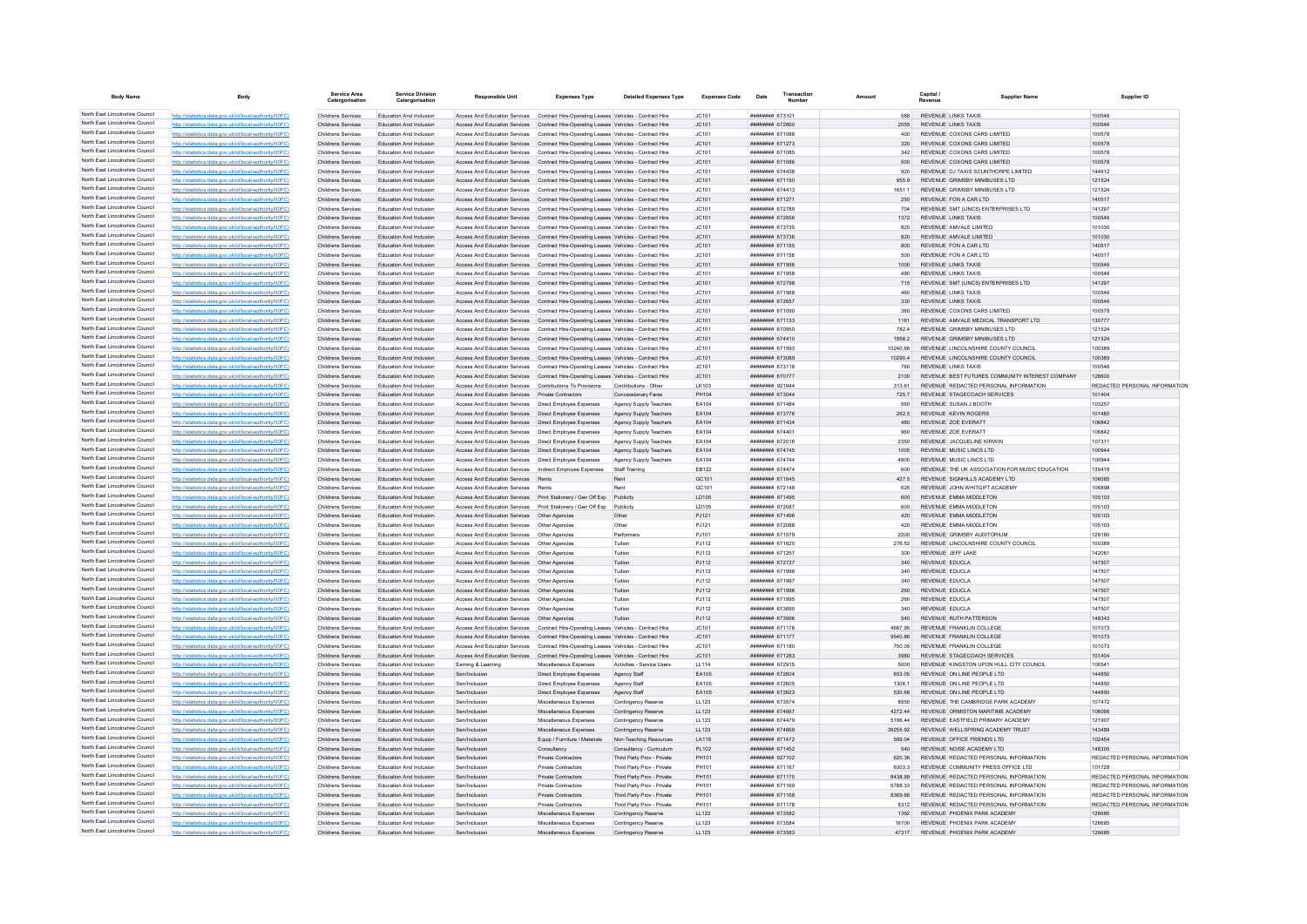| <b>Body Name</b>                                                   | Body                                                                                                             | Service Area<br>Catergorisation          | <b>Service Division</b><br>Catergorisation         | <b>Responsible Unit</b>                                | <b>Expenses Type</b>                                           | <b>Detailed Expenses Type</b>                                | <b>Expenses Code</b> | Transaction<br>Date                      |                       | Capital /<br>Supplier Name                                                     | Supplier ID                                                    |
|--------------------------------------------------------------------|------------------------------------------------------------------------------------------------------------------|------------------------------------------|----------------------------------------------------|--------------------------------------------------------|----------------------------------------------------------------|--------------------------------------------------------------|----------------------|------------------------------------------|-----------------------|--------------------------------------------------------------------------------|----------------------------------------------------------------|
| North East Lincolnshire Council                                    | http://statistics.data.gov.uk/id/local-authority/00FC)                                                           | Childrens Services                       | Education And Inclusion                            | Sen/Inclusion                                          | Miscellaneous Expenses                                         | Contingency Reserve                                          | LL123                | ######## 673585                          | 27833                 | REVENUE SEVENHILLS ACADEMY                                                     | 128660                                                         |
| North East Lincolnshire Council                                    | http://statistics.data.gov.uk/id/local-authority/00FC)                                                           | Childrens Services                       | Education And Inclusion                            | Sen/Inclusion                                          | Miscellaneous Expenses                                         | Contingency Reserve                                          | LL123                | ######## 673586                          | 27833                 | REVENUE SEVENHILLS ACADEMY                                                     | 128660                                                         |
| North East Lincolnshire Council                                    | http://statistics.data.gov.uk/id/local-authority/00FC                                                            | Childrens Services                       | Education And Inclusion                            | Sen/Inclusion                                          | Contributions To Provisions                                    | Contributions - Othe                                         | LK103                | <b>####### 673575</b>                    | 1700                  | REVENUE THE CAMBRIDGE PARK ACADEMY                                             | 107472                                                         |
| North East Lincolnshire Council<br>North East Lincolnshire Council | http://statistics.data.gov.uk/id/local-authority/00FC                                                            | Childrens Services                       | Education And Inclusion                            | Sen/Inclusion                                          | Contributions To Provisions                                    | Contributions - Other                                        | LK103                | ######## 674730                          | 3839.04               | REVENUE RAINBOW CORNER DAY NURSERY                                             | 101229                                                         |
| North East Lincolnshire Council                                    | http://statistics.data.gov.uk/id/local-authority/00FC)<br>http://statistics.data.gov.uk/id/local-authority/00FC) | Childrens Services<br>Childrens Services | Education And Inclusion<br>Education And Inclusion | Sen/Inclusion<br>Sen/Inclusion                         | Contributions To Provisions<br>Contributions To Provisions     | Contributions - Third Sector<br>Contributions - Third Sector | LK102<br>LK102       | ######## 926211<br>######## 926169       | 280<br>935            | REVENUE REDACTED PERSONAL INFORMATION<br>REVENUE REDACTED PERSONAL INFORMATION | REDACTED PERSONAL INFORMATION<br>REDACTED PERSONAL INFORMATION |
| North East Lincolnshire Council                                    | http://statistics.data.gov.uk/id/local-authority/00FC                                                            | Childrens Services                       | Education And Inclusion                            | Sen/Inclusion                                          | Contributions To Provisions                                    | Contributions - Third Sector                                 | LK102                | ####### 672869                           | 3956                  | <b>REVENUE PRIORY GROUP</b>                                                    | 147103                                                         |
| North East Lincolnshire Council                                    | http://statistics.data.gov.uk/id/local-authority/00FC)                                                           | Childrens Services                       | Education And Inclusion                            | Sen/Inclusion                                          | Contributions To Provisions                                    | Contributions - Third Sector                                 | LK102                | <b>########</b> 673944                   | 35584                 | REVENUE WELL SPRING ACADEMY TRUST                                              | 143489                                                         |
| North East Lincolnshire Council                                    | http://statistics.data.gov.uk/id/local-authority/00FC                                                            | Childrens Services                       | Education And Inclusion                            | Sen/Inclusion                                          | Contributions To Provisions                                    | Contributions - Third Sector                                 | LK102                | <b><i>инивний</i></b> 671116             | 1391 02               | REVENUE NORTH THORESBY PRIMARY ACADEMY                                         | 124156                                                         |
| North East Lincolnshire Council                                    | http://statistics.data.gov.uk/id/local-authority/00FC                                                            | Childrens Services                       | Education And Inclusion                            | Sen/Inclusion                                          | Contributions To Provisions                                    | Contributions - Third Sector                                 | LK102                | ####### 671157                           |                       | REVENUE TEACHING PERSONNEL LTD                                                 | 101305                                                         |
| North East Lincolnshire Council                                    | http://statistics.data.gov.uk/id/local-authority/00FC                                                            | Childrens Services                       | Education And Inclusion                            | Sen/Inclusion                                          | Contributions To Provisions                                    | Contributions - Third Sector                                 | LK102                | ######## 671243                          | 2272.15               | REVENUE TEACHING PERSONNEL LTD                                                 | 101305                                                         |
| North East Lincolnshire Council                                    | http://statistics.data.gov.uk/id/local-authority/00FC                                                            | Childrens Services                       | Education And Inclusion                            | Sen/Inclusion                                          | Contributions To Provisions                                    | Contributions - Third Sector                                 | LK102                | ######## 673939                          | 1900                  | REVENUE GRAVITY RED INSPIRES                                                   | 148816                                                         |
| North East Lincolnshire Council<br>North East Lincolnshire Council | http://statistics.data.gov.uk/id/local-authority/00FC)                                                           | Childrens Services                       | Education And Inclusion                            | Sen/Inclusion                                          | Contributions To Provisions                                    | Contributions - Third Sector                                 | LK102                | ######## 671535                          | 1235                  | REVENUE SIGNHILLS INFANTS ACADEMY                                              | 110645                                                         |
| North East Lincolnshire Council                                    | http://statistics.data.gov.uk/id/local-authority/00FC<br>http://statistics.data.gov.uk/id/local-authority/00FC   | Childrens Services<br>Childrens Services | Education And Inclusion<br>Education And Inclusion | Sen/Inclusion<br>Sen/Inclusion                         | Contributions To Provisions<br>Contributions To Provisions     | Contributions - Third Sector<br>Contributions - Third Sector | LK102<br>LK102       | ######## 671533<br>####### 671525        | 1672.21<br>550        | REVENUE TEACHING PERSONNEL LTD<br>REVENUE TARGETED PROVISION LTD               | 101305<br>146662                                               |
| North East Lincolnshire Council                                    | http://statistics.data.gov.uk/id/local-authority/00FC                                                            | Childrens Services                       | Education And Inclusion                            | Sen/Inclusion                                          | Contributions To Provisions                                    | Contributions - Third Sector                                 | LK102                | ######## 671526                          | 1350                  | REVENUE TARGETED PROVISION LTD                                                 | 146662                                                         |
| North East Lincolnshire Council                                    | http://statistics.data.gov.uk/id/local-authority/00FC)                                                           | Childrens Services                       | <b>Education And Inclusion</b>                     | Sen/Inclusion                                          | Contributions To Provisions                                    | Contributions - Third Sector                                 | LK102                | ######## 671527                          | 1265                  | REVENUE TARGETED PROVISION LTD                                                 | 146662                                                         |
| North East Lincolnshire Council                                    | http://statistics.data.gov.uk/id/local-authority/00FC                                                            | Childrens Services                       | Education And Inclusion                            | Sen/Inclusion                                          | Contributions To Provisions                                    | Contributions - Third Sector                                 | LK102                | ######## 671528                          | 275                   | REVENUE TARGETED PROVISION LTD                                                 | 146662                                                         |
| North East Lincolnshire Council                                    | http://statistics.data.gov.uk/id/local-authority/00EC)                                                           | Childrens Services                       | Education And Inclusion                            | Sen/Inclusion                                          | Contributions To Provisions                                    | Contributions - Third Sector                                 | I K102               | <b>НИВВИНИ</b> 671524                    | 275                   | REVENUE TARGETED PROVISION LTD                                                 | 146662                                                         |
| North East Lincolnshire Council                                    | http://statistics.data.gov.uk/id/local-authority/00FC)                                                           | Childrens Services                       | Education And Inclusion                            | Sen/Inclusion                                          | Contributions To Provisions Contributions - Third Sector       |                                                              | LK102                | ######## 671540                          | 385                   | REVENUE TARGETED PROVISION LTD                                                 | 146662                                                         |
| North East Lincolnshire Council                                    | http://statistics.data.gov.uk/id/local-authority/00FC)                                                           | Childrens Services                       | Education And Inclusion                            | Sen/Inclusion                                          | Contributions To Provisions                                    | Contributions - Third Sector                                 | LK102                | ######## 673499                          | 6555                  | REVENUE MACAULAY PRIMARY ACADEMY                                               | 112680                                                         |
| North East Lincolnshire Council                                    | http://statistics.data.gov.uk/id/local-authority/00FC                                                            | Childrens Services                       | Education And Inclusion                            | Sen/Inclusion                                          | Contributions To Provisions                                    | Contributions - Third Sector                                 | LK102                | <b>иннинни</b> 673497                    | 1911 58               | REVENUE TEACHING PERSONNEL LTD.                                                | 101305                                                         |
| North East Lincolnshire Council                                    | http://statistics.data.gov.uk/id/local-authority/00FC)                                                           | Childrens Services                       | Education And Inclusion                            | Sen/Inclusion                                          | Contributions To Provisions                                    | Contributions - Third Sector                                 | LK102                | ######## 673941                          | 1020                  | REVENUE CENTRE4 LIMITED                                                        | 126893                                                         |
| North East Lincolnshire Council<br>North East Lincolnshire Council | http://statistics.data.gov.uk/id/local-authority/00FC)                                                           | Childrens Services                       | Education And Inclusion                            | Sen/Inclusion                                          | Contributions To Provisions                                    | Contributions - Third Sector                                 | <b>LK102</b>         | ######## 673938                          | 5313.13               | REVENUE THE CHILDRENS HOUSE                                                    | 101141                                                         |
| North East Lincolnshire Council                                    | ics.data.gov.uk/id/local-authority/00FC<br>http://statistics.data.gov.uk/id/local-authority/00FC                 | Childrens Services<br>Childrens Services | Education And Inclusion<br>Education And Inclusion | Sen/Inclusion<br>Sen/Inclusion                         | Contributions To Provisions<br>Contributions To Provisions     | Contributions - Third Sector<br>Contributions - Third Sector | LK102<br>I K102      | ######## 673931<br><b>####### 673926</b> | 300<br>420            | REVENUE TARGETED PROVISION LTD<br>REVENUE TARGETED PROVISION LTD               | 146662<br>146662                                               |
| North East Lincolnshire Council                                    | http://statistics.data.gov.uk/id/local-authority/00FC                                                            | Childrens Services                       | Education And Inclusion                            | Sen/Inclusion                                          | Miscellaneous Expenses                                         | Contingency Reserve                                          | LL123                | ######## 673576                          | 152934                | REVENUE THE CAMBRIDGE PARK ACADEMY                                             | 107472                                                         |
| North East Lincolnshire Council                                    | http://statistics.data.gov.uk/id/local-authority/00FC)                                                           | Childrens Services                       | Education And Inclusion                            | Sen/Inclusion                                          | Miscellaneous Expenses                                         | Contingency Reserve                                          | LL123                | ######## 673573                          |                       | REVENUE THE CAMBRIDGE PARK ACADEMY                                             | 107472                                                         |
| North East Lincolnshire Council                                    | http://statistics.data.gov.uk/id/local-authority/00FC                                                            | Childrens Services                       | Education And Inclusion                            | Sen/Inclusion                                          | Miscellaneous Expenses                                         | Contingency Reserve                                          | LL123                | ######## 673577                          | 9533                  | REVENUE HUMBERSTON PARK SPECIAL SCHOOL                                         | 107911                                                         |
| North East Lincolnshire Council                                    | http://statistics.data.gov.uk/id/local-authority/00FC                                                            | Childrens Services                       | Education And Inclusion                            | Sen/Inclusion                                          | Miscellaneous Expenses                                         | Contingency Reserve                                          | 11123                | <b>########</b> 673578                   | 120667                | REVENUE HUMBERSTON PARK SPECIAL SCHOOL                                         | 107911                                                         |
| North East Lincolnshire Council                                    | http://statistics.data.gov.uk/id/local-authority/00FC                                                            | Childrens Services                       | Education And Inclusion                            | Sen/Inclusion                                          | Miscellaneous Expenses                                         | Other Expenses General                                       | LL119                | ######## 673580                          | 5933                  | REVENUE EASTFIELD PRIMARY ACADEMY                                              | 121907                                                         |
| North East Lincolnshire Council                                    | http://statistics.data.gov.uk/id/local-authority/00FC                                                            | Childrens Services                       | Education And Inclusio                             | Sen/Inclusion                                          | Miscellaneous Expenses                                         | Other Expenses Genera                                        | LL119                | ####### 67358                            | 1944.92               | REVENUE EASTFIELD PRIMARY ACADEMY                                              | 121907                                                         |
| North East Lincolnshire Council                                    | http://statistics.data.gov.uk/id/local-authority/00FC                                                            | Childrens Services                       | Education And Inclusion                            | Sen/Inclusion                                          | Miscellaneous Expenses                                         | Other Expenses General                                       | LL119                | ######## 673579                          | 8900                  | REVENUE EASTFIELD PRIMARY ACADEMY                                              | 121907                                                         |
| North East Lincolnshire Council<br>North East Lincolnshire Council | http://statistics.data.gov.uk/id/local-authority/00FC                                                            | Childrens Services                       | Education And Inclusion                            | Sen/Inclusion                                          | Other Local Authorities                                        | Third Po - Other Local Auth                                  | PC101                | <b>НИВВИНИ 671162</b>                    | 39395                 | REVENUE REDACTED PERSONAL INFORMATION                                          | REDACTED PERSONAL INFORMATION                                  |
| North East Lincolnshire Council                                    | http://statistics.data.gov.uk/id/local-authority/00FC)                                                           | Childrens Services                       | Education And Inclusion                            | Sen/Inclusion                                          | Other Local Authorities                                        | Third Pp - Other Local Auth                                  | PC101                | ######## 671165                          | 1755.56               | REVENUE REDACTED PERSONAL INFORMATION                                          | REDACTED PERSONAL INFORMATION                                  |
| North East Lincolnshire Council                                    | http://statistics.data.gov.uk/id/local-authority/00FC<br>http://statistics.data.gov.uk/id/local-authority/00FC   | Childrens Services<br>Childrens Services | Education And Inclusion<br>Education And Inclusion | Sen/Inclusion<br>Sen/Inclusion                         | Other Local Authorities<br>Other Local Authorities             | Third Pp - Other Local Auth                                  | PC101<br>PC101       | ######## 671166<br>######## 670757       | 11954.01<br>116401.05 | REVENUE REDACTED PERSONAL INFORMATION<br>REVENUE REDACTED PERSONAL INFORMATION | REDACTED PERSONAL INFORMATION<br>REDACTED PERSONAL INFORMATION |
| North East Lincolnshire Council                                    | http://statistics.data.gov.uk/id/local-authority/00FC                                                            | Childrens Services                       | Education And Inclusion                            | Sen/Inclusion                                          | Other Local Authorities                                        | Third Pp - Other Local Auth<br>Third Po - Other Local Auth   | PC101                | ######## 670760                          | 24351.91              | REVENUE REDACTED PERSONAL INFORMATION                                          | REDACTED PERSONAL INFORMATION                                  |
| North East Lincolnshire Council                                    | http://statistics.data.gov.uk/id/local-authority/00FC)                                                           | Childrens Services                       | Education And Inclusion                            | Sen/Inclusion                                          | Other Local Authorities                                        | Third Pp - Other Local Auth                                  | PC101                | ######## 670762                          | 4830                  | REVENUE REDACTED PERSONAL INFORMATION                                          | REDACTED PERSONAL INFORMATION                                  |
| North East Lincolnshire Council                                    | stics.data.gov.uk/id/local-authority/00FC                                                                        | Childrens Services                       | <b>Education And Inclusion</b>                     | Sen/Inclusion                                          | Other Local Authorities                                        | Third Pp - Other Local Auth                                  | PC101                | ######## 670764                          | 3840                  | REVENUE REDACTED PERSONAL INFORMATION                                          | REDACTED PERSONAL INFORMATION                                  |
| North East Lincolnshire Council                                    | http://statistics.data.gov.uk/id/local-authority/00FC                                                            | Childrens Services                       | Education And Inclusion                            | Sen/Inclusion                                          | Other Local Authorities                                        | Third Pp - Other Local Auth                                  | PC101                | ######## 670771                          | 5729                  | REVENUE REDACTED PERSONAL INFORMATION                                          | REDACTED PERSONAL INFORMATION                                  |
| North East Lincolnshire Council                                    | http://statistics.data.gov.uk/id/local-authority/00FC                                                            | <b>Childrens Services</b>                | Education And Inclusion                            | Sen/Inclusion                                          | Other Local Authorities                                        | Third Po - Other Local Auth                                  | PC101                | ######## 671247                          | 348.62                | REVENUE REDACTED PERSONAL INFORMATION                                          | REDACTED PERSONAL INFORMATION                                  |
| North East Lincolnshire Council                                    | http://statistics.data.gov.uk/id/local-authority/00FC)                                                           | Childrens Services                       | Education And Inclusion                            | Sen/Inclusion                                          | Other Local Authorities                                        | Third Po - Other Local Auth                                  | PC101                | ######## 673932                          | 285                   | REVENUE REDACTED PERSONAL INFORMATION                                          | REDACTED PERSONAL INFORMATION                                  |
| North East Lincolnshire Council                                    | http://statistics.data.gov.uk/id/local-authority/00FC                                                            | Childrens Services                       | Education And Inclusion                            | Sen/Inclusion                                          | Other Local Authorities                                        | Third Po - Other Local Auth                                  | PC101                | ######## 673929                          | 285                   | REVENUE REDACTED PERSONAL INFORMATION                                          | REDACTED PERSONAL INFORMATION                                  |
| North East Lincolnshire Council                                    | http://statistics.data.gov.uk/id/local-authoritv/00FC                                                            | Childrens Services                       | Education And Inclusion                            | Sen/Inclusion                                          | Other Local Authorities                                        | Third Pp - Other Local Auth                                  | PC101                | ######## 673933                          | 257.5                 | REVENUE REDACTED PERSONAL INFORMATION                                          | REDACTED PERSONAL INFORMATION                                  |
| North East Lincolnshire Council<br>North East Lincolnshire Council | http://statistics.data.gov.uk/id/local-authority/00EC)                                                           | Childrens Services                       | Education And Inclusion                            | Sen/Inclusion                                          | Other Local Authorities                                        | Third Pp - Other Local Auth                                  | PC101                | ######## 673500                          | 3375                  | REVENUE REDACTED PERSONAL INFORMATION                                          | REDACTED PERSONAL INFORMATION                                  |
| North East Lincolnshire Council                                    | cs.data.gov.uk/id/local-authority/00FC<br>://statistics.data.gov.uk/id/local-authority/00FC                      | Childrens Services                       | Education And Inclusion                            | Sen/Inclusion                                          | Other Local Authorities                                        | Third Pp - Other Local Auth                                  | PC101                | ######## 671240                          | 2532.33               | REVENUE REDACTED PERSONAL INFORMATION                                          | REDACTED PERSONAL INFORMATION                                  |
| North East Lincolnshire Council                                    | http://statistics.data.gov.uk/id/local-authority/00EC)                                                           | Childrens Services<br>Childrens Services | Education And Inclusion<br>Education And Inclusion | Sen/Inclusion<br>Sen/Inclusion                         | Other Local Authorities<br>Other Local Authorities             | Third Pp - Other Local Auth<br>Third Pp - Other Local Auth   | PC101<br>PC101       | ####### 671242<br>######## 671244        | 990<br>1886           | REVENUE REDACTED PERSONAL INFORMATION<br>REVENUE REDACTED PERSONAL INFORMATION | REDACTED PERSONAL INFORMATION<br>REDACTED PERSONAL INFORMATION |
| North East Lincolnshire Council                                    | http://statistics.data.gov.uk/id/local-authority/00FC)                                                           | Childrens Services                       | Education And Inclusion                            | Sen/Inclusion                                          | Other Local Authorities                                        | Third Po - Other Local Auth                                  | PC101                | ######## 671532                          | 31933                 | REVENUE REDACTED PERSONAL INFORMATION                                          | REDACTED PERSONAL INFORMATION                                  |
| North East Lincolnshire Council                                    | http://statistics.data.gov.uk/id/local-authority/00FC)                                                           | Childrens Services                       | Education And Inclusion                            | Sen/Inclusion                                          | Other Local Authorities                                        | Third Pp - Other Local Auth                                  | PC101                | ######## 671530                          | 1441                  | REVENUE REDACTED PERSONAL INFORMATION                                          | REDACTED PERSONAL INFORMATION                                  |
| North East Lincolnshire Council                                    | http://statistics.data.gov.uk/id/local-authority/00FC)                                                           | Childrens Services                       | Education And Inclusion                            | Sen/Inclusion                                          | Other Local Authorities                                        | Third Pp - Other Local Auth                                  | PC101                | ####### 671531                           | 6045                  | REVENUE REDACTED PERSONAL INFORMATION                                          | REDACTED PERSONAL INFORMATION                                  |
| North East Lincolnshire Council                                    | http://statistics.data.gov.uk/id/local-authority/00EC)                                                           | <b>Childrens Services</b>                | Education And Inclusion                            | Sen/Inclusion                                          | Other Local Authorities                                        | Third Pp - Other Local Auth                                  | PC101                | ######## 673496                          | 416738                | REVENUE REDACTED PERSONAL INFORMATION                                          | REDACTED PERSONAL INFORMATION                                  |
| North East Lincolnshire Council                                    | stics.data.gov.uk/id/local-authority/00FC)                                                                       | <b>Childrens Services</b>                | Education And Inclusion                            | Sen/Inclusion                                          | Other Local Authorities                                        | Third Po - Other Local Auth                                  | PC101                | ######## 673942                          | 1710                  | REVENUE REDACTED PERSONAL INFORMATION                                          | REDACTED PERSONAL INFORMATION                                  |
| North East Lincolnshire Council                                    | w uk/id/local-authority/00FC                                                                                     | Childrens Services                       | Education And Inclusion                            | School Improvement                                     | Contributions To Provisions                                    | Contributions - Other                                        | LK103                | ######## 672150                          | 801.9                 | REVENUE WIZ KIDZ                                                               | 102424                                                         |
| North East Lincolnshire Council                                    | http://etgtietics.data.gov.uk/id/local.guthority/00EC                                                            | <b>Childrens Services</b>                | Education And Inclusion                            | Reynolds Day Care                                      | Cleaning And Domestic Supplie: Refuse Collection               |                                                              | GH104                | ######## 674297                          | 832                   | REVENUE TULIP HEALTHCARE                                                       | 101042                                                         |
| North East Lincolnshire Council<br>North East Lincolnshire Council | http://statistics.data.gov.uk/id/local-authority/00EC)                                                           | Childrens Services                       | Education And Inclusion                            | Reynolds Day Care                                      | Fouin / Furniture / Materials Fouinment - Teaching             |                                                              | LA109                | ######## 671489                          | 339 99                | REVENUE FINDEL EDUCATION LTD                                                   | 101237                                                         |
| North East Lincolnshire Council                                    | http://statistics.data.gov.uk/id/local-authority/00FC)                                                           | Childrens Services                       | Safer And Partnershins                             | Young And Safe                                         | Equip / Furniture / Materials                                  | Foujoment - Maintenance                                      | LA104                | ####### 670641                           | 270                   | REVENUE J MCCANN & CO LTD                                                      | 100841                                                         |
| North East Lincolnshire Council                                    | http://statistics.data.gov.uk/id/local-authority/00FC<br>http://statistics.data.gov.uk/id/local-authority/00FC   | Childrens Services<br>Childrens Services | Safer And Partnerships<br>Safer And Partnerships   | Young And Safe<br>Young And Safe                       | Equip / Furniture / Materials<br>Equip / Furniture / Materials | Equipment - Maintenance<br>Equipment - Maintenance           | LA104<br>LA104       | ####### 671558<br>######## 672616        | 270<br>710            | REVENUE J MCCANN & CO LTD<br>REVENUE WIRELESS CCTV LTD                         | 100841<br>148751                                               |
| North East Lincolnshire Council                                    | http://statistics.data.gov.uk/id/local-authority/00FC)                                                           | <b>Childrens Services</b>                | Safer And Partnerships                             | Young And Safe                                         | Communications And Computin Computer Consumables               |                                                              | LF109                | ######## 671433                          | 385                   | REVENUE TOTAL COMPUTER NETWORKS LTD                                            | 141310                                                         |
| North East Lincolnshire Council                                    | cs.data.gov.uk/id/local-authority/00FC                                                                           | Childrens Services                       | Safer And Partnerships                             | Young And Safe                                         | Miscellaneous Expenses                                         | Licences                                                     | LL116                | ####### 672565                           | 1100                  | REVENUE THE AWARD SCHEME LTD                                                   | 109180                                                         |
| North East Lincolnshire Council                                    | http://statistics.data.gov.uk/id/local-authority/00FC                                                            | Childrens Services                       | Safer And Partnerships                             | Young And Safe                                         | Voluntary Associations                                         | Third Pp - Third Sector                                      | PF101                | ####### 671461                           | 7500                  | REVENUE IAN COXAM                                                              | 103410                                                         |
| North East Lincolnshire Council                                    | http://statistics.data.gov.uk/id/local-authority/00EC)                                                           | Childrens Services                       | Safer And Partnershins                             | Young And Safe                                         | Voluntary Associations                                         | Third Pp - Third Sector                                      | PF101                | ######## 672003                          | 5000                  | REVENUE JAN COXAN                                                              | 103410                                                         |
| North East Lincolnshire Council                                    | http://statistics.data.gov.uk/id/local-authority/00FC)                                                           | Childrens Services                       | Safer And Partnerships                             | Young And Safe                                         | Voluntary Associations                                         | Third Po - Third Sector                                      | PF101                | ######## 673444                          | 600                   | REVENUE IAN COXAN                                                              | 103410                                                         |
| North East Lincolnshire Council                                    | http://statistics.data.gov.uk/id/local-authority/00FC                                                            | Childrens Services                       | Safer And Partnerships                             | Safeguard Board / Dom Violence Private Contractors     |                                                                | Third Party Prov - Private                                   | PH101                | ######## 671227                          | 5200                  | REVENUE THE MADDOCKS CONSULTANCY LTD                                           | 148498                                                         |
| North East Lincolnshire Council                                    | http://statistics.data.gov.uk/id/local-authority/00FC                                                            | Childrens Services                       | Safer And Partnerships                             | Graft                                                  | Catering                                                       | Provisions                                                   | LB101                | ######## 671979                          | 2000                  | REVENUE TESCO STORES LIMITED                                                   | 102576                                                         |
| North East Lincolnshire Council<br>North East Lincolnshire Council | http://statistics.data.gov.uk/id/local-authority/00EC)                                                           | Childrens Services                       | Childrens Trust                                    | Palliative / Complex Care                              | Private Contractors                                            | Third Party Prov - Private                                   | PH101                | <b>########</b> 674353                   | 2975.66               | REVENUE AK PAYROLL SERIVCES LTD.                                               | 145106                                                         |
| North East Lincolnshire Council                                    | http://statistics.data.gov.uk/id/local-authority/00FC)                                                           | Childrens Services                       | Childrens Trust                                    | Palliative / Complex Care                              | <b>Private Contractors</b>                                     | Third Party Prov - Private                                   | PH101                | ######## 674352                          | 896.62                | REVENUE AK PAYROLL SERIVCES LTD                                                | 145107                                                         |
| North East Lincolnshire Council                                    | tics.data.gov.uk/id/local-authority/00FC<br>http://etgtietics.data.gov.uk/id/local.guthority/00EC                | Childrens Services<br>Childrens Services | Childrens Trust<br>Childrane Truet                 | Palliative / Complex Care<br>Palliative / Complex Care | Private Contractors<br>Private Contractors                     | Third Party Prov - Private<br>Third Party Prov - Private     | PH101<br>PH101       | ####### 674351<br>######## 674350        | 3302.7<br>966.7       | REVENUE AK PAYROLL SERIVCES LTD<br>REVENUE AK PAYROLL SERIVCES LTD             | 145114<br>145113                                               |
| North East Lincolnshire Council                                    | http://statistics.data.gov.uk/id/local-authority/00FC)                                                           | Childrens Services                       | Childrens Trust                                    | Palliative / Complex Care                              | Private Contractors                                            | Third Party Prov - Private                                   | PH101                | ######## 674349                          | 1901.1                | REVENUE AK PAYROLL SERIVCES LTD                                                | 145112                                                         |
| North East Lincolnshire Council                                    | http://statistics.data.gov.uk/id/local-authority/00FC)                                                           | Childrens Services                       | Childrens Trust                                    | Palliative / Complex Care                              | Private Contractors                                            | Third Party Prov - Private                                   | PH101                | ######## 674348                          | 592.94                | REVENUE AK PAYROLL SERIVCES LTD                                                | 145108                                                         |
| North East Lincolnshire Council                                    | http://statistics.data.gov.uk/id/local-authority/00FC                                                            | Childrens Services                       | Childrens Trust                                    | Palliative / Complex Care                              | Private Contractors                                            | Third Party Prov - Private                                   | PH101                | ######## 674347                          | 990.06                | REVENUE AK PAYROLL SERIVCES LTD                                                | 145109                                                         |
| North East Lincolnshire Council                                    | http://statistics.data.gov.uk/id/local-authority/00EC                                                            | Childrens Services                       | Childrens Trust                                    | Childrens Mental & Emot Health Health Authorities      |                                                                | Third Pp - Health Auth                                       | PD101                | aaaaaa mmmmmm                            | 2420                  | REVENUE G-MAP SERVICES                                                         | 109932                                                         |
| North East Lincolnshire Council                                    | http://statistics.data.gov.uk/id/local-authority/00FC)                                                           | Childrens Services                       | Childrens Trust                                    | Childrens Mental & Emot Health Health Authorities      |                                                                | Third Po - Health Auth                                       | PD101                | ######## 669392                          | 3289.5                | REVENUE CARE IN MIND RESIDENTIAL                                               | 148412                                                         |
| North East Lincolnshire Council                                    | cs.data.gov.uk/id/local-authority/00FC)                                                                          | Childrens Services                       | Childrens Trus                                     | Childrens Mental & Emot Health Health Authorities      |                                                                | Third Po - Health Auth                                       | PD101                | ######## 66936 <sub>1</sub>              | $-1973.7$             | REVENUE CARE IN MIND RESIDENTIAL                                               | 148412                                                         |
| North East Lincolnshire Council                                    | http://statistics.data.gov.uk/id/local-authority/00EC)                                                           | Childrens Services                       | Childrens Trus                                     | Childrens Mental & Emot Health Health Authoritie       |                                                                | Third Pp - Health Auth                                       | PD101                | ######## 671179                          | 300                   | REVENUE FORTIS THERAPY & TRAINING                                              | 120445                                                         |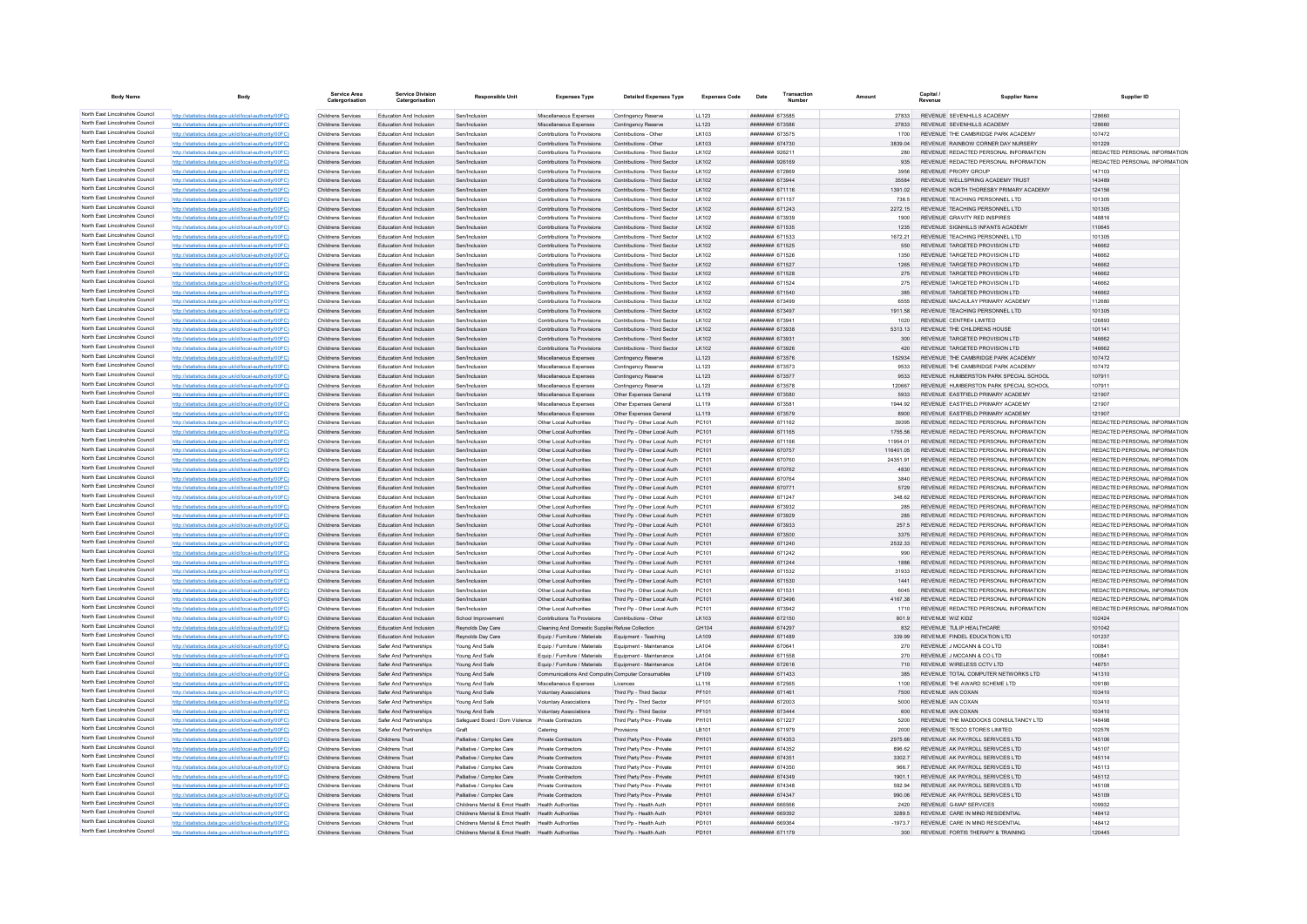| <b>Body Name</b>                                                   |                                                                                                                  | <b>Service Area</b><br>Catergorisatio    | <b>Service Division</b><br>Catergorisation                                             | Responsible Unit                                                                                         | <b>Expenses Type</b>               | <b>Detailed Expenses Type</b>                                 | <b>Expenses Code</b>  | Date                                          | Transaction |                   | Capital / | <b>Supplier Name</b>                                                                     | Supplier ID                                                    |
|--------------------------------------------------------------------|------------------------------------------------------------------------------------------------------------------|------------------------------------------|----------------------------------------------------------------------------------------|----------------------------------------------------------------------------------------------------------|------------------------------------|---------------------------------------------------------------|-----------------------|-----------------------------------------------|-------------|-------------------|-----------|------------------------------------------------------------------------------------------|----------------------------------------------------------------|
| North East Lincolnshire Council                                    | http://statistics.data.gov.uk/id/local-authority/00FC)                                                           | Childrens Services                       | Childrens Trust                                                                        | Childrens Mental & Emot Health Private Contractors                                                       |                                    | Contract Payments                                             | <b>PH105</b>          | ####### 672618                                |             | 248705.75         |           | REVENUE LINCOLNSHIRE PARTNERSHIP NHS FOUNDATION TRUS 10502                               |                                                                |
| North East Lincolnshire Council                                    | http://statistics.data.gov.uk/id/local-authority/00FC)                                                           | Childrens Services                       | Childrens Trust                                                                        | Childrens Mental & Emot Health Private Contractors                                                       |                                    | Third Party Prov - Private                                    | PH101                 | <b>########</b> 672146                        |             | 6249.71           |           | REVENUE KOOTH DIGITAL HEALTH LIMITED                                                     | 135941                                                         |
| North East Lincolnshire Council                                    | http://statistics.data.gov.uk/id/local-authority/00FC)                                                           | Childrens Services                       | Childrens Trust                                                                        | Childrens Mental & Emot Health                                                                           | <b>Private Contractors</b>         | Third Party Prov - Private                                    | PH101                 | ######## 672739                               |             | 1858 66           |           | REVENUE KOOTH DIGITAL HEALTH LIMITED                                                     | 135941                                                         |
| North East Lincolnshire Council<br>North East Lincolnshire Council | http://statistics.data.gov.uk/id/local-authority/00FC)                                                           | Childrens Services                       | Childrens Trust                                                                        | Childrens Mental & Emot Health                                                                           | Private Contractors                | Third Party Prov - Private                                    | PH101                 | ######## 672930                               |             | 12174.24          |           | REVENUE NHS NORTH EAST LINCOLNSHIRE CCG                                                  | 121549                                                         |
| North East Lincolnshire Council                                    | http://statistics.data.gov.uk/id/local-authority/00FC)<br>http://statistics.data.gov.uk/id/local-authority/00EC) | Childrens Services<br>Childrens Services | Childrens Trust<br>Childrens Trust                                                     | Childrens Mental & Emot Health Private Contractors<br>Childrens Mental & Emot Health Private Contractors |                                    | <b>Contract Payments</b><br><b>Contract Payments</b>          | <b>PH105</b><br>PH105 | <b>НИНИНИЯ</b> 672021<br>######## 673773      |             | 61363<br>61356 17 |           | REVENUE, COMPASS SERVICES TO TACKLE PROBLEM DRUG USE 145810.                             |                                                                |
| North East Lincolnshire Council                                    | http://statistics.data.gov.uk/id/local-authority/00FC)                                                           | Childrens Services                       |                                                                                        | Director - Children / Fam Serv Director Children & Fam Serv                                              | Direct Employee Expenses           | Agency Staff                                                  | EA105                 | ######## 666553                               |             | 16625             |           | REVENUE COMPASS SERVICES TO TACKLE PROBLEM DRUG USE 145810<br>REVENUE ATTENTI CONSULTING | 146503                                                         |
| North East Lincolnshire Council                                    | http://statistics.data.gov.uk/id/local-authority/00FC)                                                           | Childrens Services                       |                                                                                        | Director - Children / Fam Serv  Director Children & Fam Serv                                             | Direct Employee Expenses           | Agency Staff                                                  | EA105                 | ######## 673917                               |             |                   |           | REVENUE ATTENTI CONSULTING                                                               | 146503                                                         |
| North East Lincolnshire Council                                    | http://statistics.data.gov.uk/id/local-authority/00FC)                                                           | Childrens Services                       |                                                                                        | Director - Children / Fam Serv  Director Children & Fam Serv                                             | Direct Employee Expenses           | Agency Staff                                                  | EA105                 | <b><i>HEBREH 673018</i></b>                   |             | 4200              |           | REVENUE ATTENTI CONSULTING                                                               | 146503                                                         |
| North East Lincolnshire Council                                    | http://statistics.data.gov.uk/id/local-authority/00FC)                                                           | Childrens Services                       |                                                                                        | Director - Children / Fam Serv  Director Children & Fam Serv                                             | Direct Employee Expenses           | Agency Staff                                                  | EA105                 | ######## 673919                               |             | 4200              |           | REVENUE ATTENTI CONSULTING                                                               | 146503                                                         |
| North East Lincolnshire Council                                    | http://statistics.data.gov.uk/id/local-authority/00FC)                                                           | Childrens Services                       |                                                                                        | Director - Children / Fam Serv  Director Children & Fam Serv                                             | Direct Employee Expenses           | Agency Staff                                                  | EA105                 | ######## 673920                               |             | 4200              |           | REVENUE ATTENTI CONSULTING                                                               | 146503                                                         |
| North East Lincolnshire Council                                    | distics.data.gov.uk/id/local-authority/00FC                                                                      | Childrens Services                       |                                                                                        | Director - Children / Fam Serv   Director Children & Fam Serv                                            | Expenses                           | Course/Conf Accom - Employees                                 | LH102                 | ######## 671499                               |             | 300               |           | REVENUE THE ASSOC OF DIRECTORS OF CHILDREN'S SERV LTD 101800                             |                                                                |
| North East Lincolnshire Council                                    | http://statistics.data.gov.uk/id/local-authority/00FC)                                                           | Childrens Services                       |                                                                                        | Director - Children / Fam Serv Director Children & Fam Serv                                              | Private Contractors                | Contract Payments                                             | <b>PH105</b>          | ######## 671249                               |             | 825               |           | REVENUE SIGNIS I TD                                                                      | 145139                                                         |
| North East Lincolnshire Council                                    | http://statistics.data.gov.uk/id/local-authority/00FC)                                                           | Childrens Services                       |                                                                                        | Director - Children / Fam Serv  Director Children & Fam Serv                                             | Consultancy                        | Consultancy                                                   | PL101                 | ######## 668259                               |             | 2000              |           | REVENUE GRAVITAS RECRUITMENT GROUP LTD                                                   | 143484                                                         |
| North East Lincolnshire Council                                    | http://statistics.data.gov.uk/id/local-authority/00FC)                                                           | Childrens Services                       |                                                                                        | Director - Children / Fam Serv  Director Children & Fam Serv                                             | Consultancy                        | Consultancy                                                   | PL101                 | ####### 668965                                |             |                   |           | REVENUE GRAVITAS RECRUITMENT GROUP LTD                                                   | 143484                                                         |
| North East Lincolnshire Council                                    | http://statistics.data.gov.uk/id/local-authority/00FC                                                            | Childrens Services                       |                                                                                        | Director - Children / Fam Serv  Director Children & Fam Serv                                             | Consultancy                        | Consultancy                                                   | PL101                 | ######## 670233                               |             | 1250              |           | REVENUE GRAVITAS RECRUITMENT GROUP LTD                                                   | 143484                                                         |
| North East Lincolnshire Council<br>North East Lincolnshire Council | http://statistics.data.gov.uk/id/local-authority/00FC)                                                           | Childrens Services                       |                                                                                        | Director - Children / Fam Serv Director Children & Fam Serv                                              | Consultancy                        | Consultancy                                                   | PI 101                | ######## 670948                               |             | 2000              |           | REVENUE, GRAVITAS RECRUITMENT GROUP LTD.                                                 | 143484                                                         |
| North East Lincolnshire Council                                    | http://statistics.data.gov.uk/id/local-authority/00FC)                                                           | Childrens Services                       |                                                                                        | Director - Children / Fam Serv  Director Children & Fam Serv                                             | Consultancy                        | Consultancy                                                   | PL101                 | ######## 670973                               |             | 2500              |           | REVENUE GRAVITAS RECRUITMENT GROUP LTD                                                   | 143484                                                         |
| North East Lincolnshire Council                                    | http://statistics.data.gov.uk/id/local-authority/00FC)<br>http://statistics.data.gov.uk/id/local-authority/00FC  | Childrens Services<br>Childrens Services | Director - Children / Fam Serv  Director Children & Fam Serv<br>Safeguard & Early Help | Childrane Hoalth                                                                                         | Consultancy<br>Private Contractors | Consultancy<br>Third Party Prov - Private                     | PL101<br><b>PH101</b> | ####### 672916<br><b><i>HEBREH 672606</i></b> |             | 2000<br>1050 71   |           | REVENUE GRAVITAS RECRUITMENT GROUP LTD<br>REVENUE THE PHOENIX PARTNERSHIP                | 143484<br>133970                                               |
| North East Lincolnshire Council                                    | http://statistics.data.gov.uk/id/local-authority/00FC)                                                           | Childrens Services                       | Safeguard & Early Help                                                                 | Childrens Health                                                                                         | Other Agencies                     | <b>Health Charges</b>                                         | PJ131                 | ######## 674002                               |             | 10000             |           | REVENUE DR WILSON & PARTNERS                                                             | 121252                                                         |
| North East Lincolnshire Council                                    | http://statistics.data.gov.uk/id/local-authority/00FC)                                                           | Childrens Services                       | Safeguard & Early Help                                                                 | Childrens Health                                                                                         | Equip / Furniture / Materials      | Equipment - Purchase                                          | LA101                 | ######## 672602                               |             | 1224              |           | REVENUE ARDO MEDICAL LTD                                                                 | 107756                                                         |
| North East Lincolnshire Council                                    | http://statistics.data.gov.uk/id/local-authority/00FC)                                                           | Childrens Services                       | Safeguard & Early Help                                                                 | Family Hubs                                                                                              | Equip / Furniture / Materials      | Equipment - Hire                                              | LA102                 | ######## 672761                               |             | 268.4             |           | REVENUE AQUAID (SOUTH YORKSHIRE)                                                         | 101842                                                         |
| North East Lincolnshire Council                                    | http://statistics.data.gov.uk/id/local-authority/00FC)                                                           | Childrens Services                       | Safeguard & Early Help                                                                 | Head Of Child Resource & Reg                                                                             | Private Contractors                | Third Party Prov - Private                                    | PH101                 | ######## 672932                               |             | 59907.5           |           | REVENUE REDACTED PERSONAL INFORMATION                                                    | REDACTED PERSONAL INFORMATION                                  |
| North East Lincolnshire Council                                    | http://statistics.data.gov.uk/id/local-authority/00FC)                                                           | Childrens Services                       | Safeguard & Early Help                                                                 | Head Of Child Resource & Reg                                                                             |                                    | Rep Alterations Maint Building Buildings - Regulations / Insp | GA103                 | ######## 672147                               |             | 2578              |           | REVENUE OFSTED                                                                           | 101836                                                         |
| North East Lincolnshire Council                                    | http://statistics.data.gov.uk/id/local-authority/00FC)                                                           | Childrens Services                       | Safeguard & Early Help                                                                 | Head Of Child Resource & Reg                                                                             | Miscellaneous Expenses             | Activities - Service Users                                    | LL114                 | ####### 67470*                                |             | 300               |           | REVENUE PARKWAY ENTERTAINMENT CO LTD                                                     | 101537                                                         |
| North East Lincolnshire Council                                    | http://statistics.data.gov.uk/id/local-authority/00FC)                                                           | Childrens Services                       | Safeguard & Early Help                                                                 | Head Of Child Resource & Reg                                                                             | Other Agencies                     | Additional Cost                                               | PJ114                 | ######## 926157                               |             | 350               |           | REVENUE REDACTED PERSONAL INFORMATION                                                    | REDACTED PERSONAL INFORMATION                                  |
| North East Lincolnshire Council                                    | http://statistics.data.gov.uk/id/local-authority/00FC)                                                           | Childrens Services                       | Safeguard & Early Help                                                                 | Head Of Child Resource & Reg                                                                             | Other Anencies                     | Additional Cost                                               | P.1114                | ######## 925878                               |             | 1158              |           | REVENUE, REDACTED PERSONAL INFORMATION.                                                  | REDACTED PERSONAL INFORMATION                                  |
| North East Lincolnshire Council                                    | http://statistics.data.gov.uk/id/local-authority/00FC)                                                           | Childrens Services                       | Safeguard & Early Help                                                                 | Head Of Child Resource & Reg                                                                             | Other Agencies                     | Additional Cost                                               | PJ114                 | ####### 674380                                |             | 800               |           | REVENUE CORAMBAAF ADOPTION & FOSTERING ACADEMY                                           | 132908                                                         |
| North East Lincolnshire Council                                    | http://statistics.data.gov.uk/id/local-authority/00FC)                                                           | Childrens Services                       | Safeguard & Early Help                                                                 | Head Of Child Resource & Reg                                                                             | Other Agencies                     | Child Care Payments                                           | PJ104                 | ######## 920131                               |             |                   |           | REVENUE REDACTED PERSONAL INFORMATION                                                    | REDACTED PERSONAL INFORMATION                                  |
| North East Lincolnshire Council                                    | http://statistics.data.gov.uk/id/local-authority/00FC                                                            | Childrens Services                       | Safeguard & Early Help                                                                 | Head Of Child Resource & Reg   Other Agencies                                                            |                                    | Child Care Payment                                            | PJ104                 | ######## 920203                               |             | 364               |           | REVENUE REDACTED PERSONAL INFORMATION                                                    | REDACTED PERSONAL INFORMATION                                  |
| North East Lincolnshire Council                                    | http://statistics.data.gov.uk/id/local-authority/00FC)                                                           | Childrens Services                       | Safeguard & Early Help                                                                 | Head Of Child Resource & Reg                                                                             | Other Anencies                     | Child Care Payments                                           | P.1104                | ######## 919988                               |             | 364               |           | REVENUE, REDACTED PERSONAL INFORMATION                                                   | REDACTED PERSONAL INFORMATION                                  |
| North East Lincolnshire Council                                    | http://statistics.data.gov.uk/id/local-authority/00FC)                                                           | Childrens Services                       | Safeguard & Early Help                                                                 | Head Of Child Resource & Reg                                                                             | Other Agencies                     | Child Care Payments                                           | PJ104                 | <b>HEBREHA 1920016</b>                        |             | 364               |           | REVENUE REDACTED PERSONAL INFORMATION                                                    | REDACTED PERSONAL INFORMATION                                  |
| North East Lincolnshire Council                                    | http://statistics.data.gov.uk/id/local-authority/00FC)                                                           | Childrens Services                       | Safeguard & Early Help                                                                 | Head Of Child Resource & Reg                                                                             | Other Agencies                     | Child Care Payment                                            | PJ104                 | ######## 921982                               |             | 364               |           | REVENUE REDACTED PERSONAL INFORMATION                                                    | REDACTED PERSONAL INFORMATION                                  |
| North East Lincolnshire Council                                    | http://statistics.data.gov.uk/id/local-authority/00FC)                                                           | Childrens Services                       | Safeguard & Early Help                                                                 | Head Of Child Resource & Reg                                                                             | Other Agencies                     | Child Care Payments                                           | PJ104                 | ######## 922009                               |             | 364               |           | REVENUE REDACTED PERSONAL INFORMATION                                                    | REDACTED PERSONAL INFORMATION                                  |
| North East Lincolnshire Council<br>North East Lincolnshire Council | http://statistics.data.gov.uk/id/local-authority/00FC)                                                           | Childrens Services                       | Safeguard & Early Help                                                                 | Head Of Child Resource & Reg                                                                             | Other Agencies                     | Child Care Payments                                           | PJ104                 | ######## 922123                               |             | 364               |           | REVENUE REDACTED PERSONAL INFORMATION                                                    | REDACTED PERSONAL INFORMATION                                  |
| North East Lincolnshire Council                                    | http://statistics.data.gov.uk/id/local-authority/00FC)                                                           | Childrens Services                       | Safeguard & Early Help                                                                 | Head Of Child Resource & Reg   Other Agencies                                                            |                                    | Child Care Payments                                           | PJ104                 | ######## 922196<br>######## 924209            |             | 364<br>364        |           | REVENUE REDACTED PERSONAL INFORMATION<br>REVENUE REDACTED PERSONAL INFORMATION           | REDACTED PERSONAL INFORMATION<br>REDACTED PERSONAL INFORMATION |
| North East Lincolnshire Council                                    | http://statistics.data.gov.uk/id/local-authority/00FC)<br>http://statistics.data.gov.uk/id/local-authority/00FC) | Childrens Services<br>Childrens Services | Safeguard & Early Help<br>Safeguard & Early Help                                       | Head Of Child Resource & Reg  Other Agencies<br>Head Of Child Resource & Reg                             | Other Agencies                     | Child Care Payments<br>Child Care Payments                    | PJ104<br>P.1104       | ######## 924180                               |             | 364               |           | REVENUE REDACTED PERSONAL INFORMATION                                                    | REDACTED PERSONAL INFORMATION                                  |
| North East Lincolnshire Council                                    | http://statistics.data.gov.uk/id/local-authority/00FC)                                                           | Childrens Services                       | Safeguard & Early Help                                                                 | Head Of Child Resource & Reg                                                                             | Other Agencies                     | Child Care Payments                                           | PJ104                 | ######## 924324                               |             | 364               |           | REVENUE REDACTED PERSONAL INFORMATION                                                    | REDACTED PERSONAL INFORMATION                                  |
| North East Lincolnshire Council                                    | http://statistics.data.gov.uk/id/local-authority/00FC)                                                           | Childrens Services                       | Safeguard & Early Help                                                                 | Head Of Child Resource & Reg                                                                             | Other Agencies                     | Child Care Payments                                           | PJ104                 | ######## 924398                               |             |                   |           | REVENUE REDACTED PERSONAL INFORMATION                                                    | REDACTED PERSONAL INFORMATION                                  |
| North East Lincolnshire Council                                    | http://statistics.data.gov.uk/id/local-authority/00FC                                                            | Childrens Services                       | Safeguard & Early Help                                                                 | Head Of Child Resource & Reg                                                                             | Other Agencies                     | Child Care Payments                                           | PJ104                 | ######## 926034                               |             | 364               |           | REVENUE REDACTED PERSONAL INFORMATION                                                    | REDACTED PERSONAL INFORMATION                                  |
| North East Lincolnshire Council                                    | http://etgtigtige.data.gov.uk/id/logal.guthority/00EC)                                                           | Childrens Services                       | Safeguard & Early Help                                                                 | Head Of Child Resource & Reg                                                                             | Other Agencies                     | Child Care Payments                                           | PJ104                 | ######## 925960                               |             | 364               |           | REVENUE REDACTED PERSONAL INFORMATION                                                    | REDACTED PERSONAL INFORMATION                                  |
| North East Lincolnshire Council                                    | http://statistics.data.gov.uk/id/local-authority/00EC)                                                           | Childrens Services                       | Safeguard & Early Help                                                                 | Head Of Child Resource & Reg                                                                             | Other Agencies                     | Child Care Payments                                           | P.1104                | ######## 925816                               |             | 364               |           | REVENUE REDACTED PERSONAL INFORMATION                                                    | REDACTED PERSONAL INFORMATION                                  |
| North East Lincolnshire Council                                    | http://statistics.data.gov.uk/id/local-authority/00FC)                                                           | Childrens Services                       | Safeguard & Early Help                                                                 | Head Of Child Resource & Reg                                                                             | Other Agencies                     | Child Care Payments                                           | PJ104                 | ######## 925844                               |             | 364               |           | REVENUE REDACTED PERSONAL INFORMATION                                                    | REDACTED PERSONAL INFORMATION                                  |
| North East Lincolnshire Council                                    | http://statistics.data.gov.uk/id/local-authority/00FC)                                                           | Childrens Services                       | Safeguard & Early Help                                                                 | Head Of Child Resource & Reg                                                                             | Other Agencies                     | Child Care Payments                                           | PJ104                 | ######## 920433                               |             |                   |           | REVENUE REDACTED PERSONAL INFORMATION                                                    | REDACTED PERSONAL INFORMATION                                  |
| North East Lincolnshire Council                                    | http://statistics.data.gov.uk/id/local-authority/00FC)                                                           | Childrens Services                       | Safeguard & Early Help                                                                 | Head Of Child Resource & Reg                                                                             | Other Agencies                     | Child Care Payments                                           | PJ104                 | ######## 920322                               |             | 290               |           | REVENUE REDACTED PERSONAL INFORMATION                                                    | REDACTED PERSONAL INFORMATION                                  |
| North East Lincolnshire Council                                    | http://statistics.data.gov.uk/id/local-authority/00FC)                                                           | Childrens Services                       | Safeguard & Early Help                                                                 | Head Of Child Resource & Reg                                                                             | Other Agencies                     | Child Care Payments                                           | PJ104                 | ######## 920326                               |             | 477               |           | REVENUE REDACTED PERSONAL INFORMATION                                                    | REDACTED PERSONAL INFORMATION                                  |
| North East Lincolnshire Council                                    | s.data.gov.uk/id/local-authority/00FC)                                                                           | Childrens Services                       | Safeguard & Early Help                                                                 | Head Of Child Resource & Reg                                                                             | Other Agencies                     | Child Care Payments                                           | PJ104                 | ######## 922318                               |             |                   |           | REVENUE REDACTED PERSONAL INFORMATION                                                    | REDACTED PERSONAL INFORMATION                                  |
| North East Lincolnshire Council                                    | http://statistics.data.gov.uk/id/local-authority/00FC)                                                           | Childrens Services                       | Safeguard & Early Help                                                                 | Head Of Child Resource & Reg                                                                             | Other Agencies                     | Child Care Payments                                           | PJ104                 | ######## 922434                               |             | 304               |           | REVENUE REDACTED PERSONAL INFORMATION                                                    | REDACTED PERSONAL INFORMATION                                  |
| North East Lincolnshire Council<br>North East Lincolnshire Council | http://statistics.data.gov.uk/id/local-authority/00EC)                                                           | Childrens Services                       | Safeguard & Early Help                                                                 | Head Of Child Resource & Reg                                                                             | Other Anencies                     | Child Care Payments                                           | PJ104                 | ######## 922314                               |             | 290               |           | REVENUE REDACTED PERSONAL INFORMATION                                                    | REDACTED PERSONAL INFORMATION                                  |
| North East Lincolnshire Council                                    | http://statistics.data.gov.uk/id/local-authority/00FC)                                                           | Childrens Services                       | Safeguard & Early Help                                                                 | Head Of Child Resource & Reg  Other Agencies                                                             |                                    | Child Care Payments                                           | PJ104                 | ######## 924516                               |             | 290               |           | REVENUE REDACTED PERSONAL INFORMATION                                                    | REDACTED PERSONAL INFORMATION                                  |
| North East Lincolnshire Council                                    | http://statistics.data.gov.uk/id/local-authority/00FC)                                                           | Childrens Services                       | Safeguard & Early Help                                                                 | Head Of Child Resource & Reg   Other Agencies                                                            |                                    | Child Care Payments                                           | PJ104                 | ######## 924520                               |             |                   |           | REVENUE REDACTED PERSONAL INFORMATION                                                    | REDACTED PERSONAL INFORMATION                                  |
| North East Lincolnshire Council                                    | http://statistics.data.gov.uk/id/local-authority/00FC)<br>http://statistics.data.gov.uk/id/local-authority/00EC) | Childrens Services<br>Childrens Services | Safeguard & Early Help<br>Safeguard & Early Help                                       | Head Of Child Resource & Reg   Other Agencies                                                            | Other Anencies                     | Child Care Payments<br>Child Care Payments                    | PJ104<br>P.1104       | ######## 924625                               |             | 304<br>304        |           | REVENUE REDACTED PERSONAL INFORMATION<br>REVENUE REDACTED PERSONAL INFORMATION           | REDACTED PERSONAL INFORMATION<br>REDACTED PERSONAL INFORMATION |
| North East Lincolnshire Council                                    | stics.data.gov.uk/id/local-authority/00FC)                                                                       | Childrens Services                       | Safeguard & Farly Help                                                                 | Head Of Child Resource & Reg<br>Head Of Child Resource & Reg                                             | Other Agencies                     | Child Care Payments                                           | PJ104                 | ######## 926153                               |             | 290               |           | REVENUE REDACTED PERSONAL INFORMATION                                                    | REDACTED PERSONAL INFORMATION                                  |
| North East Lincolnshire Council                                    | tatistics.data.gov.uk/id/local-authority/00FC                                                                    | Childrens Services                       | Safeguard & Early Help                                                                 | Head Of Child Resource & Reg                                                                             | Other Agencies                     | Child Care Payments                                           | PJ104                 | ####### 926157                                |             |                   |           | REVENUE REDACTED PERSONAL INFORMATION                                                    | REDACTED PERSONAL INFORMATION                                  |
| North East Lincolnshire Council                                    | http://statistics.data.gov.uk/id/local-authority/00EC)                                                           | Childrens Services                       | Safeguard & Early Help                                                                 | Head Of Child Resource & Reg                                                                             | Other Agencies                     | Child Care Payments                                           | PJ104                 | ######## 920131                               |             | 304               |           | REVENUE REDACTED PERSONAL INFORMATION                                                    | REDACTED PERSONAL INFORMATION                                  |
| North East Lincolnshire Council                                    | http://statistics.data.gov.uk/id/local-authority/00FC)                                                           | Childrens Services                       | Safeguard & Early Help                                                                 | Head Of Child Resource & Reg                                                                             | Other Agencies                     | Child Care Payments                                           | PJ104                 | ######## 920203                               |             | 290               |           | REVENUE REDACTED PERSONAL INFORMATION                                                    | REDACTED PERSONAL INFORMATION                                  |
| North East Lincolnshire Council                                    | http://statistics.data.gov.uk/id/local-authority/00FC)                                                           | Childrens Services                       | Safeguard & Early Help                                                                 | Head Of Child Resource & Reg                                                                             | Other Agencies                     | Child Care Payments                                           | PJ104                 | ######## 919988                               |             | 290               |           | REVENUE REDACTED PERSONAL INFORMATION                                                    | REDACTED PERSONAL INFORMATION                                  |
| North East Lincolnshire Council                                    | http://statistics.data.gov.uk/id/local-authority/00FC)                                                           | Childrens Services                       | Safeguard & Early Help                                                                 | Head Of Child Resource & Reg                                                                             | Other Agencies                     | Child Care Payments                                           | PJ104                 | ######## 920003                               |             | 290               |           | REVENUE REDACTED PERSONAL INFORMATION                                                    | REDACTED PERSONAL INFORMATION                                  |
| North East Lincolnshire Council                                    | http://statistics.data.gov.uk/id/local-authority/00FC)                                                           | Childrens Services                       | Safeguard & Early Help                                                                 | Head Of Child Resource & Reg                                                                             | Other Agencies                     | Child Care Payments                                           | PJ104                 |                                               |             | 346               |           | REVENUE REDACTED PERSONAL INFORMATION                                                    | REDACTED PERSONAL INFORMATION                                  |
| North East Lincolnshire Council                                    | http://statistics.data.gov.uk/id/local-authority/00FC)                                                           | Childrens Services                       | Safeguard & Early Help                                                                 | Head Of Child Resource & Reg                                                                             | Other Agencies                     | <b>Child Care Payments</b>                                    | PJ104                 | ######## 921982                               |             | 290               |           | REVENUE REDACTED PERSONAL INFORMATION                                                    | REDACTED PERSONAL INFORMATION                                  |
| North East Lincolnshire Council                                    | cs.data.gov.uk/id/local-authority/00FC)                                                                          | Childrens Services                       | Safeguard & Early Help                                                                 | Head Of Child Resource & Reg                                                                             | Other Agencies                     | Child Care Payments                                           | PJ104                 | ######## 921997                               |             | 290               |           | REVENUE REDACTED PERSONAL INFORMATION                                                    | REDACTED PERSONAL INFORMATION                                  |
| North East Lincolnshire Council                                    | http://statistics.data.gov.uk/id/local-authority/00EC)                                                           | Childrens Services                       | Safeguard & Early Help                                                                 | Head Of Child Resource & Reg                                                                             | Other Agencies                     | Child Care Payments                                           | PJ104                 | ######## 922009                               |             | 346               |           | REVENUE REDACTED PERSONAL INFORMATION                                                    | REDACTED PERSONAL INFORMATION                                  |
| North East Lincolnshire Council                                    | http://statistics.data.gov.uk/id/local-authority/00EC)                                                           | Childrens Services                       | Safeguard & Farly Help                                                                 | Head Of Child Resource & Reg                                                                             | Other Agencies                     | Child Care Payments                                           | P.1104                | ######## 922123                               |             | 304               |           | REVENUE REDACTED PERSONAL INFORMATION                                                    | REDACTED PERSONAL INFORMATION                                  |
| North East Lincolnshire Council                                    | http://statistics.data.gov.uk/id/local-authority/00FC)                                                           | Childrens Services                       | Safeguard & Early Help                                                                 | Head Of Child Resource & Reg  Other Agencies                                                             |                                    | Child Care Payments                                           | PJ104                 | ######## 922196                               |             | 290               |           | REVENUE REDACTED PERSONAL INFORMATION                                                    | REDACTED PERSONAL INFORMATION                                  |
| North East Lincolnshire Council                                    | http://statistics.data.gov.uk/id/local-authority/00FC)                                                           | Childrens Services                       | Safeguard & Early Help                                                                 | Head Of Child Resource & Reg   Other Agencies                                                            |                                    | Child Care Payments                                           | PJ104                 | ######## 924197                               |             |                   |           | REVENUE REDACTED PERSONAL INFORMATION                                                    | REDACTED PERSONAL INFORMATION                                  |
| North East Lincolnshire Council                                    | http://statistics.data.gov.uk/id/local-authority/00FC)                                                           | Childrens Services                       | Safeguard & Early Help                                                                 |                                                                                                          |                                    | Child Care Payments                                           | PJ104                 | <b>COCCO BREERER</b>                          |             | 346               |           | REVENUE REDACTED PERSONAL INFORMATION                                                    | REDACTED PERSONAL INFORMATION                                  |
| North East Lincolnshire Council<br>North East Lincolnshire Council | http://statistics.data.gov.uk/id/local-authority/00FC)                                                           | Childrens Services                       | Safeguard & Early Help                                                                 | Head Of Child Resource & Reg                                                                             | Other Agencies                     | Child Care Payments                                           | PJ104                 | ######## 924180                               |             | 290               |           | REVENUE REDACTED PERSONAL INFORMATION                                                    | REDACTED PERSONAL INFORMATION                                  |
| North East Lincolnshire Council                                    | ics.data.gov.uk/id/local-authority/00FC)                                                                         | Childrens Services                       | Safeguard & Early Help                                                                 | Head Of Child Resource & Reg                                                                             | Other Agencies                     | Child Care Payments                                           | PJ104                 | ######## 924324                               |             | 304               |           | REVENUE REDACTED PERSONAL INFORMATION                                                    | REDACTED PERSONAL INFORMATION                                  |
| North East Lincolnshire Council                                    | http://statistics.data.gov.uk/id/local-authority/00FC)<br>http://statistics.data.gov.uk/id/local-authority/00EC) | Childrens Services<br>Childrens Services | Safeguard & Early Help<br>Safeguard & Early Help                                       | Head Of Child Resource & Reg<br>Head Of Child Resource & Reg                                             | Other Agencies<br>Other Agencies   | Child Care Payments<br>Child Care Payments                    | PJ104<br>PJ104        | ######## 924398<br>######## 926034            |             | 290<br>290        |           | REVENUE REDACTED PERSONAL INFORMATION<br>REVENUE REDACTED PERSONAL INFORMATION           | REDACTED PERSONAL INFORMATION<br>REDACTED PERSONAL INFORMATION |
| North East Lincolnshire Council                                    | http://statistics.data.gov.uk/id/local-authority/00FC)                                                           | Childrens Services                       | Safeguard & Early Help                                                                 | Head Of Child Resource & Reg                                                                             | Other Agencies                     | Child Care Payments                                           | PJ104                 | ######## 925960                               |             | 304               |           | REVENUE REDACTED PERSONAL INFORMATION                                                    | REDACTED PERSONAL INFORMATION                                  |
| North East Lincolnshire Council                                    | http://statistics.data.gov.uk/id/local-authority/00FC                                                            | Childrens Services                       | Safeguard & Early Help                                                                 | Head Of Child Resource & Reg   Other Agencies                                                            |                                    | Child Care Payments                                           | PJ104                 | ######## 925816                               |             | 290               |           | REVENUE REDACTED PERSONAL INFORMATION                                                    | REDACTED PERSONAL INFORMATION                                  |
| North East Lincolnshire Council                                    | http://statistics.data.gov.uk/id/local-authority/00FC)                                                           | Childrens Services                       | Safeguard & Early Help                                                                 | Head Of Child Resource & Reg   Other Agencies                                                            |                                    | Child Care Payments                                           | PJ104                 | ######## 925832                               |             | 290               |           | REVENUE REDACTED PERSONAL INFORMATION                                                    | REDACTED PERSONAL INFORMATION                                  |
| North East Lincolnshire Council                                    | http://statistics.data.gov.uk/id/local-authority/00EC)                                                           | Childrens Services                       | Safeguard & Early Help                                                                 | Head Of Child Resource & Reg   Other Agencies                                                            |                                    | Child Care Payments                                           | P.1104                | ######## 925844                               |             | 346               |           | REVENUE REDACTED PERSONAL INFORMATION                                                    | REDACTED PERSONAL INFORMATION                                  |
| North East Lincolnshire Council                                    | http://statistics.data.gov.uk/id/local-authority/00FC)                                                           | Childrens Services                       | Safeguard & Early Help                                                                 | Head Of Child Resource & Reg                                                                             | Other Agencies                     | Child Care Payments                                           | PJ104                 | ######## 920235                               |             | 364               |           | REVENUE REDACTED PERSONAL INFORMATION                                                    | REDACTED PERSONAL INFORMATION                                  |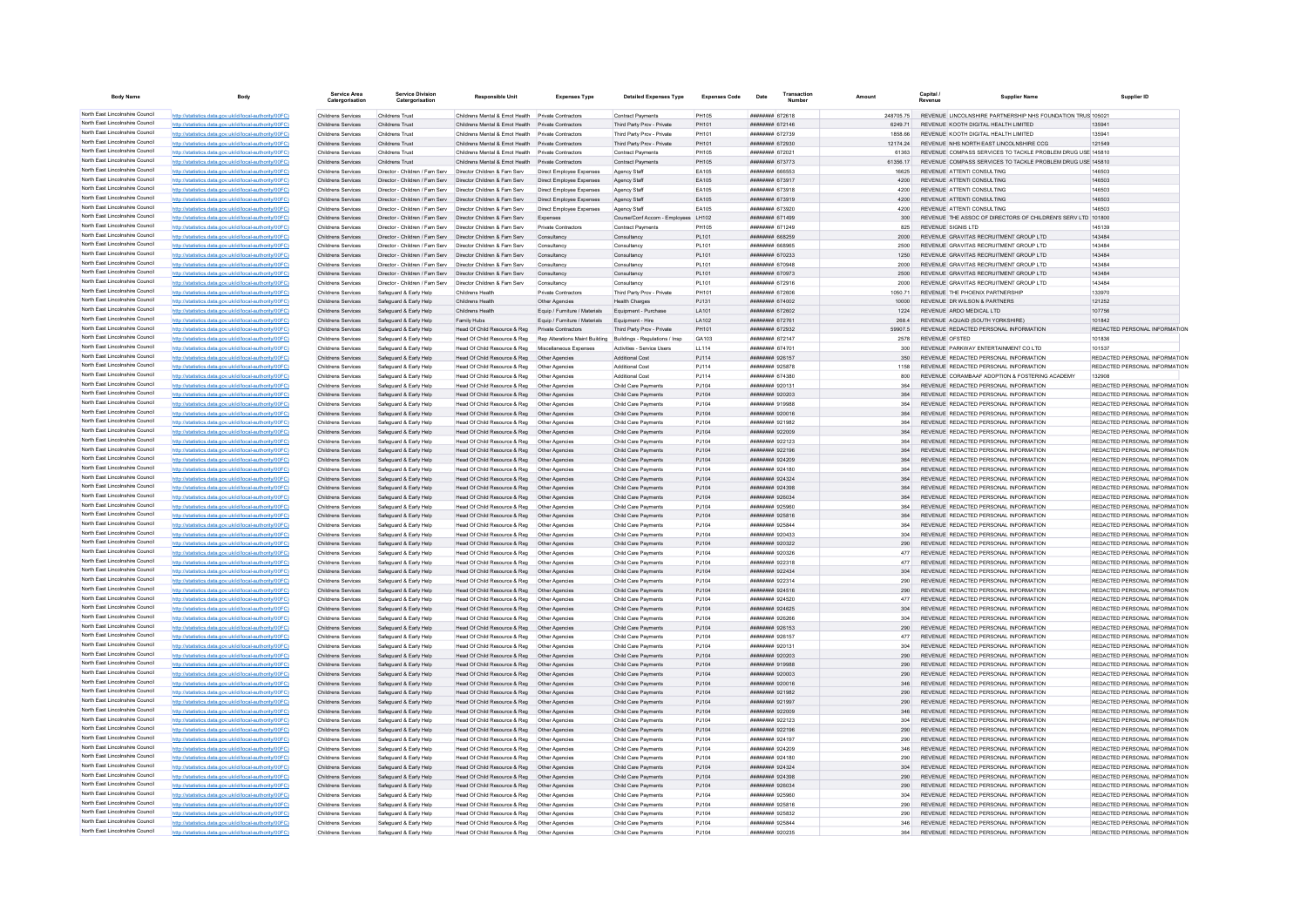| <b>Body Name</b>                                                   |                                                                                                                  | <b>Service Area</b><br>Catergorisation   | <b>Service Division</b><br>Catergorisation       | <b>Responsible Unit</b>                                                                        | <b>Expenses Type</b>             | <b>Detailed Expenses Type</b>                | <b>Expenses Code</b> | Date                                 | Transactio |            | Capital / | <b>Supplier Name</b>                                                            | Supplier ID                                                    |
|--------------------------------------------------------------------|------------------------------------------------------------------------------------------------------------------|------------------------------------------|--------------------------------------------------|------------------------------------------------------------------------------------------------|----------------------------------|----------------------------------------------|----------------------|--------------------------------------|------------|------------|-----------|---------------------------------------------------------------------------------|----------------------------------------------------------------|
| North East Lincolnshire Council                                    | http://statistics.data.gov.uk/id/local-authority/00FC)                                                           | Childrens Services                       | Safeguard & Early Help                           | Head Of Child Resource & Reg   Other Agencies                                                  |                                  | Child Care Payments                          | PJ104                | ######## 922228                      |            | 364        |           | REVENUE REDACTED PERSONAL INFORMATION                                           | REDACTED PERSONAL INFORMATION                                  |
| North East Lincolnshire Council                                    | http://statistics.data.gov.uk/id/local-authority/00FC)                                                           | Childrens Services                       | Safeguard & Early Help                           | Head Of Child Resource & Reg                                                                   | Other Agencies                   | Child Care Payments                          | PJ104                | ######## 924431                      |            |            |           | REVENUE REDACTED PERSONAL INFORMATION                                           | REDACTED PERSONAL INFORMATION                                  |
| North East Lincolnshire Council                                    | http://statistics.data.gov.uk/id/local-authority/00FC)                                                           | Childrens Services                       | Safeguard & Early Help                           | Head Of Child Resource & Reg                                                                   | Other Agencies                   | Child Care Payments                          | PJ104                | ######## 926067                      |            | 364        |           | REVENUE REDACTED PERSONAL INFORMATION                                           | REDACTED PERSONAL INFORMATION                                  |
| North East Lincolnshire Council<br>North East Lincolnshire Council | http://statistics.data.gov.uk/id/local-authority/00FC)                                                           | Childrens Services                       | Safeguard & Early Help                           | Head Of Child Resource & Reg   Other Agencies                                                  |                                  | Child Care Payments                          | P.1104               | ######## 920235                      |            | 325        |           | REVENUE REDACTED PERSONAL INFORMATION                                           | REDACTED PERSONAL INFORMATION                                  |
| North East Lincolnshire Council                                    | http://statistics.data.gov.uk/id/local-authority/00FC)<br>http://statistics.data.gov.uk/id/local-authority/00FC) | Childrens Services<br>Childrens Services | Safeguard & Early Help<br>Safeguard & Early Help | Head Of Child Resource & Reg   Other Agencies<br>Head Of Child Resource & Reg   Other Agencies |                                  | Child Care Payments<br>Child Care Payments   | PJ104<br>PJ104       | ######## 922228<br>######## 924431   |            | 325<br>325 |           | REVENUE REDACTED PERSONAL INFORMATION<br>REVENUE REDACTED PERSONAL INFORMATION  | REDACTED PERSONAL INFORMATION<br>REDACTED PERSONAL INFORMATION |
| North East Lincolnshire Council                                    | http://statistics.data.gov.uk/id/local-authority/00FC)                                                           | Childrens Services                       | Safeguard & Early Help                           | Head Of Child Resource & Reg   Other Agencies                                                  |                                  | Child Care Payments                          | PJ104                | ######## 926067                      |            | 325        |           | REVENUE REDACTED PERSONAL INFORMATION                                           | REDACTED PERSONAL INFORMATION                                  |
| North East Lincolnshire Council                                    | http://statistics.data.gov.uk/id/local-authority/00FC)                                                           | Childrens Services                       | Safeguard & Early Help                           | Head Of Child Resource & Reg                                                                   | Other Agencies                   | Child Care Payments                          | P.1104               | <b>иннинни</b> 924575                |            | 520        |           | REVENUE REDACTED PERSONAL INFORMATION                                           | REDACTED PERSONAL INFORMATION                                  |
| North East Lincolnshire Council                                    | http://statistics.data.gov.uk/id/local-authority/00FC)                                                           | Childrens Services                       | Safeguard & Early Help                           | Head Of Child Resource & Reg                                                                   | Other Agencies                   | Child Care Payments                          | PJ104                | ######## 924575                      |            | 394 29     |           | REVENUE REDACTED PERSONAL INFORMATION                                           | REDACTED PERSONAL INFORMATION                                  |
| North East Lincolnshire Council                                    | http://statistics.data.gov.uk/id/local-authority/00FC)                                                           | Childrens Services                       | Safeguard & Early Help                           | Head Of Child Resource & Reg                                                                   | Other Agencies                   | Child Care Payments                          | PJ104                | ######## 924575                      |            |            |           | REVENUE REDACTED PERSONAL INFORMATION                                           | REDACTED PERSONAL INFORMATION                                  |
| North East Lincolnshire Council                                    | http://statistics.data.gov.uk/id/local-authority/00FC)                                                           | Childrens Services                       | Safeguard & Early Help                           | Head Of Child Resource & Reg                                                                   | Other Agencies                   | Child Care Payments                          | PJ104                | ######## 924334                      |            | 354 86     |           | REVENUE REDACTED PERSONAL INFORMATION                                           | REDACTED PERSONAL INFORMATION                                  |
| North East Lincolnshire Council<br>North East Lincolnshire Council | http://statistics.data.gov.uk/id/local-authority/00FC)                                                           | Childrens Services                       | Safeguard & Early Help                           | Head Of Child Resource & Reg.                                                                  | Other Anencies                   | Child Care Payments                          | P.1104               | EREACO BRREER                        |            | 12130      |           | REVENUE REDACTED PERSONAL INFORMATION                                           | REDACTED PERSONAL INFORMATION                                  |
| North East Lincolnshire Council                                    | http://statistics.data.gov.uk/id/local-authority/00FC)                                                           | Childrens Services                       | Safeguard & Early Help                           | Head Of Child Resource & Reg                                                                   | Other Agencies                   | Child Care Payments                          | PJ104                | ######## 920304                      |            | 304        |           | REVENUE REDACTED PERSONAL INFORMATION                                           | REDACTED PERSONAL INFORMATION                                  |
| North East Lincolnshire Council                                    | http://statistics.data.gov.uk/id/local-authority/00FC)<br>http://statistics.data.gov.uk/id/local-authority/00FC) | Childrens Services<br>Childrens Services | Safeguard & Early Help<br>Safeguard & Early Help | Head Of Child Resource & Reg<br>Head Of Child Resource & Reg                                   | Other Agencies<br>Other Agencies | Child Care Payments<br>Child Care Payments   | PJ104<br>P.1104      | ######## 922298<br>######## 924500   |            | 304<br>304 |           | REVENUE REDACTED PERSONAL INFORMATION<br>REVENUE REDACTED PERSONAL INFORMATION  | REDACTED PERSONAL INFORMATION<br>REDACTED PERSONAL INFORMATION |
| North East Lincolnshire Council                                    | http://statistics.data.gov.uk/id/local-authority/00FC)                                                           | Childrens Services                       | Safeguard & Early Help                           | Head Of Child Resource & Reg                                                                   | Other Agencies                   | Child Care Payments                          | P.1104               | ######## 926136                      |            | 304        |           | REVENUE, REDACTED PERSONAL INFORMATION                                          | REDACTED PERSONAL INFORMATION                                  |
| North East Lincolnshire Council                                    | http://statistics.data.gov.uk/id/local-authority/00FC)                                                           | Childrens Services                       | Safeguard & Early Help                           | Head Of Child Resource & Reg                                                                   | Other Agencies                   | Child Care Payments                          | PJ104                | <b>########</b> 920376               |            | 364        |           | REVENUE REDACTED PERSONAL INFORMATION                                           | REDACTED PERSONAL INFORMATION                                  |
| North East Lincolnshire Council                                    | http://statistics.data.gov.uk/id/local-authority/00FC)                                                           | Childrens Services                       | Safeguard & Early Help                           | Head Of Child Resource & Reg                                                                   | Other Agencie                    | Child Care Payments                          | PJ104                | ######## 922369                      |            | 364        |           | REVENUE REDACTED PERSONAL INFORMATION                                           | REDACTED PERSONAL INFORMATION                                  |
| North East Lincolnshire Council                                    | http://statistics.data.gov.uk/id/local-authority/00EC)                                                           | Childrens Services                       | Safeguard & Early Help                           | Head Of Child Resource & Reg                                                                   | Other Agencies                   | Child Care Payments                          | PJ104                | <b><i>HHHHHHH GOASSS</i></b>         |            | 364        |           | REVENUE REDACTED PERSONAL INFORMATION                                           | REDACTED PERSONAL INFORMATION                                  |
| North East Lincolnshire Council                                    | http://statistics.data.gov.uk/id/local-authority/00FC)                                                           | Childrens Services                       | Safeguard & Early Help                           | Head Of Child Resource & Reg   Other Agencies                                                  |                                  | Child Care Payments                          | PJ104                | ######## 926208                      |            | 364        |           | REVENUE REDACTED PERSONAL INFORMATION                                           | REDACTED PERSONAL INFORMATION                                  |
| North East Lincolnshire Council<br>North East Lincolnshire Council | http://statistics.data.gov.uk/id/local-authority/00FC)                                                           | Childrens Services                       | Safeguard & Early Help                           | Head Of Child Resource & Reg   Other Agencies                                                  |                                  | Child Care Payments                          | PJ104                | ######## 920376                      |            | 290        |           | REVENUE REDACTED PERSONAL INFORMATION                                           | REDACTED PERSONAL INFORMATION                                  |
| North East Lincolnshire Council                                    | http://statistics.data.gov.uk/id/local-authority/00FC)<br>http://statistics.data.gov.uk/id/local-authority/00FC) | Childrens Services<br>Childrens Services | Safeguard & Early Help<br>Safeguard & Early Help | Head Of Child Resource & Reg   Other Agencies                                                  |                                  | Child Care Payments<br>Child Care Payments   | PJ104<br>PJ104       | ######## 922369<br>######## 924568   |            | 290<br>290 |           | REVENUE REDACTED PERSONAL INFORMATION<br>REVENUE REDACTED PERSONAL INFORMATION  | REDACTED PERSONAL INFORMATION<br>REDACTED PERSONAL INFORMATION |
| North East Lincolnshire Council                                    | http://statistics.data.gov.uk/id/local-authority/00FC)                                                           | Childrens Services                       | Safeguard & Early Help                           | Head Of Child Resource & Reg   Other Agencies<br>Head Of Child Resource & Reg                  | Other Agencies                   | Child Care Payments                          | PJ104                | ######## 926208                      |            | 290        |           | REVENUE REDACTED PERSONAL INFORMATION                                           | REDACTED PERSONAL INFORMATION                                  |
| North East Lincolnshire Council                                    | http://statistics.data.gov.uk/id/local-authority/00FC)                                                           | Childrens Services                       | Safeguard & Early Help                           | Head Of Child Resource & Reg                                                                   | Other Agencies                   | Child Care Payments                          | PJ104                | ######## 920415                      |            | 340        |           | REVENUE REDACTED PERSONAL INFORMATION                                           | REDACTED PERSONAL INFORMATION                                  |
| North East Lincolnshire Council                                    | http://statistics.data.gov.uk/id/local-authority/00FC)                                                           | Childrens Services                       | Safeguard & Early Help                           | Head Of Child Resource & Reg                                                                   | Other Agencie                    | Child Care Payments                          | PJ104                | ######## 922412                      |            | 340        |           | REVENUE REDACTED PERSONAL INFORMATION                                           | REDACTED PERSONAL INFORMATION                                  |
| North East Lincolnshire Council                                    | http://statistics.data.gov.uk/id/local-authority/00FC)                                                           | Childrens Services                       | Safeguard & Early Help                           | Head Of Child Resource & Reg   Other Agencies                                                  |                                  | Child Care Payments                          | PJ104                | <b>НИНИНИН</b> 924607                |            | 340        |           | REVENUE REDACTED PERSONAL INFORMATION                                           | REDACTED PERSONAL INFORMATION                                  |
| North East Lincolnshire Council                                    | http://statistics.data.gov.uk/id/local-authority/00FC)                                                           | Childrens Services                       | Safeguard & Early Help                           | Head Of Child Resource & Reg   Other Agencies                                                  |                                  | Child Care Payments                          | PJ104                | ####### 926249                       |            | 340        |           | REVENUE REDACTED PERSONAL INFORMATION                                           | REDACTED PERSONAL INFORMATION                                  |
| North East Lincolnshire Council                                    | http://statistics.data.gov.uk/id/local-authority/00FC)                                                           | Childrens Services                       | Safeguard & Early Help                           | Head Of Child Resource & Reg   Other Agencies                                                  |                                  | Child Care Payments                          | PJ104                | ######## 920415                      |            |            |           | REVENUE REDACTED PERSONAL INFORMATION                                           | REDACTED PERSONAL INFORMATION                                  |
| North East Lincolnshire Council<br>North East Lincolnshire Council | http://statistics.data.gov.uk/id/local-authority/00FC)                                                           | Childrens Services                       | Safeguard & Early Help                           | Head Of Child Resource & Reg                                                                   | Other Agencies                   | Child Care Payments                          | PJ104                | ####### 922412                       |            | 346        |           | REVENUE REDACTED PERSONAL INFORMATION                                           | REDACTED PERSONAL INFORMATION                                  |
| North East Lincolnshire Council                                    | http://statistics.data.gov.uk/id/local-authority/00FC)                                                           | Childrens Services                       | Safeguard & Early Help                           | Head Of Child Resource & Reg<br>Head Of Child Resource & Reg                                   | Other Agencies                   | Child Care Payments                          | P.1104<br>PJ104      | ######## 924607                      |            | 346<br>346 |           | REVENUE REDACTED PERSONAL INFORMATION<br>REVENUE REDACTED PERSONAL INFORMATION  | REDACTED PERSONAL INFORMATION<br>REDACTED PERSONAL INFORMATION |
| North East Lincolnshire Council                                    | http://statistics.data.gov.uk/id/local-authority/00FC)<br>http://statistics.data.gov.uk/id/local-authority/00FC) | Childrens Services<br>Childrens Services | Safeguard & Early Help<br>Safeguard & Early Help | Head Of Child Resource & Reg                                                                   | Other Agencies<br>Other Agencies | Child Care Payments<br>Child Care Payments   | PJ104                | ######## 926249<br>######## 920353   |            | 290        |           | REVENUE REDACTED PERSONAL INFORMATION                                           | REDACTED PERSONAL INFORMATION                                  |
| North East Lincolnshire Council                                    | http://statistics.data.gov.uk/id/local-authority/00FC)                                                           | Childrens Services                       | Safeguard & Early Help                           | Head Of Child Resource & Reg                                                                   | Other Agencie                    | Child Care Payments                          | PJ104                | <b><i><u>********</u> 922347</i></b> |            | 290        |           | REVENUE REDACTED PERSONAL INFORMATION                                           | REDACTED PERSONAL INFORMATION                                  |
| North East Lincolnshire Council                                    | http://statistics.data.gov.uk/id/local-authority/00FC)                                                           | Childrens Services                       | Safeguard & Early Help                           | Head Of Child Resource & Reg  Other Agencies                                                   |                                  | Child Care Payments                          | P.1104               | <b>НИВВИНИ 924547</b>                |            | 290        |           | REVENUE REDACTED PERSONAL INFORMATION                                           | REDACTED PERSONAL INFORMATION                                  |
| North East Lincolnshire Council                                    | http://statistics.data.gov.uk/id/local-authority/00FC)                                                           | Childrens Services                       | Safeguard & Early Help                           | Head Of Child Resource & Reg   Other Agencies                                                  |                                  | Child Care Payments                          | PJ104                | 881829 BREEFER                       |            | 290        |           | REVENUE REDACTED PERSONAL INFORMATION                                           | REDACTED PERSONAL INFORMATION                                  |
| North East Lincolnshire Council                                    | http://statistics.data.gov.uk/id/local-authority/00FC)                                                           | Childrens Services                       | Safeguard & Early Help                           | Head Of Child Resource & Reg  Other Agencies                                                   |                                  | Child Care Payments                          | PJ104                | ######## 924419                      |            | 453 43     |           | REVENUE REDACTED PERSONAL INFORMATION                                           | REDACTED PERSONAL INFORMATION                                  |
| North East Lincolnshire Council                                    | http://statistics.data.gov.uk/id/local-authority/00FC)                                                           | Childrens Services                       | Safeguard & Early Help                           | Head Of Child Resource & Reg                                                                   | Other Agencies                   | Child Care Payments                          | P.1104               | <b>НИНИНИН</b> 922164                |            | 260        |           | REVENUE REDACTED PERSONAL INFORMATION                                           | REDACTED PERSONAL INFORMATION                                  |
| North East Lincolnshire Council<br>North East Lincolnshire Council | http://statistics.data.gov.uk/id/local-authority/00FC)                                                           | Childrens Services                       | Safeguard & Early Help                           | Head Of Child Resource & Reg                                                                   | Other Anencies                   | Child Care Payments                          | P.1104               | ######## 920229                      |            | 1098       |           | REVENUE REDACTED PERSONAL INFORMATION                                           | REDACTED PERSONAL INFORMATION                                  |
| North East Lincolnshire Council                                    | http://statistics.data.gov.uk/id/local-authority/00FC)<br>http://statistics.data.gov.uk/id/local-authority/00FC) | Childrens Services<br>Childrens Services | Safeguard & Early Help<br>Safeguard & Early Help | Head Of Child Resource & Reg<br>Head Of Child Resource & Reg                                   | Other Agencies<br>Other Agencies | Child Care Payments<br>Child Care Payments   | PJ104<br>PJ104       | ######## 920521<br>####### 922521    |            | 325<br>325 |           | REVENUE REDACTED PERSONAL INFORMATION<br>REVENUE REDACTED PERSONAL INFORMATION  | REDACTED PERSONAL INFORMATION<br>REDACTED PERSONAL INFORMATION |
| North East Lincolnshire Council                                    | http://statistics.data.gov.uk/id/local-authority/00FC)                                                           | Childrens Services                       | Safeguard & Early Help                           | Head Of Child Resource & Reg                                                                   | Other Agencies                   | Child Care Payments                          | PJ104                | ######## 924703                      |            | 325        |           | REVENUE REDACTED PERSONAL INFORMATION                                           | REDACTED PERSONAL INFORMATION                                  |
| North East Lincolnshire Council                                    | http://statistics.data.gov.uk/id/local-authority/00EC)                                                           | Childrens Services                       | Safeguard & Early Help                           | Head Of Child Resource & Reg                                                                   | Other Agencies                   | Child Care Payments                          | PJ104                | ######## 926346                      |            | 325        |           | REVENUE REDACTED PERSONAL INFORMATION                                           | REDACTED PERSONAL INFORMATION                                  |
| North East Lincolnshire Council                                    | http://statistics.data.gov.uk/id/local-authority/00FC)                                                           | Childrens Services                       | Safeguard & Early Help                           | Head Of Child Resource & Reg                                                                   | Other Agencies                   | Child Care Payments                          | PJ104                | ######## 922164                      |            | 260        |           | REVENUE REDACTED PERSONAL INFORMATION                                           | REDACTED PERSONAL INFORMATION                                  |
| North East Lincolnshire Council                                    | http://statistics.data.gov.uk/id/local-authority/00FC)                                                           | Childrens Services                       | Safeguard & Early Help                           | Head Of Child Resource & Reg                                                                   | Other Agencies                   | <b>Contract Plus</b>                         | PJ135                | ######## 920031                      |            | 315        |           | REVENUE REDACTED PERSONAL INFORMATION                                           | REDACTED PERSONAL INFORMATION                                  |
| North East Lincolnshire Council                                    | http://statistics.data.gov.uk/id/local-authority/00FC)                                                           | Childrens Services                       | Safeguard & Early Help                           | Head Of Child Resource & Reg                                                                   | Other Agencies                   | Contract Plus                                | PJ135                | ####### 920032                       |            | 315        |           | REVENUE REDACTED PERSONAL INFORMATION                                           | REDACTED PERSONAL INFORMATION                                  |
| North East Lincolnshire Council<br>North East Lincolnshire Council | http://statistics.data.gov.uk/id/local-authority/00EC)                                                           | Childrens Services                       | Safeguard & Early Help                           | Head Of Child Resource & Reg                                                                   | Other Agencies                   | <b>Contract Plus</b>                         | PJ135                | ######## 920045                      |            | 315        |           | REVENUE REDACTED PERSONAL INFORMATION                                           | REDACTED PERSONAL INFORMATION                                  |
| North East Lincolnshire Council                                    | http://statistics.data.gov.uk/id/local-authority/00FC)<br>cs.data.gov.uk/id/local-authority/00FC)                | Childrens Services<br>Childrens Services | Safeguard & Early Help<br>Safeguard & Early Help | Head Of Child Resource & Reg<br>Head Of Child Resource & Reg                                   | Other Agencies                   | <b>Contract Plus</b>                         | PJ135                | ######## 920054<br>######## 920062   |            | 315        |           | REVENUE REDACTED PERSONAL INFORMATION                                           | REDACTED PERSONAL INFORMATION<br>REDACTED PERSONAL INFORMATION |
| North East Lincolnshire Council                                    | http://statistics.data.gov.uk/id/local-authority/00EC)                                                           | Childrens Services                       | Safeguard & Early Help                           | Head Of Child Resource & Reg                                                                   | Other Agencies<br>Other Agencie  | <b>Contract Plus</b><br>Contract Plus        | PJ135<br>PJ135       | ######## 920073                      |            | 315<br>315 |           | REVENUE REDACTED PERSONAL INFORMATION<br>REVENUE REDACTED PERSONAL INFORMATION  | REDACTED PERSONAL INFORMATION                                  |
| North East Lincolnshire Council                                    | http://statistics.data.gov.uk/id/local-authority/00EC)                                                           | Childrens Services                       | Safeguard & Early Help                           | Head Of Child Resource & Reg                                                                   | Other Agencies                   | <b>Contract Plus</b>                         | PJ135                | ######## 920076                      |            | 315        |           | REVENUE REDACTED PERSONAL INFORMATION                                           | REDACTED PERSONAL INFORMATION                                  |
| North East Lincolnshire Council                                    | http://statistics.data.gov.uk/id/local-authority/00FC)                                                           | Childrens Services                       | Safeguard & Early Help                           | Head Of Child Resource & Reg                                                                   | Other Agencies                   | <b>Contract Plus</b>                         | PJ135                | ######## 920133                      |            | 315        |           | REVENUE REDACTED PERSONAL INFORMATION                                           | REDACTED PERSONAL INFORMATION                                  |
| North East Lincolnshire Council                                    | http://statistics.data.gov.uk/id/local-authority/00FC)                                                           | Childrens Services                       | Safeguard & Early Help                           | Head Of Child Resource & Reg  Other Agencies                                                   |                                  | <b>Contract Plus</b>                         | PJ135                | ######## 920150                      |            |            |           | REVENUE REDACTED PERSONAL INFORMATION                                           | REDACTED PERSONAL INFORMATION                                  |
| North East Lincolnshire Council                                    | http://statistics.data.gov.uk/id/local-authority/00FC)                                                           | Childrens Services                       | Safeguard & Early Help                           | Head Of Child Resource & Reg   Other Agencies                                                  |                                  | <b>Contract Plus</b>                         | PJ135                | ######## 920166                      |            | 315        |           | REVENUE REDACTED PERSONAL INFORMATION                                           | REDACTED PERSONAL INFORMATION                                  |
| North East Lincolnshire Council<br>North East Lincolnshire Council | http://statistics.data.gov.uk/id/local-authority/00EC)                                                           | Childrens Services                       | Safeguard & Farly Help                           | Head Of Child Resource & Reg                                                                   | Other Anencies                   | <b>Contract Plus</b>                         | PJ135                | ######## 920175                      |            | 315        |           | REVENUE, REDACTED PERSONAL INFORMATION                                          | REDACTED PERSONAL INFORMATION                                  |
| North East Lincolnshire Council                                    | distins data nov uk/id/local-authority/00FC)<br>distins data nov uk/id/local-authority/00FC)                     | Childrens Services                       | Safeguard & Early Help                           | Head Of Child Resource & Reg                                                                   | Other Agencies                   | <b>Contract Plus</b>                         | PJ135                | ######## 920199                      |            | 315        |           | REVENUE REDACTED PERSONAL INFORMATION                                           | REDACTED PERSONAL INFORMATION                                  |
| North East Lincolnshire Council                                    | http://statistics.data.gov.uk/id/local-authority/00EC)                                                           | Childrens Services<br>Childrens Services | Safeguard & Early Help<br>Safeguard & Early Help | Head Of Child Resource & Reg<br>Head Of Child Resource & Reg                                   | Other Agencies<br>Other Agencies | <b>Contract Plus</b><br><b>Contract Plus</b> | PJ135<br>PJ135       | ######## 920299<br>######## 919986   |            | 315        |           | REVENUE REDACTED PERSONAL INFORMATION<br>REVENUE, REDACTED PERSONAL INFORMATION | REDACTED PERSONAL INFORMATION<br>REDACTED PERSONAL INFORMATION |
| North East Lincolnshire Council                                    | http://statistics.data.gov.uk/id/local-authority/00EC)                                                           | Childrens Services                       | Safeguard & Farly Help                           | Head Of Child Resource & Reg                                                                   | Other Anencies                   | Contract Plus                                | PJ135                | ######## 920000                      |            | 315        |           | REVENUE REDACTED PERSONAL INFORMATION                                           | REDACTED PERSONAL INFORMATION                                  |
| North East Lincolnshire Council                                    | http://statistics.data.gov.uk/id/local-authority/00FC)                                                           | Childrens Services                       | Safeguard & Early Help                           | Head Of Child Resource & Reg                                                                   | Other Anencies                   | Contract Plus                                | PJ135                | <b>HUMMHUH 920003</b>                |            | 315        |           | REVENUE REDACTED PERSONAL INFORMATION                                           | REDACTED PERSONAL INFORMATION                                  |
| North East Lincolnshire Council                                    | http://statistics.data.gov.uk/id/local-authority/00FC)                                                           | Childrens Services                       | Safeguard & Early Help                           | Head Of Child Resource & Reg   Other Agencies                                                  |                                  | Contract Plus                                | PJ135                | ####### 920017                       |            |            |           | REVENUE REDACTED PERSONAL INFORMATION                                           | REDACTED PERSONAL INFORMATION                                  |
| North East Lincolnshire Council                                    | http://statistics.data.gov.uk/id/local-authority/00FC)                                                           | Childrens Services                       | Safeguard & Early Help                           | Head Of Child Resource & Reg                                                                   | Other Agencies                   | Contract Plus                                | PJ135                | ######## 921980                      |            | 315        |           | REVENUE REDACTED PERSONAL INFORMATION                                           | REDACTED PERSONAL INFORMATION                                  |
| North East Lincolnshire Council                                    | http://statistics.data.gov.uk/id/local-authority/00FC)                                                           | Childrens Services                       | Safeguard & Early Help                           | Head Of Child Resource & Reg                                                                   | Other Agencies                   | <b>Contract Plus</b>                         | PJ135                | ######## 921994                      |            | 315        |           | REVENUE REDACTED PERSONAL INFORMATION                                           | REDACTED PERSONAL INFORMATION                                  |
| North East Lincolnshire Council<br>North East Lincolnshire Council | http://statistics.data.gov.uk/id/local-authority/00FC)                                                           | Childrens Services                       | Safeguard & Early Help                           | Head Of Child Resource & Reg                                                                   | Other Agencies                   | Contract Plus                                | PJ135                | ####### 921997                       |            | 315        |           | REVENUE REDACTED PERSONAL INFORMATION                                           | REDACTED PERSONAL INFORMATION                                  |
| North East Lincolnshire Council                                    | http://statistics.data.gov.uk/id/local-authority/00FC)<br>http://statistics.data.gov.uk/id/local-authority/00EC) | Childrens Services                       | Safeguard & Early Help                           | Head Of Child Resource & Reg                                                                   | Other Agencies                   | Contract Plus                                | PJ135                | ####### 922010                       |            | 315        |           | REVENUE REDACTED PERSONAL INFORMATION                                           | REDACTED PERSONAL INFORMATION<br>REDACTED PERSONAL INFORMATION |
| North East Lincolnshire Council                                    | http://statistics.data.gov.uk/id/local-authority/00FC)                                                           | Childrens Services<br>Childrens Services | Safeguard & Early Help<br>Safeguard & Early Help | Head Of Child Resource & Reg<br>Head Of Child Resource & Reg  Other Agencies                   | Other Agencies                   | <b>Contract Plus</b><br><b>Contract Plus</b> | PJ135<br>PJ135       | ######## 922024<br>######## 922025   |            | 315<br>315 |           | REVENUE REDACTED PERSONAL INFORMATION<br>REVENUE REDACTED PERSONAL INFORMATION  | REDACTED PERSONAL INFORMATION                                  |
| North East Lincolnshire Council                                    | http://statistics.data.gov.uk/id/local-authority/00FC)                                                           | Childrens Services                       | Safeguard & Early Help                           | Head Of Child Resource & Reg   Other Agencies                                                  |                                  | Contract Plus                                | PJ135                | ######## 922038                      |            | 315        |           | REVENUE REDACTED PERSONAL INFORMATION                                           | REDACTED PERSONAL INFORMATION                                  |
| North East Lincolnshire Council                                    | http://statistics.data.gov.uk/id/local-authority/00FC)                                                           | Childrens Services                       | Safeguard & Early Help                           | Head Of Child Resource & Reg   Other Agencies                                                  |                                  | Contract Plus                                | PJ135                | ####### 922047                       |            | 315        |           | REVENUE REDACTED PERSONAL INFORMATION                                           | REDACTED PERSONAL INFORMATION                                  |
| North East Lincolnshire Council                                    | http://statistics.data.gov.uk/id/local-authority/00FC)                                                           | Childrens Services                       | Safeguard & Early Help                           | Head Of Child Resource & Reg                                                                   | Other Agencies                   | Contract Plus                                | PJ135                | ######## 922055                      |            | 315        |           | REVENUE REDACTED PERSONAL INFORMATION                                           | REDACTED PERSONAL INFORMATION                                  |
| North East Lincolnshire Council                                    | http://statistics.data.gov.uk/id/local-authority/00FC)                                                           | Childrens Services                       | Safeguard & Early Help                           | Head Of Child Resource & Reg                                                                   | Other Agencies                   | <b>Contract Plus</b>                         | PJ135                | ######## 922066                      |            | 315        |           | REVENUE REDACTED PERSONAL INFORMATION                                           | REDACTED PERSONAL INFORMATION                                  |
| North East Lincolnshire Council<br>North East Lincolnshire Council | ics.data.gov.uk/id/local-authority/00FC)                                                                         | Childrens Services                       | Safeguard & Early Help                           | Head Of Child Resource & Reg                                                                   | Other Agencies                   | Contract Plus                                | PJ135                | ######## 922069                      |            | 315        |           | REVENUE REDACTED PERSONAL INFORMATION                                           | REDACTED PERSONAL INFORMATION                                  |
| North East Lincolnshire Council                                    | http://statistics.data.gov.uk/id/local-authority/00FC)                                                           | Childrens Services                       | Safeguard & Early Help                           | Head Of Child Resource & Reg                                                                   | Other Agencies                   | <b>Contract Plus</b>                         | PJ135                | ######## 922125                      |            | 315        |           | REVENUE REDACTED PERSONAL INFORMATION                                           | REDACTED PERSONAL INFORMATION                                  |
| North East Lincolnshire Council                                    | http://statistics.data.gov.uk/id/local-authority/00EC)<br>http://statistics.data.gov.uk/id/local-authority/00FC) | Childrens Services<br>Childrens Services | Safenuard & Farly Help<br>Safeguard & Early Help | Head Of Child Resource & Reg.<br>Head Of Child Resource & Reg   Other Agencies                 | Other Anencies                   | Contract Plus<br><b>Contract Plus</b>        | P.1135<br>PJ135      | ######## 922141<br>######## 922158   |            | 315<br>315 |           | REVENUE REDACTED PERSONAL INFORMATION<br>REVENUE REDACTED PERSONAL INFORMATION  | REDACTED PERSONAL INFORMATION<br>REDACTED PERSONAL INFORMATION |
| North East Lincolnshire Council                                    | http://statistics.data.gov.uk/id/local-authority/00FC)                                                           | Childrens Services                       | Safeguard & Early Help                           | Head Of Child Resource & Reg   Other Agencies                                                  |                                  | <b>Contract Plus</b>                         | PJ135                | ####### 922168                       |            |            |           | REVENUE REDACTED PERSONAL INFORMATION                                           | REDACTED PERSONAL INFORMATION                                  |
| North East Lincolnshire Council                                    | http://statistics.data.gov.uk/id/local-authority/00FC)                                                           | Childrens Services                       | Safeguard & Early Help                           | Head Of Child Resource & Reg   Other Agencies                                                  |                                  | <b>Contract Plus</b>                         | PJ135                | ######## 922192                      |            | 315        |           | REVENUE REDACTED PERSONAL INFORMATION                                           | REDACTED PERSONAL INFORMATION                                  |
| North East Lincolnshire Council                                    | http://statistics.data.gov.uk/id/local-authority/00FC)                                                           | Childrens Services                       | Safeguard & Early Help                           | Head Of Child Resource & Reg                                                                   | Other Anencies                   | Contract Plus                                | P.1135               | ######## 922293                      |            | 315        |           | REVENUE REDACTED PERSONAL INFORMATION                                           | REDACTED PERSONAL INFORMATION                                  |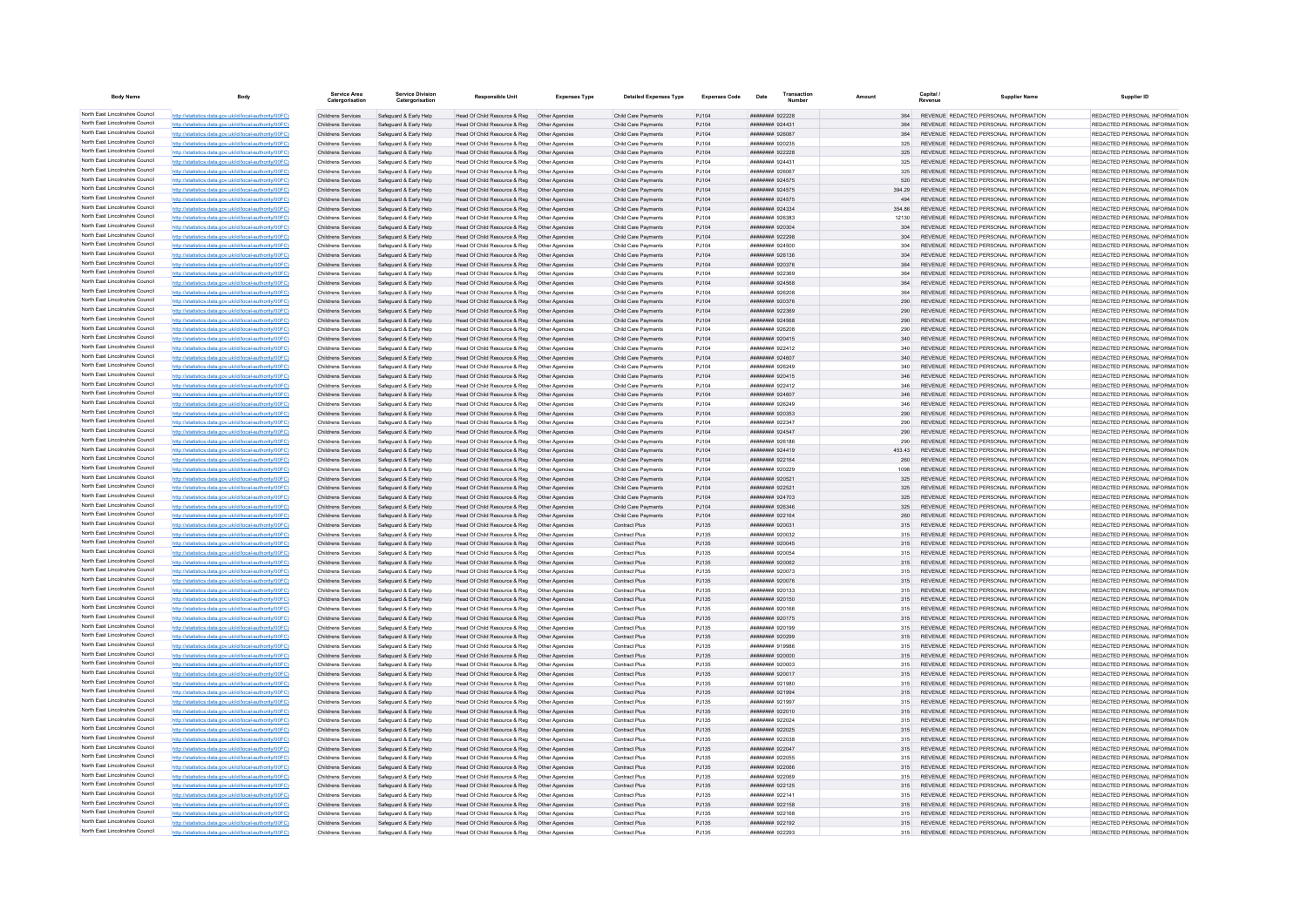| <b>Body Name</b>                                                   |                                                                                                                  | <b>Service Area</b><br>Catergorisation   | <b>Service Division</b><br>Catergorisation       | <b>Responsible Unit</b>                                                      | <b>Expenses Type</b>             | <b>Detailed Expenses Type</b>                      | <b>Expenses Code</b> | Date                                | Transactio |                  | Capital / | <b>Supplier Name</b>                                                            | Supplier ID                                                    |
|--------------------------------------------------------------------|------------------------------------------------------------------------------------------------------------------|------------------------------------------|--------------------------------------------------|------------------------------------------------------------------------------|----------------------------------|----------------------------------------------------|----------------------|-------------------------------------|------------|------------------|-----------|---------------------------------------------------------------------------------|----------------------------------------------------------------|
| North East Lincolnshire Council                                    | http://statistics.data.gov.uk/id/local-authority/00FC)                                                           | Childrens Services                       | Safeguard & Early Help                           | Head Of Child Resource & Reg   Other Agencies                                |                                  | <b>Contract Plus</b>                               | PJ135                | ######## 924194                     |            | 315              |           | REVENUE REDACTED PERSONAL INFORMATION                                           | REDACTED PERSONAL INFORMATION                                  |
| North East Lincolnshire Council                                    | http://statistics.data.gov.uk/id/local-authority/00FC)                                                           | Childrens Services                       | Safeguard & Early Help                           | Head Of Child Resource & Reg                                                 | Other Agencies                   | <b>Contract Plus</b>                               | PJ135                | ######## 924197                     |            | 315              |           | REVENUE REDACTED PERSONAL INFORMATION                                           | REDACTED PERSONAL INFORMATION                                  |
| North East Lincolnshire Council                                    | http://statistics.data.gov.uk/id/local-authority/00FC)                                                           | Childrens Services                       | Safeguard & Early Help                           | Head Of Child Resource & Reg                                                 | Other Agencies                   | Contract Plus                                      | PJ135                | ######## 924210                     |            | 315              |           | REVENUE REDACTED PERSONAL INFORMATION                                           | REDACTED PERSONAL INFORMATION                                  |
| North East Lincolnshire Council                                    | http://statistics.data.gov.uk/id/local-authority/00FC)                                                           | Childrens Services                       | Safeguard & Early Help                           | Head Of Child Resource & Reg   Other Agencies                                |                                  | Contract Plus                                      | P.1135               | ######## 924178                     |            | 315              |           | REVENUE REDACTED PERSONAL INFORMATION                                           | REDACTED PERSONAL INFORMATION                                  |
| North East Lincolnshire Council                                    | http://statistics.data.gov.uk/id/local-authority/00FC)                                                           | Childrens Services                       | Safeguard & Early Help                           | Head Of Child Resource & Reg   Other Agencies                                |                                  | <b>Contract Plus</b>                               | PJ135                | ######## 924224                     |            | 315              |           | REVENUE REDACTED PERSONAL INFORMATION                                           | REDACTED PERSONAL INFORMATION                                  |
| North East Lincolnshire Council<br>North East Lincolnshire Council | http://statistics.data.gov.uk/id/local-authority/00FC)                                                           | Childrens Services                       | Safeguard & Early Help                           | Head Of Child Resource & Reg   Other Agencies                                |                                  | Contract Plus                                      | PJ135                | ####### 924225                      |            | 315              |           | REVENUE REDACTED PERSONAL INFORMATION                                           | REDACTED PERSONAL INFORMATION                                  |
| North East Lincolnshire Council                                    | http://statistics.data.gov.uk/id/local-authority/00FC)                                                           | Childrens Services                       | Safeguard & Early Help                           | Head Of Child Resource & Reg   Other Agencies                                |                                  | Contract Plus                                      | PJ135                | ####### 924255                      |            | 315              |           | REVENUE REDACTED PERSONAL INFORMATION                                           | REDACTED PERSONAL INFORMATION                                  |
| North East Lincolnshire Council                                    | http://statistics.data.gov.uk/id/local-authority/00FC)<br>http://statistics.data.gov.uk/id/local-authority/00FC) | Childrens Services<br>Childrens Services | Safeguard & Early Help<br>Safeguard & Early Help | Head Of Child Resource & Reg<br>Head Of Child Resource & Reg                 | Other Agencies<br>Other Agencies | <b>Contract Plus</b><br><b>Contract Plus</b>       | P.1135<br>PJ135      | 889444 824266<br>######## 924269    |            | 315<br>315       |           | REVENUE, REDACTED PERSONAL INFORMATION<br>REVENUE REDACTED PERSONAL INFORMATION | REDACTED PERSONAL INFORMATION<br>REDACTED PERSONAL INFORMATION |
| North East Lincolnshire Council                                    | http://statistics.data.gov.uk/id/local-authority/00FC)                                                           | Childrens Services                       | Safeguard & Early Help                           | Head Of Child Resource & Reg                                                 | Other Agencies                   | Contract Plus                                      | PJ135                | ####### 924344                      |            |                  |           | REVENUE REDACTED PERSONAL INFORMATION                                           | REDACTED PERSONAL INFORMATION                                  |
| North East Lincolnshire Council                                    | http://statistics.data.gov.uk/id/local-authority/00FC)                                                           | <b>Childrens Services</b>                | Safeguard & Early Help                           | Head Of Child Resource & Reg                                                 | Other Agencies                   | <b>Contract Plus</b>                               | PJ135                | 022599 HBBBBBBB                     |            | 315              |           | REVENUE, REDACTED PERSONAL INFORMATION                                          | REDACTED PERSONAL INFORMATION                                  |
| North East Lincolnshire Council                                    | http://statistics.data.gov.uk/id/local-authority/00FC)                                                           | Childrens Services                       | Safenuard & Farly Help                           | Head Of Child Resource & Reg.                                                | Other Agencies                   | <b>Contract Plus</b>                               | P.1135               | ######## 924370                     |            | 315              |           | REVENUE REDACTED PERSONAL INFORMATION                                           | REDACTED PERSONAL INFORMATION                                  |
| North East Lincolnshire Council                                    | http://statistics.data.gov.uk/id/local-authority/00FC)                                                           | Childrens Services                       | Safeguard & Early Help                           | Head Of Child Resource & Reg                                                 | Other Agencies                   | Contract Plus                                      | PJ135                | ######## 924495                     |            | 315              |           | REVENUE REDACTED PERSONAL INFORMATION                                           | REDACTED PERSONAL INFORMATION                                  |
| North East Lincolnshire Council                                    | http://statistics.data.gov.uk/id/local-authority/00FC)                                                           | Childrens Services                       | Safeguard & Early Help                           | Head Of Child Resource & Reg                                                 | Other Agencies                   | Contract Plus                                      | PJ135                | ####### 924326                      |            |                  |           | REVENUE REDACTED PERSONAL INFORMATION                                           | REDACTED PERSONAL INFORMATION                                  |
| North East Lincolnshire Council                                    | http://statistics.data.gov.uk/id/local-authority/00FC)                                                           | Childrens Services                       | Safeguard & Early Help                           | Head Of Child Resource & Reg                                                 | Other Agencies                   | Contract Plus                                      | PJ135                | ######## 924238                     |            | 315              |           | REVENUE REDACTED PERSONAL INFORMATION                                           | REDACTED PERSONAL INFORMATION                                  |
| North East Lincolnshire Council<br>North East Lincolnshire Council | http://statistics.data.gov.uk/id/local-authority/00FC)                                                           | Childrens Services                       | Safeguard & Early Help                           | Head Of Child Resource & Reg                                                 | Other Agencies                   | <b>Contract Plus</b>                               | PJ135                | ######## 924247                     |            | 315              |           | REVENUE REDACTED PERSONAL INFORMATION                                           | REDACTED PERSONAL INFORMATION                                  |
| North East Lincolnshire Council                                    | http://statistics.data.gov.uk/id/local-authority/00FC)                                                           | Childrens Services                       | Safeguard & Early Help                           | Head Of Child Resource & Reg                                                 | Other Agencies                   | Contract Plus                                      | PJ135                | ######## 924394<br>######## 925890  |            | 315<br>315       |           | REVENUE REDACTED PERSONAL INFORMATION                                           | REDACTED PERSONAL INFORMATION<br>REDACTED PERSONAL INFORMATION |
| North East Lincolnshire Council                                    | http://statistics.data.gov.uk/id/local-authority/00FC)<br>http://statistics.data.gov.uk/id/local-authority/00FC) | Childrens Services<br>Childrens Services | Safeguard & Early Help<br>Safeguard & Early Help | Head Of Child Resource & Reg<br>Head Of Child Resource & Reg                 | Other Agencie<br>Other Agencies  | Contract Plu<br><b>Contract Plus</b>               | PJ135<br>PJ135       | ######## 925901                     |            | 315              |           | REVENUE REDACTED PERSONAL INFORMATION<br>REVENUE REDACTED PERSONAL INFORMATION  | REDACTED PERSONAL INFORMATION                                  |
| North East Lincolnshire Council                                    | http://statistics.data.gov.uk/id/local-authority/00FC)                                                           | Childrens Services                       | Safeguard & Early Help                           | Head Of Child Resource & Reg   Other Agencies                                |                                  | <b>Contract Plus</b>                               | PJ135                | ######## 925905                     |            | 315              |           | REVENUE REDACTED PERSONAL INFORMATION                                           | REDACTED PERSONAL INFORMATION                                  |
| North East Lincolnshire Council                                    | http://statistics.data.gov.uk/id/local-authority/00FC)                                                           | Childrens Services                       | Safeguard & Early Help                           | Head Of Child Resource & Reg   Other Agencies                                |                                  | <b>Contract Plus</b>                               | PJ135                | ######## 925962                     |            | 315              |           | REVENUE REDACTED PERSONAL INFORMATION                                           | REDACTED PERSONAL INFORMATION                                  |
| North East Lincolnshire Council                                    | http://statistics.data.gov.uk/id/local-authority/00FC)                                                           | Childrens Services                       | Safeguard & Early Help                           |                                                                              |                                  | <b>Contract Plus</b>                               | PJ135                | ######## 925979                     |            | 315              |           | REVENUE REDACTED PERSONAL INFORMATION                                           | REDACTED PERSONAL INFORMATION                                  |
| North East Lincolnshire Council                                    | http://statistics.data.gov.uk/id/local-authority/00FC)                                                           | Childrens Services                       | Safeguard & Early Help                           | Head Of Child Resource & Reg                                                 | Other Agencies                   | Contract Plus                                      | PJ135                | ######## 925997                     |            | 315              |           | REVENUE REDACTED PERSONAL INFORMATION                                           | REDACTED PERSONAL INFORMATION                                  |
| North East Lincolnshire Council                                    | http://statistics.data.gov.uk/id/local-authority/00FC)                                                           | Childrens Services                       | Safeguard & Early Help                           | Head Of Child Resource & Reg                                                 | Other Agencies                   | Contract Plus                                      | PJ135                | ######## 926007                     |            | 315              |           | REVENUE REDACTED PERSONAL INFORMATION                                           | REDACTED PERSONAL INFORMATION                                  |
| North East Lincolnshire Council                                    | http://statistics.data.gov.uk/id/local-authority/00FC)                                                           | Childrens Services                       | Safeguard & Early Help                           | Head Of Child Resource & Reg                                                 | Other Agencies                   | Contract Plus                                      | PJ135                | ######## 926030                     |            | 315              |           | REVENUE REDACTED PERSONAL INFORMATION                                           | REDACTED PERSONAL INFORMATION                                  |
| North East Lincolnshire Council                                    | http://statistics.data.gov.uk/id/local-authority/00FC)                                                           | Childrens Services                       | Safeguard & Early Help                           | Head Of Child Resource & Reg                                                 | Other Agencie                    | <b>Contract Plus</b>                               | PJ135                | ######## 926131                     |            | 315              |           | REVENUE, REDACTED PERSONAL INFORMATION                                          | REDACTED PERSONAL INFORMATION                                  |
| North East Lincolnshire Council                                    | http://statistics.data.gov.uk/id/local-authority/00EC)                                                           | Childrens Services                       | Safeguard & Early Help                           | Head Of Child Resource & Reg                                                 | Other Agencies                   | Contract Plus                                      | PJ135                | ######## 925814                     |            | 315              |           | REVENUE, REDACTED PERSONAL INFORMATION                                          | REDACTED PERSONAL INFORMATION                                  |
| North East Lincolnshire Council<br>North East Lincolnshire Council | http://statistics.data.gov.uk/id/local-authority/00FC)                                                           | Childrens Services                       | Safeguard & Early Help                           | Head Of Child Resource & Reg                                                 | Other Agencies                   | Contract Plus                                      | PJ135                | ######## 925829                     |            | 315              |           | REVENUE REDACTED PERSONAL INFORMATION                                           | REDACTED PERSONAL INFORMATION                                  |
| North East Lincolnshire Council                                    | http://statistics.data.gov.uk/id/local-authority/00FC)<br>http://statistics.data.gov.uk/id/local-authority/00FC) | Childrens Services<br>Childrens Services | Safeguard & Early Help<br>Safeguard & Early Help | Head Of Child Resource & Reg  Other Agencies<br>Head Of Child Resource & Reg | Other Agencies                   | <b>Contract Plus</b><br>Contract Plus              | PJ135<br>PJ135       | ######## 925832<br>$HHHHHHH$ Q25845 |            | 315              |           | REVENUE REDACTED PERSONAL INFORMATION<br>REVENUE REDACTED PERSONAL INFORMATION  | REDACTED PERSONAL INFORMATION<br>REDACTED PERSONAL INFORMATION |
| North East Lincolnshire Council                                    | http://statistics.data.gov.uk/id/local-authority/00EC)                                                           | Childrens Services                       | Safeguard & Early Help                           | Head Of Child Resource & Reg                                                 | Other Agencies                   | <b>Contract Plus</b>                               | P.I135               | ######## 925859                     |            | 315              |           | REVENUE REDACTED PERSONAL INFORMATION                                           | REDACTED PERSONAL INFORMATION                                  |
| North East Lincolnshire Council                                    | http://statistics.data.gov.uk/id/local-authority/00FC)                                                           | Childrens Services                       | Safeguard & Early Help                           | Head Of Child Resource & Reg                                                 | Other Agencies                   | Contract Plus                                      | PJ135                | ######## 925860                     |            | 315              |           | REVENUE REDACTED PERSONAL INFORMATION                                           | REDACTED PERSONAL INFORMATION                                  |
| North East Lincolnshire Council                                    | http://statistics.data.gov.uk/id/local-authority/00FC)                                                           | Childrens Services                       | Safeguard & Early Help                           | Head Of Child Resource & Reg                                                 | Other Agencies                   | Contract Plus                                      | PJ135                | ######## 925873                     |            | 315              |           | REVENUE REDACTED PERSONAL INFORMATION                                           | REDACTED PERSONAL INFORMATION                                  |
| North East Lincolnshire Council                                    | http://statistics.data.gov.uk/id/local-authority/00FC)                                                           | Childrens Services                       | Safeguard & Early Help                           | Head Of Child Resource & Reg                                                 | Other Agencies                   | <b>Contract Plus</b>                               | PJ135                | ######## 925882                     |            | 315              |           | REVENUE REDACTED PERSONAL INFORMATION                                           | REDACTED PERSONAL INFORMATION                                  |
| North East Lincolnshire Council                                    | http://statistics.data.gov.uk/id/local-authority/00FC)                                                           | Childrens Services                       | Safeguard & Early Help                           | Head Of Child Resource & Reg   Other Agencies                                |                                  | Holiday                                            | PJ108                | ######## 924391                     |            | 346              |           | REVENUE REDACTED PERSONAL INFORMATION                                           | REDACTED PERSONAL INFORMATION                                  |
| North East Lincolnshire Council                                    | http://statistics.data.gov.uk/id/local-authority/00FC)                                                           | Childrens Services                       | Safeguard & Early Help                           | Head Of Child Resource & Reg   Other Agencies                                |                                  | Holiday                                            | PJ108                | ######## 924568                     |            | 276              |           | REVENUE REDACTED PERSONAL INFORMATION                                           | REDACTED PERSONAL INFORMATION                                  |
| North East Lincolnshire Council                                    | http://statistics.data.gov.uk/id/local-authority/00FC)                                                           | Childrens Services                       | Safeguard & Early Help                           |                                                                              |                                  | Holiday                                            | PJ108                | ######## 924385                     |            | 346              |           | REVENUE REDACTED PERSONAL INFORMATION                                           | REDACTED PERSONAL INFORMATION                                  |
| North East Lincolnshire Council<br>North East Lincolnshire Council | http://statistics.data.gov.uk/id/local-authority/00FC)                                                           | Childrens Services                       | Safeguard & Early Help                           | Head Of Child Resource & Reg   Other Agencies                                |                                  | Holiday                                            | P.1108               | ######## 924391                     |            | 346              |           | REVENUE REDACTED PERSONAL INFORMATION                                           | REDACTED PERSONAL INFORMATION                                  |
| North East Lincolnshire Council                                    | http://statistics.data.gov.uk/id/local-authority/00FC)                                                           | Childrens Services<br>Childrens Services | Safeguard & Early Help<br>Safeguard & Early Help | Head Of Child Resource & Reg<br>Head Of Child Resource & Reg                 | Other Agencies                   | Holiday<br>Holiday                                 | PJ108<br>PJ108       | ######## 924266<br>######## 924568  |            | 346              |           | REVENUE REDACTED PERSONAL INFORMATION<br>REVENUE REDACTED PERSONAL INFORMATION  | REDACTED PERSONAL INFORMATION<br>REDACTED PERSONAL INFORMATION |
| North East Lincolnshire Council                                    | http://statistics.data.gov.uk/id/local-authority/00FC)<br>http://statistics.data.gov.uk/id/local-authority/00FC) | Childrens Services                       | Safeguard & Early Help                           | Head Of Child Resource & Reg                                                 | Other Agencies<br>Other Agencie  | Holiday                                            | PJ108                | ######## 924385                     |            | 404              |           | REVENUE REDACTED PERSONAL INFORMATION                                           | REDACTED PERSONAL INFORMATION                                  |
| North East Lincolnshire Council                                    | http://statistics.data.gov.uk/id/local-authority/00FC)                                                           | Childrens Services                       | Safeguard & Early Help                           | Head Of Child Resource & Reg                                                 | Other Agencies                   | Holiday                                            | P.1108               | <b>НИВВИНИ 924244</b>               |            | 404              |           | REVENUE, REDACTED PERSONAL INFORMATION                                          | REDACTED PERSONAL INFORMATION                                  |
| North East Lincolnshire Council                                    | http://statistics.data.gov.uk/id/local-authority/00EC)                                                           | Childrens Services                       | Safeguard & Farly Help                           | Head Of Child Resource & Reg.                                                | Other Anencies                   | Holiday                                            | P.1108               | ######## 924269                     |            | 304              |           | REVENUE, REDACTED PERSONAL INFORMATION                                          | REDACTED PERSONAL INFORMATION                                  |
| North East Lincolnshire Council                                    | http://statistics.data.gov.uk/id/local-authority/00FC)                                                           | Childrens Services                       | Safeguard & Early Help                           | Head Of Child Resource & Reg   Other Agencies                                |                                  | Holiday                                            | PJ108                | ######## 924244                     |            | 346              |           | REVENUE REDACTED PERSONAL INFORMATION                                           | REDACTED PERSONAL INFORMATION                                  |
| North East Lincolnshire Council                                    | http://statistics.data.gov.uk/id/local-authority/00FC)                                                           | Childrens Services                       | Safeguard & Early Help                           | Head Of Child Resource & Reg                                                 | Other Agencies                   | Holidav                                            | PJ108                | ######## 924244                     |            |                  |           | REVENUE REDACTED PERSONAL INFORMATION                                           | REDACTED PERSONAL INFORMATION                                  |
| North East Lincolnshire Council                                    | http://statistics.data.gov.uk/id/local-authority/00FC)                                                           | Childrens Services                       | Safeguard & Early Help                           | Head Of Child Resource & Reg                                                 | Other Agencies                   | Special Carer Payments                             | <b>PJ128</b>         | ######## 920115                     |            | 711.58           |           | REVENUE REDACTED PERSONAL INFORMATION                                           | REDACTED PERSONAL INFORMATION                                  |
| North East Lincolnshire Council                                    | http://statistics.data.gov.uk/id/local-authority/00EC)                                                           | Childrens Services                       | Safeguard & Farly Help                           | Head Of Child Resource & Reg.                                                | Other Anencies                   | Snecial Carer Payments                             | P.1128               | ######## 919990                     |            | 711.58           |           | REVENUE REDACTED PERSONAL INFORMATION                                           | REDACTED PERSONAL INFORMATION                                  |
| North East Lincolnshire Council<br>North East Lincolnshire Council | http://statistics.data.gov.uk/id/local-authority/00FC)                                                           | Childrens Services                       | Safeguard & Early Help                           | Head Of Child Resource & Reg                                                 | Other Agencies                   | <b>Special Carer Payments</b>                      | PJ128                | ######## 920344                     |            | 711.58           |           | REVENUE REDACTED PERSONAL INFORMATION                                           | REDACTED PERSONAL INFORMATION                                  |
| North East Lincolnshire Council                                    | http://statistics.data.gov.uk/id/local-authority/00FC)<br>http://statistics.data.gov.uk/id/local-authority/00EC) | Childrens Services                       | Safeguard & Early Help                           | Head Of Child Resource & Reg                                                 | Other Agencies                   | Special Carer Payments                             | PJ128                | ####### 922338                      |            | 711.58           |           | REVENUE REDACTED PERSONAL INFORMATION                                           | REDACTED PERSONAL INFORMATION                                  |
| North East Lincolnshire Council                                    | http://statistics.data.gov.uk/id/local-authority/00FC)                                                           | Childrens Services<br>Childrens Services | Safeguard & Early Help<br>Safeguard & Early Help | Head Of Child Resource & Reg<br>Head Of Child Resource & Reg  Other Agencies | Other Agencies                   | Special Carer Payments<br>Special Carer Payments   | PJ128<br>PJ128       | ######## 921985<br>######## 922107  |            | 711.58<br>711.58 |           | REVENUE REDACTED PERSONAL INFORMATION<br>REVENUE REDACTED PERSONAL INFORMATION  | REDACTED PERSONAL INFORMATION<br>REDACTED PERSONAL INFORMATION |
| North East Lincolnshire Council                                    | http://statistics.data.gov.uk/id/local-authority/00FC)                                                           | Childrens Services                       | Safeguard & Early Help                           | Head Of Child Resource & Reg   Other Agencies                                |                                  | Special Carer Payments                             | PJ128                | ######## 924184                     |            | 711.58           |           | REVENUE REDACTED PERSONAL INFORMATION                                           | REDACTED PERSONAL INFORMATION                                  |
| North East Lincolnshire Council                                    | http://statistics.data.gov.uk/id/local-authority/00FC)                                                           | Childrens Services                       | Safeguard & Early Help                           | Head Of Child Resource & Reg   Other Agencies                                |                                  | Special Carer Payments                             | PJ128                | ####### 924538                      |            | 711.58           |           | REVENUE REDACTED PERSONAL INFORMATION                                           | REDACTED PERSONAL INFORMATION                                  |
| North East Lincolnshire Council                                    | http://statistics.data.gov.uk/id/local-authority/00FC)                                                           | Childrens Services                       | Safeguard & Early Help                           | Head Of Child Resource & Reg                                                 | Other Agencies                   | Special Carer Payments                             | PJ128                | <b>COCOO BREEFERE</b>               |            | 711.58           |           | REVENUE REDACTED PERSONAL INFORMATION                                           | REDACTED PERSONAL INFORMATION                                  |
| North East Lincolnshire Council                                    | http://statistics.data.gov.uk/id/local-authority/00FC)                                                           | Childrens Services                       | Safeguard & Early Help                           | Head Of Child Resource & Reg                                                 | Other Agencies                   | Special Carer Payments                             | PJ128                | ######## 925944                     |            | 711.58           |           | REVENUE REDACTED PERSONAL INFORMATION                                           | REDACTED PERSONAL INFORMATION                                  |
| North East Lincolnshire Council                                    | cs.data.gov.uk/id/local-authority/00FC)                                                                          | Childrens Services                       | Safeguard & Early Help                           | Head Of Child Resource & Reg                                                 | Other Agencies                   | Special Carer Payments                             | PJ128                | ######## 926176                     |            | $-1423.16$       |           | REVENUE REDACTED PERSONAL INFORMATION                                           | REDACTED PERSONAL INFORMATION                                  |
| North East Lincolnshire Council                                    | http://statistics.data.gov.uk/id/local-authority/00FC)                                                           | Childrens Services                       | Safeguard & Early Help                           | Head Of Child Resource & Reg                                                 | Other Agencies                   | Special Carer Payments                             | PJ128                | ######## 925818                     |            | 711.58           |           | REVENUE REDACTED PERSONAL INFORMATION                                           | REDACTED PERSONAL INFORMATION                                  |
| North East Lincolnshire Council<br>North East Lincolnshire Council | http://statistics.data.gov.uk/id/local-authority/00EC)                                                           | Childrens Services                       | Safeguard & Farly Help                           | Head Of Child Resource & Reg.                                                | Other Agencies                   | Custodianship/Residency                            | P.I117               | EERSCR #######                      |            | 275 18           |           | REVENUE REDACTED PERSONAL INFORMATION                                           | REDACTED PERSONAL INFORMATION                                  |
| North East Lincolnshire Council                                    | http://statistics.data.gov.uk/id/local-authority/00FC)                                                           | Childrens Services                       | Safeguard & Early Help                           | Head Of Child Resource & Reg                                                 | Other Agencies                   | Custodianship/Residency                            | PJ117                | ######## 920418                     |            | 256.1            |           | REVENUE REDACTED PERSONAL INFORMATION                                           | REDACTED PERSONAL INFORMATION                                  |
| North East Lincolnshire Council                                    | http://statistics.data.gov.uk/id/local-authority/00FC)<br>http://statistics.data.gov.uk/id/local-authority/00FC) | Childrens Services                       | Safeguard & Early Help<br>Safeguard & Early Help | Head Of Child Resource & Reg                                                 | Other Agencies<br>Other Agencies | Custodianship/Residency                            | PJ117                | ######## 922419<br>######## 924610  |            | 256.<br>256.1    |           | REVENUE REDACTED PERSONAL INFORMATION<br>REVENUE REDACTED PERSONAL INFORMATION  | REDACTED PERSONAL INFORMATION<br>REDACTED PERSONAL INFORMATION |
| North East Lincolnshire Council                                    | http://statistics.data.gov.uk/id/local-authority/00EC)                                                           | Childrens Services<br>Childrens Services | Safeguard & Early Help                           | Head Of Child Resource & Reg<br>Head Of Child Resource & Reg                 | Other Agencies                   | Custodianship/Residency<br>Custodianship/Residency | PJ117<br>P.I117      | <b>НИВВИНИ 926252</b>               |            | 256.1            |           | REVENUE REDACTED PERSONAL INFORMATION                                           | REDACTED PERSONAL INFORMATION                                  |
| North East Lincolnshire Council                                    | http://statistics.data.gov.uk/id/local-authority/00FC)                                                           | Childrens Services                       | Safeguard & Early Help                           | Head Of Child Resource & Reg                                                 | Other Agencies                   | Custodianship/Residency                            | PJ117                | ######## 920078                     |            | 257.6            |           | REVENUE REDACTED PERSONAL INFORMATION                                           | REDACTED PERSONAL INFORMATION                                  |
| North East Lincolnshire Council                                    | http://statistics.data.gov.uk/id/local-authority/00EC)                                                           | Childrens Services                       | Safeguard & Early Help                           | Head Of Child Resource & Reg                                                 | Other Agencies                   | Custodianship/Residency                            | PJ117                | ######## 920233                     |            | 322.39           |           | REVENUE REDACTED PERSONAL INFORMATION                                           | REDACTED PERSONAL INFORMATION                                  |
| North East Lincolnshire Council                                    | http://etgtietics.data.gov.uk/id/local.guthority/00EC)                                                           | Childrens Services                       | Safeguard & Early Help                           | Head Of Child Resource & Reg                                                 | Other Agencies                   | Custodianship/Residency                            | PJ117                | ####### 922071                      |            | 257.6            |           | REVENUE REDACTED PERSONAL INFORMATION                                           | REDACTED PERSONAL INFORMATION                                  |
| North East Lincolnshire Council                                    | http://statistics.data.gov.uk/id/local-authority/00FC)                                                           | Childrens Services                       | Safeguard & Early Help                           | Head Of Child Resource & Reg                                                 | Other Agencies                   | Custodianship/Residency                            | PJ117                | ######## 922226                     |            | 322.39           |           | REVENUE REDACTED PERSONAL INFORMATION                                           | REDACTED PERSONAL INFORMATION                                  |
| North East Lincolnshire Council                                    | http://statistics.data.gov.uk/id/local-authority/00FC)                                                           | Childrens Services                       | Safeguard & Early Help                           | Head Of Child Resource & Reg                                                 | Other Agencies                   | Custodianship/Residency                            | PJ117                | ######## 924271                     |            | 257.6            |           | REVENUE REDACTED PERSONAL INFORMATION                                           | REDACTED PERSONAL INFORMATION                                  |
| North East Lincolnshire Council                                    | http://statistics.data.gov.uk/id/local-authority/00FC)                                                           | Childrens Services                       | Safeguard & Early Help                           | Head Of Child Resource & Reg   Other Agencies                                |                                  | Custodianship/Residency                            | PJ117                | ######## 924429                     |            |                  |           | REVENUE REDACTED PERSONAL INFORMATION                                           | REDACTED PERSONAL INFORMATION                                  |
| North East Lincolnshire Council                                    | http://statistics.data.gov.uk/id/local-authority/00FC)                                                           | Childrens Services                       | Safequard & Early Help                           | Head Of Child Resource & Reg                                                 | Other Agencies                   | Custodianship/Residency                            | PJ117                | ######## 924493                     |            | 257.22           |           | REVENUE REDACTED PERSONAL INFORMATION                                           | REDACTED PERSONAL INFORMATION                                  |
| North East Lincolnshire Council<br>North East Lincolnshire Council | http://statistics.data.gov.uk/id/local-authority/00FC)                                                           | Childrens Services                       | Safeguard & Early Help                           | Head Of Child Resource & Reg                                                 | Other Agencies                   | Custodianship/Residency                            | PJ117                | ######## 925906                     |            | 257.6            |           | REVENUE REDACTED PERSONAL INFORMATION                                           | REDACTED PERSONAL INFORMATION                                  |
| North East Lincolnshire Council                                    | http://statistics.data.gov.uk/id/local-authority/00FC)                                                           | Childrens Services                       | Safeguard & Early Help                           | Head Of Child Resource & Reg                                                 | Other Agencies                   | Custodianship/Residency                            | PJ117                | ######## 926065<br>####### 920185   |            | 322.39           |           | REVENUE REDACTED PERSONAL INFORMATION                                           | REDACTED PERSONAL INFORMATION<br>REDACTED PERSONAL INFORMATION |
| North East Lincolnshire Council                                    | http://statistics.data.gov.uk/id/local-authority/00EC)                                                           | Childrens Services<br>Childrens Services | Safeguard & Early Help<br>Safeguard & Early Help | Head Of Child Resource & Reg<br>Head Of Child Resource & Reg                 | Other Agencies<br>Other Agencies | Custodianship/Residency<br>Custodianship/Residency | PJ117<br>PJ117       | ######## 920192                     |            | 270.6<br>284     |           | REVENUE REDACTED PERSONAL INFORMATION<br>REVENUE REDACTED PERSONAL INFORMATION  | REDACTED PERSONAL INFORMATION                                  |
| North East Lincolnshire Council                                    | http://statistics.data.gov.uk/id/local-authority/00FC)                                                           | <b>Childrens Services</b>                | Safeguard & Early Help                           | Head Of Child Resource & Reg                                                 | Other Agencies                   | Custodianship/Residency                            | PJ117                | ######## 920211                     |            | 277.48           |           | REVENUE REDACTED PERSONAL INFORMATION                                           | REDACTED PERSONAL INFORMATION                                  |
| North East Lincolnshire Council                                    | http://statistics.data.gov.uk/id/local-authority/00FC)                                                           | Childrens Services                       | Safeguard & Early Help                           | Head Of Child Resource & Reg                                                 | Other Agencies                   | Custodianship/Residency                            | PJ117                | ######## 922178                     |            | 270.6            |           | REVENUE REDACTED PERSONAL INFORMATION                                           | REDACTED PERSONAL INFORMATION                                  |
| North East Lincolnshire Council                                    | http://statistics.data.gov.uk/id/local-authority/00FC)                                                           | Childrens Services                       | Safeguard & Early Help                           | Head Of Child Resource & Reg  Other Agencies                                 |                                  | Custodianship/Residency                            | PJ117                | ######## 922185                     |            | 284              |           | REVENUE REDACTED PERSONAL INFORMATION                                           | REDACTED PERSONAL INFORMATION                                  |
| North East Lincolnshire Council                                    | http://statistics.data.gov.uk/id/local-authority/00EC)                                                           | Childrens Services                       | Safeguard & Early Help                           | Head Of Child Resource & Reg   Other Agencies                                |                                  | Custodianship/Residency                            | P.I117               | ######## 922204                     |            | 277 48           |           | REVENUE REDACTED PERSONAL INFORMATION                                           | REDACTED PERSONAL INFORMATION                                  |
| North East Lincolnshire Council                                    | http://statistics.data.gov.uk/id/local-authority/00FC)                                                           | Childrens Services                       | Safeguard & Early Help                           | Head Of Child Resource & Reg  Other Agencies                                 |                                  | Custodianship/Residency                            | PJ117                | ######## 924380                     |            | 270.6            |           | REVENUE REDACTED PERSONAL INFORMATION                                           | REDACTED PERSONAL INFORMATION                                  |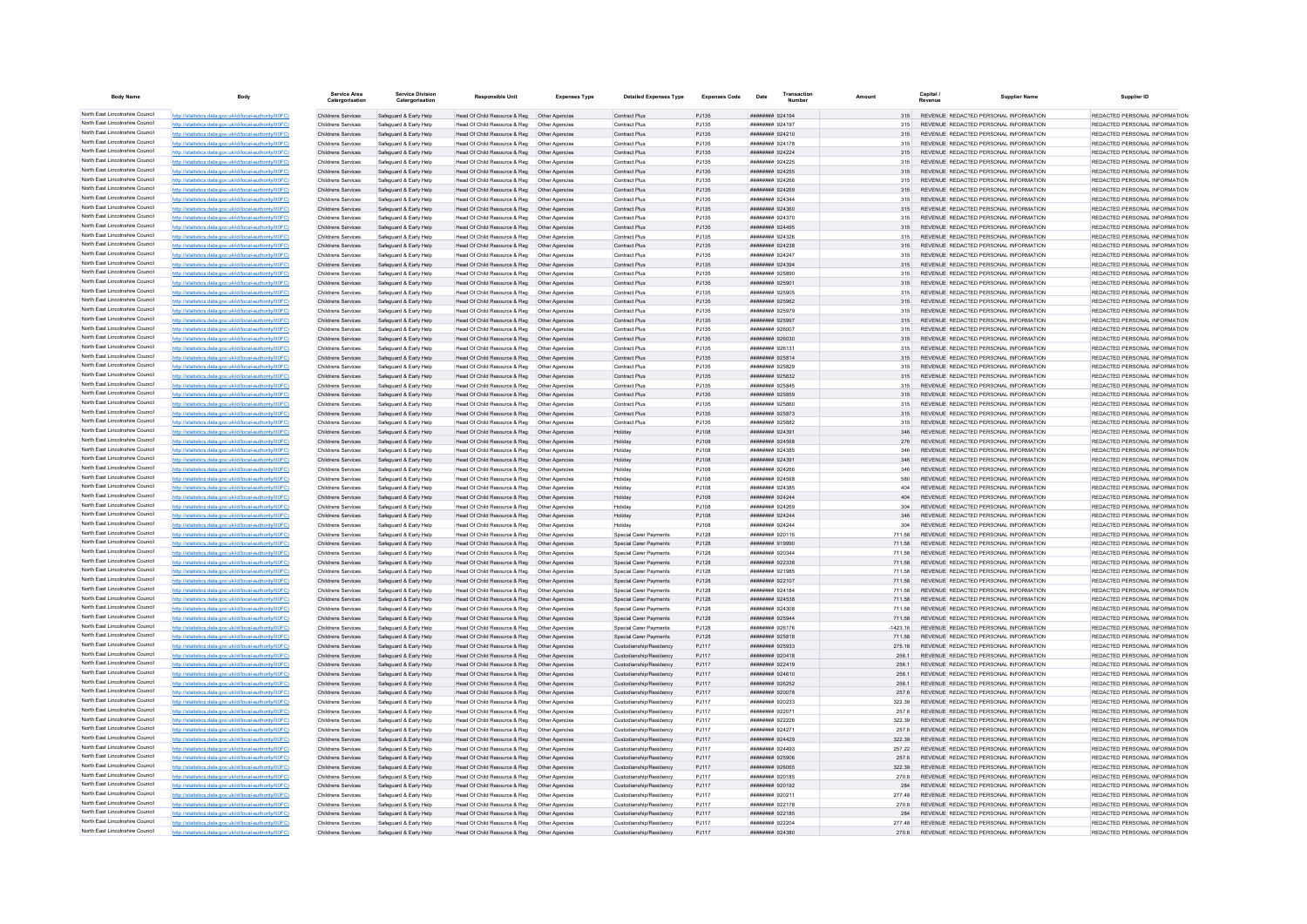| <b>Body Name</b>                                                   |                                                                                                                  | <b>Service Area</b><br>Catergorisation          | <b>Service Division</b><br>Catergorisation       | <b>Responsible Unit</b>                                                                        | <b>Expenses Type</b>             | <b>Detailed Expenses Type</b>                      | <b>Expenses Code</b> | Date                               | Transactio<br>Amount | Capital /<br>Revenue | <b>Supplier Name</b>                                                            | Supplier ID                                                    |
|--------------------------------------------------------------------|------------------------------------------------------------------------------------------------------------------|-------------------------------------------------|--------------------------------------------------|------------------------------------------------------------------------------------------------|----------------------------------|----------------------------------------------------|----------------------|------------------------------------|----------------------|----------------------|---------------------------------------------------------------------------------|----------------------------------------------------------------|
| North East Lincolnshire Council                                    | http://statistics.data.gov.uk/id/local-authority/00FC)                                                           | Childrens Services                              | Safeguard & Early Help                           | Head Of Child Resource & Reg   Other Agencies                                                  |                                  | Custodianship/Residency                            | PJ117                | ######## 924387                    | 284                  |                      | REVENUE REDACTED PERSONAL INFORMATION                                           | REDACTED PERSONAL INFORMATION                                  |
| North East Lincolnshire Council                                    | http://statistics.data.gov.uk/id/local-authority/00FC)                                                           | Childrens Services                              | Safeguard & Early Help                           | Head Of Child Resource & Reg                                                                   | Other Agencies                   | Custodianship/Residency                            | PJ117                | ######## 924406                    | 277.48               |                      | REVENUE REDACTED PERSONAL INFORMATION                                           | REDACTED PERSONAL INFORMATION                                  |
| North East Lincolnshire Council                                    | http://statistics.data.gov.uk/id/local-authority/00FC)                                                           | Childrens Services                              | Safeguard & Early Help                           | Head Of Child Resource & Reg                                                                   | Other Agencie                    | Custodianship/Residency                            | PJ117                | ######## 926042                    | 277.48               |                      | REVENUE REDACTED PERSONAL INFORMATION                                           | REDACTED PERSONAL INFORMATION                                  |
| North East Lincolnshire Council                                    | http://statistics.data.gov.uk/id/local-authority/00FC)                                                           | Childrens Services                              | Safeguard & Early Help                           | Head Of Child Resource & Reg   Other Agencies                                                  |                                  | Custodianship/Residency                            | PJ117                |                                    | 270.6                |                      | REVENUE REDACTED PERSONAL INFORMATION                                           | REDACTED PERSONAL INFORMATION                                  |
| North East Lincolnshire Council                                    | http://statistics.data.gov.uk/id/local-authority/00FC)                                                           | Childrens Services                              | Safeguard & Early Help                           | Head Of Child Resource & Reg   Other Agencies                                                  |                                  | Custodianship/Residency                            | PJ117                | ######## 926023                    | 284                  |                      | REVENUE REDACTED PERSONAL INFORMATION                                           | REDACTED PERSONAL INFORMATION                                  |
| North East Lincolnshire Council<br>North East Lincolnshire Council | http://statistics.data.gov.uk/id/local-authority/00FC)                                                           | Childrens Services                              | Safeguard & Early Help                           | Head Of Child Resource & Reg   Other Agencies                                                  |                                  | Custodianship/Residency                            | PJ117                | ######## 920012                    | 328                  |                      | REVENUE REDACTED PERSONAL INFORMATION                                           | REDACTED PERSONAL INFORMATION                                  |
| North East Lincolnshire Council                                    | http://statistics.data.gov.uk/id/local-authority/00FC)                                                           | Childrens Services                              | Safeguard & Early Help                           | Head Of Child Resource & Reg   Other Agencies                                                  |                                  | Custodianship/Residency                            | PJ117                | ######## 922005                    | 328                  |                      | REVENUE REDACTED PERSONAL INFORMATION                                           | REDACTED PERSONAL INFORMATION                                  |
| North East Lincolnshire Council                                    | http://statistics.data.gov.uk/id/local-authority/00FC)                                                           | Childrens Services                              | Safeguard & Early Help                           | Head Of Child Resource & Reg                                                                   | Other Agencies                   | Custodianship/Residency                            | P.1117               | ######## 924204                    | 328                  |                      | REVENUE REDACTED PERSONAL INFORMATION                                           | REDACTED PERSONAL INFORMATION                                  |
| North East Lincolnshire Council                                    | http://statistics.data.gov.uk/id/local-authority/00FC)<br>http://statistics.data.gov.uk/id/local-authority/00FC) | Childrens Services<br>Childrens Services        | Safeguard & Early Help<br>Safeguard & Early Help | Head Of Child Resource & Reg<br>Head Of Child Resource & Reg                                   | Other Agencies<br>Other Agencies | Custodianship/Residency<br>Custodianship/Residency | PJ117<br>PJ117       | ######## 925840<br>####### 920457  | 328<br>412.15        |                      | REVENUE REDACTED PERSONAL INFORMATION<br>REVENUE REDACTED PERSONAL INFORMATION  | REDACTED PERSONAL INFORMATION<br>REDACTED PERSONAL INFORMATION |
| North East Lincolnshire Council                                    | http://statistics.data.gov.uk/id/local-authority/00FC)                                                           | <b>Childrens Services</b>                       | Safeguard & Early Help                           | Head Of Child Resource & Reg                                                                   | Other Agencies                   | Custodianship/Residency                            | PJ117                | ######## 922455                    | 412 15               |                      | REVENUE REDACTED PERSONAL INFORMATION                                           | REDACTED PERSONAL INFORMATION                                  |
| North East Lincolnshire Council                                    | http://statistics.data.gov.uk/id/local-authority/00FC)                                                           | Childrens Services                              | Safenuard & Farly Help                           | Head Of Child Resource & Reg                                                                   | Other Anencies                   | Custodianship/Residency                            | P.1117               | ######## 924646                    | 412 15               |                      | REVENUE REDACTED PERSONAL INFORMATION                                           | REDACTED PERSONAL INFORMATION                                  |
| North East Lincolnshire Council                                    | http://statistics.data.gov.uk/id/local-authority/00FC)                                                           | Childrens Services                              | Safeguard & Early Help                           | Head Of Child Resource & Reg                                                                   | Other Agencies                   | Custodianship/Residency                            | PJ117                | <b>НИНИНИН 926287</b>              | 412 15               |                      | REVENUE REDACTED PERSONAL INFORMATION                                           | REDACTED PERSONAL INFORMATION                                  |
| North East Lincolnshire Council                                    | http://statistics.data.gov.uk/id/local-authority/00FC)                                                           | Childrens Services                              | Safeguard & Early Help                           | Head Of Child Resource & Reg   Other Agencies                                                  |                                  | Custodianship/Residency                            | PJ117                | ####### 920425                     | 379.3                |                      | REVENUE REDACTED PERSONAL INFORMATION                                           | REDACTED PERSONAL INFORMATION                                  |
| North East Lincolnshire Council                                    | http://statistics.data.gov.uk/id/local-authority/00FC)                                                           | Childrens Services                              | Safeguard & Early Help                           | Head Of Child Resource & Reg                                                                   | Other Agencies                   | Custodianship/Residency                            | P.I117               | <b>ининнин</b> 922425              | 3793                 |                      | REVENUE REDACTED PERSONAL INFORMATION                                           | REDACTED PERSONAL INFORMATION                                  |
| North East Lincolnshire Council                                    | http://statistics.data.gov.uk/id/local-authority/00FC)                                                           | <b>Childrens Services</b>                       | Safeguard & Early Help                           | Head Of Child Resource & Reg                                                                   | Other Agencies                   | Custodianship/Residency                            | PJ117                | ######## 924616                    | 379.3                |                      | REVENUE REDACTED PERSONAL INFORMATION                                           | REDACTED PERSONAL INFORMATION                                  |
| North East Lincolnshire Council                                    | http://statistics.data.gov.uk/id/local-authority/00FC)                                                           | Childrens Services                              | Safeguard & Early Help                           | Head Of Child Resource & Reg                                                                   | Other Agencies                   | Custodianship/Residency                            | PJ117                | ######## 926258                    | 379.3                |                      | REVENUE REDACTED PERSONAL INFORMATION                                           | REDACTED PERSONAL INFORMATION                                  |
| North East Lincolnshire Council                                    | http://statistics.data.gov.uk/id/local-authority/00FC)                                                           | Childrens Services                              | Safeguard & Early Help                           | Head Of Child Resource & Reg                                                                   | Other Agencie                    | Custodianship/Residency                            | PJ117                | ####### 920454                     | 284                  |                      | REVENUE REDACTED PERSONAL INFORMATION                                           | REDACTED PERSONAL INFORMATION                                  |
| North East Lincolnshire Council                                    | http://statistics.data.gov.uk/id/local-authority/00FC)                                                           | Childrens Services                              | Safeguard & Early Help                           | Head Of Child Resource & Reg                                                                   | Other Agencies                   | Custodianship/Residency                            | PJ117                | ######## 922452                    | 284                  |                      | REVENUE REDACTED PERSONAL INFORMATION                                           | REDACTED PERSONAL INFORMATION                                  |
| North East Lincolnshire Council                                    | http://statistics.data.gov.uk/id/local-authority/00FC)                                                           | Childrens Services                              | Safeguard & Early Help                           | Head Of Child Resource & Reg   Other Agencies                                                  |                                  | Custodianship/Residency                            | PJ117                | ######## 924643                    | 284                  |                      | REVENUE REDACTED PERSONAL INFORMATION                                           | REDACTED PERSONAL INFORMATION                                  |
| North East Lincolnshire Council                                    | http://statistics.data.gov.uk/id/local-authority/00FC)                                                           | Childrens Services                              | Safeguard & Early Help                           | Head Of Child Resource & Reg   Other Agencies                                                  |                                  | Custodianship/Residency                            | PJ117                | ####### 926284                     | 284                  |                      | REVENUE REDACTED PERSONAL INFORMATION                                           | REDACTED PERSONAL INFORMATION                                  |
| North East Lincolnshire Council                                    | http://statistics.data.gov.uk/id/local-authority/00FC)                                                           | Childrens Services                              | Safeguard & Early Help                           |                                                                                                |                                  | Custodianship/Residency                            | PJ117                | ######## 920066                    | 312.3                |                      | REVENUE REDACTED PERSONAL INFORMATION                                           | REDACTED PERSONAL INFORMATION                                  |
| North East Lincolnshire Council                                    | http://statistics.data.gov.uk/id/local-authority/00FC)                                                           | Childrens Services                              | Safeguard & Early Help                           | Head Of Child Resource & Reg                                                                   | Other Agencies                   | Custodianship/Residency                            | PJ117                | ######## 922059                    | 3123                 |                      | REVENUE REDACTED PERSONAL INFORMATION                                           | REDACTED PERSONAL INFORMATION                                  |
| North East Lincolnshire Council<br>North East Lincolnshire Council | http://statistics.data.gov.uk/id/local-authority/00FC)                                                           | Childrens Services                              | Safeguard & Early Help                           | Head Of Child Resource & Reg                                                                   | Other Agencies                   | Custodianship/Residency                            | PJ117                | ######## 924259                    | 3123                 |                      | REVENUE REDACTED PERSONAL INFORMATION                                           | REDACTED PERSONAL INFORMATION                                  |
| North East Lincolnshire Council                                    | http://statistics.data.gov.uk/id/local-authority/00FC)                                                           | Childrens Services                              | Safeguard & Early Help                           | Head Of Child Resource & Reg                                                                   | Other Agencies                   | Custodianship/Residency                            | PJ117                | ######## 925894                    | 312.3                |                      | REVENUE REDACTED PERSONAL INFORMATION                                           | REDACTED PERSONAL INFORMATION<br>REDACTED PERSONAL INFORMATION |
| North East Lincolnshire Council                                    | http://statistics.data.gov.uk/id/local-authority/00FC)<br>http://statistics.data.gov.uk/id/local-authority/00EC) | <b>Childrens Services</b><br>Childrens Services | Safeguard & Early Help<br>Safeguard & Early Help | Head Of Child Resource & Reg<br>Head Of Child Resource & Reg                                   | Other Agencies<br>Other Anencies | Custodianship/Residency<br>Custodianship/Residency | PJ117<br>PJ117       | EERSCR #######<br>######## 920249  | 331 77<br>298        |                      | REVENUE REDACTED PERSONAL INFORMATION<br>REVENUE, REDACTED PERSONAL INFORMATION | REDACTED PERSONAL INFORMATION                                  |
| North East Lincolnshire Council                                    | http://statistics.data.gov.uk/id/local-authority/00FC)                                                           | Childrens Services                              | Safeguard & Early Help                           | Head Of Child Resource & Reg   Other Agencies                                                  |                                  | Custodianship/Residency                            | PJ117                | <b>НИНИНИН 922242</b>              | 298                  |                      | REVENUE REDACTED PERSONAL INFORMATION                                           | REDACTED PERSONAL INFORMATION                                  |
| North East Lincolnshire Council                                    | http://statistics.data.gov.uk/id/local-authority/00FC)                                                           | Childrens Services                              | Safeguard & Early Help                           | Head Of Child Resource & Reg  Other Agencies                                                   |                                  | Custodianship/Residency                            | PJ117                | ####### 924445                     | 298                  |                      | REVENUE REDACTED PERSONAL INFORMATION                                           | REDACTED PERSONAL INFORMATION                                  |
| North East Lincolnshire Council                                    | http://statistics.data.gov.uk/id/local-authority/00FC)                                                           | Childrens Services                              | Safeguard & Early Help                           | Head Of Child Resource & Reg                                                                   | Other Agencies                   | Custodianship/Residency                            | PJ117                | ######## 926081                    | 208                  |                      | REVENUE REDACTED PERSONAL INFORMATION                                           | REDACTED PERSONAL INFORMATION                                  |
| North East Lincolnshire Council                                    | http://statistics.data.gov.uk/id/local-authority/00EC)                                                           | Childrens Services                              | Safeguard & Early Help                           | Head Of Child Resource & Reg                                                                   | Other Agencies                   | Custodianship/Residency                            | P.I117               | ######## 920013                    | 655                  |                      | REVENUE, REDACTED PERSONAL INFORMATION                                          | REDACTED PERSONAL INFORMATION                                  |
| North East Lincolnshire Council                                    | http://statistics.data.gov.uk/id/local-authority/00FC)                                                           | Childrens Services                              | Safeguard & Early Help                           | Head Of Child Resource & Reg                                                                   | Other Agencies                   | Custodianship/Residency                            | P.I117               | ######## 922007                    | 655                  |                      | REVENUE REDACTED PERSONAL INFORMATION                                           | REDACTED PERSONAL INFORMATION                                  |
| North East Lincolnshire Council                                    | http://statistics.data.gov.uk/id/local-authority/00FC)                                                           | Childrens Services                              | Safeguard & Early Help                           | Head Of Child Resource & Reg                                                                   | Other Agencies                   | Custodianship/Residency                            | PJ117                | ####### 924207                     | 655                  |                      | REVENUE REDACTED PERSONAL INFORMATION                                           | REDACTED PERSONAL INFORMATION                                  |
| North East Lincolnshire Council                                    | http://statistics.data.gov.uk/id/local-authority/00FC)                                                           | Childrens Services                              | Safeguard & Early Help                           |                                                                                                |                                  | Custodianship/Residency                            | PJ117                | ######## 925842                    | 655                  |                      | REVENUE REDACTED PERSONAL INFORMATION                                           | REDACTED PERSONAL INFORMATION                                  |
| North East Lincolnshire Council                                    | http://statistics.data.gov.uk/id/local-authority/00FC)                                                           | Childrens Services                              | Safeguard & Early Help                           | Head Of Child Resource & Reg   Other Agencies                                                  |                                  | Custodianship/Residency                            | PJ117                | ######## 920012                    | 328                  |                      | REVENUE REDACTED PERSONAL INFORMATION                                           | REDACTED PERSONAL INFORMATION                                  |
| North East Lincolnshire Council                                    | http://statistics.data.gov.uk/id/local-authority/00FC)                                                           | Childrens Services                              | Safeguard & Early Help                           | Head Of Child Resource & Reg   Other Agencies                                                  |                                  | Custodianship/Residency                            | PJ117                | ######## 922005                    | 328                  |                      | REVENUE REDACTED PERSONAL INFORMATION                                           | REDACTED PERSONAL INFORMATION                                  |
| North East Lincolnshire Council                                    | http://statistics.data.gov.uk/id/local-authority/00FC)                                                           | Childrens Services                              | Safeguard & Early Help                           |                                                                                                |                                  | Custodianship/Residency                            | PJ117                | ######## 924204                    | 328                  |                      | REVENUE REDACTED PERSONAL INFORMATION                                           | REDACTED PERSONAL INFORMATION                                  |
| North East Lincolnshire Council                                    | http://statistics.data.gov.uk/id/local-authority/00FC)                                                           | Childrens Services                              | Safeguard & Early Help                           | Head Of Child Resource & Reg  Other Agencies                                                   |                                  | Custodianship/Residency                            | PJ117                | ######## 925840                    | 328                  |                      | REVENUE REDACTED PERSONAL INFORMATION                                           | REDACTED PERSONAL INFORMATION                                  |
| North East Lincolnshire Council                                    | http://statistics.data.gov.uk/id/local-authority/00FC)                                                           | Childrens Services                              | Safeguard & Early Help                           | Head Of Child Resource & Reg                                                                   | Other Agencies                   | Custodianship/Residency                            | PJ117                | ######## 921996                    | 384 15               |                      | REVENUE REDACTED PERSONAL INFORMATION                                           | REDACTED PERSONAL INFORMATION                                  |
| North East Lincolnshire Council                                    | http://statistics.data.gov.uk/id/local-authority/00FC)                                                           | Childrens Services                              | Safeguard & Early Help                           | Head Of Child Resource & Reg                                                                   | Other Agencies                   | Custodianship/Residency                            | PJ117                | ######## 920214                    |                      |                      | REVENUE REDACTED PERSONAL INFORMATION                                           | REDACTED PERSONAL INFORMATION                                  |
| North East Lincolnshire Council<br>North East Lincolnshire Council | http://statistics.data.gov.uk/id/local-authority/00FC)                                                           | Childrens Services                              | Safeguard & Early Help                           | Head Of Child Resource & Reg                                                                   | Other Agencies                   | Custodianship/Residency                            | PJ117                | ######## 922207                    | 317                  |                      | REVENUE REDACTED PERSONAL INFORMATION                                           | REDACTED PERSONAL INFORMATION                                  |
| North East Lincolnshire Council                                    | http://statistics.data.gov.uk/id/local-authority/00FC)                                                           | Childrens Services                              | Safeguard & Early Help                           | Head Of Child Resource & Reg                                                                   | Other Anencies                   | Custodianship/Residency                            | P.1117               | ######## 924409                    | 317                  |                      | REVENUE REDACTED PERSONAL INFORMATION                                           | REDACTED PERSONAL INFORMATION                                  |
| North East Lincolnshire Council                                    | http://statistics.data.gov.uk/id/local-authority/00EC)<br>http://statistics.data.gov.uk/id/local-authority/00FC) | Childrens Services<br>Childrens Services        | Safeguard & Farly Help<br>Safeguard & Early Help | Head Of Child Resource & Reg<br>Head Of Child Resource & Reg                                   | Other Agencies<br>Other Anencies | Custodianship/Residency<br>Custodianship/Residency | PJ117<br>PJ117       | ######## 926044<br>####### 920425  | 317<br>386.3         |                      | REVENUE, REDACTED PERSONAL INFORMATION<br>REVENUE REDACTED PERSONAL INFORMATION | REDACTED PERSONAL INFORMATION<br>REDACTED PERSONAL INFORMATION |
| North East Lincolnshire Council                                    | http://statistics.data.gov.uk/id/local-authority/00FC)                                                           | Childrens Services                              | Safeguard & Early Help                           | Head Of Child Resource & Reg  Other Agencies                                                   |                                  | Custodianship/Residency                            | PJ117                | ######## 922425                    | 386.3                |                      | REVENUE REDACTED PERSONAL INFORMATION                                           | REDACTED PERSONAL INFORMATION                                  |
| North East Lincolnshire Council                                    | http://statistics.data.gov.uk/id/local-authority/00FC)                                                           | Childrens Services                              | Safeguard & Early Help                           | Head Of Child Resource & Reg                                                                   | Other Agencies                   | Custodianship/Residency                            | PJ117                | ####### 924616                     | 386.3                |                      | REVENUE REDACTED PERSONAL INFORMATION                                           | REDACTED PERSONAL INFORMATION                                  |
| North East Lincolnshire Council                                    | http://statistics.data.gov.uk/id/local-authority/00EC)                                                           | Childrens Services                              | Safeguard & Farly Help                           | Head Of Child Resource & Reg                                                                   | Other Agencies                   | Custodianship/Residency                            | PJ117                | ######## 926258                    | 386.3                |                      | REVENUE REDACTED PERSONAL INFORMATION                                           | REDACTED PERSONAL INFORMATION                                  |
| North East Lincolnshire Council                                    | http://statistics.data.gov.uk/id/local-authority/00FC)                                                           | Childrens Services                              | Safeguard & Early Help                           | Head Of Child Resource & Reg                                                                   | <b>Grants And Subscriptions</b>  | Subscriptions                                      | LJ101                | ####### 671486                     | 28242.33             |                      | REVENUE HULL CITY COUNCIL                                                       | 145621                                                         |
| North East Lincolnshire Council                                    | http://statistics.data.gov.uk/id/local-authority/00FC)                                                           | Childrens Services                              | Safeguard & Early Help                           | Head Of Child Resource & Reg                                                                   | Other Agencies                   | <b>Additional Cost</b>                             | PJ114                | ####### 922570                     | 431.57               |                      | REVENUE REDACTED PERSONAL INFORMATION                                           | REDACTED PERSONAL INFORMATION                                  |
| North East Lincolnshire Council                                    | http://statistics.data.gov.uk/id/local-authority/00EC)                                                           | Childrens Services                              | Safequard & Early Help                           | Head Of Child Resource & Reg                                                                   | Other Agencies                   | Adoption Allowance                                 | PJ118                | ######## 924205                    | 333                  |                      | REVENUE REDACTED PERSONAL INFORMATION                                           | REDACTED PERSONAL INFORMATION                                  |
| North East Lincolnshire Council                                    | http://statistics.data.gov.uk/id/local-authority/00FC)                                                           | Childrens Services                              | Safeguard & Early Help                           | Head Of Child Resource & Reg   Other Agencies                                                  |                                  | Adoption Allowance                                 | PJ118                | ######## 924214                    | 360.42               |                      | REVENUE REDACTED PERSONAL INFORMATION                                           | REDACTED PERSONAL INFORMATION                                  |
| North East Lincolnshire Council                                    | http://statistics.data.gov.uk/id/local-authority/00FC)                                                           | Childrens Services                              | Safeguard & Early Help                           | Head Of Child Resource & Reg   Other Agencies                                                  |                                  | Adoption Allowance                                 | PJ118                | ####### 924219                     | 314                  |                      | REVENUE REDACTED PERSONAL INFORMATION                                           | REDACTED PERSONAL INFORMATION                                  |
| North East Lincolnshire Council                                    | http://statistics.data.gov.uk/id/local-authority/00FC)                                                           | Childrens Services                              | Safeguard & Early Help                           | Head Of Child Resource & Reg   Other Agencies                                                  |                                  | Adoption Allowance                                 | PJ118                | ####### 924228                     | 333                  |                      | REVENUE REDACTED PERSONAL INFORMATION                                           | REDACTED PERSONAL INFORMATION                                  |
| North East Lincolnshire Council                                    | http://statistics.data.gov.uk/id/local-authority/00FC)                                                           | Childrens Services                              | Safeguard & Early Help                           | Head Of Child Resource & Reg                                                                   | Other Agencies                   | Adoption Allowance                                 | PJ118                | ######## 924365                    | 668                  |                      | REVENUE REDACTED PERSONAL INFORMATION                                           | REDACTED PERSONAL INFORMATION                                  |
| North East Lincolnshire Council                                    | http://statistics.data.gov.uk/id/local-authority/00FC)                                                           | Childrens Services                              | Safeguard & Early Help                           | Head Of Child Resource & Reg                                                                   | Other Agencies                   | Adoption Allowance                                 | PJ118                | ######## 924456                    | 504                  |                      | REVENUE REDACTED PERSONAL INFORMATION                                           | REDACTED PERSONAL INFORMATION                                  |
| North East Lincolnshire Council<br>North East Lincolnshire Council | cs.data.gov.uk/id/local-authority/00FC)                                                                          | Childrens Services                              | Safeguard & Early Help                           | Head Of Child Resource & Reg                                                                   | Other Agencies                   | Adoption Allowance                                 | PJ118                | ######## 924537                    | 849.58               |                      | REVENUE REDACTED PERSONAL INFORMATION                                           | REDACTED PERSONAL INFORMATION                                  |
| North East Lincolnshire Council                                    | http://statistics.data.gov.uk/id/local-authority/00FC)                                                           | Childrens Services                              | Safeguard & Early Help                           | Head Of Child Resource & Reg                                                                   | Other Agencies                   | Adoption Allowance                                 | PJ118                | ######## 924236                    |                      |                      | REVENUE REDACTED PERSONAL INFORMATION                                           | REDACTED PERSONAL INFORMATION                                  |
| North East Lincolnshire Council                                    | http://statistics.data.gov.uk/id/local-authority/00EC)<br>http://statistics.data.gov.uk/id/local-authority/00FC) | Childrens Services                              | Safenuard & Farly Help                           | Head Of Child Resource & Reg                                                                   | Other Anencies                   | Adoption Allowance                                 | PJ118                | ######## 924433                    | 258.36               |                      | REVENUE REDACTED PERSONAL INFORMATION                                           | REDACTED PERSONAL INFORMATION<br>REDACTED PERSONAL INFORMATION |
| North East Lincolnshire Council                                    | http://statistics.data.gov.uk/id/local-authority/00FC)                                                           | Childrens Services<br>Childrens Services        | Safeguard & Early Help<br>Safeguard & Early Help | Head Of Child Resource & Reg<br>Head Of Child Resource & Reg                                   | Other Agencies<br>Other Agencies | Adoption Allowance<br>Adoption Allowance           | PJ118<br>PJ118       | ######## 926069<br>######## 926002 | 258.36<br>668        |                      | REVENUE REDACTED PERSONAL INFORMATION<br>REVENUE REDACTED PERSONAL INFORMATION  | REDACTED PERSONAL INFORMATION                                  |
| North East Lincolnshire Council                                    | http://statistics.data.gov.uk/id/local-authority/00FC)                                                           | Childrens Services                              | Safeguard & Early Help                           | Head Of Child Resource & Reg                                                                   | Other Agencies                   | Adoption Allowance                                 | PJ118                | ######## 926092                    | 504                  |                      | REVENUE REDACTED PERSONAL INFORMATION                                           | REDACTED PERSONAL INFORMATION                                  |
| North East Lincolnshire Council                                    | http://statistics.data.gov.uk/id/local-authority/00EC)                                                           | Childrens Services                              | Safeguard & Farly Help                           | Head Of Child Resource & Reg                                                                   | Other Agencies                   | Adoption Allowance                                 | PJ118                | <b>НИВВИНИ 926177</b>              | 849.58               |                      | REVENUE REDACTED PERSONAL INFORMATION                                           | REDACTED PERSONAL INFORMATION                                  |
| North East Lincolnshire Council                                    | http://statistics.data.gov.uk/id/local-authority/00FC)                                                           | Childrens Services                              | Safeguard & Early Help                           | Head Of Child Resource & Reg                                                                   | Other Agencies                   | Adoption Allowance                                 | PJ118                | ######## 925839                    | 333                  |                      | REVENUE REDACTED PERSONAL INFORMATION                                           | REDACTED PERSONAL INFORMATION                                  |
| North East Lincolnshire Council                                    | http://statistics.data.gov.uk/id/local-authority/00EC)                                                           | Childrens Services                              | Safeguard & Early Help                           | Head Of Child Resource & Reg                                                                   | Other Agencies                   | Adoption Allowance                                 | PJ118                | ######## 925849                    | 360.42               |                      | REVENUE REDACTED PERSONAL INFORMATION                                           | REDACTED PERSONAL INFORMATION                                  |
| North East Lincolnshire Council                                    | http://etgtietics.data.gov.uk/id/local.guthority/00EC)                                                           | Childrens Services                              | Safeguard & Early Help                           | Head Of Child Resource & Reg                                                                   | Other Agencies                   | Adoption Allowance                                 | PJ118                | ######## 925854                    | 314                  |                      | REVENUE REDACTED PERSONAL INFORMATION                                           | REDACTED PERSONAL INFORMATION                                  |
| North East Lincolnshire Council                                    | http://statistics.data.gov.uk/id/local-authority/00FC)                                                           | Childrens Services                              | Safeguard & Early Help                           | Head Of Child Resource & Reg                                                                   | Other Agencies                   | Adoption Allowance                                 | PJ118                | ######## 925863                    | 333                  |                      | REVENUE REDACTED PERSONAL INFORMATION                                           | REDACTED PERSONAL INFORMATION                                  |
| North East Lincolnshire Council                                    | http://statistics.data.gov.uk/id/local-authority/00FC)                                                           | Childrens Services                              | Safeguard & Early Help                           | Head Of Child Resource & Reg  Other Agencies                                                   |                                  | Adoption Allowance                                 | PJ118                | ######## 925871                    | 319                  |                      | REVENUE REDACTED PERSONAL INFORMATION                                           | REDACTED PERSONAL INFORMATION                                  |
| North East Lincolnshire Council                                    | http://statistics.data.gov.uk/id/local-authority/00FC)                                                           | Childrens Services                              | Safeguard & Early Help                           | Head Of Child Resource & Reg  Other Agencies                                                   |                                  | Adoption Allowance                                 | PJ118                | ######## 920035                    |                      |                      | REVENUE REDACTED PERSONAL INFORMATION                                           | REDACTED PERSONAL INFORMATION                                  |
| North East Lincolnshire Council                                    | http://statistics.data.gov.uk/id/local-authority/00FC)                                                           | Childrens Services                              | Safequard & Early Help                           | Head Of Child Resource & Reg                                                                   | Other Agencies                   | Adoption Allowance                                 | PJ118                | ######## 920043                    | 319                  |                      | REVENUE REDACTED PERSONAL INFORMATION                                           | REDACTED PERSONAL INFORMATION                                  |
| North East Lincolnshire Council                                    | http://statistics.data.gov.uk/id/local-authority/00FC)                                                           | Childrens Services                              | Safeguard & Early Help                           | Head Of Child Resource & Reg                                                                   | Other Agencies                   | Adoption Allowance                                 | PJ118                | ######## 920171                    | 668                  |                      | REVENUE REDACTED PERSONAL INFORMATION                                           | REDACTED PERSONAL INFORMATION                                  |
| North East Lincolnshire Council                                    |                                                                                                                  | Childrens Services                              | Safeguard & Early Help                           | Head Of Child Resource & Reg                                                                   | Other Agencies                   | Adoption Allowance                                 | PJ118                | ######## 920237                    | 258.36               |                      | REVENUE REDACTED PERSONAL INFORMATION                                           | REDACTED PERSONAL INFORMATION                                  |
| North East Lincolnshire Council                                    | http://statistics.data.gov.uk/id/local-authority/00FC)                                                           | Childrens Services                              | Safeguard & Early Help                           | Head Of Child Resource & Reg                                                                   | Other Agencies                   | Adoption Allowance                                 | PJ118                | ######## 920260                    | 504                  |                      | REVENUE REDACTED PERSONAL INFORMATION                                           | REDACTED PERSONAL INFORMATION                                  |
| North East Lincolnshire Council<br>North East Lincolnshire Council | http://statistics.data.gov.uk/id/local-authority/00EC)                                                           | Childrens Services                              | Safeguard & Early Help                           | Head Of Child Resource & Reg                                                                   | Other Agencies                   | Adoption Allowance                                 | PJ118                | ######## 920011                    | 333                  |                      | REVENUE REDACTED PERSONAL INFORMATION                                           | REDACTED PERSONAL INFORMATION                                  |
| North East Lincolnshire Council                                    | http://statistics.data.gov.uk/id/local-authority/00FC)                                                           | <b>Childrens Services</b>                       | Safeguard & Early Help                           | Head Of Child Resource & Reg                                                                   | Other Agencies                   | Adoption Allowance                                 | PJ118                | ######## 920021                    | 360.42               |                      | REVENUE REDACTED PERSONAL INFORMATION                                           | REDACTED PERSONAL INFORMATION                                  |
| North East Lincolnshire Council                                    | http://statistics.data.gov.uk/id/local-authority/00FC)<br>http://statistics.data.gov.uk/id/local-authority/00FC) | Childrens Services                              | Safeguard & Early Help                           | Head Of Child Resource & Reg                                                                   | Other Agencies                   | Adoption Allowance<br>Adoption Allowance           | PJ118                | ######## 920025<br>######## 922337 | 314<br>849.58        |                      | REVENUE REDACTED PERSONAL INFORMATION<br>REVENUE REDACTED PERSONAL INFORMATION  | REDACTED PERSONAL INFORMATION<br>REDACTED PERSONAL INFORMATION |
| North East Lincolnshire Council                                    | http://statistics.data.gov.uk/id/local-authority/00FC)                                                           | Childrens Services<br>Childrens Services        | Safeguard & Early Help<br>Safeguard & Early Help | Head Of Child Resource & Reg   Other Agencies<br>Head Of Child Resource & Reg   Other Agencies |                                  | Adoption Allowance                                 | PJ118<br>PJ118       | ######## 922004                    | 333                  |                      | REVENUE REDACTED PERSONAL INFORMATION                                           | REDACTED PERSONAL INFORMATION                                  |
| North East Lincolnshire Council                                    | http://statistics.data.gov.uk/id/local-authority/00FC)                                                           | Childrens Services                              | Safeguard & Early Help                           | Head Of Child Resource & Reg   Other Agencies                                                  |                                  | Adoption Allowance                                 | PJ118                | ######## 922014                    | 360.42               |                      | REVENUE REDACTED PERSONAL INFORMATION                                           | REDACTED PERSONAL INFORMATION                                  |
|                                                                    |                                                                                                                  |                                                 |                                                  |                                                                                                |                                  |                                                    |                      |                                    |                      |                      |                                                                                 |                                                                |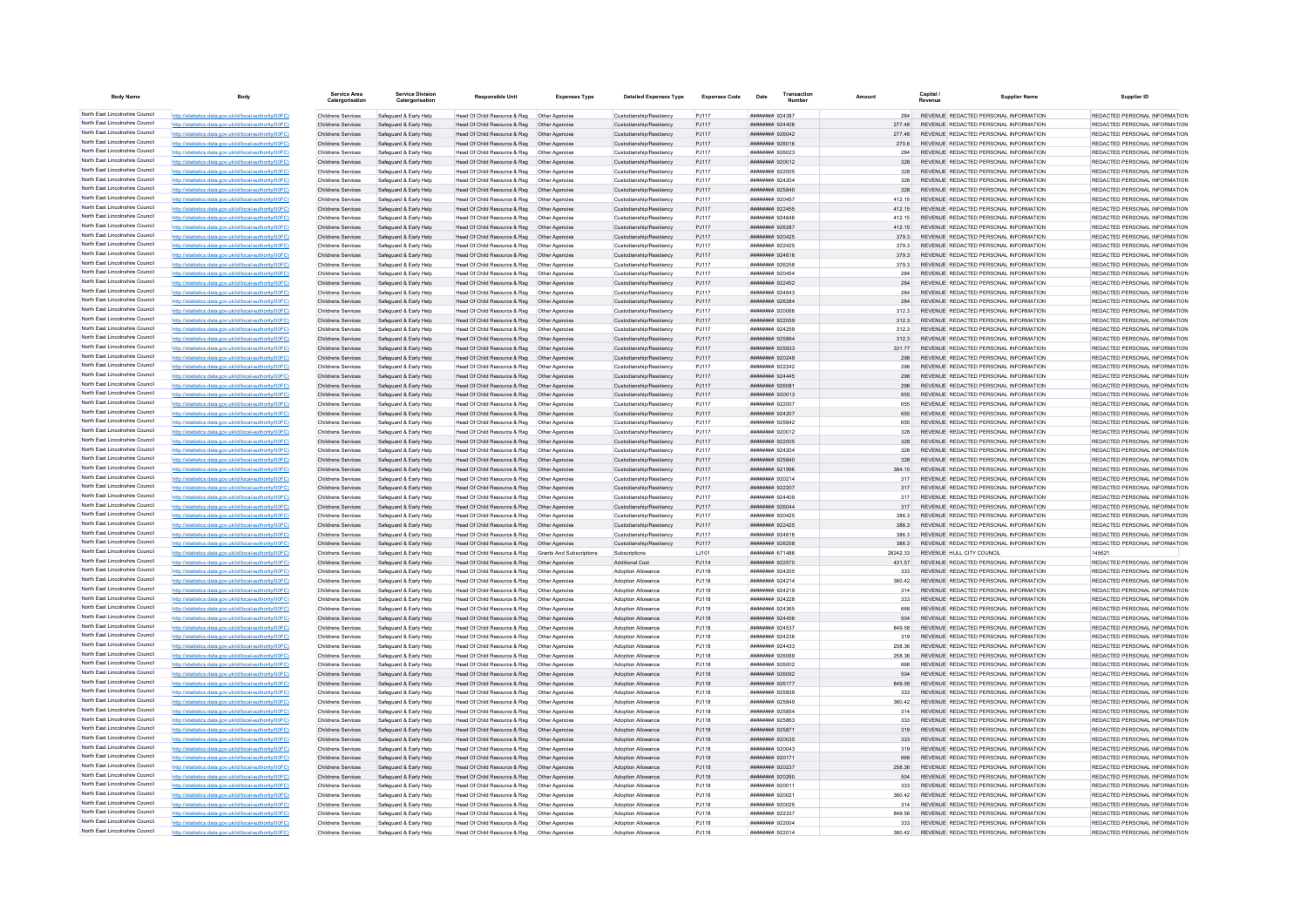| <b>Body Name</b>                                                   | Body                                                                                                             | <b>Service Area</b><br>Catergorisation   | <b>Service Division</b><br>Catergorisation       | <b>Responsible Unit</b>                                                             | <b>Expenses Type</b>                                        | <b>Detailed Expenses Type</b>                            | <b>Expenses Code</b> | Date                                     | Transaction |                   | Capital /<br>Revenue | <b>Supplier Name</b>                                                                     | Supplier ID                                                    |
|--------------------------------------------------------------------|------------------------------------------------------------------------------------------------------------------|------------------------------------------|--------------------------------------------------|-------------------------------------------------------------------------------------|-------------------------------------------------------------|----------------------------------------------------------|----------------------|------------------------------------------|-------------|-------------------|----------------------|------------------------------------------------------------------------------------------|----------------------------------------------------------------|
| North East Lincolnshire Council                                    | http://statistics.data.gov.uk/id/local-authority/00FC)                                                           | Childrens Services                       | Safeguard & Early Help                           | Head Of Child Resource & Reg   Other Agencies                                       |                                                             | Adoption Allowance                                       | PJ118                | ######## 922019                          |             | 314               |                      | REVENUE REDACTED PERSONAL INFORMATION                                                    | REDACTED PERSONAL INFORMATION                                  |
| North East Lincolnshire Council                                    | http://statistics.data.gov.uk/id/local-authority/00FC)                                                           | Childrens Services                       | Safeguard & Early Help                           | Head Of Child Resource & Reg                                                        | Other Agencies                                              | Adoption Allowance                                       | PJ118                | ######## 922028                          |             | 333               |                      | REVENUE REDACTED PERSONAL INFORMATION                                                    | REDACTED PERSONAL INFORMATION                                  |
| North East Lincolnshire Council                                    | http://statistics.data.gov.uk/id/local-authority/00FC                                                            | Childrens Services                       | Safeguard & Early Help                           | Head Of Child Resource & Reg                                                        | Other Agencies                                              | Adoption Allowance                                       | PJ118                | 820000 manutura                          |             | 319               |                      | REVENUE REDACTED PERSONAL INFORMATION                                                    | REDACTED PERSONAL INFORMATION                                  |
| North East Lincolnshire Council<br>North East Lincolnshire Council | http://statistics.data.gov.uk/id/local-authority/00FC                                                            | Childrens Services                       | Safeguard & Early Help                           | Head Of Child Resource & Reg                                                        | Other Agencies                                              | <b>Adoption Allowance</b>                                | PJ118                | <b>иннинни</b> 922163                    |             | 668               |                      | REVENUE REDACTED PERSONAL INFORMATION                                                    | REDACTED PERSONAL INFORMATION                                  |
| North East Lincolnshire Council                                    | http://statistics.data.gov.uk/id/local-authority/00FC)                                                           | Childrens Services<br>Childrens Services | Safeguard & Early Help                           | Head Of Child Resource & Reg                                                        | Other Agencies                                              | Adoption Allowance<br>Adoption Allowance                 | PJ118                | ######## 922230<br>######## 922253       |             | 258.36            |                      | REVENUE REDACTED PERSONAL INFORMATION<br>REVENUE REDACTED PERSONAL INFORMATION           | REDACTED PERSONAL INFORMATION<br>REDACTED PERSONAL INFORMATION |
| North East Lincolnshire Council                                    | http://statistics.data.gov.uk/id/local-authority/00FC)<br>http://statistics.data.gov.uk/id/local-authority/00FC  | Childrens Services                       | Safeguard & Early Help<br>Safeguard & Early Help | Head Of Child Resource & Reg   Other Agencies<br>Head Of Child Resource & Reg       | Other Agencies                                              | <b>Adoption Allowance</b>                                | PJ118<br>PJ118       | ######## 925871                          |             | 435.69            |                      | REVENUE REDACTED PERSONAL INFORMATION                                                    | REDACTED PERSONAL INFORMATION                                  |
| North East Lincolnshire Council                                    | http://statistics.data.gov.uk/id/local-authority/00FC)                                                           | Childrens Services                       | Safeguard & Early Help                           | Head Of Child Resource & Reg                                                        | Other Agencies                                              | Health Charges                                           | PJ131                | <b>НИВВИНИ 671292</b>                    |             | 2590              |                      | REVENUE FAMILY ACTION - PAC-UK                                                           | 144362                                                         |
| North East Lincolnshire Council                                    | http://statistics.data.gov.uk/id/local-authority/00FC                                                            | Childrens Services                       | Safeguard & Early Help                           | Head Of Child Resource & Reg                                                        | Other Agencies                                              | Setting Up                                               | PJ111                | ######## 922570                          |             | 350               |                      | REVENUE REDACTED PERSONAL INFORMATION                                                    | REDACTED PERSONAL INFORMATION                                  |
| North East Lincolnshire Council                                    | http://statistics.data.gov.uk/id/local-authority/00FC)                                                           | Childrens Services                       | Safeguard & Early Help                           | Head Of Child Resource & Reg                                                        | Direct Employee Expenses                                    | Agency Staff                                             | EA105                | ######## 671217                          |             | 1665              |                      | REVENUE EDEN BROWN LTD                                                                   | 101356                                                         |
| North East Lincolnshire Council                                    | /statistics.data.gov.uk/id/local-authority/00FC                                                                  | Childrens Services                       | Safeguard & Early Help                           | Head Of Child Resource & Reg                                                        | Direct Employee Expense                                     | Agency Staf                                              | EA105                | <b>####### 671218</b>                    |             | 1350              |                      | REVENUE EDEN BROWN LTD                                                                   | 101356                                                         |
| North East Lincolnshire Council                                    | http://statistics.data.gov.uk/id/local-authority/00EC                                                            | Childrens Services                       | Safeguard & Early Help                           | Head Of Child Resource & Reg                                                        | Direct Employee Expenses                                    | Agency Staff                                             | FA105                | ######## 671219                          |             | 1665              |                      | REVENUE EDEN BROWN LTD                                                                   | 101356                                                         |
| North East Lincolnshire Council                                    | http://statistics.data.gov.uk/id/local-authority/00FC)                                                           | Childrens Services                       | Safeguard & Early Help                           | Head Of Child Resource & Reg                                                        | Direct Employee Expenses                                    | Agency Staf                                              | EA105                | ####### 673952                           |             | 1665              |                      | REVENUE FDEN BROWN LTD                                                                   | 101356                                                         |
| North East Lincolnshire Council<br>North East Lincolnshire Council | http://statistics.data.gov.uk/id/local-authority/00FC                                                            | Childrens Services                       | Safeguard & Early Help                           | Head Of Child Resource & Reg                                                        | Direct Employee Expenses                                    | Agency Staf                                              | EA105                | ######## 673951                          |             | 1350              |                      | REVENUE EDEN BROWN LTD                                                                   | 101356                                                         |
| North East Lincolnshire Council                                    | http://statistics.data.gov.uk/id/local-authority/00FC                                                            | Childrens Services                       | Safeguard & Early Help                           | Head Of Child Resource & Reg<br>Head Of Child Resource & Reg                        | Direct Employee Expenses                                    | Agency Staff                                             | EA105                | $HHHHHHHH$ 673040                        |             | 1350              |                      | REVENUE EDEN BROWN LTD                                                                   | 101356<br>101356                                               |
| North East Lincolnshire Council                                    | http://statistics.data.gov.uk/id/local-authority/00FC)<br>http://statistics.data.gov.uk/id/local-authority/00FC) | Childrens Services<br>Childrens Services | Safeguard & Early Help<br>Safeguard & Early Help | Head Of Child Resource & Reg                                                        | Direct Employee Expenses<br><b>Grants And Subscriptions</b> | Agency Staff<br>Subscriptions                            | EA105<br>LJ101       | ######## 673950<br>######## 671439       |             | 1665<br>6208      |                      | REVENUE EDEN BROWN LTD<br>REVENUE FAMILY ACTION - PAC-UK                                 | 144362                                                         |
| North East Lincolnshire Council                                    | stics.data.gov.uk/id/local-authority/00FC                                                                        | Childrens Services                       | Safeguard & Early Help                           | Head Of Child Resource & Reg                                                        | Grants And Subscriptions                                    | Subscription:                                            | LJ101                | ######## 671438                          |             | 1265.81           |                      | REVENUE CORAMBAAF ADOPTION & FOSTERING ACADEMY                                           | 132908                                                         |
| North East Lincolnshire Council                                    | http://statistics.data.gov.uk/id/local-authority/00FC)                                                           | Childrens Services                       | Safeguard & Early Help                           | Head Of Child Resource & Reg                                                        | Grants And Subscriptions                                    | Subscriptions                                            | LJ101                | ####### 671438                           |             | 297               |                      | REVENUE CORAMBAAF ADOPTION & FOSTERING ACADEMY                                           | 132908                                                         |
| North East Lincolnshire Council                                    | http://statistics.data.gov.uk/id/local-authority/00FC)                                                           | Childrens Services                       | Safeguard & Early Help                           | Head Of Child Resource & Reg Grants And Subscriptions                               |                                                             | Subscriptions                                            | LJ101                | ######## 673839                          |             | 1501.6            |                      | REVENUE THE FOSTERING NETWORK                                                            | 103725                                                         |
| North East Lincolnshire Council                                    | http://statistics.data.gov.uk/id/local-authority/00FC)                                                           | Childrens Services                       | Safeguard & Early Help                           | Head Of Child Resource & Reg Miscellaneous Expenses                                 |                                                             | Other Expenses General                                   | LL119                | ######## 673843                          |             | 1964.7            |                      | REVENUE ATTENTI CONSULTING                                                               | 146503                                                         |
| North East Lincolnshire Council                                    | http://statistics.data.gov.uk/id/local-authority/00FC                                                            | Childrens Services                       | Safeguard & Early Help                           | Head Of Child Resource & Reg Miscellaneous Expenses                                 |                                                             | Other Expenses General                                   | LL119                | ######## 673841                          |             | 1991 25           |                      | REVENUE ATTENTI CONSULTING                                                               | 146503                                                         |
| North East Lincolnshire Council                                    | http://statistics.data.gov.uk/id/local-authority/00FC)                                                           | Childrens Services                       | Safeguard & Early Help                           | Head Of Child Resource & Reg Miscellaneous Expenses                                 |                                                             | Other Expenses General                                   | 11119                | ######## 673844                          |             | 1593              |                      | REVENUE ATTENTI CONSULTING                                                               | 146503                                                         |
| North East Lincolnshire Council<br>North East Lincolnshire Council | http://statistics.data.gov.uk/id/local-authority/00FC)                                                           | Childrens Services                       | Safeguard & Early Help                           | Head Of Child Resource & Reg                                                        | Miscellaneous Expenses                                      | Other Expenses General                                   | LL119                | <b>иннинин</b> 673862                    |             | 1991 25           |                      | REVENUE ATTENTI CONSULTING                                                               | 146503                                                         |
| North East Lincolnshire Council                                    | http://statistics.data.gov.uk/id/local-authority/00FC)                                                           | Childrens Services                       | Safeguard & Early Help                           | Head Of Child Resource & Reg                                                        | Private Contractors                                         | Third Party Prov - Private                               | PH101                | ######## 671134                          |             | 1964.             |                      | REVENUE ATTENTI CONSULTING                                                               | 146503                                                         |
| North East Lincolnshire Council                                    | http://statistics.data.gov.uk/id/local-authority/00FC<br>http://statistics.data.gov.uk/id/local-authority/00FC   | Childrens Services<br>Childrens Services | Safeguard & Early Help                           | Head Of Child Resource & Reg<br>Head Of Child Resource & Reg Miscellaneous Expenses | Miscellaneous Expenses                                      | Other Expenses General<br>Other Expenses General         | LL119<br>11119       | ####### 671152<br>######## 671961        |             | 375<br>375        |                      | REVENUE HEATHER WOOD<br>REVENUE HEATHER WOOD                                             | 128562<br>128562                                               |
| North East Lincolnshire Council                                    | http://statistics.data.gov.uk/id/local-authority/00FC)                                                           | Childrens Services                       | Safeguard & Early Help<br>Safeguard & Early Help | Head Of Child Resource & Reg Miscellaneous Expenses                                 |                                                             | Other Expenses General                                   | LL119                | ####### 671945                           |             | 375               |                      | REVENUE HEATHER WOOD                                                                     | 128562                                                         |
| North East Lincolnshire Council                                    | http://statistics.data.gov.uk/id/local-authority/00FC)                                                           | Childrens Services                       | Safeguard & Early Help                           | Head Of Child Resource & Reg Private Contractors                                    |                                                             | Third Party Prov - Private                               | PH101                | ######## 673909                          |             | 3281.84           |                      | REVENUE THE NATIONAL FOSTERING AGENCY                                                    | 112225                                                         |
| North East Lincolnshire Council                                    | http://statistics.data.gov.uk/id/local-authority/00FC                                                            | Childrens Services                       | Safeguard & Early Help                           | Head Of Child Resource & Reg                                                        | Private Contractors                                         | Third Party Prov - Private                               | <b>PH101</b>         | <b><i>HHHHHHH 672070</i></b>             |             | 3266.7            |                      | REVENUE FOSTER CARE ASSOCIATES LIMITED                                                   | 101455                                                         |
| North East Lincolnshire Council                                    | http://statistics.data.gov.uk/id/local-authority/00FC                                                            | Childrens Services                       | Safeguard & Early Help                           | Head Of Child Resource & Reg                                                        | Private Contractors                                         | Third Party Prov - Private                               | PH101                | ######## 673008                          |             | 3306              |                      | REVENUE FOSTER CARE ASSOCIATES LIMITED                                                   | 101455                                                         |
| North East Lincolnshire Council                                    | http://statistics.data.gov.uk/id/local-authority/00FC                                                            | Childrens Services                       | Safeguard & Early Help                           | Head Of Child Resource & Reg                                                        | Private Contractors                                         | Third Party Prov - Private                               | PH101                | <b>####### 672955</b>                    |             | $-3266$           |                      | REVENUE FOSTER CARE ASSOCIATES LIMITED                                                   | 101455                                                         |
| North East Lincolnshire Council                                    | http://statistics.data.gov.uk/id/local-authority/00FC                                                            | Childrens Services                       | Safeguard & Early Help                           | Head Of Child Resource & Reg                                                        | Private Contractors                                         | Third Party Prov - Private                               | PH101                | ####### 672978                           |             | 3266.             |                      | REVENUE FOSTER CARE ASSOCIATES LIMITED                                                   | 101455                                                         |
| North East Lincolnshire Council                                    | http://statistics.data.gov.uk/id/local-authority/00FC                                                            | Childrens Services                       | Safeguard & Early Help                           | Head Of Child Resource & Reg                                                        | Private Contractors                                         | Third Party Prov - Private                               | PH101                | ######## 673007                          |             | 3306              |                      | REVENUE FOSTER CARE ASSOCIATES LIMITED                                                   | 101455                                                         |
| North East Lincolnshire Council                                    | http://statistics.data.gov.uk/id/local-authority/00FC)                                                           | Childrens Services                       | Safeguard & Early Help                           | Head Of Child Resource & Reg                                                        | <b>Private Contractors</b>                                  | Third Party Prov - Private                               | PH101                | ######## 672954                          |             | $-3266.7$         |                      | REVENUE FOSTER CARE ASSOCIATES LIMITED                                                   | 101455                                                         |
| North East Lincolnshire Council<br>North East Lincolnshire Council | http://statistics.data.gov.uk/id/local-authority/00FC)                                                           | Childrens Services                       | Safeguard & Early Help                           | Head Of Child Resource & Reg                                                        | Private Contractors                                         | Third Party Prov - Private                               | PH101                | ######## 674462                          |             | 3095.4            |                      | REVENUE THE NATIONAL FOSTERING AGENCY                                                    | 112225                                                         |
| North East Lincolnshire Council                                    | http://statistics.data.gov.uk/id/local-authority/00FC<br>http://statistics.data.gov.uk/id/local-authority/00FC   | Childrens Services<br>Childrens Services | Safeguard & Early Help<br>Safeguard & Early Help | Head Of Child Resource & Reg                                                        | Private Contractors<br>Private Contractors                  | Third Party Prov - Private<br>Third Party Prov - Private | PH101<br>PH101       | ######## 673038<br>######## 672935       |             | 3292.21<br>63147  |                      | REVENUE THE NATIONAL FOSTERING AGENCY<br>REVENUE TREE HOUSE CARE FOSTERING SOLUTIONS LTD | 112225<br>101150                                               |
| North East Lincolnshire Council                                    | http://statistics.data.gov.uk/id/local-authority/00FC)                                                           | Childrens Services                       | Safeguard & Early Help                           | Head Of Child Resource & Reg<br>Head Of Child Resource & Reg                        | <b>Private Contractors</b>                                  | Third Party Prov - Private                               | PH101                | ######## 672908                          |             | 31998             |                      | REVENUE TREE HOUSE CARE FOSTERING SOLUTIONS LTD                                          | 101150                                                         |
| North East Lincolnshire Council                                    | http://statistics.data.gov.uk/id/local-authority/00FC)                                                           | Childrens Services                       | Safeguard & Early Help                           | Head Of Child Resource & Reg                                                        | Private Contractors                                         | Third Party Prov - Private                               | PH101                | ####### 67296                            |             | 3266.             |                      | REVENUE FOSTER CARE ASSOCIATES LIMITED                                                   | 101455                                                         |
| North East Lincolnshire Council                                    | stics.data.gov.uk/id/local-authority/00FC                                                                        | Childrens Services                       | Safeguard & Early Help                           | Head Of Child Resource & Reg                                                        | Private Contractors                                         | Third Party Prov - Private                               | PH101                | ######## 672996                          |             | 3306              |                      | REVENUE FOSTER CARE ASSOCIATES LIMITED                                                   | 101455                                                         |
| North East Lincolnshire Council                                    | http://statistics.data.gov.uk/id/local-authority/00EC)                                                           | Childrens Services                       | Safeguard & Early Help                           | Head Of Child Resource & Reg                                                        | Private Contractors                                         | Third Party Prov - Private                               | PH101                | <b>НИВВИНИ 672942</b>                    |             | $-3266.7$         |                      | REVENUE FOSTER CARE ASSOCIATES LIMITED                                                   | 101455                                                         |
| North East Lincolnshire Council                                    | http://statistics.data.gov.uk/id/local-authority/00EC)                                                           | Childrens Services                       | Safeguard & Early Help                           | Head Of Child Resource & Reg                                                        | Private Contractors                                         | Third Party Prov - Private                               | PH101                | ######## 672980                          |             | 3266.7            |                      | REVENUE FOSTER CARE ASSOCIATES LIMITED                                                   | 101455                                                         |
| North East Lincolnshire Council                                    | http://statistics.data.gov.uk/id/local-authority/00FC)                                                           | Childrens Services                       | Safequard & Early Help                           | Head Of Child Resource & Reg                                                        | Private Contractors                                         | Third Party Prov - Private                               | PH101                | ######## 673010                          |             | 3306              |                      | REVENUE FOSTER CARE ASSOCIATES LIMITED                                                   | 101455                                                         |
| North East Lincolnshire Council                                    | //statistics.data.gov.uk/id/local-authority/00FC                                                                 | Childrens Services                       | Safeguard & Early Help                           | Head Of Child Resource & Reg                                                        | Private Contractors                                         | Third Party Prov - Private                               | PH101                | ######## 672956                          |             | $-3266.7$         |                      | REVENUE FOSTER CARE ASSOCIATES LIMITED                                                   | 101455                                                         |
| North East Lincolnshire Council<br>North East Lincolnshire Council | http://statistics.data.gov.uk/id/local-authority/00FC                                                            | Childrens Services                       | Safeguard & Early Help                           | Head Of Child Resource & Reg                                                        | Private Contractors                                         | Third Party Prov - Private                               | PH101                | ######## 673037                          |             | 3339.81           |                      | REVENUE THE NATIONAL FOSTERING AGENCY                                                    | 112225                                                         |
| North East Lincolnshire Council                                    | http://statistics.data.gov.uk/id/local-authority/00EC)<br>the data now uk/id/local-authority/00EC                | Childrens Services                       | Safeguard & Early Help                           | Head Of Child Resource & Reg                                                        | Private Contractors                                         | Third Party Prov - Private                               | PH101                | ######## 673041<br><b>######## 67347</b> |             | 3407.9<br>3740.27 |                      | REVENUE THE NATIONAL FOSTERING AGENCY                                                    | 112225<br>145485                                               |
| North East Lincolnshire Council                                    | /statistics.data.gov.uk/id/local-authority/00FC                                                                  | Childrens Services<br>Childrens Services | Safeguard & Early Help<br>Safeguard & Early Help | Head Of Child Resource & Reg<br>Head Of Child Resource & Reg                        | Private Contractors<br>Private Contractors                  | Third Party Prov - Private<br>Third Party Prov - Private | PH101<br>PH101       | ####### 672865                           |             | 3148.8            |                      | REVENUE FOSTERPLUS LTD<br>REVENUE UNITY FOSTER CARE LTD                                  | 144562                                                         |
| North East Lincolnshire Council                                    | http://statistics.data.gov.uk/id/local-authority/00EC)                                                           | Childrens Services                       | Safeguard & Early Help                           | Head Of Child Resource & Reg                                                        | Private Contractors                                         | Third Party Prov - Private                               | PH101                | ######## 672864                          |             | 4815.6            |                      | REVENUE UNITY FOSTER CARE LTD                                                            | 144562                                                         |
| North East Lincolnshire Council                                    | http://statistics.data.gov.uk/id/local-authority/00FC)                                                           | Childrens Services                       | Safeguard & Early Help                           | Head Of Child Resource & Reg                                                        | Private Contractors                                         | Third Party Prov - Private                               | PH101                | ######## 673070                          |             | 3548.1            |                      | REVENUE PARALLEL PARENTS                                                                 | 145652                                                         |
| North East Lincolnshire Council                                    | http://statistics.data.gov.uk/id/local-authority/00FC)                                                           | Childrens Services                       | Safeguard & Early Help                           | Head Of Child Resource & Reg                                                        | <b>Private Contractors</b>                                  | Third Party Prov - Private                               | PH101                | ######## 673019                          |             | 3155.1            |                      | REVENUE ORANGE GROVE FOSTERCARE LTD                                                      | 135118                                                         |
| North East Lincolnshire Council                                    | http://statistics.data.gov.uk/id/local-authority/00FC)                                                           | Childrens Services                       | Safeguard & Early Help                           | Head Of Child Resource & Reg                                                        | Private Contractors                                         | Third Party Prov - Private                               | PH101                | ######## 673032                          |             | 3359.4            |                      | REVENUE THE NATIONAL FOSTERING AGENCY                                                    | 112225                                                         |
| North East Lincolnshire Council                                    | http://statistics.data.gov.uk/id/local-authority/00FC)                                                           | Childrens Services                       | Safeguard & Early Help                           | Head Of Child Resource & Reg                                                        | Private Contractors                                         | Third Party Prov - Private                               | PH101                | ######## 673024                          |             | 6449.4            |                      | REVENUE BY THE BRIDGE NORTHWEST LTD                                                      | 148494                                                         |
| North East Lincolnshire Council                                    | http://statistics.data.gov.uk/id/local-authority/00FC)                                                           | Childrens Services                       | Safeguard & Early Help                           | Head Of Child Resource & Reg                                                        | <b>Private Contractors</b>                                  | Third Party Prov - Private                               | PH101                | ######## 672867                          |             | 3924.64           |                      | REVENUE FUSION FOSTERING LTD                                                             | 146086                                                         |
| North East Lincolnshire Council<br>North East Lincolnshire Council | .data.gov.uk/id/local-authority/00FC                                                                             | Childrens Services                       | Safeguard & Early Help                           | Head Of Child Resource & Reg.                                                       | Private Contractors                                         | Third Party Prov - Private                               | PH101                | ####### 673068                           |             | 3548.             |                      | REVENUE PARALLEL PARENTS                                                                 | 145652                                                         |
| North East Lincolnshire Council                                    | http://statistics.data.gov.uk/id/local-authority/00EC                                                            | Childrens Services                       | Safeguard & Early Help                           | Head Of Child Resource & Reg<br>Head Of Child Resource & Reg                        | Private Contractors                                         | Third Party Prov - Private                               | PH101                | ######## 673067                          |             | 3366.9            |                      | REVENUE PARALLEL PARENTS                                                                 | 145652                                                         |
| North East Lincolnshire Council                                    | http://statistics.data.gov.uk/id/local-authority/00EC)<br>http://statistics.data.gov.uk/id/local-authority/00FC) | Childrens Services<br>Childrens Services | Safeguard & Early Help<br>Safeguard & Early Help | Head Of Child Resource & Reg                                                        | Private Contractors<br><b>Private Contractors</b>           | Third Party Prov - Private<br>Third Party Prov - Private | PH101<br>PH101       | ######## 673066<br>######## 673003       |             | 3366.9<br>3558    |                      | REVENUE PARALLEL PARENTS<br>REVENUE FOSTER CARE ASSOCIATES LIMITED                       | 145652<br>101455                                               |
| North East Lincolnshire Council                                    | http://statistics.data.gov.uk/id/local-authority/00FC                                                            | Childrens Services                       | Safeguard & Early Help                           | Head Of Child Resource & Reg                                                        | Private Contractors                                         | Third Party Prov - Private                               | PH101                | ######## 672974                          |             | 3515.7            |                      | REVENUE FOSTER CARE ASSOCIATES LIMITED                                                   | 101455                                                         |
| North East Lincolnshire Council                                    | http://statistics.data.gov.uk/id/local-authority/00FC                                                            | Childrens Services                       | Safeguard & Early Help                           | Head Of Child Resource & Reg                                                        | Private Contractors                                         | Third Party Prov - Private                               | PH101                | ######## 672950                          |             | $-3515.7$         |                      | REVENUE FOSTER CARE ASSOCIATES LIMITED                                                   | 101455                                                         |
| North East Lincolnshire Council                                    | http://statistics.data.gov.uk/id/local-authority/00EC                                                            | Childrens Services                       | Safeguard & Early Help                           | Head Of Child Resource & Reg                                                        | Private Contractors                                         | Third Party Prov - Private                               | PH101                | <b>######## 672975</b>                   |             | 36717             |                      | REVENUE FOSTER CARE ASSOCIATES LIMITED                                                   | 101455                                                         |
| North East Lincolnshire Council                                    | http://statistics.data.gov.uk/id/local-authority/00FC                                                            | Childrens Services                       | Safeguard & Early Help                           | Head Of Child Resource & Reg                                                        | <b>Private Contractors</b>                                  | Third Party Prov - Private                               | PH101                | ######## 673004                          |             | 37158             |                      | REVENUE FOSTER CARE ASSOCIATES LIMITED                                                   | 101455                                                         |
| North East Lincolnshire Council                                    | stistics data nov uk/id/local-authority/00FC                                                                     | Childrens Services                       | Safeguard & Early Help                           | Head Of Child Resource & Reg                                                        | Private Contractors                                         | Third Party Prov - Privat                                | PH101                | ####### 67295                            |             | $-3671.$          |                      | REVENUE FOSTER CARE ASSOCIATES LIMITED                                                   | 101455                                                         |
| North East Lincolnshire Council                                    | http://etgtietics.data.gov.uk/id/local.guthority/00EC)                                                           | Childrens Services                       | Safeguard & Early Help                           | Head Of Child Resource & Reg                                                        | Private Contractors                                         | Third Party Prov - Private                               | PH101                | ######## 672973                          |             | 3428.4            |                      | REVENUE FOSTER CARE ASSOCIATES LIMITED                                                   | 101455                                                         |
| North East Lincolnshire Council                                    | http://statistics.data.gov.uk/id/local-authority/00FC)                                                           | Childrens Services                       | Safeguard & Early Help                           | Head Of Child Resource & Reg                                                        | Private Contractors                                         | Third Party Prov - Private                               | PH101                | ######## 673002                          |             | 3520.8            |                      | REVENUE FOSTER CARE ASSOCIATES LIMITED                                                   | 101455                                                         |
| North East Lincolnshire Council                                    | http://statistics.data.gov.uk/id/local-authority/00FC)                                                           | Childrens Services                       | Safeguard & Early Help                           | Head Of Child Resource & Reg                                                        | <b>Private Contractors</b>                                  | Third Party Prov - Private                               | PH101                | ######## 672949                          |             | $-3428.4$         |                      | REVENUE FOSTER CARE ASSOCIATES LIMITED                                                   | 101455                                                         |
| North East Lincolnshire Council<br>North East Lincolnshire Council | http://statistics.data.gov.uk/id/local-authority/00FC                                                            | Childrens Services                       | Safeguard & Early Help                           | Head Of Child Resource & Reg                                                        | Private Contractors                                         | Third Party Prov - Private                               | PH101                | ####### 673033                           |             | 3407.9            |                      | REVENUE THE NATIONAL FOSTERING AGENCY                                                    | 112225                                                         |
| North East Lincolnshire Council                                    | http://statistics.data.gov.uk/id/local-authority/00FC)                                                           | Childrens Services                       | Safequard & Early Help                           | Head Of Child Resource & Reg                                                        | Private Contractors                                         | Third Party Prov - Private                               | PH101                | ######## 672909                          |             | 3504.3            |                      | REVENUE TREE HOUSE CARE FOSTERING SOLUTIONS LTD                                          | 101150<br>101150                                               |
| North East Lincolnshire Council                                    | http://statistics.data.gov.uk/id/local-authority/00FC)                                                           | Childrens Services<br>Childrens Services | Safeguard & Early Help<br>Safeguard & Early Help | Head Of Child Resource & Reg<br>Head Of Child Resource & Reg                        | Private Contractors<br><b>Private Contractors</b>           | Third Party Prov - Private<br>Third Party Prov - Private | PH101<br>PH101       | ######## 672907<br>######## 673021       |             | 4711.2<br>3436.88 |                      | REVENUE TREE HOUSE CARE FOSTERING SOLUTIONS LTD<br>REVENUE ORANGE GROVE FOSTERCARE LTD   | 135118                                                         |
| North East Lincolnshire Council                                    | http://statistics.data.gov.uk/id/local-authority/00EC                                                            | Childrens Services                       | Safeguard & Early Help                           | Head Of Child Resource & Reg                                                        | Private Contractors                                         | Third Party Prov - Privat                                | PH101                | ######## 673055                          |             | 3246.5            |                      | REVENUE COMPASS FOSTERING NORTH LIMITED                                                  | 128844                                                         |
| North East Lincolnshire Council                                    | http://statistics.data.gov.uk/id/local-authority/00EC)                                                           | Childrens Services                       | Safeguard & Early Help                           | Head Of Child Resource & Reg                                                        | Private Contractors                                         | Third Party Prov - Private                               | PH101                | ######## 673060                          |             | 3246.42           |                      | REVENUE COMPASS FOSTERING NORTH LIMITED                                                  | 128844                                                         |
| North East Lincolnshire Council                                    | http://statistics.data.gov.uk/id/local-authority/00FC)                                                           | <b>Childrens Services</b>                | Safeguard & Early Help                           | Head Of Child Resource & Reg                                                        | <b>Private Contractors</b>                                  | Third Party Prov - Private                               | PH101                | ######## 673046                          |             | $-3246.51$        |                      | REVENUE COMPASS FOSTERING NORTH LIMITED                                                  | 128844                                                         |
| North East Lincolnshire Council                                    | //statistics.data.gov.uk/id/local-authority/00FC                                                                 | Childrens Services                       | Safeguard & Early Help                           | Head Of Child Resource & Reg                                                        | <b>Private Contractors</b>                                  | Third Party Prov - Private                               | PH101                | ######## 673056                          |             | 2868.88           |                      | REVENUE COMPASS FOSTERING NORTH LIMITED                                                  | 128844                                                         |
| North East Lincolnshire Council                                    | http://statistics.data.gov.uk/id/local-authority/00FC)                                                           | Childrens Services                       | Safeguard & Early Help                           | Head Of Child Resource & Reg                                                        | Private Contractors                                         | Third Party Prov - Private                               | PH101                | ######## 673059                          |             | 3301.5            |                      | REVENUE COMPASS FOSTERING NORTH LIMITED                                                  | 128844                                                         |
| North East Lincolnshire Council                                    | http://statistics.data.gov.uk/id/local-authority/00EC)                                                           | Childrens Services                       | Safeguard & Early Help                           | Head Of Child Resource & Reg Private Contractors                                    |                                                             | Third Party Prov - Private                               | PH101                | ######## 673061                          |             | 2917.5            |                      | REVENUE COMPASS FOSTERING NORTH LIMITED                                                  | 128844                                                         |
| North East Lincolnshire Council                                    | http://statistics.data.gov.uk/id/local-authority/00FC)                                                           | Childrens Services                       | Safeguard & Early Help                           | Head Of Child Resource & Reg                                                        | <b>Private Contractors</b>                                  | Third Party Prov - Private                               | PH101                | ######## 673058                          |             | 3475.2            |                      | REVENUE COMPASS FOSTERING NORTH LIMITED                                                  | 128844                                                         |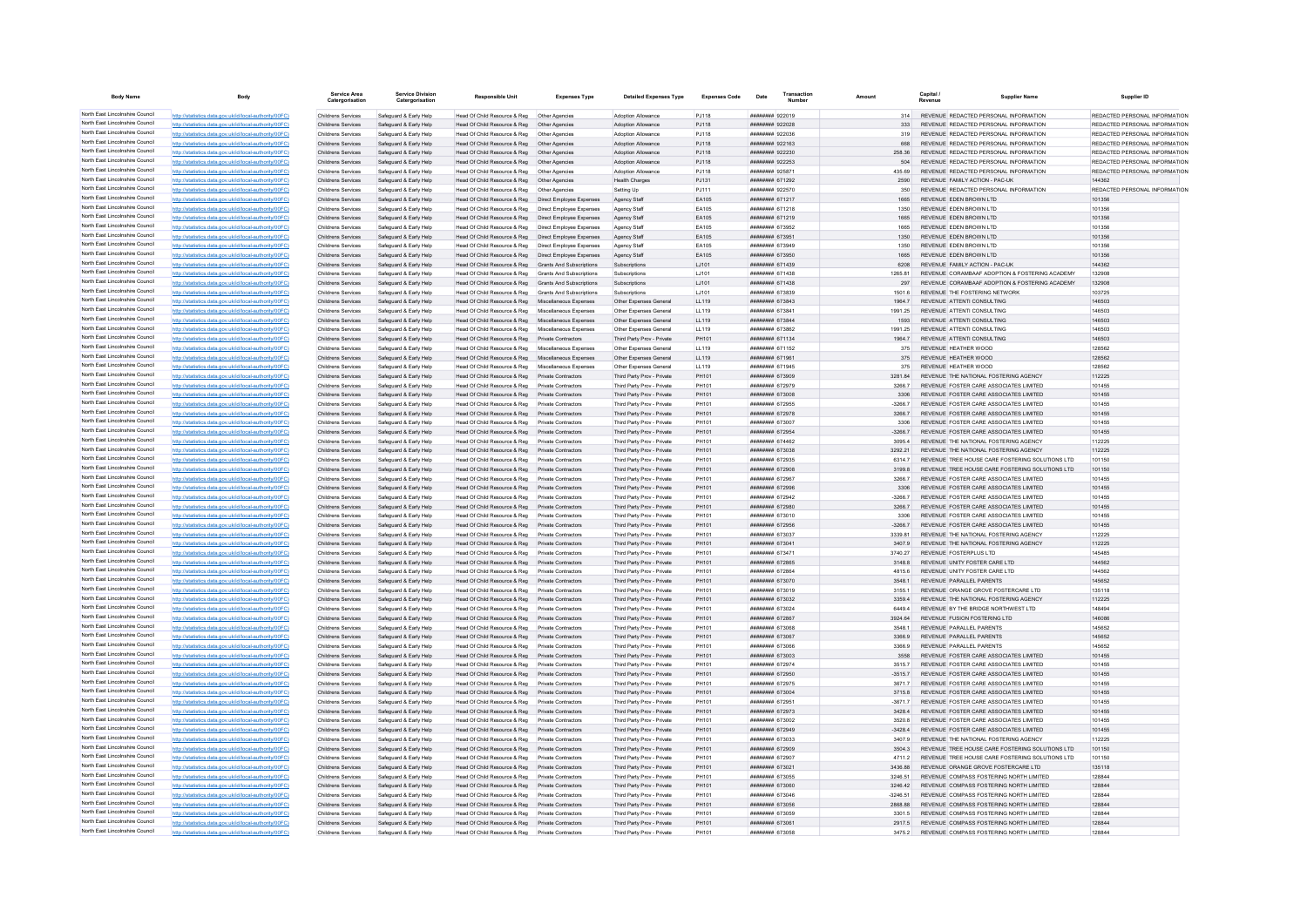| <b>Body Name</b>                                                   | Body                                                                                                             | <b>Service Area</b><br>Catergorisatio    | <b>Service Division</b><br>Catergorisatio        | <b>Responsible Unit</b>                                                          | <b>Expenses Type</b>                       | <b>Detailed Expenses Type</b>                            | <b>Expenses Code</b> | Transaction<br>Date                     | Amount              | Capital /<br><b>Supplier Name</b>                                                         | Supplier ID               |
|--------------------------------------------------------------------|------------------------------------------------------------------------------------------------------------------|------------------------------------------|--------------------------------------------------|----------------------------------------------------------------------------------|--------------------------------------------|----------------------------------------------------------|----------------------|-----------------------------------------|---------------------|-------------------------------------------------------------------------------------------|---------------------------|
| North East Lincolnshire Council                                    | http://statistics.data.gov.uk/id/local-authority/00FC                                                            | Childrens Services                       | Safeguard & Early Help                           | Head Of Child Resource & Reg Private Contractors                                 |                                            | Third Party Prov - Private                               | PH101                | ######## 672963                         | 3336.9              | REVENUE FOSTER CARE ASSOCIATES LIMITED                                                    | 101455                    |
| North East Lincolnshire Council<br>North East Lincolnshire Council | http://statistics.data.gov.uk/id/local-authority/00FC)                                                           | Childrens Services                       | Safeguard & Early Help                           | Head Of Child Resource & Reg                                                     | Private Contractors                        | Third Party Prov - Private                               | PH101                | ######## 672994                         | 2253.4              | REVENUE FOSTER CARE ASSOCIATES LIMITED                                                    | 101455                    |
| North East Lincolnshire Council                                    | http://statistics.data.gov.uk/id/local-authority/00FC<br>http://statistics.data.gov.uk/id/local-authority/00FC   | Childrens Services<br>Childrens Services | Safeguard & Early Help<br>Safeguard & Early Help | Head Of Child Resource & Reg<br>Head Of Child Resource & Reg                     | Private Contractors<br>Private Contractors | Third Party Prov - Private<br>Third Party Prov - Private | PH101<br>PH101       | ######## 672993<br>####### 672966       | 2353.34<br>3515.7   | REVENUE FOSTER CARE ASSOCIATES LIMITED<br>REVENUE FOSTER CARE ASSOCIATES LIMITED          | 101455<br>101455          |
| North East Lincolnshire Council                                    | http://statistics.data.gov.uk/id/local-authority/00FC                                                            | Childrens Services                       | Safeguard & Early Help                           | Head Of Child Resource & Reg                                                     | <b>Private Contractors</b>                 | Third Party Prov - Private                               | PH101                | ######## 672995                         | 3558                | REVENUE FOSTER CARE ASSOCIATES LIMITED                                                    | 101455                    |
| North East Lincolnshire Council                                    | http://statistics.data.gov.uk/id/local-authority/00FC                                                            | Childrens Services                       | Safeguard & Farly Help                           | Head Of Child Resource & Reg                                                     | Private Contractors                        | Third Party Prov - Private                               | PH101                | ######## 672943                         | $-35157$            | REVENUE FOSTER CARE ASSOCIATES LIMITED                                                    | 101455                    |
| North East Lincolnshire Council                                    | http://statistics.data.gov.uk/id/local-authority/00FC                                                            | Childrens Services                       | Safeguard & Early Help                           | Head Of Child Resource & Reg Private Contractors                                 |                                            | Third Party Prov - Private                               | PH101                | ######## 673083                         | 366                 | REVENUE YOUNG PEOPLE AT HEART                                                             | 145801                    |
| North East Lincolnshire Council                                    | http://statistics.data.gov.uk/id/local-authority/00FC                                                            | Childrens Services                       | Safeguard & Early Help                           | Head Of Child Resource & Reg                                                     | Private Contractors                        | Third Party Prov - Private                               | PH101                | ####### 673080                          | 3570                | REVENUE YOUNG PEOPLE AT HEART                                                             | 145801                    |
| North East Lincolnshire Council<br>North East Lincolnshire Council | http://statistics.data.gov.uk/id/local-authority/00FC                                                            | Childrens Services                       | Safeguard & Early Help                           | Head Of Child Resource & Reg                                                     | Private Contractors                        | Third Party Prov - Private                               | PH101                | ######## 673075                         | 3570                | REVENUE YOUNG PEOPLE AT HEART                                                             | 145801                    |
| North East Lincolnshire Council                                    | http://statistics.data.gov.uk/id/local-authority/00FC                                                            | Childrens Services                       | Safeguard & Early Help                           | Head Of Child Resource & Reg                                                     | <b>Private Contractors</b>                 | Third Party Prov - Private                               | PH101                | ######## 673074                         | 3570                | REVENUE YOUNG PEOPLE AT HEART                                                             | 145801                    |
| North East Lincolnshire Council                                    | http://statistics.data.gov.uk/id/local-authority/00FC<br>http://statistics.data.gov.uk/id/local-authority/00FC   | Childrens Services<br>Childrens Services | Safeguard & Early Help<br>Safeguard & Early Help | Head Of Child Resource & Reg<br>Head Of Child Resource & Reg                     | Private Contractors<br>Private Contractors | Third Party Prov - Private<br>Third Party Prov - Private | PH101<br>PH101       | ######## 672934<br>######## 673082      | 6531.6<br>3570      | REVENUE TREE HOUSE CARE FOSTERING SOLUTIONS LTD<br>REVENUE YOUNG PEOPLE AT HEART          | 101150<br>145801          |
| North East Lincolnshire Council                                    | http://statistics.data.gov.uk/id/local-authority/00FC                                                            | Childrens Services                       | Safeguard & Early Help                           | Head Of Child Resource & Reg                                                     | Private Contractors                        | Third Party Prov - Private                               | PH101                | ######## 673079                         | 3570                | REVENUE YOUNG PEOPLE AT HEART                                                             | 145801                    |
| North East Lincolnshire Council                                    | http://statistics.data.gov.uk/id/local-authority/00FC                                                            | Childrens Services                       | Safeguard & Early Help                           | Head Of Child Resource & Reg                                                     | Private Contractors                        | Third Party Prov - Private                               | PH101                | ######## 673039                         | 3193.43             | REVENUE THE NATIONAL FOSTERING AGENCY                                                     | 112225                    |
| North East Lincolnshire Council                                    | http://statistics.data.gov.uk/id/local-authority/00FC)                                                           | Childrens Services                       | Safeguard & Early Help                           | Head Of Child Resource & Reg                                                     | Private Contractors                        | Third Party Prov - Private                               | PH101                | ######## 673042                         | 3258.62             | REVENUE THE NATIONAL FOSTERING AGENCY                                                     | 112225                    |
| North East Lincolnshire Council                                    | http://statistics.data.gov.uk/id/local-authority/00FC                                                            | Childrens Services                       | Safeguard & Early Help                           | Head Of Child Resource & Reg                                                     | <b>Private Contractors</b>                 | Third Party Prov - Private                               | PH101                | ######## 672868                         | 2003 4              | REVENUE BARNARDOS FAST                                                                    | 143482                    |
| North East Lincolnshire Council<br>North East Lincolnshire Council | http://statistics.data.gov.uk/id/local-authority/00FC)                                                           | Childrens Services                       | Safeguard & Early Help                           | Head Of Child Resource & Reg                                                     | Private Contractors<br>Private Contractors | Third Party Prov - Private                               | PH101                | ######## 673065                         | 42777<br>3480       | REVENUE BARNARDOS FAST                                                                    | 143482<br>128418          |
| North East Lincolnshire Council                                    | http://statistics.data.gov.uk/id/local-authority/00FC<br>http://statistics.data.gov.uk/id/local-authority/00FC   | Childrens Services<br>Childrens Services | Safeguard & Early Help<br>Safeguard & Early Help | Head Of Child Resource & Reg<br>Head Of Child Resource & Reg                     | Private Contractors                        | Third Party Prov - Private<br>Third Party Prov - Private | PH101<br>PH101       | ######## 673034<br>######## 674619      | $-812$              | REVENUE NEXUS FOSTERING LTD<br>REVENUE NEXUS FOSTERING LTD                                | 128418                    |
| North East Lincolnshire Council                                    | http://statistics.data.gov.uk/id/local-authority/00FC                                                            | Childrens Services                       | Safeguard & Early Help                           | Head Of Child Resource & Reg                                                     | Private Contractors                        | Third Party Prov - Private                               | <b>PH101</b>         | <b>####### 673025</b>                   | 3480                | REVENUE NEXUS FOSTERING LTD                                                               | 128418                    |
| North East Lincolnshire Council                                    | http://statistics.data.gov.uk/id/local-authority/00FC                                                            | Childrens Services                       | Safeguard & Early Help                           | Head Of Child Resource & Reg                                                     | <b>Private Contractors</b>                 | Third Party Prov - Private                               | PH101                | ######## 674469                         | 3596                | REVENUE NEXUS FOSTERING LTD                                                               | 128418                    |
| North East Lincolnshire Council                                    | http://statistics.data.gov.uk/id/local-authority/00FC                                                            | Childrens Services                       | Safeguard & Early Help                           | Head Of Child Resource & Reg                                                     | Private Contractors                        | Third Party Prov - Private                               | PH101                | ######## 674625                         | $-812$              | REVENUE NEXUS FOSTERING LTD                                                               | 128418                    |
| North East Lincolnshire Council                                    | http://statistics.data.gov.uk/id/local-authority/00FC                                                            | Childrens Services                       | Safeguard & Early Help                           | Head Of Child Resource & Reg Private Contractors                                 |                                            | Third Party Prov - Private                               | PH101                | ######## 673029                         | 1320                | REVENUE NEXUS FOSTERING LTD                                                               | 128418                    |
| North East Lincolnshire Council                                    | http://statistics.data.gov.uk/id/local-authority/00FC                                                            | Childrens Services                       | Safeguard & Early Help                           | Head Of Child Resource & Reg                                                     | Private Contractors                        | Third Party Prov - Private                               | PH101                | ######## 673027                         | 2088                | REVENUE NEXUS FOSTERING LTD                                                               | 128418                    |
| North East Lincolnshire Council<br>North East Lincolnshire Council | http://statistics.data.gov.uk/id/local-authority/00FC<br>http://statistics.data.gov.uk/id/local-authority/00FC   | Childrens Services<br>Childrens Services | Safeguard & Early Help<br>Safeguard & Early Help | Head Of Child Resource & Reg<br>Head Of Child Resource & Reg                     | Private Contractors<br>Private Contractors | Third Party Prov - Private<br>Third Party Prov - Private | PH101<br>PH101       | ######## 674624<br>######## 673026      | $-812$<br>3480      | REVENUE NEXUS FOSTERING LTD<br>REVENUE NEXUS FOSTERING LTD                                | 128418<br>128418          |
| North East Lincolnshire Council                                    | http://statistics.data.gov.uk/id/local-authority/00FC                                                            | Childrens Services                       | Safeguard & Early Help                           | Head Of Child Resource & Reg                                                     | Private Contractors                        | Third Party Prov - Private                               | PH101                | ######## 674470                         | 3596                | REVENUE NEXUS FOSTERING LTD                                                               | 128418                    |
| North East Lincolnshire Council                                    | http://statistics.data.gov.uk/id/local-authority/00FC                                                            | Childrens Services                       | Safeguard & Farly Help                           | Head Of Child Resource & Reg.                                                    | Private Contractors                        | Third Party Prov - Private                               | PH101                | ######## 674620                         | $-812$              | REVENUE NEXUS FOSTERING LTD                                                               | 128418                    |
| North East Lincolnshire Council                                    | http://statistics.data.gov.uk/id/local-authority/00FC                                                            | Childrens Services                       | Safeguard & Early Help                           | Head Of Child Resource & Reg                                                     | Private Contractors                        | Third Party Prov - Private                               | PH101                | ######## 673069                         | 3178.8              | REVENUE PARALLEL PARENTS                                                                  | 145652                    |
| North East Lincolnshire Council                                    | http://statistics.data.gov.uk/id/local-authority/00FC)                                                           | Childrens Services                       | Safeguard & Early Help                           | Head Of Child Resource & Reg                                                     | Private Contractors                        | Third Party Prov - Private                               | PH101                | ######## 673057                         | 3562.8              | REVENUE COMPASS FOSTERING NORTH LIMITED                                                   | 128844                    |
| North East Lincolnshire Council                                    | http://statistics.data.gov.uk/id/local-authority/00FC)                                                           | Childrens Services                       | Safeguard & Early Help                           | Head Of Child Resource & Reg                                                     | Private Contractors                        | Third Party Prov - Private                               | <b>PH101</b>         | ######## 672977                         | 35157               | REVENUE FOSTER CARE ASSOCIATES LIMITED                                                    | 101455                    |
| North East Lincolnshire Council<br>North East Lincolnshire Council | http://statistics.data.gov.uk/id/local-authority/00EC)                                                           | Childrens Services                       | Safeguard & Early Help                           | Head Of Child Resource & Reg                                                     | Private Contractors                        | Third Party Prov - Private                               | PH101                | ######## 673006                         | 3558<br>$-35157$    | REVENUE FOSTER CARE ASSOCIATES LIMITED<br>REVENUE FOSTER CARE ASSOCIATES LIMITED          | 101455<br>101455          |
| North East Lincolnshire Council                                    | http://statistics.data.gov.uk/id/local-authority/00FC<br>http://statistics.data.gov.uk/id/local-authority/00FC   | Childrens Services<br>Childrens Services | Safeguard & Early Help<br>Safeguard & Early Help | Head Of Child Resource & Reg<br>Head Of Child Resource & Reg                     | Private Contractors<br>Private Contractors | Third Party Prov - Private<br>Third Party Prov - Private | PH101<br>PH101       | <b>####### 672953</b><br>####### 673035 | 3258.6              | REVENUE THE NATIONAL FOSTERING AGENCY                                                     | 112225                    |
| North East Lincolnshire Council                                    | http://statistics.data.gov.uk/id/local-authority/00FC                                                            | Childrens Services                       | Safeguard & Early Help                           | Head Of Child Resource & Reg                                                     | Private Contractors                        | Third Party Prov - Private                               | PH101                | ######## 672965                         | 4235.66             | REVENUE FOSTER CARE ASSOCIATES LIMITED                                                    | 101455                    |
| North East Lincolnshire Council                                    | http://statistics.data.gov.uk/id/local-authority/00FC                                                            | Childrens Services                       | Safeguard & Early Help                           | Head Of Child Resource & Reg Private Contractors                                 |                                            | Third Party Prov - Private                               | PH101                | ######## 673036                         | 3191.43             | REVENUE THE NATIONAL FOSTERING AGENCY                                                     | 112225                    |
| North East Lincolnshire Council                                    | http://statistics.data.gov.uk/id/local-authority/00FC                                                            | Childrens Services                       | Safeguard & Early Help                           | Head Of Child Resource & Reg Private Contractors                                 |                                            | Third Party Prov - Private                               | PH101                | ####### 672984                          | 3266.7              | REVENUE FOSTER CARE ASSOCIATES LIMITED                                                    | 101455                    |
| North East Lincolnshire Council                                    | http://statistics.data.gov.uk/id/local-authority/00FC                                                            | Childrens Services                       | Safeguard & Early Help                           | Head Of Child Resource & Reg Private Contractors                                 |                                            | Third Party Prov - Private                               | PH101                | ######## 673014                         | 3306                | REVENUE FOSTER CARE ASSOCIATES LIMITED                                                    | 101455                    |
| North East Lincolnshire Council<br>North East Lincolnshire Council | http://statistics.data.gov.uk/id/local-authority/00FC)                                                           | Childrens Services                       | Safeguard & Early Help                           | Head Of Child Resource & Reg                                                     | Private Contractors                        | Third Party Prov - Private                               | PH101                | 672960                                  | $-3266.7$<br>6510.3 | REVENUE FOSTER CARE ASSOCIATES LIMITED.                                                   | 101455                    |
| North East Lincolnshire Council                                    | http://statistics.data.gov.uk/id/local-authority/00FC<br>http://statistics.data.gov.uk/id/local-authority/00FC   | Childrens Services<br>Childrens Services | Safeguard & Early Help<br>Safeguard & Early Help | Head Of Child Resource & Reg<br>Head Of Child Resource & Reg                     | Private Contractors<br>Private Contractors | Third Party Prov - Private<br>Third Party Prov - Private | PH101<br>PH101       | ######## 672933<br>######## 672970      | 3375.07             | REVENUE TREE HOUSE CARE FOSTERING SOLUTIONS LTD<br>REVENUE FOSTER CARE ASSOCIATES LIMITED | 101150<br>101455          |
| North East Lincolnshire Council                                    | http://statistics.data.gov.uk/id/local-authority/00FC                                                            | Childrens Services                       | Safeguard & Early Help                           | Head Of Child Resource & Reg                                                     | <b>Private Contractors</b>                 | Third Party Prov - Private                               | PH101                | ######## 672999                         | 3415.68             | REVENUE FOSTER CARE ASSOCIATES LIMITED                                                    | 101455                    |
| North East Lincolnshire Council                                    | http://statistics.data.gov.uk/id/local-authority/00EC                                                            | Childrens Services                       | Safeguard & Early Help                           | Head Of Child Resource & Reg                                                     | Private Contractors                        | Third Party Prov - Private                               | PH101                | ####### 672946                          | 3375.07             | REVENUE FOSTER CARE ASSOCIATES LIMITED                                                    | 101455                    |
| North East Lincolnshire Council                                    | http://statistics.data.gov.uk/id/local-authority/00EC)                                                           | Childrens Services                       | Safeguard & Farly Help                           | Head Of Child Resource & Reg                                                     | Private Contractors                        | Third Party Prov - Private                               | PH101                | ######## 672971                         | 3136.03             | REVENUE FOSTER CARE ASSOCIATES LIMITED.                                                   | 101455                    |
| North East Lincolnshire Council                                    | http://statistics.data.gov.uk/id/local-authority/00FC)                                                           | Childrens Services                       | Safeguard & Early Help                           | Head Of Child Resource & Reg                                                     | Private Contractors                        | Third Party Prov - Private                               | PH101                | ######## 673000                         | 3173.76             | REVENUE FOSTER CARE ASSOCIATES LIMITED                                                    | 101455                    |
| North East Lincolnshire Council<br>North East Lincolnshire Council | http://statistics.data.gov.uk/id/local-authority/00FC)                                                           | Childrens Services                       | Safeguard & Early Help                           | Head Of Child Resource & Reg                                                     | Private Contractors                        | Third Party Prov - Private                               | PH101                | ######## 672947                         | $-3136.03$          | REVENUE FOSTER CARE ASSOCIATES LIMITED                                                    | 101455                    |
| North East Lincolnshire Council                                    | http://statistics.data.gov.uk/id/local-authority/00FC<br>http://statistics.data.gov.uk/id/local-authority/00FC   | Childrens Services<br>Childrens Services | Safeguard & Early Help<br>Safeguard & Early Help | Head Of Child Resource & Reg<br>Head Of Child Resource & Reg                     | Private Contractors<br>Private Contractors | Third Party Prov - Private<br>Third Party Prov - Private | PH101<br>PH101       | ######## 672969<br>######## 672998      | 3375.07<br>3415.68  | REVENUE FOSTER CARE ASSOCIATES LIMITED<br>REVENUE FOSTER CARE ASSOCIATES LIMITED          | 101455<br>101455          |
| North East Lincolnshire Council                                    | data.gov.uk/id/local-authority/00FC                                                                              | Childrens Services                       | Safeguard & Early Help                           | Head Of Child Resource & Reg                                                     | Private Contractors                        | Third Party Prov - Private                               | PH101                | ####### 672945                          | $-3375.07$          | REVENUE FOSTER CARE ASSOCIATES LIMITED                                                    | 101455                    |
| North East Lincolnshire Council                                    | http://statistics.data.gov.uk/id/local-authority/00FC                                                            | Childrens Services                       | Safeguard & Early Help                           | Head Of Child Resource & Reg                                                     | Private Contractors                        | Third Party Prov - Private                               | PH101                | ####### 673001                          | 3306                | REVENUE FOSTER CARE ASSOCIATES LIMITED                                                    | 101455                    |
| North East Lincolnshire Council                                    | http://statistics.data.gov.uk/id/local-authority/00EC                                                            | Childrens Services                       | Safeguard & Early Help                           | Head Of Child Resource & Reg                                                     | Private Contractors                        | Third Party Prov - Private                               | PH101                | ######## 672972                         | 3266.7              | REVENUE FOSTER CARE ASSOCIATES LIMITED                                                    | 101455                    |
| North East Lincolnshire Council                                    | http://statistics.data.gov.uk/id/local-authority/00FC)                                                           | Childrens Services                       | Safeguard & Early Help                           | Head Of Child Resource & Reg Private Contractors                                 |                                            | Third Party Prov - Private                               | PH101                | ######## 672948                         | $-3266.7$           | REVENUE FOSTER CARE ASSOCIATES LIMITED                                                    | 101455                    |
| North East Lincolnshire Council<br>North East Lincolnshire Council | http://statistics.data.gov.uk/id/local-authority/00FC                                                            | Childrens Services                       | Safeguard & Early Help                           | Head Of Child Resource & Reg                                                     | Private Contractors                        | Third Party Prov - Private                               | PH101                | ######## 672982                         | 3671.7              | REVENUE FOSTER CARE ASSOCIATES LIMITED                                                    | 101455                    |
| North East Lincolnshire Council                                    | http://statistics.data.gov.uk/id/local-authority/00FC)<br>http://statistics.data.gov.uk/id/local-authority/00EC  | Childrens Services<br>Childrens Services | Safeguard & Early Help<br>Safeguard & Farly Help | Head Of Child Resource & Reg<br>Head Of Child Resource & Reg                     | Private Contractors<br>Private Contractors | Third Party Prov - Private<br>Third Party Prov - Private | PH101<br>PH101       | ######## 673012<br>######## 672958      | 3715.8<br>$-36717$  | REVENUE FOSTER CARE ASSOCIATES LIMITED<br>REVENUE FOSTER CARE ASSOCIATES LIMITED          | 101455<br>101455          |
| North East Lincolnshire Council                                    | cs data gov uk/id/local-authority/00EC                                                                           | Childrens Services                       | Safeguard & Early Help                           | Head Of Child Resource & Reg                                                     | Private Contractors                        | Third Party Prov - Private                               | PH101                | ######## 672981                         | 35157               | REVENUE FOSTER CARE ASSOCIATES LIMITED                                                    | 101455                    |
| North East Lincolnshire Council                                    | tatistics.data.gov.uk/id/local-authority/00FC                                                                    | Childrens Services                       | Safeguard & Early Help                           | Head Of Child Resource & Reg                                                     | Private Contractors                        | Third Party Prov - Private                               | PH101                | ######## 67301                          |                     | REVENUE FOSTER CARE ASSOCIATES LIMITED                                                    | 101455                    |
| North East Lincolnshire Council                                    | httn://statistics.data.gov.uk/id/local-authority/00FC)                                                           | Childrens Services                       | Safeguard & Early Help                           | Head Of Child Resource & Reg                                                     | <b>Private Contractors</b>                 | Third Party Prov - Private                               | PH101                | ######## 672957                         | $-3515.7$           | REVENUE FOSTER CARE ASSOCIATES LIMITED                                                    | 101455                    |
| North East Lincolnshire Council                                    | http://statistics.data.gov.uk/id/local-authority/00FC)                                                           | Childrens Services                       | Safeguard & Early Help                           | Head Of Child Resource & Reg                                                     | <b>Private Contractors</b>                 | Third Party Prov - Private                               | PH101                | ######## 673022                         | 3242.7              | REVENUE THE NATIONAL FOSTERING AGENCY                                                     | 112225                    |
| North East Lincolnshire Council<br>North East Lincolnshire Council | http://statistics.data.gov.uk/id/local-authority/00FC)                                                           | Childrens Services                       | Safeguard & Early Help                           | Head Of Child Resource & Reg                                                     | Private Contractors                        | Third Party Prov - Private                               | PH101<br>PH101       | ######## 673040                         | 3327<br>$-3327$     | REVENUE THE NATIONAL FOSTERING AGENCY                                                     | 112225                    |
| North East Lincolnshire Council                                    | http://statistics.data.gov.uk/id/local-authority/00FC)<br>http://statistics.data.gov.uk/id/local-authority/00FC  | Childrens Services<br>Childrens Services | Safeguard & Early Help<br>Safeguard & Early Help | Head Of Child Resource & Reg<br>Head Of Child Resource & Reg                     | Private Contractors<br>Private Contractors | Third Party Prov - Private<br>Third Party Prov - Private | PH101                | ####### 673023<br>######## 672964       | 3116.4              | REVENUE THE NATIONAL FOSTERING AGENCY<br>REVENUE FOSTER CARE ASSOCIATES LIMITED           | 112225<br>101455          |
| North East Lincolnshire Council                                    | tics.data.gov.uk/id/local-authority/00FC                                                                         | <b>Childrens Services</b>                | Safeguard & Early Help                           | Head Of Child Resource & Reg                                                     | <b>Private Contractors</b>                 | Third Party Prov - Private                               | PH101                | ######## 673028                         | 595                 | REVENUE NEXUS FOSTERING LTD                                                               | 128418                    |
| North East Lincolnshire Council                                    | data.gov.uk/id/local-authority/00FC                                                                              | Childrens Services                       | Safeguard & Early Help                           | Head Of Child Resource & Reg                                                     | Private Contractors                        | Third Party Prov - Private                               | PH101                | ######## 674472                         | 3689                | REVENUE NEXUS FOSTERING LTD                                                               | 128418                    |
| North East Lincolnshire Council                                    | http://statistics.data.gov.uk/id/local-authority/00EC                                                            | Childrens Services                       | Safeguard & Early Help                           | Head Of Child Resource & Reg                                                     | Private Contractors                        | Third Party Prov - Private                               | PH101                | ######## 673030                         | 595                 | REVENUE NEXUS FOSTERING LTD                                                               | 128418                    |
| North East Lincolnshire Council                                    | http://statistics.data.gov.uk/id/local-authority/00EC                                                            | Childrens Services                       | Safeguard & Early Help                           | Head Of Child Resource & Reg                                                     | Private Contractors                        | Third Party Prov - Private                               | PH101                | <b>########</b> 674473                  | 3689                | REVENUE NEXUS FOSTERING LTD                                                               | 128418                    |
| North East Lincolnshire Council<br>North East Lincolnshire Council | http://statistics.data.gov.uk/id/local-authority/00FC)                                                           | Childrens Services                       | Safeguard & Early Help                           | Head Of Child Resource & Reg                                                     | Private Contractors                        | Third Party Prov - Private                               | PH101                | ######## 672991                         | 3266.7              | REVENUE FOSTER CARE ASSOCIATES LIMITED                                                    | 101455                    |
| North East Lincolnshire Council                                    | http://statistics.data.gov.uk/id/local-authority/00FC)<br>http://statistics.data.gov.uk/id/local-authority/00FC) | Childrens Services<br>Childrens Services | Safeguard & Early Help<br>Safeguard & Early Help | Head Of Child Resource & Reg Private Contractors<br>Head Of Child Resource & Reg | Private Contractors                        | Third Party Prov - Private<br>Third Party Prov - Private | PH101<br>PH101       | ######## 673015<br>####### 672961       | 3306<br>$-3266.7$   | REVENUE FOSTER CARE ASSOCIATES LIMITED<br>REVENUE FOSTER CARE ASSOCIATES LIMITED          | 101455<br>101455          |
| North East Lincolnshire Council                                    | http://statistics.data.gov.uk/id/local-authority/00FC)                                                           | Childrens Services                       | Safeguard & Early Help                           | Head Of Child Resource & Reg                                                     | Private Contractors                        | Third Party Prov - Private                               | PH101                | ######## 673043                         | 3258.62             | REVENUE THE NATIONAL FOSTERING AGENCY                                                     | 112225                    |
| North East Lincolnshire Council                                    | data.gov.uk/id/local-authority/00FC                                                                              | Childrens Services                       | Safeguard & Early Help                           | Head Of Child Resource & Reg                                                     | Private Contractors                        | Third Party Prov - Private                               | PH101                | ######## 673420                         | 5320.5              | REVENUE ORANGE GROVE FOSTERCARE LTD                                                       | 135118                    |
| North East Lincolnshire Council                                    | http://statistics.data.gov.uk/id/local-authority/00FC                                                            | Childrens Services                       | Safeguard & Early Help                           | Head Of Child Resource & Reg                                                     | Private Contractors                        | Third Party Prov - Private                               | PH101                | ####### 673352                          | 5571.3              | REVENUE FAMILY CARE FOSTERING LTD                                                         | 138712                    |
| North East Lincolnshire Council                                    | http://statistics.data.gov.uk/id/local-authority/00EC                                                            | Childrens Services                       | Safeguard & Early Help                           | Head Of Child Resource & Reg                                                     | Private Contractors                        | Third Party Prov - Private                               | PH101                | ######## 673421                         | 5626.2              | REVENUE PARALLEL PARENTS                                                                  | 145652                    |
| North East Lincolnshire Council<br>North East Lincolnshire Council | http://statistics.data.gov.uk/id/local-authority/00FC                                                            | Childrens Services                       | Safeguard & Early Help                           | Head Of Child Resource & Reg                                                     | Equip / Furniture / Materials              | Equipment - Purchase                                     | LA101                | ######## 672163                         | 673.35              | REVENUE PETTY CASH                                                                        | REDACTED                  |
| North East Lincolnshire Council                                    | http://statistics.data.gov.uk/id/local-authority/00FC<br>http://statistics.data.gov.uk/id/local-authority/00FC)  | Childrens Services<br>Childrens Services | Safeguard & Early Help<br>Safeguard & Early Help | Head Of Child Resource & Reg<br>Head Of Child Resource & Reg Catering            | Equip / Furniture / Materials              | Equipment - Purchase<br>Provisions                       | LA101<br>LB101       | ######## 672778<br>######## 672163      | 260<br>349.31       | REVENUE CARPETS GALORE<br>REVENUE PETTY CASH                                              | 103262<br><b>REDACTED</b> |
| North East Lincolnshire Council                                    | http://statistics.data.gov.uk/id/local-authority/00EC)                                                           | Childrens Services                       | Safeguard & Early Help                           | Head Of Child Resource & Reg   Other Agencies                                    |                                            | Clothing                                                 | PJ106                | ######## 672163                         | 289.66              | REVENUE PETTY CASH                                                                        | <b>REDACTED</b>           |
| North East Lincolnshire Council                                    | tics.data.gov.uk/id/local-authority/00FC)                                                                        | <b>Childrens Services</b>                | Safeguard & Early Help                           | Head Of Child Resource & Reg                                                     | Other Agencies                             | Pocket Money                                             | PJ105                | ######## 672163                         | 291.5               | REVENUE PETTY CASH                                                                        | <b>REDACTED</b>           |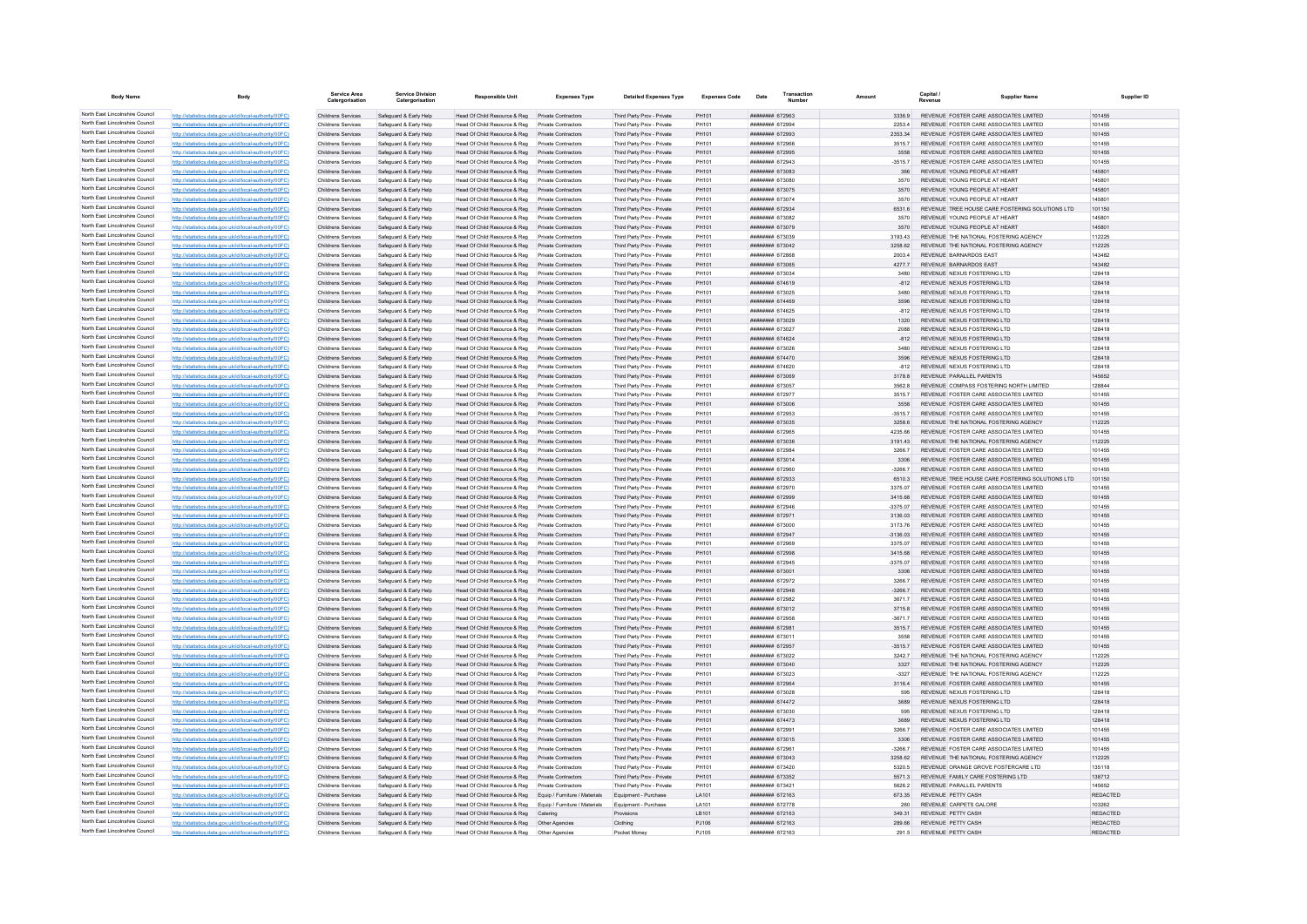| <b>Body Name</b>                                                   | Body                                                                                                             | Service Area<br>Catergorisation          | <b>Service Division</b><br>Catergorisation       | <b>Responsible Unit</b>                                                                                                  | <b>Expenses Type</b>                                          | <b>Detailed Expenses Type</b>                                          | <b>Expenses Code</b>   | Transaction<br>Date                      |                   | Capital<br><b>Supplier Name</b>                                                | Supplier ID                                                    |
|--------------------------------------------------------------------|------------------------------------------------------------------------------------------------------------------|------------------------------------------|--------------------------------------------------|--------------------------------------------------------------------------------------------------------------------------|---------------------------------------------------------------|------------------------------------------------------------------------|------------------------|------------------------------------------|-------------------|--------------------------------------------------------------------------------|----------------------------------------------------------------|
| North East Lincolnshire Council                                    | http://statistics.data.gov.uk/id/local-authority/00FC)                                                           | Childrens Services                       | Safeguard & Early Help                           | Head Of Child Resource & Reg                                                                                             | Rents                                                         | Rent                                                                   | GC <sub>101</sub>      | <b>НИНИНИН</b> 671224                    | 443184            | REVENUE LINCOLNSHIRE HOUSING PARTNERSHIP                                       | 140117                                                         |
| North East Lincolnshire Council                                    | http://statistics.data.gov.uk/id/local-authority/00FC)                                                           | Childrens Services                       | Safeguard & Early Help                           | Head Of Child Resource & Reg                                                                                             | Rep Alterations Maint Building Buildings - Repairs And Maint  |                                                                        | GA102                  | <b>########</b> 672057                   | 531 25            | REVENUE GAINSBOROUGH HEALTHCARE GROUP LTD                                      | 139886                                                         |
| North East Lincolnshire Council<br>North East Lincolnshire Council | http://statistics.data.gov.uk/id/local-authority/00FC)                                                           | Childrens Services                       | Safeguard & Early Help                           | Head Of Child Resource & Reg                                                                                             | Rep Alterations Maint Building Buildings - Repairs And Maint  |                                                                        | GA102                  | ######## 673016                          |                   | REVENUE GAINSBOROUGH HEALTHCARE GROUP LTD                                      | 139886                                                         |
| North East Lincolnshire Council                                    | http://statistics.data.gov.uk/id/local-authority/00FC)                                                           | Childrens Services                       | Safeguard & Early Help                           | Head Of Child Resource & Reg                                                                                             | Equip / Furniture / Materials                                 | Equipment - Maintenance                                                | LA104                  | <b>#######</b> 672035                    | 395               | REVENUE GAINSBOROUGH HEALTHCARE GROUP LTD                                      | 139886                                                         |
| North East Lincolnshire Council                                    | http://statistics.data.gov.uk/id/local-authority/00EC)<br>http://statistics.data.gov.uk/id/local-authority/00FC) | Childrens Services<br>Childrens Services | Safeguard & Early Help<br>Safeguard & Early Help | Head Of Child Resource & Reg Equip / Furniture / Materials Equipment - Purchase<br>Head Of Child Resource & Reg Catering |                                                               | Provisions                                                             | <b>I</b> A101<br>LB101 | ######## 673946<br><b>иннинни</b> 673946 | 37195<br>1234 53  | REVENUE PETTY CASH<br>REVENUE PETTY CASH                                       | <b>REDACTED</b><br><b>REDACTED</b>                             |
| North East Lincolnshire Council                                    | http://statistics.data.gov.uk/id/local-authority/00FC)                                                           | Childrens Services                       | Safeguard & Early Help                           | Head Of Child Resource & Reg                                                                                             | Private Contractors                                           | Third Party Prov - Private                                             | PH101                  | ######## 672870                          | 4550              | REVENUE PAUL SURFLEET PLUMBING HEATING & JOINERY LTD 148955                    |                                                                |
| North East Lincolnshire Council                                    | http://statistics.data.gov.uk/id/local-authority/00FC)                                                           | Childrens Services                       | Safeguard & Early Help                           | Head Of Child Resource & Reg                                                                                             | Other Agencies                                                | Clothing                                                               | PJ106                  | <b>####### 673946</b>                    | 379.2             | REVENUE PETTY CASH                                                             | <b>REDACTED</b>                                                |
| North East Lincolnshire Council                                    | http://statistics.data.gov.uk/id/local-authority/00EC)                                                           | Childrens Services                       | Safeguard & Farly Help                           | Head Of Child Resource & Reg                                                                                             | Fouin / Furniture / Materials                                 | Foujoment - Purchase                                                   | I A101                 | ######## 671419                          | 483.97            | REVENUE PETTY CASH                                                             | <b>REDACTED</b>                                                |
| North East Lincolnshire Council                                    | http://statistics.data.gov.uk/id/local-authority/00FC)                                                           | Childrens Services                       | Safeguard & Early Help                           | Head Of Child Resource & Reg                                                                                             | Direct Employee Expenses                                      | Agency Staff                                                           | EA105                  | ######## 671200                          | 2360              | REVENUE ATTENTI CONSULTING                                                     | 146503                                                         |
| North East Lincolnshire Council                                    | tistics.data.gov.uk/id/local-authority/00FC)                                                                     | Childrens Services                       | Safeguard & Early Help                           | Head Of Child Resource & Reg                                                                                             | Direct Employee Expenses                                      | Agency Staf                                                            | EA105                  | ####### 670337                           | 2360              | REVENUE ATTENTI CONSULTING                                                     | 146503                                                         |
| North East Lincolnshire Council                                    | http://statistics.data.gov.uk/id/local-authority/00FC)                                                           | Childrens Services                       | Safeguard & Early Help                           | Head Of Child Resource & Reg                                                                                             | Direct Employee Expenses                                      | Agency Staff                                                           | FA105                  | ####### 673524                           | 2360              | REVENUE ATTENTI CONSULTING                                                     | 146503                                                         |
| North East Lincolnshire Council                                    | http://statistics.data.gov.uk/id/local-authority/00FC)                                                           | Childrens Services                       | Safeguard & Early Help                           | Head Of Child Resource & Reg                                                                                             | Direct Employee Expenses                                      | Agency Staff                                                           | EA105                  | ######## 674502                          | 2360              | REVENUE ATTENTI CONSULTING                                                     | 146503                                                         |
| North East Lincolnshire Council<br>North East Lincolnshire Council | http://statistics.data.gov.uk/id/local-authority/00FC)                                                           | Childrens Services                       | Safeguard & Early Help                           | Head Of Child Resource & Reg                                                                                             | Private Contractors                                           | Third Party Prov - Private                                             | PH101                  | ######## 672818                          | 2050              | REVENUE TRACEY NEWCOMB REVA MANAGEMENT & CONSULTAI 148929                      |                                                                |
| North East Lincolnshire Council                                    | http://statistics.data.gov.uk/id/local-authority/00FC                                                            | Childrens Services                       | Safeguard & Early Help                           | Head Of Child Resource & Reg                                                                                             | Direct Employee Expenses                                      | Agency Staff                                                           | EA105                  | ####### 670336                           | 1637 25           | REVENUE ATTENTI CONSULTING                                                     | 146503                                                         |
| North East Lincolnshire Council                                    | http://statistics.data.gov.uk/id/local-authority/00FC)                                                           | Childrens Services<br>Childrens Services | Safeguard & Early Help<br>Safeguard & Early Help | Head Of Child Resource & Reg<br>Head Of Child Resource & Reg                                                             | Direct Employee Expenses<br>Direct Employee Expenses          | Agency Staff                                                           | FA105<br>EA105         | ####### 671206<br>####### 672101         | 1637 25<br>1327.5 | REVENUE ATTENTI CONSULTING<br>REVENUE ATTENTI CONSULTING                       | 146503<br>146503                                               |
| North East Lincolnshire Council                                    | http://statistics.data.gov.uk/id/local-authority/00FC)<br>http://statistics.data.gov.uk/id/local-authority/00FC) | Childrens Services                       | Safeguard & Early Help                           | Head Of Child Resource & Reg                                                                                             | Direct Employee Expenses                                      | Agency Staff<br>Agency Staff                                           | EA105                  | ####### 673828                           | 1637.25           | REVENUE ATTENTI CONSULTING                                                     | 146503                                                         |
| North East Lincolnshire Council                                    | http://statistics.data.gov.uk/id/local-authority/00FC                                                            | Childrens Services                       | Safeguard & Early Help                           | Head Of Child Resource & Reg                                                                                             | <b>Private Contractors</b>                                    | Third Party Prov - Private                                             | PH101                  | ######## 672968                          | 3584              | REVENUE FOSTER CARE ASSOCIATES LIMITED                                         | 101455                                                         |
| North East Lincolnshire Council                                    | http://statistics.data.gov.uk/id/local-authority/00FC)                                                           | Childrens Services                       | Safeguard & Farly Help                           | Head Of Child Resource & Reg. Private Contractors                                                                        |                                                               | Third Party Prov - Private                                             | PH101                  | ######## 672997                          | 3680.7            | REVENUE FOSTER CARE ASSOCIATES LIMITED.                                        | 101455                                                         |
| North East Lincolnshire Council                                    | http://statistics.data.gov.uk/id/local-authority/00FC)                                                           | Childrens Services                       | Safeguard & Early Help                           | Head Of Child Resource & Reg Private Contractors                                                                         |                                                               | Third Party Prov - Private                                             | PH101                  | ######## 672944                          | $-3584$           | REVENUE FOSTER CARE ASSOCIATES LIMITED                                         | 101455                                                         |
| North East Lincolnshire Council                                    | http://statistics.data.gov.uk/id/local-authority/00FC)                                                           | Childrens Services                       | Safeguard & Early Help                           | Head Of Child Resource & Reg Private Contractors                                                                         |                                                               | Third Party Prov - Private                                             | PH101                  | ####### 672976                           | 3671.7            | REVENUE FOSTER CARE ASSOCIATES LIMITED                                         | 101455                                                         |
| North East Lincolnshire Council                                    | http://statistics.data.gov.uk/id/local-authority/00FC)                                                           | Childrens Services                       | Safeguard & Early Help                           | Head Of Child Resource & Reg                                                                                             | Private Contractors                                           | Third Party Prov - Private                                             | PH101                  | ######## 673005                          | 3715.8            | REVENUE FOSTER CARE ASSOCIATES LIMITED                                         | 101455                                                         |
| North East Lincolnshire Council                                    | http://statistics.data.gov.uk/id/local-authority/00FC)                                                           | Childrens Services                       | Safeguard & Early Help                           | Head Of Child Resource & Reg                                                                                             | <b>Private Contractors</b>                                    | Third Party Prov - Private                                             | PH101                  | ######## 672952                          | $-36717$          | REVENUE FOSTER CARE ASSOCIATES LIMITED                                         | 101455                                                         |
| North East Lincolnshire Council                                    | http://statistics.data.gov.uk/id/local-authority/00FC)                                                           | Childrens Services                       | Safeguard & Early Help                           | Head Of Child Resource & Reg                                                                                             | Private Contractors                                           | Third Party Prov - Private                                             | PH101                  | ######## 672983                          | 3671.             | REVENUE FOSTER CARE ASSOCIATES LIMITED                                         | 101455                                                         |
| North East Lincolnshire Council                                    | http://statistics.data.gov.uk/id/local-authority/00FC)                                                           | Childrens Services                       | Safeguard & Early Help                           | Head Of Child Resource & Reg                                                                                             | Private Contractors                                           | Third Party Prov - Private                                             | PH101                  | ######## 673013                          | 3715.8            | REVENUE FOSTER CARE ASSOCIATES LIMITED                                         | 101455                                                         |
| North East Lincolnshire Council                                    | http://statistics.data.gov.uk/id/local-authority/00FC)                                                           | Childrens Services                       | Safeguard & Early Help                           | Head Of Child Resource & Reg                                                                                             | Private Contractors                                           | Third Party Prov - Private                                             | PH101                  | ####### 672959                           | $-36717$          | REVENUE FOSTER CARE ASSOCIATES LIMITED                                         | 101455                                                         |
| North East Lincolnshire Council                                    | http://statistics.data.gov.uk/id/local-authority/00FC)                                                           | Childrens Services                       | Safeguard & Early Help                           | Head Of Child Resource & Reg                                                                                             | Private Contractors                                           | Third Party Prov - Private                                             | PH101                  | ######## 672992                          | 2724.92           | REVENUE FOSTER CARE ASSOCIATES LIMITED                                         | 101455                                                         |
| North East Lincolnshire Council                                    | http://statistics.data.gov.uk/id/local-authority/00FC)                                                           | Childrens Services                       | Safeguard & Early Help                           | Head Of Child Resource & Reg                                                                                             | <b>Private Contractors</b>                                    | Third Party Prov - Private                                             | PH101                  | ######## 672912                          | 829.99            | REVENUE SWIIS FOSTER CARE LTD                                                  | 146857                                                         |
| North East Lincolnshire Council                                    | http://statistics.data.gov.uk/id/local-authority/00FC                                                            | Childrens Services                       | Safeguard & Early Help                           | Head Of Child Resource & Reg                                                                                             | Private Contractors                                           | Third Party Prov - Private                                             | PH101                  | <b>####### 672862</b>                    | 829.99            | REVENUE SWIIS FOSTER CARE LTD                                                  | 146857                                                         |
| North East Lincolnshire Council                                    | http://statistics.data.gov.uk/id/local-authority/00FC)                                                           | Childrens Services                       | Safeguard & Early Help                           | Head Of Child Resource & Reg                                                                                             | Private Contractors                                           | Third Party Prov - Private                                             | PH101                  | ######## 672863                          | 829.99            | REVENUE SWIIS FOSTER CARE ITD                                                  | 146857                                                         |
| North East Lincolnshire Council<br>North East Lincolnshire Council | http://statistics.data.gov.uk/id/local-authority/00FC)                                                           | Childrens Services                       | Safeguard & Early Help                           | Head Of Child Resource & Reg                                                                                             | Other Agencies                                                | Clothing                                                               | PJ106                  | <b>########</b> 672533                   | 300               | REVENUE 16+ SERVICES                                                           | 100943                                                         |
| North East Lincolnshire Council                                    | http://statistics.data.gov.uk/id/local-authority/00FC)                                                           | Childrens Services                       | Safeguard & Early Help                           | Head Of Child Resource & Reg                                                                                             | Other Agencies                                                | <b>Housing Benefit</b>                                                 | PJ134                  | ######## 926393<br><b>####### 670785</b> | 34                | REVENUE REDACTED PERSONAL INFORMATION                                          | REDACTED PERSONAL INFORMATION<br>100943                        |
| North East Lincolnshire Council                                    | http://statistics.data.gov.uk/id/local-authority/00FC                                                            | Childrens Services                       | Safeguard & Early Help                           | Head Of Child Resource & Reg                                                                                             | Other Agencies                                                | Personal Allowance                                                     | PJ122                  |                                          | 532.8             | REVENUE 16+ SERVICES                                                           |                                                                |
| North East Lincolnshire Council                                    | http://statistics.data.gov.uk/id/local-authority/00FC)                                                           | Childrens Services<br>Childrens Services | Safeguard & Early Help<br>Safeguard & Early Help | Head Of Child Resource & Reg<br>Head Of Child Resource & Reg                                                             | Other Agencies<br>Other Agencies                              | Personal Allowance<br>Section 17                                       | PJ122<br>PJ125         | ######## 672533<br>######## 920014       | 286.4<br>258      | REVENUE 16+ SERVICES<br>REVENUE REDACTED PERSONAL INFORMATION                  | 100943<br>REDACTED PERSONAL INFORMATION                        |
| North East Lincolnshire Council                                    | http://statistics.data.gov.uk/id/local-authority/00FC)<br>http://statistics.data.gov.uk/id/local-authority/00FC) | Childrens Services                       | Safeguard & Early Help                           | Head Of Child Resource & Reg                                                                                             | Private Contractors                                           | Third Party Prov - Private                                             | PH101                  | ######## 920296                          | 270               | REVENUE REDACTED PERSONAL INFORMATION                                          | REDACTED PERSONAL INFORMATION                                  |
| North East Lincolnshire Council                                    | http://statistics.data.gov.uk/id/local-authority/00FC)                                                           | Childrens Services                       | Safeguard & Early Help                           | Head Of Child Resource & Reg                                                                                             | Private Contractors                                           | Third Party Prov - Private                                             | PH101                  | <b>НИНИНИН</b> 922289                    | 270               | REVENUE REDACTED PERSONAL INFORMATION                                          | REDACTED PERSONAL INFORMATION                                  |
| North East Lincolnshire Council                                    | http://statistics.data.gov.uk/id/local-authority/00FC)                                                           | Childrens Services                       | Safeguard & Early Help                           | Head Of Child Resource & Reg                                                                                             | <b>Private Contractors</b>                                    | Third Party Prov - Private                                             | PH101                  | ######## 924492                          | 270               | REVENUE REDACTED PERSONAL INFORMATION                                          | REDACTED PERSONAL INFORMATION                                  |
| North East Lincolnshire Council                                    | http://statistics.data.gov.uk/id/local-authority/00FC)                                                           | Childrens Services                       | Safeguard & Early Help                           | Head Of Child Resource & Reg.                                                                                            | Private Contractors                                           | Third Party Prov - Private                                             | PH101                  | ######## 926128                          | 270               | REVENUE REDACTED PERSONAL INFORMATION                                          | REDACTED PERSONAL INFORMATION                                  |
| North East Lincolnshire Council                                    | http://statistics.data.gov.uk/id/local-authority/00FC                                                            | Childrens Services                       | Safeguard & Early Help                           | Head Of Child Resource & Reg                                                                                             | Private Contractors                                           | Third Party Prov - Private                                             | PH101                  | FAF0CP BBBBBBB                           | 294.5             | REVENUE REDACTED PERSONAL INFORMATION                                          | REDACTED PERSONAL INFORMATION                                  |
| North East Lincolnshire Council                                    | http://statistics.data.gov.uk/id/local-authority/00EC)                                                           | Childrens Services                       | Safeguard & Farly Help                           | Head Of Child Resource & Reg                                                                                             | Private Contractors                                           | Third Party Prov - Private                                             | PH101                  | <b>COUCO BBBBBBBBB</b>                   | 1504              | REVENUE REDACTED PERSONAL INFORMATION                                          | REDACTED PERSONAL INFORMATION                                  |
| North East Lincolnshire Council                                    | http://statistics.data.gov.uk/id/local-authority/00EC)                                                           | Childrens Services                       | Safeguard & Farly Help                           | Head Of Child Resource & Reg                                                                                             | Private Contractors                                           | Third Party Prov - Private                                             | PH101                  | ######## 920437                          | 1450 8            | REVENUE REDACTED PERSONAL INFORMATION                                          | REDACTED PERSONAL INFORMATION                                  |
| North East Lincolnshire Council                                    | http://statistics.data.gov.uk/id/local-authority/00FC)                                                           | Childrens Services                       | Safeguard & Early Help                           | Head Of Child Resource & Reg                                                                                             | Private Contractors                                           | Third Party Prov - Private                                             | PH101                  | ######## 922438                          | 260.4             | REVENUE REDACTED PERSONAL INFORMATION                                          | REDACTED PERSONAL INFORMATION                                  |
| North East Lincolnshire Council                                    | http://statistics.data.gov.uk/id/local-authority/00FC)                                                           | Childrens Services                       | Safeguard & Early Help                           | Head Of Child Resource & Reg                                                                                             | Private Contractors                                           | Third Party Prov - Private                                             | PH101                  | ######## 924629                          | 260.4             | REVENUE REDACTED PERSONAL INFORMATION                                          | REDACTED PERSONAL INFORMATION                                  |
| North East Lincolnshire Council                                    | http://statistics.data.gov.uk/id/local-authority/00FC)                                                           | Childrens Services                       | Safeguard & Early Help                           | Head Of Child Resource & Reg                                                                                             | Private Contractors                                           | Third Party Prov - Private                                             | PH101                  | ######## 926269                          | 260.4             | REVENUE REDACTED PERSONAL INFORMATION                                          | REDACTED PERSONAL INFORMATION                                  |
| North East Lincolnshire Council                                    | http://statistics.data.gov.uk/id/local-authority/00FC)                                                           | <b>Childrens Services</b>                | Safeguard & Early Help                           | Head Of Child Resource & Reg                                                                                             | <b>Private Contractors</b>                                    | Third Party Prov - Private                                             | PH101                  | ######## 922426                          | 300               | REVENUE REDACTED PERSONAL INFORMATION                                          | REDACTED PERSONAL INFORMATION                                  |
| North East Lincolnshire Council                                    | s.data.gov.uk/id/local-authority/00FC)                                                                           | Childrens Services                       | Safeguard & Early Help                           | Head Of Child Resource & Reg                                                                                             | <b>Private Contractors</b>                                    | Third Party Prov - Private                                             | PH101                  | ######## 924272                          | 370.75            | REVENUE REDACTED PERSONAL INFORMATION                                          | REDACTED PERSONAL INFORMATION                                  |
| North East Lincolnshire Council                                    | http://statistics.data.gov.uk/id/local-authority/00FC)                                                           | Childrens Services                       | Safeguard & Early Help                           | Head Of Child Resource & Reg                                                                                             | Private Contractors                                           | Third Party Prov - Private                                             | PH101                  | ####### 920099                           | 256               | REVENUE REDACTED PERSONAL INFORMATION                                          | REDACTED PERSONAL INFORMATION                                  |
| North East Lincolnshire Council<br>North East Lincolnshire Council | http://statistics.data.gov.uk/id/local-authority/00EC)                                                           | Childrens Services                       | Safeguard & Early Help                           | Head Of Child Resource & Reg                                                                                             | Private Contractors                                           | Third Party Prov - Private                                             | PH101                  | RROOCR BEBREER                           | 1472              | REVENUE REDACTED PERSONAL INFORMATION                                          | REDACTED PERSONAL INFORMATION                                  |
| North East Lincolnshire Council                                    | http://statistics.data.gov.uk/id/local-authority/00FC)                                                           | Childrens Services                       | Safeguard & Early Help                           | Head Of Child Resource & Reg                                                                                             | Private Contractors                                           | Third Party Prov - Private                                             | PH101                  | ######## 920099                          | 384               | REVENUE REDACTED PERSONAL INFORMATION                                          | REDACTED PERSONAL INFORMATION                                  |
| North East Lincolnshire Council                                    | http://statistics.data.gov.uk/id/local-authority/00FC)                                                           | Childrens Services                       | Safeguard & Early Help                           | Head Of Child Resource & Reg                                                                                             | Private Contractors                                           | Third Party Prov - Private                                             | PH101                  | ######## 920099                          |                   | REVENUE REDACTED PERSONAL INFORMATION                                          | REDACTED PERSONAL INFORMATION                                  |
| North East Lincolnshire Council                                    | http://statistics.data.gov.uk/id/local-authority/00FC)<br>http://statistics.data.gov.uk/id/local-authority/00EC) | Childrens Services<br>Childrens Services | Safeguard & Early Help<br>Safeguard & Early Help | Head Of Child Resource & Reg<br>Head Of Child Resource & Reg                                                             | Private Contractors<br>Private Contractors                    | Third Party Prov - Private<br>Third Party Prov - Private               | PH101<br>PH101         | ######## 926172<br>######## 925907       | 1074.52<br>13314  | REVENUE REDACTED PERSONAL INFORMATION<br>REVENUE REDACTED PERSONAL INFORMATION | REDACTED PERSONAL INFORMATION<br>REDACTED PERSONAL INFORMATION |
| North East Lincolnshire Council                                    | tics data nov uk/id/local-authority/00EC)                                                                        | Childrens Services                       | Safeguard & Early Help                           | Head Of Child Resource & Reg                                                                                             | <b>Private Contractors</b>                                    | Third Party Prov - Private                                             | PH101                  | ######## 920099                          | 320               | REVENUE REDACTED PERSONAL INFORMATION                                          | REDACTED PERSONAL INFORMATION                                  |
| North East Lincolnshire Council                                    | istics data nov uk/id/local-authority/00EC)                                                                      | Childrens Services                       | Safeguard & Early Help                           | Head Of Child Resource & Reg                                                                                             | Private Contractors                                           | Third Party Prov - Private                                             | PH101                  | ######## 920099                          | 288               | REVENUE REDACTED PERSONAL INFORMATION                                          | REDACTED PERSONAL INFORMATION                                  |
| North East Lincolnshire Council                                    | http://etgtietics.data.gov.uk/id/local.guthority/00EC)                                                           | Childrens Services                       | Safeguard & Early Help                           | Head Of Child Resource & Reg                                                                                             | Other Agencie                                                 | Additional Cos                                                         | P.I114                 | ####### 670569                           | 800               | REVENUE GRAVITY RED LTD                                                        | 122793                                                         |
| North East Lincolnshire Council                                    | http://statistics.data.gov.uk/id/local-authority/00FC)                                                           | Childrens Services                       | Safeguard & Early Help                           | Head Of Child Resource & Reg                                                                                             | Other Agencies                                                | <b>Additional Cost</b>                                                 | PJ114                  | ######## 671282                          | 406.72            | REVENUE THE ROWAN ORGANISATION                                                 | 105925                                                         |
| North East Lincolnshire Council                                    | http://statistics.data.gov.uk/id/local-authority/00FC)                                                           | Childrens Services                       | Safeguard & Early Help                           | Head Of Child Resource & Reg                                                                                             | Other Agencies                                                | Additional Cost                                                        | PJ114                  | ######## 674324                          | 1300              | REVENUE GRAVITY RED LTD                                                        | 122793                                                         |
| North East Lincolnshire Council                                    | http://statistics.data.gov.uk/id/local-authority/00FC)                                                           | Childrens Services                       | Safeguard & Early Help                           | Head Of Child Resource & Reg                                                                                             | Other Agencies                                                | <b>Additional Cos</b>                                                  | PJ114                  | ####### 674321                           |                   | REVENUE GRAVITY RED LTD                                                        | 122793                                                         |
| North East Lincolnshire Council                                    | http://statistics.data.gov.uk/id/local-authority/00FC)                                                           | Childrens Services                       | Safeguard & Early Help                           | Head Of Child Resource & Reg                                                                                             | Rents                                                         | Rent                                                                   | GC101                  | ######## 672882                          | 4580.25           | REVENUE LINCOLNSHIRE HOUSING PARTNERSHIP                                       | 140117                                                         |
| North East Lincolnshire Council                                    | http://statistics.data.gov.uk/id/local-authority/00FC)                                                           | Childrens Services                       | Safeguard & Early Help                           | Head Of Child Resource & Reg                                                                                             | Rents                                                         | Rent                                                                   | GC101                  | ######## 672885                          | 901.2             | REVENUE LINCOLNSHIRE HOUSING PARTNERSHIP                                       | 140117                                                         |
| North East Lincolnshire Council                                    | s.data.gov.uk/id/local-authority/00FC)                                                                           | Childrens Services                       | Safeguard & Early Help                           | Head Of Child Resource & Reg                                                                                             | Rents                                                         | Rent                                                                   | GC101                  | ####### 672686                           | 521.22            | REVENUE LINCOLNSHIRE HOUSING PARTNERSHIP                                       | 140117                                                         |
| North East Lincolnshire Council                                    | http://statistics.data.gov.uk/id/local-authority/00EC)                                                           | Childrens Services                       | Safeguard & Early Help                           | Head Of Child Resource & Reg                                                                                             | Water Services                                                | Water                                                                  | GE101                  | ######## 672140                          | 333.77            | REVENUE ANGLIAN WATER                                                          | 100508                                                         |
| North East Lincolnshire Council                                    | http://statistics.data.gov.uk/id/local-authority/00EC)                                                           | Childrens Services                       | Safeguard & Early Help                           | Head Of Child Resource & Reg.                                                                                            | <b>Water Services</b>                                         | Water                                                                  | GE101                  | <b>########</b> 672078                   | 276.01            | REVENUE ANGLIAN WATER                                                          | 100508                                                         |
| North East Lincolnshire Council                                    | http://statistics.data.gov.uk/id/local-authority/00FC)                                                           | Childrens Services                       | Safeguard & Early Help                           | Head Of Child Resource & Reg                                                                                             | <b>Water Services</b>                                         | Water                                                                  | GE101                  | ######## 672047                          | 596.14            | REVENUE ANGLIAN WATER                                                          | 100508                                                         |
| North East Lincolnshire Council                                    | http://statistics.data.gov.uk/id/local-authority/00FC)                                                           | Childrens Services                       | Safeguard & Early Help                           | Head Of Child Resource & Reg Water Services                                                                              |                                                               | Water                                                                  | GE101                  | ######## 672048                          | 589.84            | REVENUE ANGLIAN WATER                                                          | 100508                                                         |
| North East Lincolnshire Council<br>North East Lincolnshire Council | http://statistics.data.gov.uk/id/local-authority/00FC)                                                           | Childrens Services                       | Safeguard & Early Help                           | Head Of Child Resource & Reg                                                                                             | Private Contractors                                           | Third Party Prov - Private                                             | PH101                  | ####### 672811                           | 330               | REVENUE PARTNERSHIP PROJECTS (UK) LTD                                          | 146563                                                         |
| North East Lincolnshire Council                                    | http://statistics.data.gov.uk/id/local-authority/00EC)                                                           | Childrens Services                       | Safeguard & Early Help                           | Head Of Child Resource & Reg                                                                                             | Private Contractors                                           | Third Party Prov - Private                                             | PH101                  | <b>НИВВИНИ 671214</b>                    | $A \cap \cap$     | REVENUE SUZANNE LESTER                                                         | 134872                                                         |
| North East Lincolnshire Council                                    | ics.data.gov.uk/id/local-authority/00FC)                                                                         | Childrens Services                       | Safeguard & Early Help                           | Head Of Child Resource & Reg                                                                                             | Private Contractors                                           | Third Party Prov - Private                                             | PH101                  | ######## 673416                          | 759.99            | REVENUE FAMILY ACTION - PAC-UK                                                 | 144362                                                         |
| North East Lincolnshire Council                                    | http://statistics.data.gov.uk/id/local-authority/00FC)<br>http://statistics.data.gov.uk/id/local-authority/00EC) | Childrens Services<br>Childrens Services | Safeguard & Early Help<br>Safeguard & Early Help | Head Of Child Resource & Reg<br>Head Of Child Resource & Reg                                                             |                                                               | Communications And Computin Computer H/Ware - Purchases<br>Flectricity | LF105<br>GB102         | ####### 672603<br>####### 671225         | 348.91            | REVENUE TOTAL COMPUTER NETWORKS LTD<br>REVENUE STAYING CLOSE PROJECT           | 141310<br>139584                                               |
| North East Lincolnshire Council                                    | http://statistics.data.gov.uk/id/local-authority/00FC)                                                           | Childrens Services                       | Safeguard & Early Help                           | Head Of Child Resource & Reg                                                                                             | <b>Energy Costs</b><br>Miscellaneous Expenses                 | Activities - Service Users                                             | LL114                  | ####### 671225                           | 285.9             | REVENUE STAYING CLOSE PROJECT                                                  | 139584                                                         |
| North East Lincolnshire Council                                    | http://statistics.data.gov.uk/id/local-authority/00FC                                                            | Childrens Services                       | Safeguard & Early Help                           | Head Of Child Resource & Reg Miscellaneous Expenses                                                                      |                                                               | Activities - Service Users                                             | LL114                  | ######## 672337                          | 602.29            | REVENUE LASKA CARE AND EDUCATION LTD                                           | 140222                                                         |
| North East Lincolnshire Council                                    | http://statistics.data.gov.uk/id/local-authority/00FC)                                                           | Childrens Services                       | Safeguard & Early Help                           | Head Of Child Resource & Reg                                                                                             | Rep Alterations Maint Building Buildings - Regulations / Insp |                                                                        | GA103                  | ######## 670354                          | 383.9             | REVENUE TRADITIONAL JOINERS & CARPENTERS LTD                                   | 100986                                                         |
| North East Lincolnshire Council                                    | http://statistics.data.gov.uk/id/local-authority/00FC)                                                           | Childrens Services                       | Safeguard & Early Help                           | Head Of Child Resource & Reg                                                                                             | Rep Alterations Maint Building Buildings - Repairs And Maint  |                                                                        | GA102                  | ######## 672708                          | 605               | REVENUE ENGIE SERVICES LTD                                                     | 133267                                                         |
| North East Lincolnshire Council                                    | http://statistics.data.gov.uk/id/local-authority/00FC)                                                           | Childrens Services                       | Safeguard & Early Help                           | Head Of Child Resource & Reg Rep Alterations Maint Building Buildings - Repairs And Maint                                |                                                               |                                                                        | GA102                  | ######## 672728                          | 462.79            | REVENUE ENGIE SERVICES LTD                                                     | 133267                                                         |
| North East Lincolnshire Council                                    | http://statistics.data.gov.uk/id/local-authority/00FC)                                                           | Childrens Services                       | Safeguard & Early Help                           | Head Of Child Resource & Reg                                                                                             | Private Contractors                                           | Third Party Prov - Private                                             | PH101                  | ####### 672925                           | 435.74            | REVENUE LINKS TAXIS                                                            | 100546                                                         |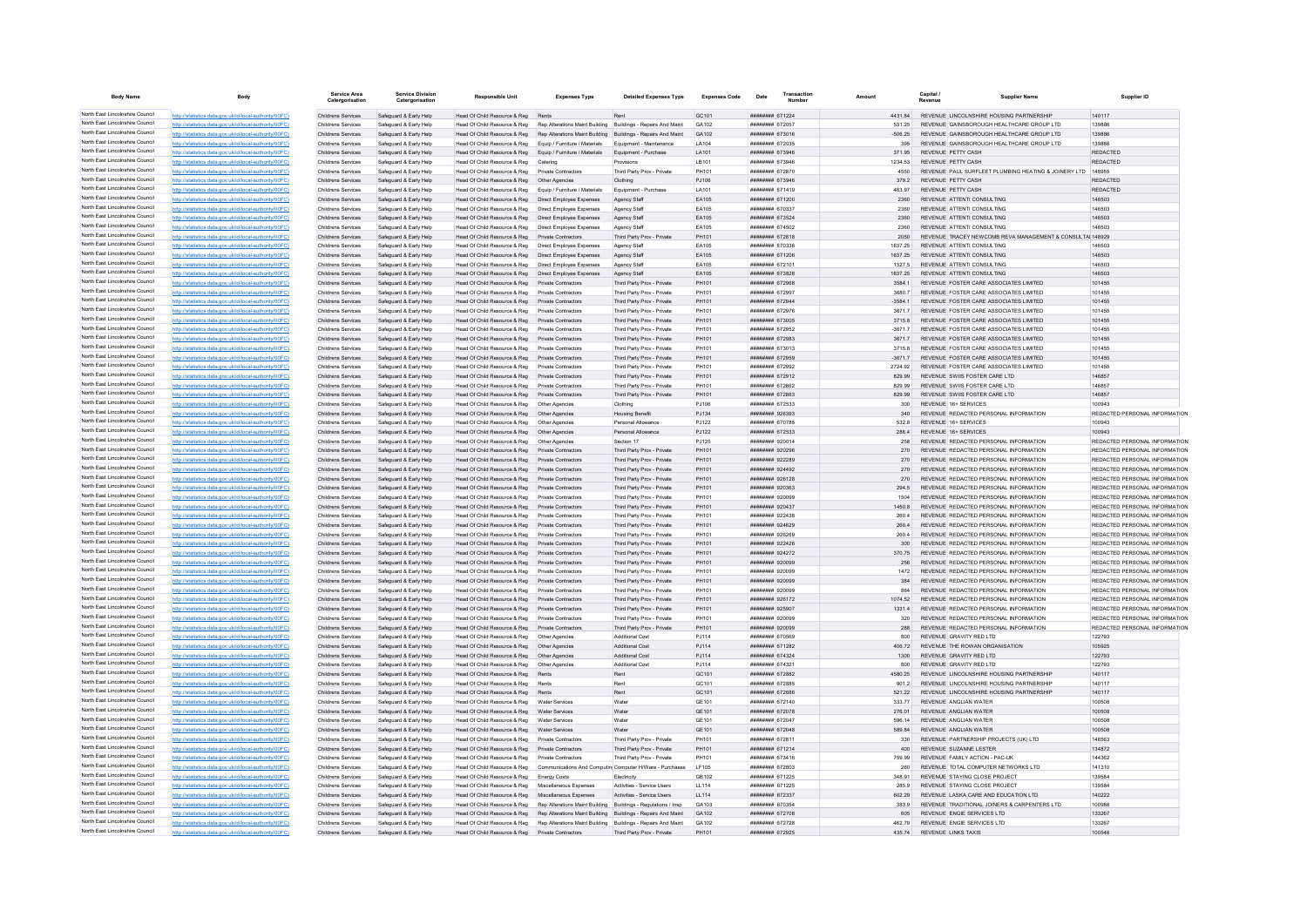| <b>Body Name</b>                                                   | Body                                                                                                             | Service Area<br>Catergorisation          | <b>Service Division</b><br>Catergorisation       | <b>Responsible Unit</b>                                    | <b>Expenses Type</b>                                 | <b>Detailed Expenses Type</b>                            | <b>Expenses Code</b> | Transaction<br>Date                       |                        | Capital                             | Supplier Name                                                                | Supplier ID                   |
|--------------------------------------------------------------------|------------------------------------------------------------------------------------------------------------------|------------------------------------------|--------------------------------------------------|------------------------------------------------------------|------------------------------------------------------|----------------------------------------------------------|----------------------|-------------------------------------------|------------------------|-------------------------------------|------------------------------------------------------------------------------|-------------------------------|
| North East Lincolnshire Council                                    | http://statistics.data.gov.uk/id/local-authority/00FC)                                                           | Childrens Services                       | Safeguard & Early Help                           | Head Of Child Resource & Reg                               | Private Contractors                                  | Third Party Prov - Private                               | PH101                | ####### 672925                            | 9894 1                 |                                     | REVENUE LINKS TAXIS                                                          | 100546                        |
| North East Lincolnshire Council                                    | http://statistics.data.gov.uk/id/local-authority/00FC)                                                           | Childrens Services                       | Safeguard & Early Help                           | Head Of Child Resource & Reg                               | Private Contractors                                  | Third Party Prov - Private                               | PH101                | ######## 672653                           | 5992.83                |                                     | REVENUE REDACTED PERSONAL INFORMATION                                        | REDACTED PERSONAL INFORMATION |
| North East Lincolnshire Council<br>North East Lincolnshire Council | http://statistics.data.gov.uk/id/local-authority/00FC)                                                           | Childrens Services                       | Safeguard & Early Help                           | Head Of Child Resource & Reg.                              | Private Contractors                                  | Third Party Prov - Private                               | PH101                | ######## 673833                           | 18470.06               |                                     | REVENUE REDACTED PERSONAL INFORMATION                                        | REDACTED PERSONAL INFORMATION |
| North East Lincolnshire Council                                    | http://statistics.data.gov.uk/id/local-authority/00FC)                                                           | Childrens Services                       | Safeguard & Early Help                           | <b>Head Of Safeguarding</b>                                | Direct Employee Expenses                             | Agency Staff                                             | EA105                | ######## 670327                           | 18172                  |                                     | REVENUE ATTENTI CONSULTING                                                   | 146503                        |
| North East Lincolnshire Council                                    | http://statistics.data.gov.uk/id/local-authority/00EC)<br>http://statistics.data.gov.uk/id/local-authority/00FC) | Childrens Services<br>Childrens Services | Safeguard & Early Help<br>Safeguard & Early Help | Head Of Safeguarding<br>Head Of Safeguarding               | Direct Employee Expenses<br>Direct Employee Expenses | Agency Staff<br>Agency Staff                             | FA105<br>EA105       | <b>########</b> 671554<br>######## 670338 | 21063<br>908.6         |                                     | REVENUE ATTENTI CONSULTING<br>REVENUE ATTENTI CONSULTING                     | 146503<br>146503              |
| North East Lincolnshire Council                                    | http://statistics.data.gov.uk/id/local-authority/00FC)                                                           | Childrens Services                       | Safeguard & Early Help                           | Head Of Safeguarding                                       | Direct Employee Expenses                             | Agency Staf                                              | EA105                | ######## 672103                           | 1528.1                 |                                     | REVENUE ATTENTI CONSULTING                                                   | 146503                        |
| North East Lincolnshire Council                                    | http://statistics.data.gov.uk/id/local-authority/00FC)                                                           | Childrens Services                       | Safeguard & Early Help                           | <b>Head Of Safeguarding</b>                                | Direct Employee Expenses                             | Agency Staff                                             | EA105                | <b>иннинни</b> 673522                     | 1528.1                 |                                     | REVENUE ATTENTI CONSULTING                                                   | 146503                        |
| North East Lincolnshire Council                                    | http://statistics.data.gov.uk/id/local-authority/00FC)                                                           | Childrens Services                       | Safeguard & Early Help                           | <b>Head Of Safeguarding</b>                                | Direct Employee Expenses                             | Agency Staff                                             | <b>FA105</b>         | ######## 674495                           | 619.5                  |                                     | REVENUE ATTENTI CONSULTING                                                   | 146503                        |
| North East Lincolnshire Council                                    | http://statistics.data.gov.uk/id/local-authority/00FC)                                                           | Childrens Services                       | Safeguard & Early Help                           | <b>Head Of Safeguarding</b>                                | Direct Employee Expenses                             | Agency Staff                                             | EA105                | ######## 673863                           | 23572.38               |                                     | REVENUE ATTENTI CONSULTING                                                   | 146503                        |
| North East Lincolnshire Council                                    | tics.data.gov.uk/id/local-authority/00FC)                                                                        | Childrens Services                       | Safeguard & Early Help                           | <b>Head Of Safeguarding</b>                                | Direct Employee Expenses                             | Agency Staf                                              | EA105                | ####### 674414                            | 23572.38               |                                     | REVENUE ATTENTI CONSULTING                                                   | 146503                        |
| North East Lincolnshire Council<br>North East Lincolnshire Council | http://statistics.data.gov.uk/id/local-authority/00FC)                                                           | Childrens Services                       | Safeguard & Early Help                           | Head Of Safeguarding                                       | Direct Employee Expenses                             | Agency Staff                                             | EA105                | <b>НИНИНИН</b> 674377                     | 2357238                |                                     | REVENUE ATTENTI CONSULTING                                                   | 146503                        |
| North East Lincolnshire Council                                    | http://statistics.data.gov.uk/id/local-authority/00FC)                                                           | Childrens Services                       | Safeguard & Early Help                           | Head Of Safeguarding                                       | Direct Employee Expenses                             | Agency Staff                                             | EA105                | ######## 671974                           | 1600 5                 |                                     | REVENUE NONSTOP RECRUITMENT                                                  | 120715                        |
| North East Lincolnshire Council                                    | http://statistics.data.gov.uk/id/local-authority/00FC)<br>http://statistics.data.gov.uk/id/local-authority/00FC  | Childrens Services<br>Childrens Services | Safeguard & Early Help<br>Safeguard & Early Help | <b>Head Of Safeguarding</b><br>Head Of Safeguarding        | Direct Employee Expenses<br>Direct Employee Expenses | Agency Staf<br>Agency Staf                               | EA105<br>EA105       | ######## 671976<br>######## 672677        | 1600.5<br>1247.1       |                                     | REVENUE NONSTOP RECRUITMENT<br>REVENUE PARADIGM PROFESSIONAL CONSULTANCY LTD | 120715<br>129224              |
| North East Lincolnshire Council                                    | http://statistics.data.gov.uk/id/local-authority/00FC)                                                           | Childrens Services                       | Safeguard & Early Help                           | Head Of Safeguarding                                       | Direct Employee Expenses                             | Agency Staff                                             | EA105                | ####### 672931                            | 1230                   |                                     | REVENUE PARADIGM PROFESSIONAL CONSULTANCY LTD.                               | 129224                        |
| North East Lincolnshire Council                                    | http://statistics.data.gov.uk/id/local-authority/00FC)                                                           | Childrens Services                       | Safeguard & Early Help                           | Head Of Safeguarding                                       | Direct Employee Expenses                             | Agency Staf                                              | EA105                | ######## 672669                           | 1517                   |                                     | REVENUE PARADIGM PROFESSIONAL CONSULTANCY LTD                                | 129224                        |
| North East Lincolnshire Council                                    | http://statistics.data.gov.uk/id/local-authority/00FC)                                                           | Childrens Services                       | Safeguard & Early Help                           | <b>Head Of Safeguarding</b>                                | Direct Employee Expenses                             | Agency Staf                                              | EA105                | ######## 672670                           | 151                    |                                     | REVENUE PARADIGM PROFESSIONAL CONSULTANCY LTD                                | 129224                        |
| North East Lincolnshire Council                                    | http://statistics.data.gov.uk/id/local-authority/00FC                                                            | Childrens Services                       | Safeguard & Early Help                           | <b>Head Of Safeguarding</b>                                | Direct Employee Expenses                             | Agency Staff                                             | FA105                | <b><i>BRESHER 674490</i></b>              | 1280.4                 |                                     | REVENUE NONSTOP RECRUITMENT                                                  | 120715                        |
| North East Lincolnshire Council                                    | http://statistics.data.gov.uk/id/local-authority/00FC)                                                           | Childrens Services                       | Safeguard & Early Help                           | Head Of Safeguarding                                       | Direct Employee Expenses                             | Agency Staff                                             | FA105                | ######## 670340                           | 3245                   |                                     | REVENUE ATTENTI CONSULTING                                                   | 146503                        |
| North East Lincolnshire Council                                    | http://statistics.data.gov.uk/id/local-authority/00FC)                                                           | Childrens Services                       | Safeguard & Early Help                           | Head Of Safeguarding                                       | Public Transport                                     | Public Transport - Serv User                             | JD102                | ####### 671656                            | $-2572$                |                                     | REVENUE CLICK TRAVEL                                                         | 127476                        |
| North East Lincolnshire Council                                    | http://statistics.data.gov.uk/id/local-authority/00FC)                                                           | Childrens Services                       | Safeguard & Early Help                           | <b>Head Of Safeguarding</b>                                | Public Transport                                     | Public Transport - Serv User                             | JD102                | ####### 671657                            | 312.95                 |                                     | REVENUE CLICK TRAVEL                                                         | 127476                        |
| North East Lincolnshire Council<br>North East Lincolnshire Council | http://statistics.data.gov.uk/id/local-authority/00FC                                                            | Childrens Services                       | Safeguard & Early Help                           | <b>Head Of Safeguarding</b>                                | Private Contractors                                  | Third Party Prov - Private                               | PH101                | <b>CA2018 SHEEFER</b>                     | 277.5                  | <b>REVENUE NYAS</b>                 |                                                                              | 128712                        |
| North East Lincolnshire Council                                    | http://statistics.data.gov.uk/id/local-authority/00FC)<br>http://statistics.data.gov.uk/id/local-authority/00FC) | Childrens Services<br>Childrens Services | Safeguard & Early Help<br>Safeguard & Early Help | <b>Head Of Safeguarding</b><br><b>Head Of Safeguarding</b> | <b>Private Contractors</b><br>Private Contractors    | Third Party Prov - Private<br>Third Party Prov - Private | PH101<br>PH101       | ######## 670590<br>######## 673456        | 301<br>30 <sup>°</sup> | <b>REVENUE NYAS</b><br>REVENUE NYAS |                                                                              | 128712<br>128712              |
| North East Lincolnshire Council                                    | http://statistics.data.gov.uk/id/local-authority/00FC)                                                           | Childrens Services                       | Safeguard & Early Help                           | <b>Head Of Safeguarding</b>                                | Private Contractors                                  | Translation & Interpreter Serv                           | PH113                | ######## 670606                           | 280                    |                                     | <b>REVENUE HE WORDS</b>                                                      | 122711                        |
| North East Lincolnshire Council                                    | http://statistics.data.gov.uk/id/local-authority/00FC                                                            | Childrens Services                       | Safeguard & Early Help                           | <b>Head Of Safeguarding</b>                                | Private Contractors                                  | Translation & Interpreter Serv                           | PH113                | ######## 673050                           | 280                    |                                     | REVENUE HE WORDS                                                             | 122711                        |
| North East Lincolnshire Council                                    | http://statistics.data.gov.uk/id/local-authority/00FC)                                                           | Childrens Services                       | Safeguard & Early Help                           | Head Of Safeguarding                                       | Other Agencies                                       | Contact                                                  | PJ126                | ######## 673850                           | 300                    |                                     | REVENUE CHILDRENS LINKS GROUP                                                | 148753                        |
| North East Lincolnshire Council                                    | http://statistics.data.gov.uk/id/local-authority/00FC)                                                           | Childrens Services                       | Safeguard & Early Help                           | <b>Head Of Safeguarding</b>                                | Other Agencies                                       | Section 17                                               | PJ125                | ####### 671539                            | 300                    |                                     | REVENUE FAMILY SAFEGUARDING SERVICE                                          | 110640                        |
| North East Lincolnshire Council                                    | http://statistics.data.gov.uk/id/local-authority/00FC                                                            | Childrens Services                       | Safeguard & Early Help                           | <b>Head Of Safeguarding</b>                                | Other Agencies                                       | Section 17                                               | PJ125                | ####### 673047                            | 732.06                 |                                     | REVENUE REDACTED PERSONAL INFORMATION                                        | REDACTED PERSONAL INFORMATION |
| North East Lincolnshire Council                                    | http://statistics.data.gov.uk/id/local-authority/00FC)                                                           | Childrens Services                       | Safeguard & Early Help                           | <b>Head Of Safeguarding</b>                                | Direct Employee Expenses                             | Agency Staff                                             | <b>FA105</b>         | ######## 671196                           | 3245                   |                                     | REVENUE ATTENTI CONSULTING                                                   | 146503                        |
| North East Lincolnshire Council                                    | http://statistics.data.gov.uk/id/local-authority/00FC)                                                           | Childrens Services                       | Safeguard & Early Help                           | Head Of Safeguarding                                       | Direct Employee Expenses                             | Agency Staff                                             | EA105                | ######## 670339                           | 3245                   |                                     | REVENUE ATTENTI CONSULTING                                                   | 146503                        |
| North East Lincolnshire Council                                    | http://statistics.data.gov.uk/id/local-authority/00FC)                                                           | Childrens Services                       | Safeguard & Early Help                           | <b>Head Of Safeguarding</b>                                | Direct Employee Expenses                             | Agency Staf                                              | EA105                | ######## 672083                           | 3245                   |                                     | REVENUE ATTENTI CONSULTING                                                   | 146503                        |
| North East Lincolnshire Council<br>North East Lincolnshire Council | http://statistics.data.gov.uk/id/local-authority/00FC                                                            | Childrens Services                       | Safeguard & Early Help                           | <b>Head Of Safeguarding</b>                                | Direct Employee Expenses                             | Agency Staff                                             | EA105                | ######## 673515                           | 3245                   |                                     | REVENUE ATTENTI CONSULTING                                                   | 146503                        |
| North East Lincolnshire Council                                    | http://statistics.data.gov.uk/id/local-authority/00FC)<br>http://statistics.data.gov.uk/id/local-authority/00FC) | Childrens Services<br>Childrens Services | Safeguard & Early Help<br>Safeguard & Early Help | <b>Head Of Safeguarding</b><br><b>Head Of Safeguarding</b> | Direct Employee Expenses<br>Direct Employee Expenses | Agency Staff<br>Agency Staff                             | EA105<br>EA105       | ######## 674497<br>######## 671212        | 3245<br>3245           |                                     | REVENUE ATTENTI CONSULTING<br>REVENUE ATTENTI CONSULTING                     | 146503<br>146503              |
| North East Lincolnshire Council                                    | http://statistics.data.gov.uk/id/local-authority/00FC)                                                           | Childrens Services                       | Safeguard & Early Help                           | <b>Head Of Safeguarding</b>                                | Direct Employee Expenses                             | Agency Staff                                             | EA105                | ######## 670334                           | 3245                   |                                     | REVENUE ATTENTI CONSULTING                                                   | 146503                        |
| North East Lincolnshire Council                                    | http://statistics.data.gov.uk/id/local-authority/00FC)                                                           | Childrens Services                       | Safeguard & Early Help                           | <b>Head Of Safeguarding</b>                                | Direct Employee Expenses                             | Agency Staff                                             | EA105                | ######## 672104                           | 2596                   |                                     | REVENUE ATTENTI CONSULTING                                                   | 146503                        |
| North East Lincolnshire Council                                    | http://statistics.data.gov.uk/id/local-authority/00FC)                                                           | Childrens Services                       | Safeguard & Early Help                           | <b>Head Of Safeguarding</b>                                | Direct Employee Expenses                             | Agency Staff                                             | EA105                | ######## 673518                           | 3245                   |                                     | REVENUE ATTENTI CONSULTING                                                   | 146503                        |
| North East Lincolnshire Council                                    | http://statistics.data.gov.uk/id/local-authority/00FC)                                                           | Childrens Services                       | Safeguard & Early Help                           | <b>Head Of Safeguarding</b>                                | Direct Employee Expenses                             | Agency Staf                                              | EA105                | ######## 674493                           | 3245                   |                                     | REVENUE ATTENTI CONSULTING                                                   | 146503                        |
| North East Lincolnshire Council                                    | stics.data.gov.uk/id/local-authority/00FC                                                                        | <b>Childrens Services</b>                | Safeguard & Early Help                           | <b>Head Of Safeguarding</b>                                | Direct Employee Expenses                             | Agency Staf                                              | EA105                | ######## 671203                           | 944                    |                                     | REVENUE ATTENTI CONSULTING                                                   | 146503                        |
| North East Lincolnshire Council                                    | http://statistics.data.gov.uk/id/local-authority/00EC)                                                           | Childrens Services                       | Safeguard & Early Help                           | Head Of Safeguarding                                       | Direct Employee Expenses                             | Agency Staff                                             | EA105                | ######## 670330                           | 472                    |                                     | REVENUE ATTENTI CONSULTING                                                   | 146503                        |
| North East Lincolnshire Council<br>North East Lincolnshire Council | http://statistics.data.gov.uk/id/local-authority/00EC)                                                           | Childrens Services                       | Safeguard & Farly Help                           | Head Of Safeguarding                                       | Direct Employee Expenses                             | Agency Staff                                             | <b>FA105</b>         | ######## 670331                           | 944                    |                                     | REVENUE ATTENTI CONSULTING                                                   | 146503                        |
| North East Lincolnshire Council                                    | http://statistics.data.gov.uk/id/local-authority/00FC)                                                           | Childrens Services                       | Safeguard & Early Help                           | Head Of Safeguarding                                       | Direct Employee Expenses                             | Agency Staff                                             | EA105                | ######## 670332                           | 944                    |                                     | REVENUE ATTENTI CONSULTING                                                   | 146503                        |
| North East Lincolnshire Council                                    | http://statistics.data.gov.uk/id/local-authority/00FC)<br>http://statistics.data.gov.uk/id/local-authority/00FC) | Childrens Services<br>Childrens Services | Safeguard & Early Help<br>Safeguard & Early Help | <b>Head Of Safeguarding</b>                                | Direct Employee Expenses                             | Agency Staf<br>Agency Staff                              | EA105<br>EA105       | ######## 674494<br>######## 671202        | 472<br>2950            |                                     | REVENUE ATTENTI CONSULTING<br>REVENUE ATTENTI CONSULTING                     | 146503<br>146503              |
| North East Lincolnshire Council                                    | http://statistics.data.gov.uk/id/local-authority/00FC)                                                           | Childrens Services                       | Safeguard & Early Help                           | <b>Head Of Safeguarding</b><br>Head Of Safeguarding        | Direct Employee Expenses<br>Direct Employee Expenses | Agency Staff                                             | EA105                | ######## 670335                           | 2950                   |                                     | REVENUE ATTENTI CONSULTING                                                   | 146503                        |
| North East Lincolnshire Council                                    | s.data.gov.uk/id/local-auth                                                                                      | Childrens Services                       | Safeguard & Early Help                           | <b>Head Of Safeguarding</b>                                | Direct Employee Expenses                             | Agency Staf                                              | EA105                | ######## 672080                           | 2360                   |                                     | REVENUE ATTENTI CONSULTING                                                   | 146503                        |
| North East Lincolnshire Council                                    | http://statistics.data.gov.uk/id/local-authority/00FC)                                                           | Childrens Services                       | Safeguard & Early Help                           | <b>Head Of Safeguarding</b>                                | Direct Employee Expenses                             | Agency Staff                                             | EA105                | ####### 673519                            | 2950                   |                                     | REVENUE ATTENTI CONSULTING                                                   | 146503                        |
| North East Lincolnshire Council                                    | http://statistics.data.gov.uk/id/local-authority/00EC)                                                           | Childrens Services                       | Safeguard & Early Help                           | <b>Head Of Safeguarding</b>                                | Direct Employee Expenses                             | Agency Staff                                             | EA105                | <b>####### 674506</b>                     | 2950                   |                                     | REVENUE ATTENTI CONSULTING                                                   | 146503                        |
| North East Lincolnshire Council                                    | http://statistics.data.gov.uk/id/local-authority/00FC)                                                           | Childrens Services                       | Safeguard & Early Help                           | Head Of Safeguarding                                       | Direct Employee Expenses                             | Agency Staff                                             | EA105                | ######## 670342                           | 2360                   |                                     | REVENUE ATTENTI CONSULTING                                                   | 146503                        |
| North East Lincolnshire Council                                    | http://statistics.data.gov.uk/id/local-authority/00FC)                                                           | Childrens Services                       | Safeguard & Early Help                           | Head Of Safeguarding                                       | Direct Employee Expenses                             | Agency Staf                                              | EA105                | ######## 671197                           | 2360                   |                                     | REVENUE ATTENTI CONSULTING                                                   | 146503                        |
| North East Lincolnshire Council<br>North East Lincolnshire Council | http://statistics.data.gov.uk/id/local-authority/00FC)                                                           | Childrens Services                       | Safeguard & Early Help                           | <b>Head Of Safeguarding</b>                                | Direct Employee Expenses                             | Agency Staff                                             | EA105                | ######## 672082                           | 2360                   |                                     | REVENUE ATTENTI CONSULTING                                                   | 146503                        |
| North East Lincolnshire Council                                    | http://statistics.data.gov.uk/id/local-authority/00EC)<br>ics data gov uk/id/local-authority/00EC)               | Childrens Services                       | Safeguard & Early Help                           | <b>Head Of Safeguarding</b>                                | Direct Employee Expenses                             | Agency Staff                                             | EA105                | ######## 673523                           | 1416                   |                                     | REVENUE ATTENTI CONSULTING                                                   | 146503                        |
| North East Lincolnshire Council                                    | ics data nov uk/id/local-authority/00EC)                                                                         | Childrens Services<br>Childrens Services | Safeguard & Early Help<br>Safeguard & Early Help | Head Of Safeguarding<br><b>Head Of Safeguarding</b>        | Direct Employee Expenses<br>Direct Employee Expenses | Agency Staff<br>Agency Staf                              | EA105<br>EA105       | ######## 671195<br>######## 670333        | 17464<br>1746.         |                                     | REVENUE ATTENTI CONSULTING<br>REVENUE ATTENTI CONSULTING                     | 146503<br>146503              |
| North East Lincolnshire Council                                    | http://etgtigting.clgtg.cov.uk/id/longLauthority/00EC)                                                           | Childrens Services                       | Safeguard & Early Help                           | <b>Head Of Safeguarding</b>                                | Direct Employee Expenses                             | Agency Staff                                             | EA105                | ######## 672098                           | 17464                  |                                     | REVENUE ATTENTI CONSULTING                                                   | 146503                        |
| North East Lincolnshire Council                                    | http://statistics.data.gov.uk/id/local-authority/00FC)                                                           | Childrens Services                       | Safeguard & Early Help                           | Head Of Safeguarding                                       | Direct Employee Expenses                             | Agency Staff                                             | EA105                | ######## 673516                           | 1746.4                 |                                     | REVENUE ATTENTI CONSULTING                                                   | 146503                        |
| North East Lincolnshire Council                                    | http://statistics.data.gov.uk/id/local-authority/00FC)                                                           | Childrens Services                       | Safeguard & Early Help                           | <b>Head Of Safeguarding</b>                                | Direct Employee Expenses                             | Agency Staff                                             | EA105                | ######## 671208                           | 2124                   |                                     | REVENUE ATTENTI CONSULTING                                                   | 146503                        |
| North East Lincolnshire Council                                    | http://statistics.data.gov.uk/id/local-authority/00FC)                                                           | Childrens Services                       | Safeguard & Early Help                           | <b>Head Of Safeguarding</b>                                | Direct Employee Expenses                             | Agency Staff                                             | EA105                | ********* 670747                          | 2655                   |                                     | REVENUE ATTENTI CONSULTING                                                   | 146503                        |
| North East Lincolnshire Council                                    | http://statistics.data.gov.uk/id/local-authority/00FC)                                                           | Childrens Services                       | Safeguard & Early Help                           | <b>Head Of Safeguarding</b>                                | Direct Employee Expenses                             | Agency Staff                                             | EA105                | ######## 673521                           | 2655                   |                                     | REVENUE ATTENTI CONSULTING                                                   | 146503                        |
| North East Lincolnshire Council                                    | http://statistics.data.gov.uk/id/local-authority/00FC)                                                           | Childrens Services                       | Safeguard & Early Help                           | <b>Head Of Safeguarding</b>                                | Direct Employee Expenses                             | Agency Staff                                             | EA105                | ######## 674503                           | 2655                   |                                     | REVENUE ATTENTI CONSULTING                                                   | 146503                        |
| North East Lincolnshire Council<br>North East Lincolnshire Council | s.data.gov.uk/id/local-auti                                                                                      | Childrens Services                       | Safeguard & Early Help                           | Head Of Safeguarding                                       | Direct Employee Expenses                             | Agency Staff                                             | EA105                | ######## 673492                           | 23572.38               |                                     | REVENUE ATTENTI CONSULTING                                                   | 146503                        |
| North East Lincolnshire Council                                    | http://statistics.data.gov.uk/id/local-authority/00FC1                                                           | Childrens Services                       | Safeguard & Early Help                           | <b>Head Of Safeguarding</b>                                | Direct Employee Expenses                             | Agency Staff                                             | EA105                | ######## 671205                           | 1790.06                |                                     | REVENUE ATTENTI CONSULTING                                                   | 146503                        |
| North East Lincolnshire Council                                    | http://statistics.data.gov.uk/id/local-authority/00EC)                                                           | Childrens Services                       | Safeguard & Early Help                           | Head Of Safeguarding                                       | Direct Employee Expenses                             | Agency Staff                                             | EA105                | ######## 670329                           | 1790.06                |                                     | REVENUE ATTENTI CONSULTING                                                   | 146503                        |
| North East Lincolnshire Council                                    | http://statistics.data.gov.uk/id/local-authority/00FC)<br>http://statistics.data.gov.uk/id/local-authority/00FC) | Childrens Services<br>Childrens Services | Safeguard & Early Help<br>Safeguard & Early Help | Head Of Safeguarding<br>Head Of Safeguarding               | Direct Employee Expenses<br>Direct Employee Expenses | Agency Staff<br>Agency Staf                              | EA105<br>EA105       | ######## 671853<br>######## 672102        | 1790.06<br>1282.07     |                                     | REVENUE ATTENTI CONSULTING<br>REVENUE ATTENTI CONSULTING                     | 146503<br>146503              |
| North East Lincolnshire Council                                    | http://statistics.data.gov.uk/id/local-authority/00FC)                                                           | Childrens Services                       | Safeguard & Early Help                           | <b>Head Of Safeguarding</b>                                | Direct Employee Expenses                             | Agency Staff                                             | EA105                | ######## 673526                           | 1209.5                 |                                     | REVENUE ATTENTI CONSULTING                                                   | 146503                        |
| North East Lincolnshire Council                                    | http://statistics.data.gov.uk/id/local-authority/00EC)                                                           | Childrens Services                       | Safeguard & Early Help                           | Head Of Safeguarding                                       | Direct Employee Expenses                             | Agency Staff                                             | FA105                | ######## 674499                           | 1790.06                |                                     | REVENUE ATTENTI CONSULTING                                                   | 146503                        |
| North East Lincolnshire Council                                    | cs.data.gov.uk/id/local-authority/00FC)                                                                          | Childrens Services                       | Safeguard & Early Help                           | <b>Head Of Safeguarding</b>                                | Direct Employee Expenses                             | Agency Staf                                              | EA105                | ####### 672628                            | 1517                   |                                     | REVENUE ESSENTIAL SAFEGUARDING                                               | 147739                        |
| North East Lincolnshire Council                                    | atistics.data.gov.uk/id/local-authority/00FC                                                                     | Childrens Services                       | Safeguard & Early Help                           | <b>Head Of Safeguarding</b>                                | Direct Employee Expenses                             | Agency Staf                                              | EA105                | ####### 672629                            | 1230                   |                                     | REVENUE ESSENTIAL SAFEGUARDING                                               | 147739                        |
| North East Lincolnshire Council                                    | http://statistics.data.gov.uk/id/local-authority/00EC)                                                           | Childrens Services                       | Safeguard & Early Help                           | <b>Head Of Safeguarding</b>                                | Direct Employee Expenses                             | Agency Staff                                             | EA105                | ####### 672630                            | 1148                   |                                     | REVENUE ESSENTIAL SAFEGUARDING                                               | 147739                        |
| North East Lincolnshire Council                                    | http://statistics.data.gov.uk/id/local-authority/00FC)                                                           | Childrens Services                       | Safeguard & Early Help                           | Head Of Safeguarding                                       | Direct Employee Expenses                             | Agency Staff                                             | EA105                | ######## 672631                           | 1148                   |                                     | REVENUE ESSENTIAL SAFEGUARDING                                               | 147739                        |
| North East Lincolnshire Council<br>North East Lincolnshire Council | http://statistics.data.gov.uk/id/local-authority/00FC)                                                           | Childrens Services                       | Safeguard & Early Help                           | Head Of Safeguarding                                       | Direct Employee Expenses                             | Agency Staf                                              | EA105                | ####### 673697                            | 1517                   |                                     | REVENUE ESSENTIAL SAFEGUARDING                                               | 147739                        |
| North East Lincolnshire Council                                    | http://statistics.data.gov.uk/id/local-authority/00FC)                                                           | Childrens Services                       | Safeguard & Early Help                           | <b>Head Of Safeguarding</b>                                | Direct Employee Expenses                             | Agency Staf                                              | EA105                | ####### 670259                            | 18401                  |                                     | REVENUE ICS OPERATIONS LTD                                                   | 141788                        |
| North East Lincolnshire Council                                    | http://statistics.data.gov.uk/id/local-authority/00FC)                                                           | Childrens Services                       | Safeguard & Early Help                           | <b>Head Of Safeguarding</b>                                | Direct Employee Expenses                             | Agency Staff                                             | EA105<br>EA105       |                                           | 24690                  |                                     | REVENUE ICS OPERATIONS LTD<br>REVENUE ICS OPERATIONS LTD                     | 141788<br>141788              |
| North East Lincolnshire Council                                    | http://statistics.data.gov.uk/id/local-authority/00FC)<br>atistics.data.gov.uk/id/local-authority/00FC)          | Childrens Services<br>Childrens Services | Safeguard & Early Help<br>Safeguard & Early Help | Head Of Safeguarding<br><b>Head Of Safeguarding</b>        | Direct Employee Expenses<br>Direct Employee Expenses | Agency Staff<br>Agency Stat                              | EA105                | ######## 670659<br>######## 671636        | 297 45<br>290.61       |                                     | REVENUE ICS OPERATIONS LTD                                                   | 14178                         |
|                                                                    |                                                                                                                  |                                          |                                                  |                                                            |                                                      |                                                          |                      |                                           |                        |                                     |                                                                              |                               |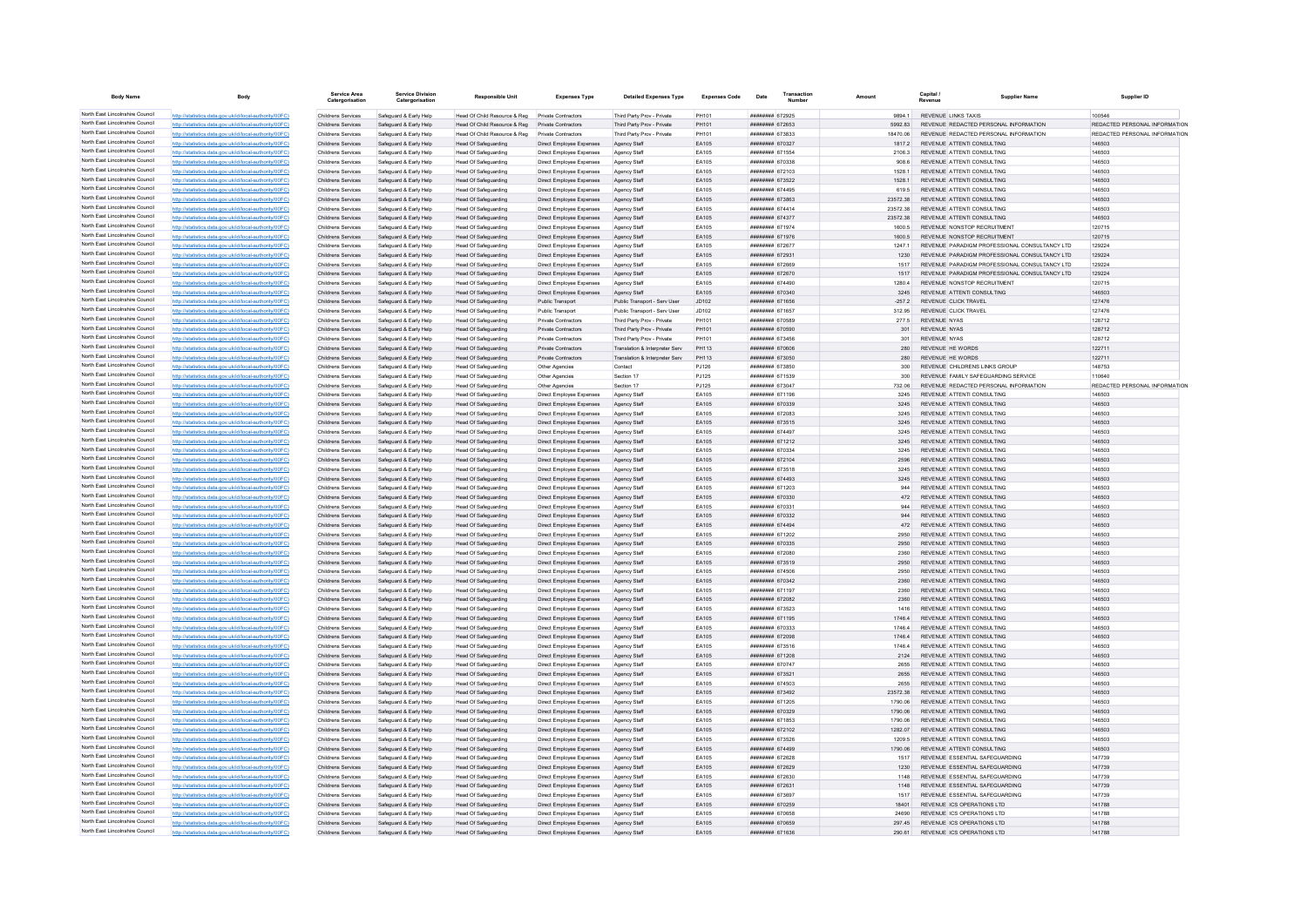| <b>Body Name</b>                                                   |                                                                                                                  | Service Area                                    | <b>Service Division</b><br>Catergorisation       | <b>Responsible Unit</b>                                    | <b>Expenses Type</b>                                     | <b>Detailed Expenses Type</b>                                      | <b>Expenses Code</b>  | Date                               | Transaction |                | Capital / | Supplier Name                                                               | Supplier ID                   |
|--------------------------------------------------------------------|------------------------------------------------------------------------------------------------------------------|-------------------------------------------------|--------------------------------------------------|------------------------------------------------------------|----------------------------------------------------------|--------------------------------------------------------------------|-----------------------|------------------------------------|-------------|----------------|-----------|-----------------------------------------------------------------------------|-------------------------------|
| North East Lincolnshire Council                                    | http://statistics.data.gov.uk/id/local-authority/00FC)                                                           | Childrens Services                              | Safeguard & Early Help                           | <b>Head Of Safeguarding</b>                                | Direct Employee Expenses                                 | Agency Staff                                                       | EA105                 | ####### 671641                     |             | 24690          |           | REVENUE ICS OPERATIONS LTD                                                  | 141788                        |
| North East Lincolnshire Council<br>North East Lincolnshire Council | http://statistics.data.gov.uk/id/local-authority/00FC)                                                           | Childrens Services                              | Safeguard & Early Help                           | <b>Head Of Safeguarding</b>                                | Direct Employee Expenses                                 | Agency Staff                                                       | EA105                 | 823153 BBBBBBB                     |             | 313.65         |           | REVENUE ICS OPERATIONS I TD                                                 | 141788                        |
| North East Lincolnshire Council                                    | http://statistics.data.gov.uk/id/local-authority/00FC)<br>http://statistics.data.gov.uk/id/local-authority/00FC) | Childrens Services<br>Childrens Services        | Safeguard & Early Help<br>Safeguard & Early Help | <b>Head Of Safeguarding</b><br><b>Head Of Safeguarding</b> | Direct Employee Expenses<br>Direct Employee Expenses     | Agency Staff<br>Agency Staf                                        | EA105<br>EA105        | ######## 672632<br>####### 671255  |             | 24690<br>1443  |           | REVENUE ICS OPERATIONS LTD<br>REVENUE EDEN BROWN LTD                        | 141788<br>101356              |
| North East Lincolnshire Council                                    | http://statistics.data.gov.uk/id/local-authority/00FC)                                                           | Childrens Services                              | Safeguard & Early Help                           | <b>Head Of Safeguarding</b>                                | Direct Employee Expenses                                 | Agency Staf                                                        | EA105                 | ######## 671251                    |             | 1443           |           | REVENUE EDEN BROWN I TD                                                     | 101356                        |
| North East Lincolnshire Council                                    | http://statistics.data.gov.uk/id/local-authority/00EC)                                                           | Childrens Services                              | Safeguard & Early Help                           | <b>Head Of Safeguarding</b>                                | Direct Employee Expenses                                 | Agency Staff                                                       | FA105                 | <b>НИВВИНИ 671253</b>              |             | 1443           |           | REVENUE EDEN BROWN LTD                                                      | 101356                        |
| North East Lincolnshire Council                                    | http://statistics.data.gov.uk/id/local-authority/00FC)                                                           | Childrens Services                              | Safeguard & Early Help                           | <b>Head Of Safeguarding</b>                                | Direct Employee Expenses                                 | Agency Staf                                                        | EA105                 | ######## 671252                    |             | 1443           |           | REVENUE EDEN BROWN LTD                                                      | 101356                        |
| North East Lincolnshire Council                                    | http://statistics.data.gov.uk/id/local-authority/00FC)                                                           | Childrens Services                              | Safeguard & Early Help                           | <b>Head Of Safeguarding</b>                                | Direct Employee Expenses                                 | Agency Staf                                                        | EA105                 | ####### 671229                     |             | 1443           |           | REVENUE EDEN BROWN LTD                                                      | 101356                        |
| North East Lincolnshire Council                                    | http://statistics.data.gov.uk/id/local-authority/00FC)                                                           | Childrens Services                              | Safeguard & Early Help                           | <b>Head Of Safeguarding</b>                                | Direct Employee Expenses                                 | Agency Staf                                                        | EA105                 | ######## 671230                    |             | 1170           |           | REVENUE EDEN BROWN LTD                                                      | 101356                        |
| North East Lincolnshire Council<br>North East Lincolnshire Council | http://statistics.data.gov.uk/id/local-authority/00FC)                                                           | Childrens Services                              | Safeguard & Early Help                           | <b>Head Of Safeguarding</b>                                | Direct Employee Expenses                                 | Agency Staff                                                       | EA105                 | ######## 671231                    |             | 1517           |           | REVENUE EDEN BROWN LTD                                                      | 101356                        |
| North East Lincolnshire Council                                    | http://statistics.data.gov.uk/id/local-authority/00FC)<br>istics data nov uk/id/local-authority/00EC             | Childrens Services                              | Safeguard & Early Help                           | <b>Head Of Safeguarding</b>                                | Direct Employee Expenses                                 | Agency Staf                                                        | EA105                 | ######## 671233                    |             | 1443           |           | REVENUE EDEN BROWN LTD                                                      | 101356                        |
| North East Lincolnshire Council                                    | http://statistics.data.gov.uk/id/local-authority/00EC)                                                           | Childrens Services<br>Childrens Services        | Safeguard & Early Help<br>Safeguard & Early Help | <b>Head Of Safeguarding</b><br>Head Of Safeguarding        | Direct Employee Expenses<br>Direct Employee Expenses     | Agency Staff<br>Agency Staff                                       | EA105<br><b>FA105</b> | ######## 671234<br>######## 671236 |             | 1443<br>1628   |           | REVENUE EDEN BROWN LTD<br>REVENUE EDEN BROWN I TD                           | 101356<br>101356              |
| North East Lincolnshire Council                                    | http://statistics.data.gov.uk/id/local-authority/00FC)                                                           | Childrens Services                              | Safeguard & Early Help                           | Head Of Safeguarding                                       | Direct Employee Expenses                                 | Agency Staff                                                       | EA105                 | ######## 672186                    |             | 1248           |           | REVENUE EDEN BROWN LTD                                                      | 101356                        |
| North East Lincolnshire Council                                    | http://statistics.data.gov.uk/id/local-authority/00FC)                                                           | Childrens Services                              | Safeguard & Early Help                           | <b>Head Of Safeguarding</b>                                | Direct Employee Expenses                                 | Agency Staf                                                        | EA105                 | ####### 672192                     |             | 1443           |           | REVENUE EDEN BROWN LTD                                                      | 101356                        |
| North East Lincolnshire Council                                    | http://statistics.data.gov.uk/id/local-authority/00FC)                                                           | Childrens Services                              | Safeguard & Early Help                           | Head Of Safeguarding                                       | Direct Employee Expenses                                 | Agency Staff                                                       | EA105                 | ######## 672194                    |             | 1443           |           | REVENUE EDEN BROWN LTD                                                      | 101356                        |
| North East Lincolnshire Council                                    | http://statistics.data.gov.uk/id/local-authority/00FC)                                                           | Childrens Services                              | Safeguard & Early Help                           | <b>Head Of Safeguarding</b>                                | Direct Employee Expenses                                 | Agency Staf                                                        | EA105                 | ######## 672196                    |             | 1517           |           | REVENUE EDEN BROWN LTD                                                      | 101356                        |
| North East Lincolnshire Council                                    | http://statistics.data.gov.uk/id/local-authority/00FC)                                                           | Childrens Services                              | Safeguard & Early Help                           | <b>Head Of Safeguarding</b>                                | Direct Employee Expenses                                 | Agency Staf                                                        | EA105                 | ######## 672231                    |             | 1443           |           | REVENUE EDEN BROWN LTD                                                      | 101356                        |
| North East Lincolnshire Council<br>North East Lincolnshire Council | istics.data.gov.uk/id/local-authority/00FC)                                                                      | Childrens Services                              | Safeguard & Early Help                           | <b>Head Of Safeguarding</b>                                | Direct Employee Expenses                                 | Agency Staf                                                        | EA105                 | ######## 672232                    |             | 1443           |           | REVENUE EDEN BROWN LTD                                                      | 101356                        |
| North East Lincolnshire Council                                    | http://statistics.data.gov.uk/id/local-authority/00FC)<br>http://statistics.data.gov.uk/id/local-authority/00FC) | Childrens Services<br><b>Childrens Services</b> | Safeguard & Early Help                           | Head Of Safeguarding<br><b>Head Of Safeguarding</b>        | Direct Employee Expenses                                 | Agency Staff<br>Agency Staff                                       | FA105<br>EA105        | ######## 672233<br>######## 672235 |             | 1131<br>1287   |           | REVENUE EDEN BROWN LTD<br>REVENUE EDEN BROWN LTD                            | 101356<br>101356              |
| North East Lincolnshire Council                                    | http://statistics.data.gov.uk/id/local-authority/00FC)                                                           | Childrens Services                              | Safeguard & Early Help<br>Safeguard & Early Help | <b>Head Of Safeguarding</b>                                | Direct Employee Expenses<br>Direct Employee Expenses     | Agency Staf                                                        | EA105                 | ####### 672167                     |             | 1443           |           | REVENUE EDEN BROWN LTD                                                      | 101356                        |
| North East Lincolnshire Council                                    | http://statistics.data.gov.uk/id/local-authority/00FC)                                                           | Childrens Services                              | Safeguard & Early Help                           | <b>Head Of Safeguarding</b>                                | Direct Employee Expenses                                 | Agency Staf                                                        | EA105                 | ######## 672168                    |             | 1443           |           | REVENUE EDEN BROWN LTD                                                      | 101356                        |
| North East Lincolnshire Council                                    | http://statistics.data.gov.uk/id/local-authority/00FC)                                                           | Childrens Services                              | Safeguard & Early Help                           | <b>Head Of Safeguarding</b>                                | Direct Employee Expenses                                 | Agency Staf                                                        | <b>FA105</b>          | ######## 672169                    |             | 1150.5         |           | REVENUE EDEN BROWN LTD                                                      | 101356                        |
| North East Lincolnshire Council                                    | http://statistics.data.gov.uk/id/local-authority/00FC)                                                           | Childrens Services                              | Safeguard & Early Help                           | <b>Head Of Safeguarding</b>                                | Direct Employee Expenses                                 | Agency Staff                                                       | EA105                 | ######## 672171                    |             | 1443           |           | REVENUE EDEN BROWN LTD                                                      | 101356                        |
| North East Lincolnshire Council                                    | http://statistics.data.gov.uk/id/local-authority/00FC)                                                           | Childrens Services                              | Safeguard & Early Help                           | <b>Head Of Safeguarding</b>                                | Direct Employee Expenses                                 | Agency Staf                                                        | EA105                 | ####### 672189                     |             | 1443           |           | REVENUE EDEN BROWN LTD                                                      | 101356                        |
| North East Lincolnshire Council                                    | http://statistics.data.gov.uk/id/local-authority/00FC                                                            | <b>Childrens Services</b>                       | Safeguard & Early Help                           | <b>Head Of Safeguarding</b>                                | Direct Employee Expenses                                 | Agency Staff                                                       | EA105                 | ######## 672191                    |             | 1443           |           | REVENUE EDEN BROWN LTD                                                      | 101356                        |
| North East Lincolnshire Council                                    | http://statistics.data.gov.uk/id/local-authority/00FC)                                                           | Childrens Services                              | Safeguard & Early Help                           | <b>Head Of Safeguarding</b>                                | Direct Employee Expenses                                 | Agency Staff                                                       | EA105                 | ######## 672193                    |             | 1408           |           | REVENUE EDEN BROWN LTD                                                      | 101356                        |
| North East Lincolnshire Council<br>North East Lincolnshire Council | http://statistics.data.gov.uk/id/local-authority/00FC)                                                           | Childrens Services                              | Safeguard & Early Help                           | Head Of Safeguarding                                       | Direct Employee Expenses                                 | Agency Staf                                                        | EA105                 | ######## 672227                    |             | 1628           |           | REVENUE EDEN BROWN LTD                                                      | 101356                        |
| North East Lincolnshire Council                                    | http://statistics.data.gov.uk/id/local-authority/00FC                                                            | Childrens Services<br>Childrens Services        | Safeguard & Early Help<br>Safeguard & Early Help | <b>Head Of Safeguarding</b>                                | Direct Employee Expenses                                 | Agency Staf                                                        | EA105<br><b>FA105</b> | ####### 672228<br>######## 672230  |             | 1443<br>1443   |           | REVENUE EDEN BROWN LTD<br>REVENUE EDEN BROWN I TD                           | 101356<br>101356              |
| North East Lincolnshire Council                                    | http://statistics.data.gov.uk/id/local-authority/00FC<br>http://statistics.data.gov.uk/id/local-authority/00FC)  | <b>Childrens Services</b>                       | Safeguard & Early Help                           | <b>Head Of Safeguarding</b><br><b>Head Of Safeguarding</b> | Direct Employee Expenses<br>Direct Employee Expenses     | Agency Staf<br>Agency Staff                                        | EA105                 | ######## 672236                    |             | 1443           |           | REVENUE EDEN BROWN LTD                                                      | 101356                        |
| North East Lincolnshire Council                                    | http://statistics.data.gov.uk/id/local-authority/00FC)                                                           | Childrens Services                              | Safeguard & Early Help                           | <b>Head Of Safeguarding</b>                                | Direct Employee Expenses                                 | Agency Stat                                                        | EA105                 | ######## 672234                    |             | 1248           |           | REVENUE EDEN BROWN LTD                                                      | 101356                        |
| North East Lincolnshire Council                                    | http://statistics.data.gov.uk/id/local-authority/00FC)                                                           | <b>Childrens Services</b>                       | Safeguard & Early Help                           | Head Of Safeguarding                                       | Direct Employee Expenses                                 | Agency Staf                                                        | EA105                 | ######## 672327                    |             | 1443           |           | REVENUE EDEN BROWN LTD                                                      | 101356                        |
| North East Lincolnshire Council                                    | http://statistics.data.gov.uk/id/local-authority/00FC)                                                           | Childrens Services                              | Safeguard & Early Help                           | <b>Head Of Safeguarding</b>                                | Direct Employee Expenses                                 | Agency Staff                                                       | EA105                 | ######## 672229                    |             | 1443           |           | REVENUE EDEN BROWN LTD                                                      | 101356                        |
| North East Lincolnshire Council                                    | http://statistics.data.gov.uk/id/local-authority/00FC)                                                           | Childrens Services                              | Safeguard & Early Help                           | <b>Head Of Safeguarding</b>                                | Direct Employee Expenses                                 | Agency Staf                                                        | EA105                 | ####### 672859                     |             | 1443           |           | REVENUE EDEN BROWN LTD                                                      | 101356                        |
| North East Lincolnshire Council                                    | http://statistics.data.gov.uk/id/local-authority/00FC)                                                           | Childrens Services                              | Safeguard & Early Help                           | <b>Head Of Safeguarding</b>                                | Direct Employee Expenses                                 | Agency Staf                                                        | EA105                 | ####### 672861                     |             | 1170           |           | REVENUE EDEN BROWN LTD                                                      | 101356                        |
| North East Lincolnshire Council                                    | http://statistics.data.gov.uk/id/local-authority/00FC)                                                           | Childrens Services                              | Safeguard & Early Help                           | <b>Head Of Safeguarding</b>                                | Direct Employee Expenses                                 | Agency Staff                                                       | EA105                 | 02273 HBBBBBBB                     |             | 1443           |           | REVENUE EDEN BROWN LTD                                                      | 101356                        |
| North East Lincolnshire Council<br>North East Lincolnshire Council | http://statistics.data.gov.uk/id/local-authority/00FC)<br>http://statistics.data.gov.uk/id/local-authority/00FC) | <b>Childrens Services</b><br>Childrens Services | Safeguard & Early Help<br>Safeguard & Early Help | <b>Head Of Safeguarding</b>                                | Direct Employee Expenses                                 | Agency Staff<br>Agency Staf                                        | EA105<br>EA105        | ######## 673408<br>######## 673409 |             | 1443<br>1443   |           | REVENUE EDEN BROWN LTD<br>REVENUE EDEN BROWN LTD                            | 101356<br>101356              |
| North East Lincolnshire Council                                    | stics.data.gov.uk/id/local-authority/00FC                                                                        | Childrens Services                              | Safeguard & Early Help                           | <b>Head Of Safeguarding</b><br><b>Head Of Safeguarding</b> | Direct Employee Expenses<br>Direct Employee Expenses     | Agency Staff                                                       | EA105                 | ######## 673411                    |             | 1443           |           | REVENUE EDEN BROWN LTD                                                      | 101356                        |
| North East Lincolnshire Council                                    | http://statistics.data.gov.uk/id/local-authority/00EC)                                                           | Childrens Services                              | Safeguard & Early Help                           | Head Of Safeguarding                                       | Direct Employee Expenses                                 | Agency Staff                                                       | <b>FA105</b>          | <b>НИНИНИН</b> 673412              |             | 1443           |           | REVENUE EDEN BROWN I TD                                                     | 101356                        |
| North East Lincolnshire Council                                    | http://statistics.data.gov.uk/id/local-authority/00EC)                                                           | Childrens Services                              | Safeguard & Early Help                           | Head Of Safeguarding                                       | Direct Employee Expenses                                 | Agency Staff                                                       | FA105                 | <b>НИВВИНИ 673413</b>              |             | 1443           |           | REVENUE EDEN BROWN LTD                                                      | 101356                        |
| North East Lincolnshire Council                                    | http://statistics.data.gov.uk/id/local-authority/00FC)                                                           | Childrens Services                              | Safeguard & Early Help                           | <b>Head Of Safeguarding</b>                                | Direct Employee Expenses                                 | Agency Staf                                                        | EA105                 | ######## 673414                    |             | 1443           |           | REVENUE EDEN BROWN LTD                                                      | 101356                        |
| North East Lincolnshire Council                                    | http://statistics.data.gov.uk/id/local-authority/00FC)                                                           | Childrens Services                              | Safeguard & Early Help                           | <b>Head Of Safeguarding</b>                                | Direct Employee Expenses                                 | Agency Staf                                                        | EA105                 | ######## 673712                    |             | 1443           |           | REVENUE EDEN BROWN LTD                                                      | 101356                        |
| North East Lincolnshire Council                                    | http://statistics.data.gov.uk/id/local-authority/00FC)                                                           | Childrens Services                              | Safeguard & Early Help                           | <b>Head Of Safeguarding</b>                                | Direct Employee Expenses                                 | Agency Staff                                                       | EA105                 | ######## 673410                    |             | 1628           |           | REVENUE EDEN BROWN LTD                                                      | 101356                        |
| North East Lincolnshire Council                                    | http://statistics.data.gov.uk/id/local-authority/00FC)                                                           | <b>Childrens Services</b>                       | Safeguard & Early Help                           | Head Of Safeguarding                                       | Direct Employee Expenses                                 | Agency Staff                                                       | EA105                 | ######## 673720                    |             | 1628           |           | REVENUE EDEN BROWN LTD                                                      | 101356                        |
| North East Lincolnshire Council<br>North East Lincolnshire Council | http://statistics.data.gov.uk/id/local-authority/00EC)                                                           | Childrens Services                              | Safeguard & Early Help                           | <b>Head Of Safeguarding</b>                                | Direct Employee Expenses                                 | Agency Staf                                                        | EA105                 | ####### 671198                     |             | 3245           |           | REVENUE ATTENTI CONSULTING                                                  | 146503                        |
| North East Lincolnshire Council                                    | http://statistics.data.gov.uk/id/local-authority/00EC)                                                           | Childrens Services<br>Childrens Services        | Safeguard & Early Help<br>Safeguard & Early Help | Head Of Safeguarding<br>Head Of Safeguarding               | Direct Employee Expenses<br>Direct Employee Expenses     | Agency Staf<br>Agency Staff                                        | EA105<br>EA105        | ####### 672099<br>######## 670588  |             | 3245<br>1200   |           | REVENUE ATTENTI CONSULTING<br>REVENUE PARADIGM PROFESSIONAL CONSULTANCY LTD | 146503<br>129224              |
| North East Lincolnshire Council                                    | http://statistics.data.gov.uk/id/local-authority/00FC)                                                           | Childrens Services                              | Safeguard & Early Help                           | Head Of Safeguarding                                       | Direct Employee Expenses                                 | Agency Staff                                                       | EA105                 | ######## 672672                    |             | 1480           |           | REVENUE PARADIGM PROFESSIONAL CONSULTANCY LTD                               | 129224                        |
| North East Lincolnshire Council                                    | http://statistics.data.gov.uk/id/local-authority/00FC)                                                           | Childrens Services                              | Safeguard & Early Help                           | Head Of Safeguarding                                       | Direct Employee Expenses                                 | Agency Staf                                                        | EA105                 | ####### 673686                     |             | 1480           |           | REVENUE PARADIGM PROFESSIONAL CONSULTANCY LTD                               | 129224                        |
| North East Lincolnshire Council                                    | http://statistics.data.gov.uk/id/local-authority/00FC)                                                           | Childrens Services                              | Safeguard & Early Help                           | Head Of Safeguarding                                       | Direct Employee Expenses                                 | Agency Staff                                                       | EA105                 | ######## 673688                    |             | 1480           |           | REVENUE PARADIGM PROFESSIONAL CONSULTANCY LTD                               | 129224                        |
| North East Lincolnshire Council                                    | http://statistics.data.gov.uk/id/local-authority/00FC)                                                           | <b>Childrens Services</b>                       | Safeguard & Early Help                           | Head Of Safeguarding                                       | <b>Private Contractors</b>                               | Translation & Interpreter Serv                                     | PH113                 | ######## 670598                    |             | 449.54         |           | REVENUE HE WORDS                                                            | 122711                        |
| North East Lincolnshire Council                                    | data.gov.uk/id/local-auti                                                                                        | Childrens Services                              | Safeguard & Early Help                           | <b>Head Of Safeguarding</b>                                | Public Transport                                         | Public Transport - Serv User                                       | JD102                 | ####### 672627                     |             | 1459.2         |           | REVENUE LINCOLNSHIRE COUNTY COUNCIL                                         | 110521                        |
| North East Lincolnshire Council                                    | atistics.data.gov.uk/id/local-authority/00FC)                                                                    | Childrens Services                              | Safeguard & Early Help                           | <b>Head Of Safeguarding</b>                                | Miscellaneous Expenses                                   | Other Expenses General                                             | LL119                 | ######## 671007                    |             | 266.2          |           | REVENUE AA RADIO CARS LTD                                                   | 101222                        |
| North East Lincolnshire Council<br>North East Lincolnshire Council | http://statistics.data.gov.uk/id/local-authority/00EC)                                                           | Childrens Services                              | Safeguard & Early Help                           | <b>Head Of Safeguarding</b>                                | Miscellaneous Expenses                                   | Other Expenses General                                             | LL119                 | ######## 671010                    |             | 927            |           | REVENUE DJ TAXIS SCUNTHORPE LIMITED                                         | 144612                        |
| North East Lincolnshire Council                                    | http://statistics.data.gov.uk/id/local-authority/00FC)<br>http://statistics.data.gov.uk/id/local-authority/00FC) | <b>Childrens Services</b>                       | Safeguard & Early Help<br>Safeguard & Early Help | Head Of Safeguarding<br>Head Of Safeguarding               | Miscellaneous Expenses                                   | Other Expenses General                                             | LL119                 | ######## 671417<br>######## 671480 |             | 2116           |           | REVENUE DJ TAXIS SCUNTHORPE LIMITED<br>REVENUE CLAIRE WILSON CONSULTING LTD | 144612<br>143986              |
| North East Lincolnshire Council                                    | http://statistics.data.gov.uk/id/local-authority/00FC)                                                           | Childrens Services<br>Childrens Services        | Safeguard & Early Help                           | <b>Head Of Safeguarding</b>                                | <b>Private Contractors</b><br>Other Agencies             | Third Party Prov - Private<br>Childminders/Nurseries/Playgrp PJ127 | PH101                 | ######## 671478                    |             | 525<br>1108.27 |           | REVENUE SPRINGFIELD DAY NURSERY LTD                                         | 147560                        |
| North East Lincolnshire Council                                    | http://statistics.data.gov.uk/id/local-authority/00FC)                                                           | Childrens Services                              | Safeguard & Early Help                           | Head Of Safeguarding                                       | Other Agencies                                           | Section 17                                                         | P.I125                | ######## 923908                    |             | 780            |           | REVENUE, REDACTED PERSONAL INFORMATION                                      | REDACTED PERSONAL INFORMATION |
| North East Lincolnshire Council                                    | http://statistics.data.gov.uk/id/local-authority/00FC)                                                           | <b>Childrens Services</b>                       | Safeguard & Early Help                           | Head Of Safeguarding                                       | Other Agencies                                           | Section 17                                                         | PJ125                 | ######## 674304                    |             | 610            |           | REVENUE FAMILY SAFEGUARDING SERVICE                                         | 110640                        |
| North East Lincolnshire Council                                    | tistics.data.gov.uk/id/local-authority/00FC)                                                                     | Childrens Services                              | Safeguard & Early Help                           | <b>Head Of Safeguarding</b>                                | Other Agencies                                           | Section 17                                                         | PJ125                 | ####### 671539                     |             | 974            |           | REVENUE FAMILY SAFEGUARDING SERVICE                                         | 110640                        |
| North East Lincolnshire Council                                    | http://statistics.data.gov.uk/id/local-authority/00EC)                                                           | <b>Childrens Services</b>                       | Safeguard & Early Help                           | <b>Head Of Safeguarding</b>                                | Other Agencies                                           | Section 17                                                         | PJ125                 | ####### 672654                     |             | 520            |           | REVENUE REDACTED PERSONAL INFORMATION                                       | REDACTED PERSONAL INFORMATION |
| North East Lincolnshire Council                                    | http://statistics.data.gov.uk/id/local-authority/00FC)                                                           | <b>Childrens Services</b>                       | Safeguard & Early Help                           | Head Of Safeguarding                                       | Other Agencies                                           | Section 17                                                         | PJ125                 | ######## 673427                    |             | 1600           |           | REVENUE REDACTED PERSONAL INFORMATION                                       | REDACTED PERSONAL INFORMATION |
| North East Lincolnshire Council                                    | http://statistics.data.gov.uk/id/local-authority/00FC)                                                           | Childrens Services                              | Safeguard & Early Help                           | Principal Social Worker                                    | Indirect Employee Expenses Staff Training                |                                                                    | EB122                 | ######## 674398                    |             | 8500           |           | REVENUE DR CHRISTIAN PERRIN                                                 | 148638                        |
| North East Lincolnshire Council<br>North East Lincolnshire Council | http://statistics.data.gov.uk/id/local-authority/00FC)                                                           | Childrens Services                              | Safeguard & Early Help                           | Principal Social Worker                                    | Communications And Computin Computer Consumables         |                                                                    | LF109                 | ####### 671520                     |             | 384            |           | REVENUE XMA LIMITED                                                         | 100699                        |
| North East Lincolnshire Council                                    | http://statistics.data.gov.uk/id/local-authority/00FC)                                                           | Childrens Services                              | Safeguard & Early Help                           | Principal Social Worker                                    | Indirect Employee Expenses Staff Training                |                                                                    | EB122                 | ######## 673692                    |             | 500            |           | REVENUE CREATIVE SOCIAL WORK LTD                                            | 148573                        |
| North East Lincolnshire Council                                    | http://statistics.data.gov.uk/id/local-authority/00FC)                                                           | <b>Childrens Services</b><br>Childrens Services | Safeguard & Early Help<br>Safeguard & Early Help | Principal Social Worker<br>Principal Social Worker         | Indirect Employee Expenses<br>Indirect Employee Expenses | Staff Training<br>Staff Training                                   | EB122<br>EB122        | ######## 673693<br>######## 673694 |             | 500<br>1000    |           | REVENUE CREATIVE SOCIAL WORK LTD<br>REVENUE CREATIVE SOCIAL WORK LTD        | 148573<br>148573              |
| North East Lincolnshire Council                                    | http://statistics.data.gov.uk/id/local-authority/00EC)                                                           | <b>Childrens Services</b>                       | Safeguard & Early Help                           | Principal Social Worker                                    | ndirect Employee Expenses                                | Staff Training                                                     | EB122                 | ######## 673695                    |             | 500            |           | REVENUE CREATIVE SOCIAL WORK LTD                                            | 148573                        |
| North East Lincolnshire Council                                    | http://statistics.data.gov.uk/id/local-authority/00EC)                                                           | Childrens Services                              | Safeguard & Farly Help                           | Princinal Social Worker                                    | Indirect Employee Expenses Staff Training                |                                                                    | EB122                 | ######## 673696                    |             | 500            |           | REVENUE CREATIVE SOCIAL WORK LTD.                                           | 148573                        |
| North East Lincolnshire Council                                    | http://statistics.data.gov.uk/id/local-authority/00FC)                                                           | Childrens Services                              | Safeguard & Early Help                           | Principal Social Worker                                    | Indirect Employee Expenses Staff Training                |                                                                    | EB122                 | ####### 673691                     |             | 500            |           | REVENUE CREATIVE SOCIAL WORK LTD                                            | 148573                        |
| North East Lincolnshire Council                                    | http://statistics.data.gov.uk/id/local-authority/00FC)                                                           | Childrens Services                              | Safeguard & Early Help                           | Agency Placements                                          | Private Contractors                                      | Third Party Prov - Private                                         | PH101                 | ####### 671313                     |             | $-97873.16$    |           | REVENUE REDACTED PERSONAL INFORMATION                                       | REDACTED PERSONAL INFORMATION |
| North East Lincolnshire Council                                    | http://statistics.data.gov.uk/id/local-authority/00FC)                                                           | <b>Childrens Services</b>                       | Safequard & Early Help                           | Agency Placements                                          | Private Contractors                                      | Third Party Prov - Private                                         | PH101                 | ######## 674397                    |             | 3375           |           | REVENUE REDACTED PERSONAL INFORMATION                                       | REDACTED PERSONAL INFORMATION |
| North East Lincolnshire Council                                    | http://statistics.data.gov.uk/id/local-authority/00FC)                                                           | Childrens Services                              | Safeguard & Early Help                           | Agency Placements                                          | Private Contractors                                      | Third Party Prov - Private                                         | PH101                 | ######## 671158                    |             | 9986.07        |           | REVENUE REDACTED PERSONAL INFORMATION                                       | REDACTED PERSONAL INFORMATION |
| North East Lincolnshire Council<br>North East Lincolnshire Council | cs.data.gov.uk/id/local-authority/00FC)                                                                          | Childrens Services                              | Safeguard & Early Help                           | Agency Placements                                          | Private Contractors                                      | Third Party Prov - Private                                         | PH101                 | ####### 671159                     |             | 8757.5         |           | REVENUE REDACTED PERSONAL INFORMATION                                       | REDACTED PERSONAL INFORMATION |
|                                                                    | http://statistics.data.gov.uk/id/local-authority/00FC)                                                           | <b>Childrens Services</b>                       | Safeguard & Early Help                           | Agency Placement                                           | Private Contractors                                      | Third Party Prov - Privat                                          | PH101                 | ######## 671161                    |             | 6051.43        |           | REVENUE REDACTED PERSONAL INFORMATION                                       | REDACTED PERSONAL INFORMATION |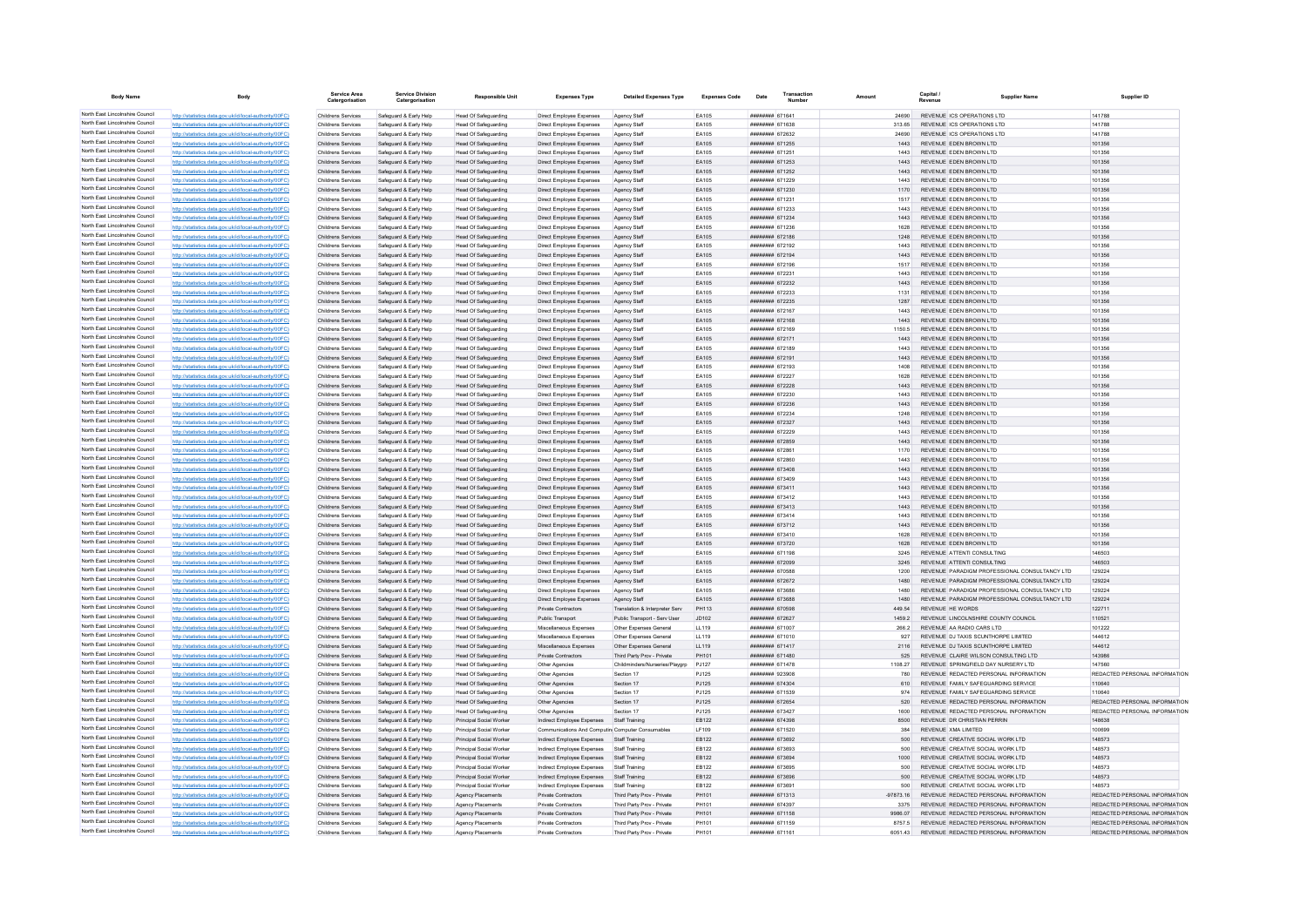| <b>Body Name</b>                                                   |                                                                                                                  | Service Area                                    | <b>Service Division</b><br>Catergorisation                                                                                                      | <b>Responsible Unit</b>                                                                                                  | <b>Expenses Type</b>                                                   | <b>Detailed Expenses Type</b>                                  | <b>Expenses Code</b> | Transaction<br>Date                      |                     | Capital /<br><b>Supplier Name</b>                                              | Supplier ID                                                    |
|--------------------------------------------------------------------|------------------------------------------------------------------------------------------------------------------|-------------------------------------------------|-------------------------------------------------------------------------------------------------------------------------------------------------|--------------------------------------------------------------------------------------------------------------------------|------------------------------------------------------------------------|----------------------------------------------------------------|----------------------|------------------------------------------|---------------------|--------------------------------------------------------------------------------|----------------------------------------------------------------|
| North East Lincolnshire Council                                    | http://statistics.data.gov.uk/id/local-authority/00FC)                                                           | Childrens Services                              | Safeguard & Early Help                                                                                                                          | Agency Placements                                                                                                        | Private Contractors                                                    | Third Party Prov - Private                                     | PH101                | ######## 671164                          | 30064.07            | REVENUE REDACTED PERSONAL INFORMATION                                          | REDACTED PERSONAL INFORMATION                                  |
| North East Lincolnshire Council                                    | http://statistics.data.gov.uk/id/local-authority/00FC)                                                           | Childrens Services                              | Safeguard & Early Help                                                                                                                          | Agency Placements                                                                                                        | Private Contractors                                                    | Third Party Prov - Private                                     | PH101                | ####### 671163                           | 10716.04            | REVENUE REDACTED PERSONAL INFORMATION                                          | REDACTED PERSONAL INFORMATION                                  |
| North East Lincolnshire Council<br>North East Lincolnshire Council | http://statistics.data.gov.uk/id/local-authority/00FC)                                                           | <b>Childrens Services</b>                       | Safeguard & Early Help                                                                                                                          | Agency Placements                                                                                                        | <b>Private Contractors</b>                                             | Third Party Prov - Private                                     | PH101                | ######## 670763                          | 11071 42            | REVENUE REDACTED PERSONAL INFORMATION                                          | REDACTED PERSONAL INFORMATION                                  |
| North East Lincolnshire Council                                    | http://statistics.data.gov.uk/id/local-authority/00FC)<br>http://statistics.data.gov.uk/id/local-authority/00FC) | Childrens Services<br>Childrens Services        | Safeguard & Early Help<br>Safeguard & Early Help                                                                                                | Agency Placements<br>Agency Placements                                                                                   | Private Contractors<br>Private Contractors                             | Third Party Prov - Private<br>Third Party Prov - Private       | PH101<br>PH101       | ######## 67076<br>######## 670762        | 7857.14<br>15480    | REVENUE REDACTED PERSONAL INFORMATION<br>REVENUE REDACTED PERSONAL INFORMATION | REDACTED PERSONAL INFORMATION<br>REDACTED PERSONAL INFORMATION |
| North East Lincolnshire Council                                    | http://statistics.data.gov.uk/id/local-authority/00FC)                                                           | Childrens Services                              | Safeguard & Early Help                                                                                                                          | Agency Placements                                                                                                        | Private Contractors                                                    | Third Party Prov - Private                                     | PH101                | <b>########</b> 670764                   | 15000               | REVENUE REDACTED PERSONAL INFORMATION                                          | REDACTED PERSONAL INFORMATION                                  |
| North East Lincolnshire Council                                    | http://statistics.data.gov.uk/id/local-authority/00FC)                                                           | Childrens Services                              | Safeguard & Early Help                                                                                                                          | Agency Placements                                                                                                        | Private Contractors                                                    | Third Party Prov - Private                                     | PH101                | ######## 670765                          | 2269286             | REVENUE REDACTED PERSONAL INFORMATION                                          | REDACTED PERSONAL INFORMATION                                  |
| North East Lincolnshire Council                                    | http://statistics.data.gov.uk/id/local-authority/00FC)                                                           | Childrens Services                              | Safeguard & Early Help                                                                                                                          | Agency Placements                                                                                                        | Private Contractors                                                    | Third Party Prov - Private                                     | PH101                | ######## 670766                          | 19366.8             | REVENUE REDACTED PERSONAL INFORMATION                                          | REDACTED PERSONAL INFORMATION                                  |
| North East Lincolnshire Council                                    | http://statistics.data.gov.uk/id/local-authority/00FC)                                                           | Childrens Services                              | Safeguard & Early Help                                                                                                                          | Agency Placements                                                                                                        | Private Contractors                                                    | Third Party Prov - Private                                     | PH101                | ######## 670767                          | 6428.7              | REVENUE REDACTED PERSONAL INFORMATION                                          | REDACTED PERSONAL INFORMATION                                  |
| North East Lincolnshire Council                                    | http://statistics.data.gov.uk/id/local-authority/00FC)                                                           | Childrens Services                              | Safeguard & Early Help                                                                                                                          | Agency Placements                                                                                                        | Private Contractors                                                    | Third Party Prov - Private                                     | PH101                | ######## 670768                          | 14327.14            | REVENUE REDACTED PERSONAL INFORMATION                                          | REDACTED PERSONAL INFORMATION                                  |
| North East Lincolnshire Council                                    | http://statistics.data.gov.uk/id/local-authority/00FC)                                                           | Childrens Services                              | Safeguard & Early Help                                                                                                                          | Agency Placements                                                                                                        | Private Contractors                                                    | Third Party Prov - Private                                     | PH101                | ######## 670770                          | 1142.85             | REVENUE REDACTED PERSONAL INFORMATION                                          | REDACTED PERSONAL INFORMATION                                  |
| North East Lincolnshire Council<br>North East Lincolnshire Council | stics.data.gov.uk/id/local-authority/00FC)                                                                       | Childrens Services                              | Safeguard & Early Help                                                                                                                          | Agency Placements                                                                                                        | Private Contractor                                                     | Third Party Prov - Private                                     | PH101                | ######## 670769                          | 16215.92            | REVENUE REDACTED PERSONAL INFORMATION<br>REVENUE REDACTED PERSONAL INFORMATION | REDACTED PERSONAL INFORMATION<br>REDACTED PERSONAL INFORMATION |
| North East Lincolnshire Council                                    | http://statistics.data.gov.uk/id/local-authority/00FC)<br>http://statistics.data.gov.uk/id/local-authority/00FC) | Childrens Services<br>Childrens Services        | Safeguard & Early Help<br>Safeguard & Early Help                                                                                                | Agency Placements<br>Agency Placements                                                                                   | Private Contractors<br>Private Contractors                             | Third Party Prov - Private<br>Third Party Prov - Private       | PH101<br>PH101       | ######## 670773<br>######## 670772       | 2121.43<br>15361.71 | REVENUE REDACTED PERSONAL INFORMATION                                          | REDACTED PERSONAL INFORMATION                                  |
| North East Lincolnshire Council                                    | http://statistics.data.gov.uk/id/local-authority/00FC)                                                           | Childrens Services                              | Safeguard & Early Help                                                                                                                          | Agency Placements                                                                                                        | Private Contractors                                                    | Third Party Prov - Private                                     | PH101                | ######## 670774                          | 20464.31            | REVENUE REDACTED PERSONAL INFORMATION                                          | REDACTED PERSONAL INFORMATION                                  |
| North East Lincolnshire Council                                    | http://statistics.data.gov.uk/id/local-authority/00FC)                                                           | Childrens Services                              | Safeguard & Early Help                                                                                                                          | Early Help Team                                                                                                          | Private Contractors                                                    | Translation & Interpreter Serv                                 | PH113                | ######## 671877                          | 315.59              | REVENUE HE WORDS                                                               | 122711                                                         |
| North East Lincolnshire Council                                    | http://statistics.data.gov.uk/id/local-authority/00FC)                                                           | Childrens Services                              | Safeguard & Early Help                                                                                                                          | Children In Care & Disability                                                                                            | Other Agencies                                                         | <b>Driving Lessons</b>                                         | P.1132               | <b>НИВВИНИ</b> 922563                    | 280                 | REVENUE REDACTED PERSONAL INFORMATION                                          | REDACTED PERSONAL INFORMATION                                  |
| North East Lincolnshire Council                                    | http://statistics.data.gov.uk/id/local-authority/00FC)                                                           | Childrens Services                              | Safeguard & Early Help                                                                                                                          | Children In Care & Disability                                                                                            | Other Agencies                                                         | <b>Driving Lessons</b>                                         | PJ132                | ######## 924743                          | 280                 | REVENUE REDACTED PERSONAL INFORMATION                                          | REDACTED PERSONAL INFORMATION                                  |
| North East Lincolnshire Council                                    | http://statistics.data.gov.uk/id/local-authority/00FC)                                                           | Childrens Services                              | Safeguard & Early Help                                                                                                                          | Children In Care & Disability                                                                                            | Other Agencies                                                         | <b>Driving Lessons</b>                                         | PJ132                | ####### 671125                           | 270                 | REVENUE KAREN GREEN DRIVING SCHOOL                                             | 148874                                                         |
| North East Lincolnshire Council                                    | http://statistics.data.gov.uk/id/local-authority/00FC)                                                           | Childrens Services                              | Safeguard & Early Help                                                                                                                          | Children In Care & Disability                                                                                            | Other Agencies                                                         | <b>Housing Benefit</b>                                         | PJ134                | ######## 919987                          | 257                 | REVENUE REDACTED PERSONAL INFORMATION                                          | REDACTED PERSONAL INFORMATION                                  |
| North East Lincolnshire Council<br>North East Lincolnshire Council | http://statistics.data.gov.uk/id/local-authority/00FC)                                                           | Childrens Services                              | Safeguard & Early Help                                                                                                                          | Children In Care & Disability                                                                                            | Other Agencies                                                         | <b>Housing Benefit</b>                                         | PJ134                | ######## 921981                          | 257                 | REVENUE REDACTED PERSONAL INFORMATION                                          | REDACTED PERSONAL INFORMATION                                  |
| North East Lincolnshire Council                                    | http://statistics.data.gov.uk/id/local-authority/00FC)<br>http://statistics.data.gov.uk/id/local-authority/00FC) | Childrens Services<br>Childrens Services        | Safeguard & Early Help<br>Safeguard & Early Help                                                                                                | Children In Care & Disability<br>Children In Care & Disability                                                           | Other Agencies<br>Other Agencies                                       | <b>Housing Benefit</b><br><b>Housing Benefi</b>                | PJ134<br>PJ134       | ######## 924179<br>######## 925815       | 257<br>257          | REVENUE REDACTED PERSONAL INFORMATION<br>REVENUE REDACTED PERSONAL INFORMATION | REDACTED PERSONAL INFORMATION<br>REDACTED PERSONAL INFORMATION |
| North East Lincolnshire Council                                    | http://statistics.data.gov.uk/id/local-authority/00FC)                                                           | Childrens Services                              | Safeguard & Early Help                                                                                                                          | Children In Care & Disability                                                                                            | Other Agencies                                                         | <b>Housing Benefit</b>                                         | PJ134                | ######## 919994                          | 257                 | REVENUE REDACTED PERSONAL INFORMATION                                          | REDACTED PERSONAL INFORMATION                                  |
| North East Lincolnshire Council                                    | http://statistics.data.gov.uk/id/local-authority/00FC)                                                           | Childrens Services                              | Safeguard & Early Help                                                                                                                          | Children In Care & Disability                                                                                            | Other Agencies                                                         | <b>Housing Benefit</b>                                         | PJ134                | ######## 921988                          | 257                 | REVENUE REDACTED PERSONAL INFORMATION                                          | REDACTED PERSONAL INFORMATION                                  |
| North East Lincolnshire Council                                    | http://statistics.data.gov.uk/id/local-authority/00FC)                                                           | Childrens Services                              | Safeguard & Early Help                                                                                                                          | Children In Care & Disability                                                                                            | Other Agencies                                                         | <b>Housing Benefit</b>                                         | PJ134                | ######## 924187                          | 257                 | REVENUE REDACTED PERSONAL INFORMATION                                          | REDACTED PERSONAL INFORMATION                                  |
| North East Lincolnshire Council                                    | http://statistics.data.gov.uk/id/local-authority/00FC)                                                           | Childrens Services                              | Safeguard & Early Help                                                                                                                          | Children In Care & Disability                                                                                            | Other Agencies                                                         | <b>Housing Benefit</b>                                         | PJ134                | ######## 925822                          | 257                 | REVENUE REDACTED PERSONAL INFORMATION                                          | REDACTED PERSONAL INFORMATION                                  |
| North East Lincolnshire Council                                    | http://statistics.data.gov.uk/id/local-authority/00FC)                                                           | Childrens Services                              | Safeguard & Early Help                                                                                                                          | Children In Care & Disability                                                                                            | Other Agencies                                                         | <b>Housing Benefit</b>                                         | PJ134                | 820009 BRBBBBBB                          | 257                 | REVENUE REDACTED PERSONAL INFORMATION                                          | REDACTED PERSONAL INFORMATION                                  |
| North East Lincolnshire Council                                    | http://statistics.data.gov.uk/id/local-authority/00FC)                                                           | Childrens Services                              | Safeguard & Early Help                                                                                                                          | Children In Care & Disability                                                                                            | Other Agencies                                                         | <b>Housing Benefit</b>                                         | PJ134                | ######## 922029                          | 257                 | REVENUE REDACTED PERSONAL INFORMATION                                          | REDACTED PERSONAL INFORMATION                                  |
| North East Lincolnshire Council                                    | http://statistics.data.gov.uk/id/local-authority/00FC)                                                           | Childrens Services                              | Safeguard & Early Help                                                                                                                          | Children In Care & Disability                                                                                            | Other Agencies                                                         | <b>Housing Benefit</b>                                         | PJ134                | ######## 924229                          | 257                 | REVENUE REDACTED PERSONAL INFORMATION                                          | REDACTED PERSONAL INFORMATION                                  |
| North East Lincolnshire Council                                    | http://statistics.data.gov.uk/id/local-authority/00FC)                                                           | Childrens Services                              | Safeguard & Early Help                                                                                                                          | Children In Care & Disability                                                                                            | Other Agencies                                                         | <b>Housing Benefit</b>                                         | P.1134               | ######## 925864                          | 257                 | REVENUE REDACTED PERSONAL INFORMATION                                          | REDACTED PERSONAL INFORMATION                                  |
| North East Lincolnshire Council<br>North East Lincolnshire Council | http://statistics.data.gov.uk/id/local-authority/00FC)                                                           | Childrens Services                              | Safeguard & Early Help                                                                                                                          | Children In Care & Disability                                                                                            | Other Agencies                                                         | <b>Housing Benefit</b>                                         | P.1134               | <b>НИВВИНИ 920426</b><br>######## 922427 | 257<br>257          | REVENUE REDACTED PERSONAL INFORMATION<br>REVENUE REDACTED PERSONAL INFORMATION | REDACTED PERSONAL INFORMATION<br>REDACTED PERSONAL INFORMATION |
| North East Lincolnshire Council                                    | http://statistics.data.gov.uk/id/local-authority/00FC)<br>http://statistics.data.gov.uk/id/local-authority/00FC) | Childrens Services<br>Childrens Services        | Safeguard & Early Help<br>Safeguard & Early Help                                                                                                | Children In Care & Disability<br>Children In Care & Disability                                                           | Other Agencies<br>Other Agencies                                       | <b>Housing Benefi</b><br><b>Housing Benefit</b>                | PJ134<br>PJ134       | ####### 924617                           | 257                 | REVENUE REDACTED PERSONAL INFORMATION                                          | REDACTED PERSONAL INFORMATION                                  |
| North East Lincolnshire Council                                    | http://statistics.data.gov.uk/id/local-authority/00FC)                                                           | Childrens Services                              | Safeguard & Early Help                                                                                                                          | Children In Care & Disability                                                                                            | Other Agencies                                                         | <b>Housing Benefit</b>                                         | PJ134                | ######## 926259                          | 257                 | REVENUE REDACTED PERSONAL INFORMATION                                          | REDACTED PERSONAL INFORMATION                                  |
| North East Lincolnshire Council                                    | http://statistics.data.gov.uk/id/local-authority/00FC)                                                           | Childrens Services                              | Safeguard & Early Help                                                                                                                          | Children In Care & Disability                                                                                            | Other Agencies                                                         | <b>Housing Benefit</b>                                         | PJ134                | ######## 671564                          | 1574 1              | REVENUE REDACTED PERSONAL INFORMATION                                          | REDACTED PERSONAL INFORMATION                                  |
| North East Lincolnshire Council                                    | http://statistics.data.gov.uk/id/local-authority/00FC)                                                           | Childrens Services                              | Safeguard & Early Help                                                                                                                          | Children In Care & Disability                                                                                            | Other Agencies                                                         | <b>Housing Benefit</b>                                         | PJ134                | ######## 671563                          | 1574.1              | REVENUE REDACTED PERSONAL INFORMATION                                          | REDACTED PERSONAL INFORMATION                                  |
| North East Lincolnshire Council                                    | http://statistics.data.gov.uk/id/local-authority/00FC)                                                           | Childrens Services                              | Safeguard & Early Help                                                                                                                          | Children In Care & Disability                                                                                            | Other Agencies                                                         | <b>Housing Benefi</b>                                          | PJ134                | ######## 671562                          | 1520.7              | REVENUE REDACTED PERSONAL INFORMATION                                          | REDACTED PERSONAL INFORMATION                                  |
| North East Lincolnshire Council                                    | http://statistics.data.gov.uk/id/local-authority/00FC)                                                           | Childrens Services                              | Safeguard & Early Help                                                                                                                          | Children In Care & Disability                                                                                            | Other Agencies                                                         | <b>Housing Benefit</b>                                         | P.1134               | <b>НИНИНИН</b> 671932                    | 157139              | REVENUE REDACTED PERSONAL INFORMATION                                          | REDACTED PERSONAL INFORMATION                                  |
| North East Lincolnshire Council                                    | http://statistics.data.gov.uk/id/local-authority/00FC)                                                           | <b>Childrens Services</b>                       | Safeguard & Early Help                                                                                                                          | Children In Care & Disability                                                                                            | Other Agencies                                                         | <b>Housing Benefit</b>                                         | PJ134                | ######## 671929                          | 1626 57             | REVENUE REDACTED PERSONAL INFORMATION                                          | REDACTED PERSONAL INFORMATION                                  |
| North East Lincolnshire Council                                    | http://statistics.data.gov.uk/id/local-authority/00FC)                                                           | Childrens Services                              | Safeguard & Early Help                                                                                                                          | Children In Care & Disability                                                                                            | Other Agencies                                                         | <b>Housing Benefit</b>                                         | PJ134                | ######## 671931                          | 1626.5              | REVENUE REDACTED PERSONAL INFORMATION                                          | REDACTED PERSONAL INFORMATION                                  |
| North East Lincolnshire Council<br>North East Lincolnshire Council | http://statistics.data.gov.uk/id/local-authority/00FC)                                                           | Childrens Services                              | Safeguard & Early Help                                                                                                                          | Children In Care & Disability                                                                                            | Other Agencies                                                         | <b>Housing Benefit</b>                                         | PJ134                | ######## 671930                          | 1626.57             | REVENUE REDACTED PERSONAL INFORMATION                                          | REDACTED PERSONAL INFORMATION                                  |
| North East Lincolnshire Council                                    | http://statistics.data.gov.uk/id/local-authority/00EC)<br>http://statistics.data.gov.uk/id/local-authority/00EC) | <b>Childrens Services</b><br>Childrens Services | Safeguard & Early Help<br>Safeguard & Farly Help                                                                                                | Children In Care & Disability<br>Children In Care & Disability                                                           | Other Agencies<br>Other Anencies                                       | Leaving Care Grant<br>Leaving Care Grant                       | PJ116<br>P.I116      | ######## 926281<br>######## 672779       | 285<br>323.01       | REVENUE REDACTED PERSONAL INFORMATION<br>REVENUE CARPETS GALORE                | REDACTED PERSONAL INFORMATION<br>103262                        |
| North East Lincolnshire Council                                    | http://statistics.data.gov.uk/id/local-authority/00FC)                                                           | Childrens Services                              | Safeguard & Early Help                                                                                                                          | Children In Care & Disability                                                                                            | Other Agencies                                                         | Leaving Care Grant                                             | PJ116                | ######## 671576                          | 340                 | REVENUE DAVE'S PLACE                                                           | 102484                                                         |
| North East Lincolnshire Council                                    | http://statistics.data.gov.uk/id/local-authority/00FC)                                                           | Childrens Services                              | Safeguard & Early Help                                                                                                                          | Children In Care & Disability                                                                                            | Other Agencies                                                         | Leaving Care Grant                                             | PJ116                | ####### 671943                           | 345                 | REVENUE DAVE'S PLACE                                                           | 102484                                                         |
| North East Lincolnshire Council                                    | http://statistics.data.gov.uk/id/local-authority/00FC)                                                           | Childrens Services                              | Safequard & Early Help                                                                                                                          | Children In Care & Disability                                                                                            | Other Agencies                                                         | Leaving Care Grant                                             | PJ116                | ######## 671959                          | 525                 | REVENUE WOODLANDZ RETAIL LTD                                                   | 147770                                                         |
| North East Lincolnshire Council                                    | http://statistics.data.gov.uk/id/local-authority/00FC)                                                           | <b>Childrens Services</b>                       | Safeguard & Early Help                                                                                                                          | Children In Care & Disability                                                                                            | Other Agencies                                                         | Leaving Care Grant                                             | PJ116                | ######## 672623                          | 345                 | REVENUE DAVE'S PLACE                                                           | 102484                                                         |
| North East Lincolnshire Council                                    | stics.data.gov.uk/id/local-authority/00FC)                                                                       | Childrens Services                              | Safeguard & Early Help                                                                                                                          | Children In Care & Disability                                                                                            | Other Agencies                                                         | Personal Allowance                                             | PJ122                | ####### 670785                           | 1087.4              | REVENUE 16+ SERVICES                                                           | 100943                                                         |
| North East Lincolnshire Council                                    | http://statistics.data.gov.uk/id/local-authority/00FC)                                                           | Childrens Services                              | Safeguard & Early Help                                                                                                                          | Children In Care & Disability                                                                                            | Other Agencies                                                         | Personal Allowano                                              | PJ122                | ####### 672533                           | 1003.3              | REVENUE 16+ SERVICES                                                           | 100943                                                         |
| North East Lincolnshire Council<br>North East Lincolnshire Council | http://statistics.data.gov.uk/id/local-authority/00EC)                                                           | Childrens Services                              | Safeguard & Early Help                                                                                                                          | Children In Care & Disability                                                                                            | Direct Employee Expenses                                               | Agency Staff                                                   | EA105                | ######## 671194                          | 19647               | REVENUE ATTENTI CONSULTING                                                     | 146503                                                         |
| North East Lincolnshire Council                                    | http://statistics.data.gov.uk/id/local-authority/00FC)<br>http://statistics.data.gov.uk/id/local-authority/00FC) | Childrens Services<br>Childrens Services        | Safeguard & Early Help<br>Safeguard & Early Help                                                                                                | Children In Care & Disability<br>Children In Care & Disability                                                           | Direct Employee Expenses<br>Print Stationery / Gen Off Exp Advertising | Agency Staff                                                   | EA105<br>LD104       | ######## 670748<br>######## 672937       | 19647               | REVENUE ATTENTI CONSULTING<br>REVENUE MA EDUCATION LTD                         | 146503<br>105566                                               |
| North East Lincolnshire Council                                    | http://statistics.data.gov.uk/id/local-authority/00FC)                                                           | Childrens Services                              | Safeguard & Early Help                                                                                                                          | Children In Care & Disability                                                                                            | Other Agencies                                                         | <b>Additional Cost</b>                                         | PJ114                | ######## 670785                          | 1590<br>445.9       | REVENUE 16+ SERVICES                                                           | 100943                                                         |
| North East Lincolnshire Council                                    | http://statistics.data.gov.uk/id/local-authority/00EC)                                                           | Childrens Services                              | Safeguard & Farly Help                                                                                                                          | Children In Care & Disability                                                                                            | Other Agencies                                                         | Additional Cost                                                | P.I114               | <b>####### 671575</b>                    | 2322.42             | REVENUE AA RADIO CARS LTD.                                                     | 101222                                                         |
| North East Lincolnshire Council                                    | http://statistics.data.gov.uk/id/local-authority/00EC)                                                           | Childrens Services                              | Safeguard & Early Help                                                                                                                          | Children In Care & Disability                                                                                            | Other Agencies                                                         | <b>Additional Cost</b>                                         | PJ114                | ####### 674333                           | 450                 | REVENUE TEC PARTNERSHIP - LITTLE STARS DAY NURSERY                             | 114230                                                         |
| North East Lincolnshire Council                                    | distics.data.gov.uk/id/local-authority/00FC)                                                                     | Childrens Services                              | Safeguard & Early Help                                                                                                                          | Children In Care & Disability                                                                                            | Other Agencies                                                         | <b>Additional Cos</b>                                          | PJ114                | ####### 672815                           | 761.                | REVENUE FIRST STEPS DAY NURSERY                                                | 105509                                                         |
| North East Lincolnshire Council                                    | http://statistics.data.gov.uk/id/local-authority/00EC)                                                           | Childrens Services                              | Safeguard & Early Help                                                                                                                          | Children In Care & Disability                                                                                            | Other Agencies                                                         | Additional Cos                                                 | PJ114                | ####### 673860                           | 1451                | REVENUE CHILD AND FAMILY PLAY THERAPY LTD                                      | 107832                                                         |
| North East Lincolnshire Council                                    | http://statistics.data.gov.uk/id/local-authority/00FC)                                                           | Childrens Services                              | Safeguard & Early Help                                                                                                                          | Children In Care & Disability                                                                                            | Other Agencies                                                         | Section 17                                                     | PJ125                | ######## 670785                          | 265                 | REVENUE 16+ SERVICES                                                           | 100943                                                         |
| North East Lincolnshire Council                                    | http://statistics.data.gov.uk/id/local-authority/00FC)                                                           | Childrens Services                              | Safeguard & Early Help                                                                                                                          | Children In Care & Disability                                                                                            | Other Agencies                                                         | Section 17                                                     | PJ125                | ####### 672533                           | 302                 | REVENUE 16+ SERVICES                                                           | 100943                                                         |
| North East Lincolnshire Council<br>North East Lincolnshire Council | http://statistics.data.gov.uk/id/local-authority/00FC)                                                           | Childrens Services                              | Safeguard & Early Help                                                                                                                          | Children In Care & Disability                                                                                            | Other Agencies                                                         | Section 17                                                     | PJ125                | ####### 672812                           | 1000                | REVENUE REDACTED PERSONAL INFORMATION                                          | REDACTED PERSONAL INFORMATION                                  |
| North East Lincolnshire Council                                    | http://statistics.data.gov.uk/id/local-authority/00EC)                                                           | Childrens Services                              | Safeguard & Early Help                                                                                                                          | Children In Care & Disability                                                                                            | Other Agencies                                                         | Section 17                                                     | PJ125<br>LL119       | ####### 673834                           | 277 79<br>8332.     | REVENUE ARGOS BUSINESS SOLUTIONS LTD                                           | 101032<br>100360                                               |
| North East Lincolnshire Council                                    | http://statistics.data.gov.uk/id/local-authority/00FC)                                                           |                                                 | Other Corporate Budgets Other Corp Budgets - Technical Appropriations<br>Other Corporate Budgets Other Corp Budgets - Financing Borrowing Costs |                                                                                                                          | Miscellaneous Expenses<br>Other Agencies                               | Other Expenses General<br>Fees Comm Cif Logotech Charges PJ142 |                      | ######## 674779<br>####### 671122        | 650                 | REVENUE COLLEGE VIEW CARE HOME<br>REVENUE PSLIVE LTD                           | 125043                                                         |
| North East Lincolnshire Council                                    | http://statistics.data.gov.uk/id/local-authority/00EC)                                                           | Environment                                     | Environmen                                                                                                                                      | Grounds Bereavement & Resort                                                                                             | <b>Direct Transport Costs</b>                                          | Hired Transport - Employees                                    | JA101                | ####### 671570                           | 480                 | REVENUE READY RENT A CAF                                                       | 100557                                                         |
| North East Lincolnshire Council                                    | http://statistics.data.gov.uk/id/local-authority/00EC)                                                           | Fnvironment                                     | Environment                                                                                                                                     | Grounds Bereavement & Resort                                                                                             | Direct Transport Costs                                                 | Hired Transport - Employees                                    | JAA01                | ######## 671571                          | 480                 | REVENUE READY RENT A CAR                                                       | 100557                                                         |
| North East Lincolnshire Council                                    | http://statistics.data.gov.uk/id/local-authority/00FC)                                                           | Environment                                     | Environment                                                                                                                                     | Grounds Bereavement & Resort Equip / Furniture / Materials                                                               |                                                                        | Foujnment - Maintenance                                        | LA104                | ######## 670574                          | 7589.5              | REVENUE FACULTATIEVE TECHNOLOGIES LTD                                          | 101165                                                         |
| North East Lincolnshire Council                                    | http://statistics.data.gov.uk/id/local-authority/00FC)                                                           | Environment                                     | Environment                                                                                                                                     | Grounds Bereavement & Resort Equip / Furniture / Materials Equipment - Purchase                                          |                                                                        |                                                                | LA101                | ######## 673368                          | 2218                | REVENUE S P DAVIS MEMORIALS LIMITED                                            | 130000                                                         |
| North East Lincolnshire Council                                    | http://statistics.data.gov.uk/id/local-authority/00FC)                                                           | Environment                                     | Environment                                                                                                                                     | Grounds Bereavement & Resort Equip / Furniture / Materials                                                               |                                                                        | Equipment - Purchase                                           | LA101                | ####### 671120                           | 290                 | REVENUE S P DAVIS MEMORIALS LIMITED                                            | 130000                                                         |
| North East Lincolnshire Council                                    | http://statistics.data.gov.uk/id/local-authority/00FC)                                                           | Environment                                     | Environment                                                                                                                                     | Grounds Bereavement & Resort Equip / Furniture / Materials                                                               |                                                                        | Equipment - Purchase                                           | LA101                | ######## 671121                          | 280                 | REVENUE S P DAVIS MEMORIALS LIMITED                                            | 130000                                                         |
| North East Lincolnshire Council                                    | cs.data.gov.uk/id/local-authority/00FC)                                                                          | Environment                                     | Environment                                                                                                                                     | Grounds Bereavement & Resort Equip / Furniture / Materials                                                               |                                                                        | Equipment - Purchase                                           | LA101                | ####### 671291                           | 456                 | REVENUE THE COLUMBARIA COMPANY                                                 | 100621                                                         |
| North East Lincolnshire Council<br>North East Lincolnshire Council | http://statistics.data.gov.uk/id/local-authority/00FC)                                                           | Environmen                                      | Environmen                                                                                                                                      | Grounds Bereavement & Resort                                                                                             | Equip / Furniture / Materials                                          | Equipment - Purchase                                           | LA101                | ####### 672134                           | 573                 | REVENUE THE COLUMBARIA COMPANY                                                 | 100621                                                         |
| North East Lincolnshire Council                                    | http://statistics.data.gov.uk/id/local-authority/00EC)<br>http://statistics.data.gov.uk/id/local-authority/00FC) | Environment<br>Environment                      | Environment<br>Environment                                                                                                                      | Grounds Bereavement & Resort Equip / Furniture / Materials<br>Grounds Bereavement & Resort Equip / Furniture / Materials |                                                                        | Equipment - Purchase<br>Equipment - Purchase                   | LA101<br>LA101       | ######## 670957<br>######## 674529       | 463.35<br>465       | REVENUE LYRECO UK LIMITED<br>REVENUE THE COLUMBARIA COMPANY                    | 101120<br>100621                                               |
| North East Lincolnshire Council                                    | http://statistics.data.gov.uk/id/local-authority/00FC)                                                           | Environmen                                      | Environment                                                                                                                                     | Grounds Bereavement & Resort                                                                                             | <b>Private Contractors</b>                                             | Third Party Prov - Private                                     | PH101                | ####### 671464                           | 2443                | REVENUE VIVEDIA LTD                                                            | 147281                                                         |
| North East Lincolnshire Council                                    | http://statistics.data.gov.uk/id/local-authority/00FC)                                                           | Environmen                                      | Environment                                                                                                                                     | Grounds Bereavement & Resort   Other Agencies                                                                            |                                                                        | <b>Statutory Burials</b>                                       | PJ147                | ######## 673864                          | 1380                | REVENUE LINCOLNSHIRE CO-OP FUNERAL SERVICES                                    | 130721                                                         |
| North East Lincolnshire Council                                    | http://statistics.data.gov.uk/id/local-authority/00EC)                                                           | Environment                                     | Environment                                                                                                                                     | Grounds Bereavement & Resort Grounds Maintenance Costs Grounds Maintenance                                               |                                                                        |                                                                | G.I101               | ######## 670420                          | 1900                | REVENUE J MELTON TREE SERVICES LTD                                             | 101809                                                         |
| North East Lincolnshire Council                                    | http://statistics.data.gov.uk/id/local-authority/00FC)                                                           | Environment                                     | Environment                                                                                                                                     | Grounds Bereavement & Resort Grounds Maintenance Costs                                                                   |                                                                        | Grounds Maintenance                                            | GJ101                | ######## 672634                          | 3225                | REVENUE ENGIE SERVICES LTD                                                     | 133267                                                         |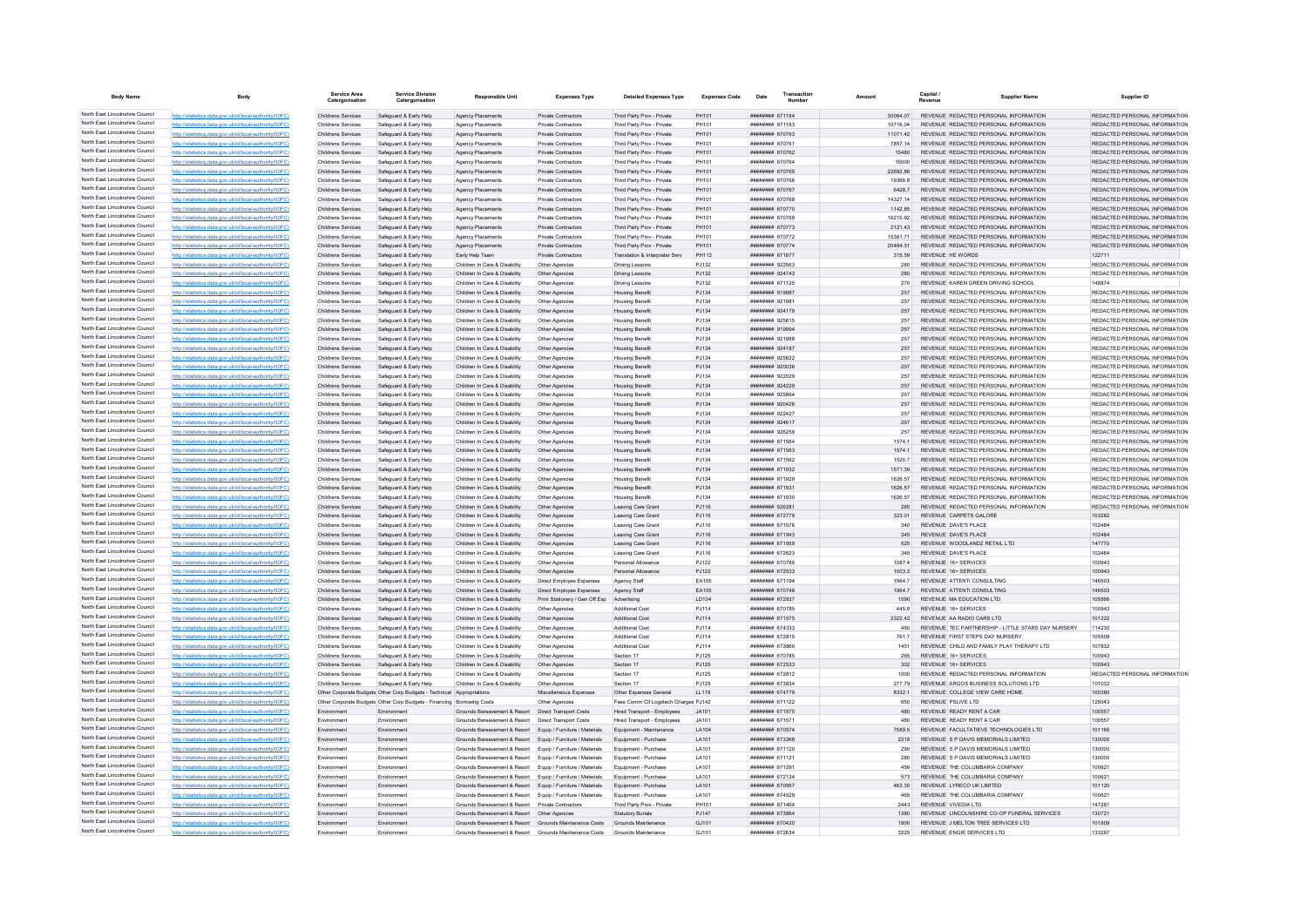| <b>Body Name</b>                                                   | Body                                                                                                            | Service Area               | <b>Service Division</b><br>Catergorisation | <b>Responsible Unit</b>                                                                                                  | <b>Expenses Type</b>                                                                                 | <b>Detailed Expenses Type</b>                                | <b>Expenses Code</b> | Date                               | Transaction | Amount                                  | Capital<br><b>Supplier Name</b>                                                          |                  | Supplier ID |
|--------------------------------------------------------------------|-----------------------------------------------------------------------------------------------------------------|----------------------------|--------------------------------------------|--------------------------------------------------------------------------------------------------------------------------|------------------------------------------------------------------------------------------------------|--------------------------------------------------------------|----------------------|------------------------------------|-------------|-----------------------------------------|------------------------------------------------------------------------------------------|------------------|-------------|
| North East Lincolnshire Council                                    | http://statistics.data.gov.uk/id/local-authority/00FC)                                                          | Environment                | Environment                                | Grounds Bereavement & Resort  Direct Transport Costs                                                                     |                                                                                                      | Hired Transport - Employees                                  | JA101                | ####### 671566                     |             | 360                                     | REVENUE READY RENT A CAR                                                                 | 100557           |             |
| North East Lincolnshire Council                                    | http://statistics.data.gov.uk/id/local-authority/00FC                                                           | Environment                | Environment                                | Grounds Bereavement & Resort   Direct Transport Costs                                                                    |                                                                                                      | Hired Transport - Employees                                  | JAA101               | ######## 671573                    |             | 360 <sub>1</sub>                        | REVENUE READY RENT A CAR                                                                 | 100557           |             |
| North East Lincolnshire Council                                    | http://statistics.data.gov.uk/id/local-authority/00FC)                                                          | Environment                | Environment                                | Grounds Bereavement & Resort   Direct Transport Costs                                                                    |                                                                                                      | Hired Transport - Employees                                  | JA101                | ####### 671567                     |             | 360                                     | REVENUE READY RENT A CAR                                                                 | 100557           |             |
| North East Lincolnshire Council                                    | http://statistics.data.gov.uk/id/local-authority/00FC                                                           | Environment                | Environmen                                 | Grounds Bereavement & Resort                                                                                             | Direct Transport Costs                                                                               | Hired Transport - Employees                                  | JA101                | ######## 667917                    |             | 360                                     | REVENUE READY RENT A CAR                                                                 | 100557           |             |
| North East Lincolnshire Council                                    | http://statistics.data.gov.uk/id/local-authority/00FC)                                                          | Fnvironment                | Environment                                | Grounds Bereavement & Resort  Direct Transport Costs                                                                     |                                                                                                      | Hired Transport - Employees                                  | JA101                | <b>######## 667919</b>             |             | 360                                     | REVENUE READY RENT A CAR                                                                 | 100557           |             |
| North East Lincolnshire Council                                    | http://statistics.data.gov.uk/id/local-authority/00FC)                                                          | Environment                | Environment                                | Grounds Bereavement & Resort   Direct Transport Costs                                                                    |                                                                                                      | Vehicles - Repairs And Maint                                 | JA105                | ######## 674688                    |             | 552.98                                  | REVENUE VALE ENGINEERING (YORK) LTD                                                      | 101700           |             |
| North East Lincolnshire Council<br>North East Lincolnshire Council | http://statistics.data.gov.uk/id/local-authority/00FC)                                                          | Environment                | Environment                                | Grounds Bereavement & Resort   Direct Transport Costs                                                                    |                                                                                                      | Vehicles - Running Costs                                     | JA104                | ####### 671220                     |             | 1361.85                                 | REVENUE ALLSTAR BUSINESS SOLUTIONS LTD                                                   | 108278           |             |
| North East Lincolnshire Council                                    | http://statistics.data.gov.uk/id/local-authority/00FC                                                           | Environment                | Environment                                | Grounds Bereavement & Resort Equip / Furniture / Materials                                                               |                                                                                                      | Equipment - Maintenance                                      | LA104                | ######## 670664                    |             | 1891.5                                  | REVENUE F G ADAMSON & SON                                                                | 100752           |             |
| North East Lincolnshire Council                                    | http://statistics.data.gov.uk/id/local-authority/00FC                                                           | Fnvironment                | Environment                                | Grounds Bereavement & Resort Equip / Furniture / Materials                                                               |                                                                                                      | Equipment - Purchase                                         | I A101               | ######## 670671                    |             | 315                                     | REVENUE EMORSGATE SEEDS                                                                  | 145436           |             |
| North East Lincolnshire Council                                    | http://statistics.data.gov.uk/id/local-authority/00FC<br>http://statistics.data.gov.uk/id/local-authority/00FC  | Fnvironment                | Environment<br>Environmen                  | Grounds Bereavement & Resort Equip / Furniture / Materials<br>Grounds Bereavement & Resort Equip / Furniture / Materials |                                                                                                      | Equipment - Purchase<br>Equipment - Purchase                 | LA101<br>LA101       | ######## 668655<br>######## 672665 |             | 3693.2<br>510                           | REVENUE HONEY BROTHERS LTD<br>REVENUE F G ADAMSON & SON                                  | 147119<br>100752 |             |
| North East Lincolnshire Council                                    | http://statistics.data.gov.uk/id/local-authority/00FC                                                           | Fnvironment                | Environment                                | Grounds Bereavement & Resort Equip / Furniture / Materials                                                               |                                                                                                      | Equipment - Purchase                                         | LA101                | ######## 672712                    |             | 366                                     | REVENUE BLUE DIAMOND STL                                                                 | 100516           |             |
| North East Lincolnshire Council                                    | http://statistics.data.gov.uk/id/local-authority/00FC)                                                          | Fnvironment                | Environment                                | Grounds Bereavement & Resort Fouin / Furniture / Materials                                                               |                                                                                                      | Foujnment - Purchase                                         | <b>LA101</b>         | ######## 673483                    |             | 444 45                                  | REVENUE TUDOR (UK) I TD T/A TUDOR ENVIRONMENT                                            | 138362           |             |
| North East Lincolnshire Council                                    | http://statistics.data.gov.uk/id/local-authority/00FC                                                           | Environment                | Environment                                | Grounds Bereavement & Resort Clothes Uniforms And Laundry Protective Clothing                                            |                                                                                                      |                                                              | LC101                | ######## 674394                    |             | 1068.51                                 | REVENUE PWS (PROTECTIVE WEAR SUPPLIES) LTD                                               | 147941           |             |
| North East Lincolnshire Council                                    | http://statistics.data.gov.uk/id/local-authority/00FC                                                           | Environment                | Environmen                                 |                                                                                                                          | Grounds Bereavement & Resort Clothes Uniforms And Laundry Protective Clothing                        |                                                              | LC101                | ####### 674399                     |             | 387.4                                   | REVENUE PWS (PROTECTIVE WEAR SUPPLIES) LTD                                               | 147941           |             |
| North East Lincolnshire Council                                    | http://statistics.data.gov.uk/id/local-authority/00FC                                                           | Environment                | Environment                                | Grounds Bereavement & Resort Private Contractors                                                                         |                                                                                                      | Third Party Prov - Private                                   | PH101                | ######## 670404                    |             | 317.31                                  | REVENUE ENGIE SERVICES LTD                                                               | 133267           |             |
| North East Lincolnshire Council                                    | http://statistics.data.gov.uk/id/local-authority/00FC                                                           | Environment                | Environment                                | Grounds Bereavement & Resort Private Contractors                                                                         |                                                                                                      | Third Party Prov - Private                                   | PH101                | ######## 671637                    |             | 2600                                    | REVENUE RENTOKIL PEST CONTROL                                                            | 100587           |             |
| North East Lincolnshire Council                                    | http://statistics.data.gov.uk/id/local-authority/00FC                                                           | Environment                | Environment                                | Grounds Bereavement & Resort                                                                                             | Private Contractors                                                                                  | Third Party Prov - Private                                   | PH101                | ######## 672726                    |             | 1015.07                                 | REVENUE GRIMSBY OPERATIONS LTD                                                           | 101116           |             |
| North East Lincolnshire Council                                    | http://statistics.data.gov.uk/id/local-authority/00FC                                                           | Environmen                 | Environmer                                 | Garage & Fleet Strategy                                                                                                  | <b>Direct Transport Costs</b>                                                                        | Hired Transport - Employees                                  | JA101                | ######## 674370                    |             | 450                                     | REVENUE READY RENT A CAR                                                                 | 100557           |             |
| North East Lincolnshire Council                                    | http://statistics.data.gov.uk/id/local-authority/00FC)                                                          | Fnvironment                | Environment                                | Garage & Fleet Strategy                                                                                                  | Direct Transport Costs                                                                               | <b>Hired Transport - Employees</b>                           | JA101                | <b>ининнин</b> 674372              |             | 625                                     | REVENUE READY RENT A CAR                                                                 | 100557           |             |
| North East Lincolnshire Council<br>North East Lincolnshire Council | http://statistics.data.gov.uk/id/local-authority/00FC)                                                          | Environment                | Environment                                | Garage & Fleet Strategy                                                                                                  | <b>Direct Transport Costs</b>                                                                        | Vehicles - Repairs And Maint                                 | JA105                | ######## 673355                    |             | $-300.35$                               | REVENUE FLEET FACTORS LTD                                                                | 100886           |             |
| North East Lincolnshire Council                                    | http://statistics.data.gov.uk/id/local-authority/00FC)                                                          | Environment                | Environment                                | Garage & Fleet Strategy                                                                                                  | Direct Transport Costs                                                                               | Vehicles - Repairs And Maint                                 | JA105                | ####### 662232                     |             | 3825.07                                 | REVENUE FLEET FACTORS LTD                                                                | 100886           |             |
| North East Lincolnshire Council                                    | http://statistics.data.gov.uk/id/local-authority/00FC                                                           | Environment<br>Fnvironment | Environmen<br>Environment                  | Garage & Fleet Strategy                                                                                                  | <b>Direct Transport Costs</b>                                                                        | Vehicles - Repairs And Maint                                 | JA105<br>.14105      | ######## 671047<br>######## 671046 |             | 4428.45<br>6791 26                      | REVENUE FLEET FACTORS LTD<br>REVENUE FLEET FACTORS LTD                                   | 100886<br>100886 |             |
| North East Lincolnshire Council                                    | http://statistics.data.gov.uk/id/local-authority/00FC<br>http://statistics.data.gov.uk/id/local-authority/00FC  | Environment                | Environment                                | Garage & Fleet Strategy<br>Garage & Fleet Strategy                                                                       | <b>Direct Transport Costs</b><br><b>Direct Transport Costs</b>                                       | Vehicles - Repairs And Maint<br>Vehicles - Repairs And Maint | JA105                | ######## 671044                    |             | 665 34                                  | REVENUE TERBERG MATEC UK LTD                                                             | 101293           |             |
| North East Lincolnshire Council                                    | http://statistics.data.gov.uk/id/local-authority/00FC                                                           | Environment                | Environment                                | Garage & Fleet Strategy                                                                                                  | Direct Transport Costs                                                                               | Vehicles - Repairs And Maint                                 | JA105                | ######## 671035                    |             | 1178.43                                 | REVENUE FLEET FACTORS LTD                                                                | 100886           |             |
| North East Lincolnshire Council                                    | http://statistics.data.gov.uk/id/local-authority/00FC                                                           | Fnvironment                | Environmen                                 | Garage & Fleet Strategy                                                                                                  | <b>Direct Transport Costs</b>                                                                        | Vehicles - Repairs And Maint                                 | .14105               | ######## 671036                    |             | 1426.62                                 | REVENUE FLEET FACTORS LTD                                                                | 100886           |             |
| North East Lincolnshire Council                                    | http://statistics.data.gov.uk/id/local-authority/00FC)                                                          | Fnvironment                | Environment                                | Garage & Fleet Strategy                                                                                                  | <b>Direct Transport Costs</b>                                                                        | Vehicles - Renairs And Maint                                 | .14105               | <b>########</b> 671037             |             | 1102.63                                 | REVENUE ELEET FACTORS LTD                                                                | 100886           |             |
| North East Lincolnshire Council                                    | http://statistics.data.gov.uk/id/local-authority/00FC                                                           | Fnvironment                | Environment                                | Garage & Fleet Strategy                                                                                                  | <b>Direct Transport Costs</b>                                                                        | Vehicles - Repairs And Maint                                 | JA105                | ######## 671038                    |             | 31774                                   | REVENUE FLEET FACTORS LTD                                                                | 100886           |             |
| North East Lincolnshire Council                                    | http://statistics.data.gov.uk/id/local-authority/00FC)                                                          | Environment                | Environmen                                 | Garage & Fleet Strategy                                                                                                  | <b>Direct Transport Costs</b>                                                                        | Vehicles - Repairs And Maint                                 | JA105                | ######## 670970                    |             | 327.22                                  | REVENUE B A BUSH & SON LTD                                                               | 101828           |             |
| North East Lincolnshire Council                                    | http://statistics.data.gov.uk/id/local-authority/00FC                                                           | Environment                | Environment                                | Garage & Fleet Strategy                                                                                                  | Direct Transport Costs                                                                               | Vehicles - Repairs And Maint                                 | .14105               | ####### 671051                     |             | 860                                     | REVENUE B A BUSH & SON LTD                                                               | 101828           |             |
| North East Lincolnshire Council                                    | http://statistics.data.gov.uk/id/local-authority/00FC                                                           | Environment                | Environment                                | Garage & Fleet Strategy                                                                                                  | <b>Direct Transport Costs</b>                                                                        | Vehicles - Repairs And Maint                                 | JA105                | ######## 671052                    |             | 430                                     | REVENUE B A BUSH & SON LTD                                                               | 101828           |             |
| North East Lincolnshire Council                                    | http://statistics.data.gov.uk/id/local-authority/00FC                                                           | Environment                | Environment                                | Garage & Fleet Strategy                                                                                                  | <b>Direct Transport Costs</b>                                                                        | Vehicles - Repairs And Maint                                 | JA105                | ######## 671294                    |             | 1905                                    | REVENUE SMART GARAGE EQUIPMENT SERVICES LTD                                              | 103640           |             |
| North East Lincolnshire Council                                    | http://statistics.data.gov.uk/id/local-authority/00FC                                                           | Environmen                 | Environmer                                 | Garage & Fleet Strategy                                                                                                  | <b>Direct Transport Costs</b>                                                                        | Vehicles - Repairs And Maint                                 | JA105                | ######## 671297                    |             | 408.6                                   | REVENUE HARRIS & GARROD LTD                                                              | 100604           |             |
| North East Lincolnshire Council                                    | http://statistics.data.gov.uk/id/local-authority/00FC)                                                          | Fnvironment                | Environment                                | Garage & Fleet Strategy                                                                                                  | <b>Direct Transport Costs</b>                                                                        | Vehicles - Repairs And Maint                                 | JA105                | ######## 671237                    |             | 3332 11                                 | REVENUE FLEET FACTORS LTD                                                                | 100886           |             |
| North East Lincolnshire Council<br>North East Lincolnshire Council | http://statistics.data.gov.uk/id/local-authority/00FC)                                                          | Environment                | Environment                                | Garage & Fleet Strategy                                                                                                  | <b>Direct Transport Costs</b>                                                                        | Vehicles - Repairs And Maint                                 | JA105                | ######## 671238                    |             | 1764.22                                 | REVENUE FLEET FACTORS LTD                                                                | 100886           |             |
| North East Lincolnshire Council                                    | http://statistics.data.gov.uk/id/local-authority/00FC)                                                          | Environment                | Environment                                | Garage & Fleet Strategy                                                                                                  | <b>Direct Transport Costs</b>                                                                        | Vehicles - Repairs And Maint                                 | JA105<br>JA105       | ######## 674298                    |             | 347.13<br>950.84                        | REVENUE ENERGAS LIMITED                                                                  | 129000<br>100886 |             |
| North East Lincolnshire Council                                    | http://statistics.data.gov.uk/id/local-authority/00FC<br>http://statistics.data.gov.uk/id/local-authority/00FC  | Environment<br>Environment | Environmen<br>Environment                  | Garage & Fleet Strategy<br>Garage & Fleet Strategy                                                                       | <b>Direct Transport Costs</b>                                                                        | Vehicles - Repairs And Maint<br>Vehicles - Repairs And Maint | .14105               | ######## 674276<br>######## 674424 |             | 2708.36                                 | REVENUE FLEET FACTORS LTD<br>REVENUE FLEET FACTORS LTD                                   | 100886           |             |
| North East Lincolnshire Council                                    | http://statistics.data.gov.uk/id/local-authority/00FC                                                           | Environment                | Environment                                | Garage & Fleet Strategy                                                                                                  | Direct Transport Costs<br><b>Direct Transport Costs</b>                                              | Vehicles - Repairs And Maint                                 | .14105               | ######## 674423                    |             | 713.7                                   | REVENUE FLEET FACTORS LTD                                                                | 100886           |             |
| North East Lincolnshire Council                                    | http://statistics.data.gov.uk/id/local-authority/00FC)                                                          | Environment                | Environment                                | Garage & Fleet Strategy                                                                                                  | <b>Direct Transport Costs</b>                                                                        | Vehicles - Repairs And Maint                                 | JA105                | ######## 674273                    |             | 702.74                                  | REVENUE FLEET FACTORS LTD                                                                | 100886           |             |
| North East Lincolnshire Council                                    | atistics.data.gov.uk/id/local-authority/00FC                                                                    | Fnvironment                | Environmen                                 | Garage & Fleet Strategy                                                                                                  | <b>Direct Transport Costs</b>                                                                        | Vehicles - Repairs And Maint                                 | .14105               | ######## 674277                    |             | 2215.31                                 | REVENUE FLEET FACTORS LTD                                                                | 100886           |             |
| North East Lincolnshire Council                                    | http://statistics.data.gov.uk/id/local-authority/00FC)                                                          | Fnvironment                | Environment                                | Garage & Fleet Strategy                                                                                                  | <b>Direct Transport Costs</b>                                                                        | Vehicles - Repairs And Maint                                 | JA105                | ######## 674278                    |             | 2462 18                                 | REVENUE FLEET FACTORS LTD                                                                | 100886           |             |
| North East Lincolnshire Council                                    | http://statistics.data.gov.uk/id/local-authority/00EC)                                                          | Fnvironment                | Environment                                | Garage & Fleet Strategy                                                                                                  | Direct Transport Costs                                                                               | Vehicles - Renairs And Maint                                 | .14105               | ######## 674425                    |             | 4454.41                                 | REVENUE ELEET FACTORS LTD                                                                | 100886           |             |
| North East Lincolnshire Council                                    | http://statistics.data.gov.uk/id/local-authority/00FC                                                           | Fnvironment                | Environment                                | Garage & Fleet Strategy                                                                                                  | <b>Direct Transport Costs</b>                                                                        | Vehicles - Repairs And Maint                                 | .14105               | ######## 674454                    |             | 3643.37                                 | REVENUE FLEET FACTORS LTD                                                                | 100886           |             |
| North East Lincolnshire Council                                    | http://statistics.data.gov.uk/id/local-authority/00FC                                                           | Environment                | Environment                                | Garage & Fleet Strategy                                                                                                  | <b>Direct Transport Costs</b>                                                                        | Vehicles - Repairs And Maint                                 | JA105                | ####### 674280                     |             | 611                                     | REVENUE SMART GARAGE EQUIPMENT SERVICES LTD                                              | 103640           |             |
| North East Lincolnshire Council                                    | http://statistics.data.gov.uk/id/local-authority/00FC                                                           | Environment                | Environment                                | Garage & Fleet Strategy                                                                                                  | Direct Transport Costs                                                                               | Vehicles - Repairs And Maint                                 | JA105                | ####### 674289                     |             | 288                                     | REVENUE SMART GARAGE EQUIPMENT SERVICES LTD                                              | 103640           |             |
| North East Lincolnshire Council<br>North East Lincolnshire Council | http://statistics.data.gov.uk/id/local-authority/00FC)                                                          | Environment                | Environment                                | Garage & Fleet Strategy                                                                                                  | <b>Direct Transport Costs</b>                                                                        | Vehicles - Repairs And Maint                                 | JA105                | ######## 674383                    |             | 3366.15                                 | REVENUE NTM GB LTD                                                                       | 134848           |             |
| North East Lincolnshire Council                                    | tics.data.gov.uk/id/local-authority/00FC)                                                                       | Environment                | Environmen                                 | Garage & Fleet Strategy                                                                                                  | <b>Direct Transport Costs</b>                                                                        | Vehicles - Repairs And Maint                                 | JA105                | ######## 674384                    |             | 1362.48                                 | REVENUE LINCOLNSHIRE MOTORS LTD                                                          | 100538           |             |
| North East Lincolnshire Council                                    | http://statistics.data.gov.uk/id/local-authority/00FC<br>http://statistics.data.gov.uk/id/local-authority/00EC) | Environmen                 | Environmen                                 | Garage & Fleet Strategy                                                                                                  | <b>Direct Transport Costs</b>                                                                        | Vehicles - Repairs And Maint                                 | JA105                | ######## 674378                    |             | 498.07<br>1020.6                        | REVENUE DENNIS EAGLE LTD                                                                 | 100627<br>101828 |             |
| North East Lincolnshire Council                                    | http://statistics.data.gov.uk/id/local-authority/00FC)                                                          | Environment<br>Environment | Environmen<br>Environment                  | Garage & Fleet Strategy<br>Garage & Fleet Strategy                                                                       | <b>Direct Transport Costs</b><br><b>Direct Transport Costs</b>                                       | Vehicles - Repairs And Maint<br>Vehicles - Repairs And Maint | JA105<br>JA105       | ####### 674315<br>######## 674420  |             | 860                                     | REVENUE B A BUSH & SON LTD<br>REVENUE B A BUSH & SON LTD                                 | 101828           |             |
| North East Lincolnshire Council                                    | http://statistics.data.gov.uk/id/local-authority/00FC)                                                          | Environment                | Environment                                | Garage & Fleet Strategy                                                                                                  | <b>Direct Transport Costs</b>                                                                        | Vehicles - Repairs And Maint                                 | JA105                | ####### 674319                     |             | 514.74                                  | REVENUE B A BUSH & SON LTD                                                               | 101828           |             |
| North East Lincolnshire Council                                    | http://statistics.data.gov.uk/id/local-authority/00FC)                                                          | Environment                | Environmen                                 | Garage & Fleet Strategy                                                                                                  | <b>Direct Transport Costs</b>                                                                        | Vehicles - Repairs And Maint                                 | JA105                | ######## 674387                    |             | 430                                     | REVENUE B A BUSH & SON LTD                                                               | 101828           |             |
| North East Lincolnshire Council                                    | http://statistics.data.gov.uk/id/local-authority/00FC)                                                          | Environment                | Environment                                | Garage & Fleet Strategy                                                                                                  | <b>Direct Transport Costs</b>                                                                        | Vehicles - Repairs And Maint                                 | .14105               | ######## 674421                    |             | 923.02                                  | REVENUE WR MATERIAL HANDLING LTD                                                         | 101388           |             |
| North East Lincolnshire Council                                    | http://statistics.data.gov.uk/id/local-authority/00FC)                                                          | Environment                | Environment                                | Garage & Fleet Strategy                                                                                                  | Clothes Uniforms And Laundry Protective Clothing                                                     |                                                              | LC101                | ######## 669745                    |             | 269.6                                   | REVENUE PWS (PROTECTIVE WEAR SUPPLIES) LTD                                               | 147941           |             |
| North East Lincolnshire Council                                    |                                                                                                                 | Environment                | Environment                                | Garage & Fleet Strategy                                                                                                  | Grants And Subscriptions                                                                             | Subscriptions                                                | LJ101                | ####### 674453                     |             | 1289.25                                 | REVENUE CTRACK UK LTD                                                                    | 147152           |             |
| North East Lincolnshire Council                                    | http://statistics.data.gov.uk/id/local-authority/00FC)                                                          | Environment                | Environmen                                 | <b>Street Cleansing</b>                                                                                                  | Private Contractors                                                                                  | Third Party Prov - Private                                   | PH101                | ######## 674526                    |             | 1302.55                                 | <b>REVENUE SRCL LTD</b>                                                                  | 102009           |             |
| North East Lincolnshire Council                                    | http://statistics.data.gov.uk/id/local-authority/00EC)                                                          | Fnvironment                | Environment                                | Waste Services                                                                                                           | Equip / Furniture / Materials                                                                        | Promotions                                                   | I A124               | ######## 667289                    |             | 2032 86                                 | REVENUE GLOBAL RADIO SERVICES LTD                                                        | 109784           |             |
| North East Lincolnshire Council                                    | http://statistics.data.gov.uk/id/local-authority/00FC                                                           | Fnvironment                | Environment                                | <b>Waste Services</b>                                                                                                    | Equip / Furniture / Materials                                                                        | Promotions                                                   | LA124                | ######## 671991                    |             | 1251.43                                 | REVENUE GLOBAL RADIO SERVICES LTD                                                        | 109784           |             |
| North East Lincolnshire Council<br>North East Lincolnshire Council | http://statistics.data.gov.uk/id/local-authority/00FC                                                           | Environment                | Environment                                | Waste Services                                                                                                           | Clothes Uniforms And Laundry Protective Clothing                                                     |                                                              | LC101                | ######## 670324                    |             | 690                                     | REVENUE ARCO LTD                                                                         | 100509           |             |
| North East Lincolnshire Council                                    | http://statistics.data.gov.uk/id/local-authority/00FC                                                           | Environment                | Environment                                | <b>Waste Services</b>                                                                                                    | Clothes Uniforms And Laundry Protective Clothing                                                     |                                                              | LC101                | ######## 670324                    |             | 690                                     | REVENUE ARCO LTD                                                                         | 100509           |             |
| North East Lincolnshire Council                                    | http://statistics.data.gov.uk/id/local-authority/00EC)                                                          | Fnvironment<br>Fnvironment | Environment                                | Waste Services                                                                                                           | Clothes Uniforms And Laundry Protective Clothing                                                     |                                                              | I C <sub>101</sub>   | ######## 670575                    |             | 956 88<br>1722.5                        | REVENUE PWS (PROTECTIVE WEAR SUPPLIES) LTD                                               | 147941           |             |
| North East Lincolnshire Council                                    | stics.data.gov.uk/id/local-authority/00FC)<br>http://statistics.data.gov.uk/id/local-authority/00FC             | Environmen                 | Environment<br>Environmer                  | <b>Waste Services</b><br>Waste Service                                                                                   | Clothes Uniforms And Laundry Protective Clothing<br>Clothes Uniforms And Laundry Protective Clothing |                                                              | LC101<br>LC101       | ######## 671633<br>######## 67288  |             | 641.82                                  | REVENUE PWS (PROTECTIVE WEAR SUPPLIES) LTD<br>REVENUE PWS (PROTECTIVE WEAR SUPPLIES) LTD | 147941<br>147941 |             |
| North East Lincolnshire Council                                    | httn://statistics.data.gov.uk/id/local-authority/00FC)                                                          | Environment                | Environmen                                 | <b>Waste Services</b>                                                                                                    | Grants And Subscriptions                                                                             | Subscriptions                                                | LJ101                | ####### 674708                     |             | 445                                     | REVENUE LARAC LTD                                                                        | 149017           |             |
| North East Lincolnshire Council                                    | http://statistics.data.gov.uk/id/local-authority/00FC)                                                          | Environment                | Environment                                | <b>Waste Services</b>                                                                                                    | Private Contractors                                                                                  | Third Party Prov - Private                                   | PH101                | ######## 673780                    |             | 4128                                    | <b>REVENUE MGB</b>                                                                       | 101544           |             |
| North East Lincolnshire Council                                    | http://statistics.data.gov.uk/id/local-authority/00FC)                                                          | Environment                | Environment                                | Waste Services                                                                                                           | Private Contractors                                                                                  | Third Party Prov - Private                                   | PH101                | ######## 673789                    |             | 3577.2                                  | <b>REVENUE MGB</b>                                                                       | 101544           |             |
| North East Lincolnshire Council                                    | http://statistics.data.gov.uk/id/local-authority/00FC)                                                          | Environment                | Environment                                | <b>Waste Services</b>                                                                                                    | Private Contractors                                                                                  | Third Party Prov - Private                                   | PH101                | ######## 670780                    |             | 616.14                                  | REVENUE SYSTEMATIC PRINT MANAGEMENT LTD                                                  | 101147           |             |
| North East Lincolnshire Council                                    | http://statistics.data.gov.uk/id/local-authority/00FC)                                                          | Environment                | Environment                                | Waste Services                                                                                                           | Private Contractors                                                                                  | Third Party Prov - Private                                   | PH101                | ####### 671117                     |             | 727                                     | REVENUE UKPRINTING.COM                                                                   | 148715           |             |
| North East Lincolnshire Council                                    | http://statistics.data.gov.uk/id/local-authority/00FC)                                                          | Environment                | Environment                                | <b>Waste Services</b>                                                                                                    | Private Contractors                                                                                  | Third Party Prov - Private                                   | PH101                | ######## 672681                    |             | 526.8                                   | REVENUE VENDING ENTERPRISES                                                              | 100635           |             |
| North East Lincolnshire Council                                    |                                                                                                                 | Environment                | Environment                                | <b>Waste Services</b>                                                                                                    | Private Contractors                                                                                  | Third Party Prov - Private                                   | PH101                | ######## 674267                    |             | 619.63                                  | REVENUE ALLPAY LIMITED                                                                   | 112919           |             |
| North East Lincolnshire Council                                    | http://statistics.data.gov.uk/id/local-authority/00FC                                                           | Environment                | Environment                                | <b>Waste Services</b>                                                                                                    | Private Contractors                                                                                  | Third Party Prov - Private                                   | PH101                | ####### 674329                     |             | 1292.7                                  | REVENUE SYSTEMATIC PRINT MANAGEMENT LTD                                                  | 101147           |             |
| North East Lincolnshire Council                                    | http://statistics.data.gov.uk/id/local-authority/00EC)                                                          | Fnvironment                | Environment                                | Waste Services                                                                                                           | Private Contractors                                                                                  | Third Party Prov - Private                                   | PH101                | ######## 674330                    |             | 483 85                                  | REVENUE SYSTEMATIC PRINT MANAGEMENT LTD                                                  | 101147           |             |
| North East Lincolnshire Council<br>North East Lincolnshire Council | http://statistics.data.gov.uk/id/local-authority/00FC                                                           | Fnvironment                | Environment                                | Waste Disposal And Strategy                                                                                              | <b>Private Contractors</b>                                                                           | <b>Contract Payments</b>                                     | <b>PH105</b>         | ######## 673350                    |             | ACTED COMMERCIALLY SENSITIVE            | REVENUE NEWLINCS DEVELOPMENT LTD                                                         | 101125           |             |
| North East Lincolnshire Council                                    | http://statistics.data.gov.uk/id/local-authority/00FC<br>http://statistics.data.gov.uk/id/local-authority/00FC) | Environment                | Environment                                | Waste Disposal And Strategy                                                                                              | Private Contractors                                                                                  | Contract Payments Landfill Tax                               | PH106<br>PH101       | ######## 673350<br>######## 674706 |             | ACTED COMMERCIALLY SENSITIVE            | REVENUE NEWLINCS DEVELOPMENT LTD<br>REVENUE GRIMSBY OPERATIONS LTD                       | 101125<br>101116 |             |
| North East Lincolnshire Council                                    | http://statistics.data.gov.uk/id/local-authority/00FC                                                           | Environment<br>Fnvironment | Environment<br>Environment                 | Waste Disposal And Strategy<br>Waste Disposal And Strategy                                                               | Private Contractors<br>Customer And Client Receipts Sales - Std Vat 7                                | Third Party Prov - Private                                   | VC101                | ######## 673350                    |             | 2731.25<br>ACTED COMMERCIALLY SENSITIVE | REVENUE NEWLINGS DEVELOPMENT LTD.                                                        | 101125           |             |
|                                                                    |                                                                                                                 |                            |                                            |                                                                                                                          |                                                                                                      |                                                              |                      |                                    |             |                                         |                                                                                          |                  |             |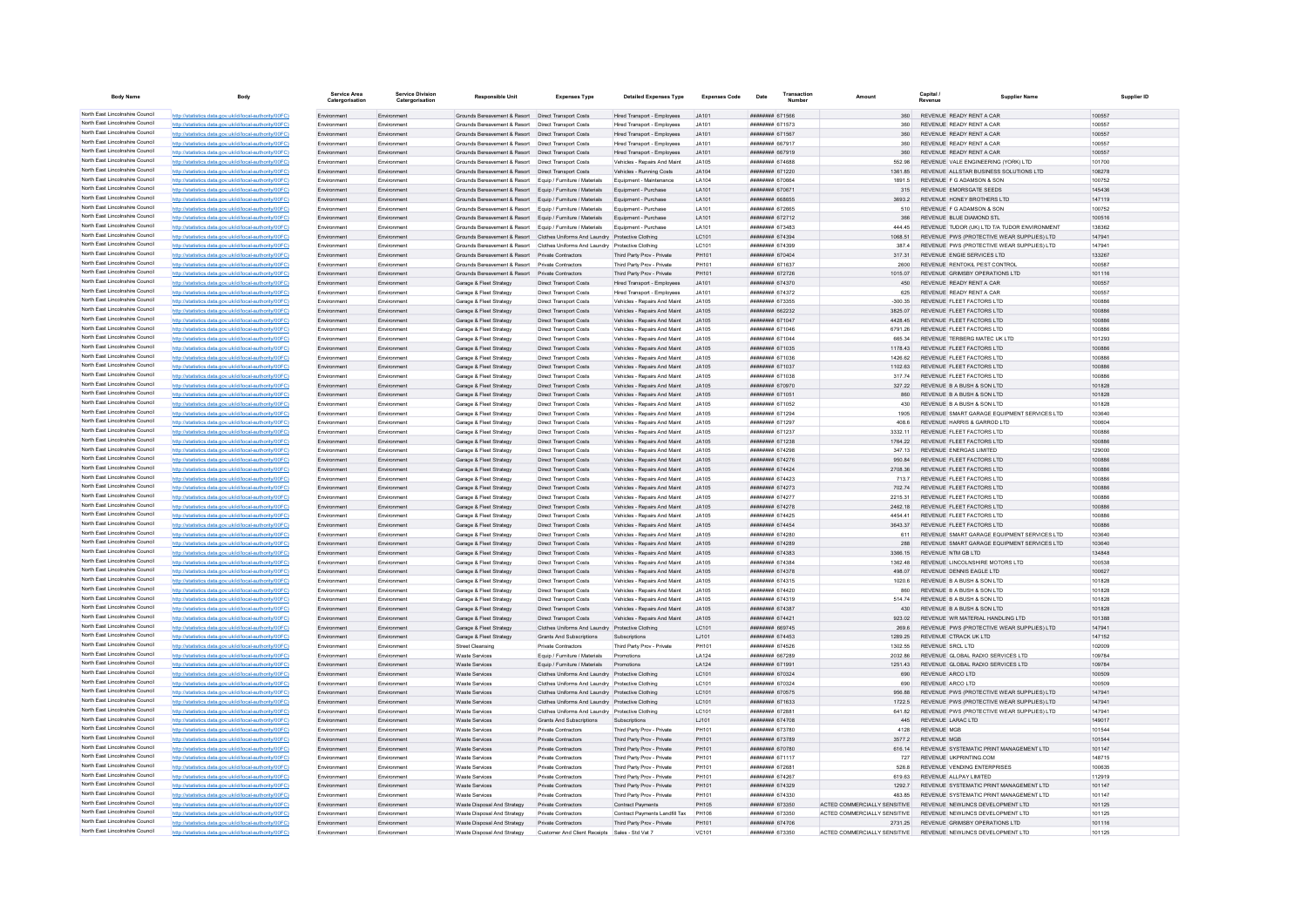| <b>Body Name</b>                                                   | Body                                                                                                             | Service Area<br>Catergorisation | <b>Service Division</b><br>Catergorisation                                                                 | <b>Responsible Unit</b>                           | <b>Expenses Type</b>                                     | <b>Detailed Expenses Type</b>                                                                                                      | <b>Expenses Code</b> | Date                                     | Transaction | Amount                       | Capital /<br><b>Pavenu</b> | <b>Supplier Name</b>                                                                 |                  | Supplier ID |
|--------------------------------------------------------------------|------------------------------------------------------------------------------------------------------------------|---------------------------------|------------------------------------------------------------------------------------------------------------|---------------------------------------------------|----------------------------------------------------------|------------------------------------------------------------------------------------------------------------------------------------|----------------------|------------------------------------------|-------------|------------------------------|----------------------------|--------------------------------------------------------------------------------------|------------------|-------------|
| North East Lincolnshire Council                                    | http://statistics.data.gov.uk/id/local-authority/00FC)                                                           | Environment                     | Environment                                                                                                | Waste Disposal And Strategy                       | Private Contractors                                      | <b>Contract Payments</b>                                                                                                           | PH105                | ######## 673351                          |             | ACTED COMMERCIALLY SENSITIVE |                            | REVENUE NEWLINGS DEVELOPMENT LTD                                                     | 101125           |             |
| North East Lincolnshire Council                                    | http://statistics.data.gov.uk/id/local-authority/00FC)                                                           | Environment                     | Environment                                                                                                | <b>Regulatory Services</b>                        | Direct Employee Expenses                                 | Agency Staff                                                                                                                       | EA105                | ######## 672673                          |             | 259.74                       |                            | REVENUE THE BEST CONNECTION                                                          | 143357           |             |
| North East Lincolnshire Council<br>North East Lincolnshire Council | http://statistics.data.gov.uk/id/local-authority/00FC)                                                           | Environmen                      | Environmen                                                                                                 | <b>Regulatory Services</b>                        | Direct Employee Expenses                                 | Agency Staff                                                                                                                       | EA105                | ######## 672674                          |             | 496.17                       |                            | REVENUE THE BEST CONNECTION                                                          | 143357           |             |
| North East Lincolnshire Council                                    | http://statistics.data.gov.uk/id/local-authority/00FC)                                                           | Environmen                      | Environmen                                                                                                 | Regulatory Service                                | Indirect Employee Expenses                               | Staff Training                                                                                                                     | EB122                | ######## 670967                          |             | 450                          |                            | REVENUE SEA FISH INDUSTRY AUTHORITY                                                  | 116531           |             |
| North East Lincolnshire Council                                    | http://statistics.data.gov.uk/id/local-authority/00FC)<br>http://statistics.data.gov.uk/id/local-authority/00FC) | Fnvironment<br>Environment      | Environment<br>Environment                                                                                 | Regulatory Services<br><b>Regulatory Services</b> | Miscellaneous Expenses<br>Miscellaneous Expenses         | Fnyimnmental/Health Analysis<br>Environmental/Health Analysis                                                                      | 11120<br>LL120       | <b>НИНИНИН 672121</b><br>######## 673782 |             | 835<br>835                   |                            | REVENUE FERA SCIENCE LTD<br>REVENUE FERA SCIENCE LTD                                 | 131671<br>131671 |             |
| North East Lincolnshire Council                                    | http://statistics.data.gov.uk/id/local-authority/00FC)                                                           | Environment                     | Environment                                                                                                | <b>Regulatory Services</b>                        | Miscellaneous Expenses                                   | Environmental/Health Analysis                                                                                                      | LL120                | ####### 672119                           |             | 835                          |                            | REVENUE FERA SCIENCE LTD                                                             | 131671           |             |
| North East Lincolnshire Council                                    | http://statistics.data.gov.uk/id/local-authority/00FC)                                                           | Environment                     | Environment                                                                                                | Regulatory Services                               | Equip / Furniture / Materials                            | Goods For Resale                                                                                                                   | LA123                | ######## 671621                          |             | 263.89                       |                            | REVENUE VIP SYSTEM LTD                                                               | 101697           |             |
| North East Lincolnshire Council                                    | http://statistics.data.gov.uk/id/local-authority/00FC)                                                           | Environment                     | Environment                                                                                                | Regulatory Services                               | Equip / Furniture / Materials                            | Goods For Resale                                                                                                                   | LA123                | ######## 671621                          |             | 518.02                       |                            | REVENUE VIP SYSTEM LTD                                                               | 101697           |             |
| North East Lincolnshire Council                                    | http://statistics.data.gov.uk/id/local-authority/00FC)                                                           | Environment                     | Environment                                                                                                | <b>Regulatory Services</b>                        | Communications And Computin Computer Consumable          |                                                                                                                                    | LF109                | ####### 674385                           |             | 637.5                        |                            | REVENUE DIAMOND PEOPLE LTD                                                           | 104496           |             |
| North East Lincolnshire Council                                    | http://statistics.data.gov.uk/id/local-authority/00FC)                                                           | Environment                     | Environmen                                                                                                 | <b>Regulatory Services</b>                        | Private Contractors                                      | Third Party Prov - Private                                                                                                         | PH101                | ####### 670941                           |             | 3162                         |                            | REVENUE SANGREAT KENNELS                                                             | 103270           |             |
| North East Lincolnshire Council<br>North East Lincolnshire Council | http://statistics.data.gov.uk/id/local-authority/00FC)                                                           | Fnvironment                     | Environment                                                                                                | <b>Regulatory Services</b>                        | Private Contractors                                      | Third Party Prov - Private                                                                                                         | PH101                | ####### 674686                           |             | 500                          |                            | REVENUE I II LIPUT WASTE DISPOSAL LTD                                                | 144849           |             |
| North East Lincolnshire Council                                    | http://statistics.data.gov.uk/id/local-authority/00FC)                                                           | Fnvironment                     | Environment                                                                                                | Energy Project                                    | Indirect Employee Expenses                               | Pension P/Ment Early Retire                                                                                                        | EB108                | ######## 670974                          |             | 188922.83                    |                            | REVENUE EAST RIDING OF YORKSHIRE COUNCIL                                             | 100377           |             |
| North East Lincolnshire Council                                    | http://statistics.data.gov.uk/id/local-authority/00FC)                                                           | Environment<br>Environment      | Environment<br>Environment                                                                                 | <b>Energy Project</b>                             | Contributions To Provisions                              | Contributions - Other                                                                                                              | LK103<br>PI 101      | ####### 671600<br>######## 673680        |             | 500<br>4000                  |                            | REVENUE PML BEAUTY LTD T/A SPRING BEAUTY ROOM<br>REVENUE LINCOLNSHIRE COUNTY COUNCIL | 148692<br>100389 |             |
| North East Lincolnshire Council                                    | http://statistics.data.gov.uk/id/local-authority/00FC<br>http://statistics.data.gov.uk/id/local-authority/00FC)  | Fnvironment                     | Environment                                                                                                | <b>Energy Project</b><br><b>Energy Project</b>    | Consultancy<br>Miscellaneous Expenses                    | Consultancy<br>Other Supplies & Services                                                                                           | 11110                | ######## 672595                          |             | 360                          |                            | REVENUE NORFOLK & WAVENEY ENTERPRISE SERVICES LTD.                                   | 145349           |             |
| North East Lincolnshire Council                                    | http://statistics.data.gov.uk/id/local-authority/00FC)                                                           | Fnvironment                     | Fnvironmen                                                                                                 | <b>Energy Project</b>                             | Miscellaneous Expenses                                   | Other Supplies & Services                                                                                                          | LL110                | ######## 671445                          |             | 4864                         |                            | REVENUE CARNEY GREEN LLF                                                             | 146678           |             |
| North East Lincolnshire Council                                    | http://statistics.data.gov.uk/id/local-authority/00FC)                                                           | Resources                       | Policy Strategy And Resources Chief Finance Officer                                                        |                                                   | Consultancy                                              | Consultancy                                                                                                                        | PL101                | ######## 672316                          |             | 1880                         |                            | REVENUE IAN GIRDLEY                                                                  | 137191           |             |
| North East Lincolnshire Council                                    | http://statistics.data.gov.uk/id/local-authority/00FC                                                            | Resources                       | Policy Strategy And Resources Chief Finance Officer                                                        |                                                   | Consultancy                                              | Consultanc                                                                                                                         | PL101                | ######## 672319                          |             | 1590                         |                            | REVENUE JAN GIRDLEY                                                                  | 137191           |             |
| North East Lincolnshire Council                                    | http://statistics.data.gov.uk/id/local-authority/00FC)                                                           | Resources                       | Policy Strategy And Resources Chief Finance Officer                                                        |                                                   | Consultancy                                              | Consultancy                                                                                                                        | PL101                | ######## 672321                          |             | 687.5                        |                            | REVENUE REBECCA DARNELL                                                              | 144555           |             |
| North East Lincolnshire Council                                    | http://statistics.data.gov.uk/id/local-authority/00FC)                                                           | Resources                       | Policy Strategy And Resources Chief Finance Officer                                                        |                                                   | Consultancy                                              | Consultancy                                                                                                                        | PL101                | ######## 672237                          |             | 775                          |                            | REVENUE REBECCA DARNELL                                                              | 144555           |             |
| North East Lincolnshire Council<br>North East Lincolnshire Council | http://statistics.data.gov.uk/id/local-authority/00FC                                                            | Resources                       | Policy Strategy And Resources Chief Finance Officer                                                        |                                                   | Consultancy                                              | Consultancy                                                                                                                        | PL101                | ######## 672318                          |             | 250                          |                            | REVENUE HAMMOND HOUSE PUBLISHING LTD                                                 | 144372           |             |
| North East Lincolnshire Council                                    | http://statistics.data.gov.uk/id/local-authority/00FC)                                                           | Resources                       | Policy Strategy And Resources Chief Finance Officer<br>Policy Strategy And Resources Chief Finance Officer |                                                   | Consultancy                                              | Consultancy                                                                                                                        | PI 101<br>PL101      | ######## 672322<br>######## 672317       |             | 1280<br>1055                 |                            | REVENUE SARAH BRATTAN<br>REVENUE SARAH BRATTAN                                       | 134910<br>134910 |             |
| North East Lincolnshire Council                                    | http://statistics.data.gov.uk/id/local-authority/00FC)<br>http://statistics.data.gov.uk/id/local-authority/00FC) | Resources<br>Resources          | Policy Strategy And Resources Chief Finance Office                                                         |                                                   | Consultancy<br>Consultancy                               | Consultancy<br>Consultancy                                                                                                         | PL101                | ######## 672320                          |             | 725                          |                            | REVENUE ANTHONY WINN BUSINESS CONSULTANCY LTD                                        | 134636           |             |
| North East Lincolnshire Council                                    | http://statistics.data.gov.uk/id/local-authority/00FC                                                            |                                 | Policy Strategy And Resources Chief Finance Officer                                                        |                                                   | Consultancy                                              | Consultancy                                                                                                                        | PL101                | ######## 672315                          |             | 762.5                        |                            | REVENUE ANTHONY WINN BUSINESS CONSULTANCY LTD                                        | 134636           |             |
| North East Lincolnshire Council                                    | http://statistics.data.gov.uk/id/local-authority/00EC)                                                           | Resources                       | Policy Strategy And Resources   T Shared Service                                                           |                                                   | Communications And Computin Telephones                   |                                                                                                                                    | IF112                | ######## 671006                          |             | 1721.89                      |                            | REVENUE VIRGIN MEDIA                                                                 | 107612           |             |
| North East Lincolnshire Council                                    | http://statistics.data.gov.uk/id/local-authority/00FC)                                                           | Resources                       | Policy Strategy And Resources   I.T Shared Service                                                         |                                                   | Communications And Computin Telephones                   |                                                                                                                                    | LF112                | ######## 671091                          |             | 6367.4                       |                            | REVENUE VODAFONE LIMITED                                                             | 101324           |             |
| North East Lincolnshire Council                                    | http://statistics.data.gov.uk/id/local-authority/00FC                                                            | Resources                       | Policy Strategy And Resources   I.T Shared Service                                                         |                                                   | Communications And Computin Telephones                   |                                                                                                                                    | LF112                | ####### 671008                           |             | 1634.89                      |                            | REVENUE GAMMA BUSINESS COMMUNICATIONS LTD                                            | 108104           |             |
| North East Lincolnshire Council                                    | http://statistics.data.gov.uk/id/local-authority/00FC)                                                           | Resources                       | Policy Strategy And Resources   I.T Shared Service                                                         |                                                   | Communications And Computin Telephones                   |                                                                                                                                    | LF112                | ####### 671267                           |             | 755.42                       |                            | REVENUE VODAFONE LIMITED                                                             | 101324           |             |
| North East Lincolnshire Council                                    | http://statistics.data.gov.uk/id/local-authority/00FC)                                                           | Resources                       | Policy Strategy And Resources   I.T Shared Service                                                         |                                                   | Communications And Computin Telephones                   |                                                                                                                                    | LF112                | ######## 674477                          |             | 1580.23                      |                            | REVENUE GAMMA BUSINESS COMMUNICATIONS LTD                                            | 108104           |             |
| North East Lincolnshire Council                                    | http://statistics.data.gov.uk/id/local-authority/00FC)                                                           | Resources                       | Policy Strategy And Resources I.T Shared Service                                                           |                                                   | Communications And Computin Telephones                   |                                                                                                                                    | LF112                | ####### 674436                           |             | 1758.59                      |                            | <b>REVENUE VIRGIN MEDIA</b>                                                          | 107612           |             |
| North East Lincolnshire Council<br>North East Lincolnshire Council | http://statistics.data.gov.uk/id/local-authority/00FC)                                                           | Resources                       | Policy Strategy And Resources   I.T Shared Service                                                         |                                                   | Other Agencies                                           | Mobile Phone                                                                                                                       | PJ136                | ####### 674435                           |             | 6315.75                      |                            | REVENUE VODAFONE LIMITED                                                             | 101324           |             |
| North East Lincolnshire Council                                    | http://statistics.data.gov.uk/id/local-authority/00FC)<br>http://statistics.data.gov.uk/id/local-authority/00FC) | Resources<br>Resources          | Policy Strategy And Resources   I.T Shared Service<br>Policy Strategy And Resources   I.T Shared Service   |                                                   |                                                          | Communications And Computin Computer H/Ware - Maintenance   F106<br>Communications And Computin Computer H/Ware - Purchases LF105  |                      | ######## 671493<br>######## 671174       |             | 5415.5<br>1355.74            |                            | REVENUE END2END SERVICES LTD<br>REVENUE VODAFONE LIMITED                             | 136807<br>103661 |             |
| North East Lincolnshire Council                                    | http://statistics.data.gov.uk/id/local-authority/00FC)                                                           | Resources                       | Policy Strategy And Resources   I.T Shared Service                                                         |                                                   |                                                          | Communications And Computin Computer H/Ware - Purchases LF105                                                                      |                      | ######## 671006                          |             | 1433.79                      |                            | REVENUE VIRGIN MEDIA                                                                 | 107612           |             |
| North East Lincolnshire Council                                    | http://statistics.data.gov.uk/id/local-authority/00FC                                                            | Resources                       | Policy Strategy And Resources I.T Shared Service                                                           |                                                   |                                                          | Communications And Computin Computer H/Ware - Purchases LF105                                                                      |                      | ######## 674436                          |             | 1433.79                      |                            | <b>REVENUE VIRGIN MEDIA</b>                                                          | 107612           |             |
| North East Lincolnshire Council                                    | http://statistics.data.gov.uk/id/local-authority/00FC)                                                           | Resources                       | Policy Strategy And Resources   I.T Shared Service                                                         |                                                   |                                                          | Communications And Computin Computer H/Ware - Purchases                                                                            | LE105                | ######## 670742                          |             | 1009.61                      |                            | REVENUE NOMINET UK                                                                   | 147724           |             |
| North East Lincolnshire Council                                    | http://statistics.data.gov.uk/id/local-authority/00FC)                                                           | Resources                       | Policy Strategy And Resources   I.T Shared Service                                                         |                                                   |                                                          | Communications And Computin Computer H/Ware - Purchases                                                                            | I F105               | ######## 673701                          |             | 2412 16                      |                            | REVENUE PROFESSIONAL TELECOM INSTALLATIONS LTD                                       | 143057           |             |
| North East Lincolnshire Council                                    | http://statistics.data.gov.uk/id/local-authority/00FC)                                                           |                                 | Policy Strategy And Resources   I.T Shared Service                                                         |                                                   | Communications And Computin Computer S/Ware - Licences   |                                                                                                                                    | LE103                | ######## 672780                          |             | 6500                         |                            | REVENUE GRANICUS-FIRMSTEP LIMITED                                                    | 108310           |             |
| North East Lincolnshire Council                                    | http://statistics.data.gov.uk/id/local-authority/00FC)                                                           |                                 | Policy Strategy And Resources   I.T Shared Service                                                         |                                                   | Communications And Computin Computer S/Ware - Licences   |                                                                                                                                    | LF103                | ######## 672780                          |             | 15500                        |                            | REVENUE GRANICUS-FIRMSTEP LIMITED                                                    | 108310           |             |
| North East Lincolnshire Council<br>North East Lincolnshire Council | http://statistics.data.gov.uk/id/local-authority/00FC)                                                           | Resources                       | Policy Strategy And Resources   I.T Shared Service                                                         |                                                   | Communications And Computin Computer S/Ware - Licences   |                                                                                                                                    | LF103                | ######## 672635                          |             | 14510.18                     | <b>REVENUE FFT</b>         |                                                                                      | 129752           |             |
| North East Lincolnshire Council                                    | http://statistics.data.gov.uk/id/local-authority/00FC)                                                           | Resources                       | Policy Strategy And Resources I.T Shared Service                                                           |                                                   |                                                          | Communications And Computin Computer S/Ware - Maintenance LF102                                                                    |                      | ######## 672738                          |             | 9637.5                       |                            | REVENUE ESRI (UK) LTD                                                                | 146054           |             |
| North East Lincolnshire Council                                    | http://statistics.data.gov.uk/id/local-authority/00FC<br>http://statistics.data.gov.uk/id/local-authority/00FC)  | Resources<br>Resources          | Policy Strategy And Resources   I.T Shared Service<br>Policy Strategy And Resources   I.T Shared Service   |                                                   |                                                          | Communications And Computin Computer S/Ware - Maintenance LF102<br>Communications And Computin Computer S/Ware - Maintenance LF102 |                      | ######## 671429<br>######## 670587       |             | 2800<br>3133                 |                            | REVENUE CLEARSKIES SOFTWARE<br>REVENUE FIRST MEDIA SOLUTIONS LTD                     | 106786<br>101489 |             |
| North East Lincolnshire Council                                    | http://statistics.data.gov.uk/id/local-authority/00FC)                                                           | Resources                       | Policy Strategy And Resources   I.T Shared Service                                                         |                                                   |                                                          | Communications And Computin Computer S/Ware - Maintenance LF102                                                                    |                      | ######## 670594                          |             | 1400                         |                            | REVENUE LIQUIDLOGIC LTD                                                              | 139673           |             |
| North East Lincolnshire Council                                    | http://statistics.data.gov.uk/id/local-authority/00FC)                                                           | Resources                       | Policy Strategy And Resources I.T Shared Service                                                           |                                                   |                                                          | Communications And Computin Computer S/Ware - Maintenance LF102                                                                    |                      | ######## 671171                          |             | 1216                         |                            | REVENUE SERVELEC EDUCATION LIMITED                                                   | 134371           |             |
| North East Lincolnshire Council                                    | tatistics.data.gov.uk/id/local-authority/00FC)                                                                   | Resources                       | Policy Strategy And Resources   I.T Shared Service                                                         |                                                   |                                                          | Communications And Computin Computer S/Ware - Maintenance LF102                                                                    |                      | ######## 671171                          |             | 1216                         |                            | REVENUE SERVELEC EDUCATION LIMITED                                                   | 134371           |             |
| North East Lincolnshire Council                                    | http://statistics.data.gov.uk/id/local-authority/00EC)                                                           | Resources                       | Policy Strategy And Resources   I.T Shared Service                                                         |                                                   |                                                          | Communications And Computin Computer S/Ware - Maintenance LF102                                                                    |                      | ######## 671171                          |             | 972                          |                            | REVENUE SERVELEC EDUCATION LIMITED                                                   | 134371           |             |
| North East Lincolnshire Council                                    | http://statistics.data.gov.uk/id/local-authority/00EC)                                                           | Resources                       | Policy Strategy And Resources   T Shared Service                                                           |                                                   |                                                          | Communications And Computin Computer S/Ware - Maintenance I F102                                                                   |                      | <b>########</b> 671171                   |             | 1216                         |                            | REVENUE SERVELEC EDUCATION LIMITED                                                   | 134371           |             |
| North East Lincolnshire Council<br>North East Lincolnshire Council | http://statistics.data.gov.uk/id/local-authority/00FC)                                                           | Resources                       | Policy Strategy And Resources   I.T Shared Service                                                         |                                                   |                                                          | Communications And Computin Computer S/Ware - Maintenance LF102                                                                    |                      | ######## 671171                          |             | 2431                         |                            | REVENUE SERVELEC EDUCATION LIMITED                                                   | 134371           |             |
| North East Lincolnshire Council                                    | http://statistics.data.gov.uk/id/local-authority/00FC)                                                           | Resources                       | Policy Strategy And Resources   I.T Shared Service                                                         |                                                   |                                                          | Communications And Computin Computer S/Ware - Maintenance LF102                                                                    |                      | ######## 670367                          |             | 1346<br>25500                |                            | REVENUE SERVELEC EDUCATION LIMITED                                                   | 134371           |             |
| North East Lincolnshire Council                                    | http://statistics.data.gov.uk/id/local-authority/00FC)<br>http://statistics.data.gov.uk/id/local-authority/00FC1 | Resources<br>Resources          | Policy Strategy And Resources   I.T Shared Service<br>Policy Strategy And Resources   I.T Shared Service   |                                                   |                                                          | Communications And Computin Computer S/Ware - Maintenance LF102<br>Communications And Computin Computer S/Ware - Maintenance LF102 |                      | ######## 672780<br>######## 671428       |             | 662                          |                            | REVENUE GRANICUS-FIRMSTEP LIMITED<br>REVENUE ESRI (UK) LTD                           | 108310<br>146054 |             |
| North East Lincolnshire Council                                    | data.gov.uk/id/local-authority/00FC)                                                                             | Resources                       | Policy Strategy And Resources   I.T Shared Service                                                         |                                                   |                                                          | Communications And Computin Computer S/Ware - Maintenance LF102                                                                    |                      | ######## 673439                          |             | 2351.85                      |                            | REVENUE PRO2COL LTD                                                                  | 110564           |             |
| North East Lincolnshire Council                                    | http://statistics.data.gov.uk/id/local-authority/00EC)                                                           |                                 | Policy Strategy And Resources   I.T Shared Service                                                         |                                                   |                                                          | Communications And Computin Computer S/Ware - Maintenance LF102                                                                    |                      | ######## 673439                          |             | 1848.15                      |                            | REVENUE PRO2COL LTD                                                                  | 110564           |             |
| North East Lincolnshire Council                                    | http://statistics.data.gov.uk/id/local-authority/00EC)                                                           | Resources                       | Policy Strategy And Resources I.T Shared Service                                                           |                                                   |                                                          | Communications And Computin Computer S/Ware - Maintenance I E102                                                                   |                      | ######## 673439                          |             | 2318.52                      |                            | REVENUE PRO2COL LTD                                                                  | 110564           |             |
| North East Lincolnshire Council                                    | http://statistics.data.gov.uk/id/local-authority/00FC)                                                           | Resources                       | Policy Strategy And Resources   I.T Shared Service                                                         |                                                   |                                                          | Communications And Computin Computer S/Ware - Maintenance LF102                                                                    |                      | ######## 673439                          |             | 588.89                       |                            | REVENUE PRO2COL LTD                                                                  | 110564           |             |
| North East Lincolnshire Council                                    | http://statistics.data.gov.uk/id/local-authority/00FC                                                            | Resources                       | Policy Strategy And Resources   I.T Shared Service                                                         |                                                   |                                                          | Communications And Computin Computer S/Ware - Purchases LF101                                                                      |                      | ######## 670592                          |             | 1428.8                       |                            | REVENUE TRUSTMARQUE SOLUTIONS LTD                                                    | 101275           |             |
| North East Lincolnshire Council<br>North East Lincolnshire Council | http://statistics.data.gov.uk/id/local-authority/00FC                                                            | Resources                       | Policy Strategy And Resources   I.T Shared Service                                                         |                                                   |                                                          | Communications And Computin Computer S/Ware - Purchases                                                                            | LF101                | ######## 672106                          |             | 1500                         |                            | REVENUE PGI - PROTECTION GROUP INTERNATIONAL LTD                                     | 147191           |             |
| North East Lincolnshire Council                                    | http://statistics.data.gov.uk/id/local-authority/00FC)                                                           | Resources                       | Policy Strategy And Resources Chief Exec & Support                                                         |                                                   | Contributions To Provisions Contributions - Communities  |                                                                                                                                    | LK101                | ######## 672785                          |             | 10000                        |                            | REVENUE TAPE2TAPE                                                                    | 132803           |             |
| North East Lincolnshire Council                                    | tics.data.gov.uk/id/local-authority/00FC)<br>http://statistics.data.gov.uk/id/local-authority/00FC               | Resources<br>Resources          | Policy Strategy And Resources People And Culture<br>Policy Strategy And Resources People And Culture       |                                                   | Direct Employee Expenses<br>Direct Employee Expenses     | Agency Staff<br>Agency Staff                                                                                                       | EA105<br>EA105       | ####### 671135<br>####### 672610         |             | 12775.14<br>34494.93         |                            | REVENUE COMENSURA LTD<br>REVENUE COMENSURA LTD                                       | 145197<br>145197 |             |
| North East Lincolnshire Council                                    | http://statistics.data.gov.uk/id/local-authority/00EC)                                                           | Resources                       | Policy Strategy And Resources People And Culture                                                           |                                                   | Direct Employee Expenses                                 | Agency Staff                                                                                                                       | EA105                | ####### 673426                           |             | 22004.39                     |                            | REVENUE COMENSURA LTD                                                                | 145197           |             |
| North East Lincolnshire Council                                    | http://statistics.data.gov.uk/id/local-authority/00FC)                                                           | Resources                       | Policy Strategy And Resources People And Culture                                                           |                                                   | Direct Employee Expenses                                 | Agency Staff                                                                                                                       | EA105                | ######## 674773                          |             | 19221.71                     |                            | REVENUE COMENSURA LTD                                                                | 145197           |             |
| North East Lincolnshire Council                                    | http://statistics.data.gov.uk/id/local-authority/00FC                                                            | Resources                       | Policy Strategy And Resources People And Culture                                                           |                                                   | Indirect Employee Expenses                               | Disclosure Checks                                                                                                                  | EB124                | ####### 671993                           |             | 480                          |                            | REVENUE DISCLOSURE & BARRING SERVICE                                                 | 119180           |             |
| North East Lincolnshire Council                                    | http://statistics.data.gov.uk/id/local-authority/00FC)                                                           | Resources                       | Policy Strategy And Resources People And Culture                                                           |                                                   | Indirect Employee Expenses                               | <b>Disclosure Checks</b>                                                                                                           | EB124                | ####### 671268                           |             | 1400                         | REVENUE UCHECK             |                                                                                      | 148286           |             |
| North East Lincolnshire Council                                    | http://statistics.data.gov.uk/id/local-authority/00EC)                                                           | Resources                       | Policy Strategy And Resources People And Culture                                                           |                                                   | Indirect Employee Expenses                               | Disclosure Checks                                                                                                                  | EB124                | ######## 671269                          |             | 812                          | <b>REVENUE LICHECK</b>     |                                                                                      | 148286           |             |
| North East Lincolnshire Council                                    | http://statistics.data.gov.uk/id/local-authority/00FC)                                                           | Resources                       | Policy Strategy And Resources People And Culture                                                           |                                                   | Indirect Employee Expenses                               | Disclosure Checks                                                                                                                  | EB124                | ######## 671221                          |             | 840                          | <b>REVENUE UCHECK</b>      |                                                                                      | 148286           |             |
| North East Lincolnshire Council                                    | atistics.data.gov.uk/id/local-authority/00FC)                                                                    | Resources                       | Policy Strategy And Resources People And Culture                                                           |                                                   | Indirect Employee Expenses                               | <b>Disclosure Checks</b>                                                                                                           | EB124                | ######## 672871                          |             | 1160                         | <b>REVENUE UCHECK</b>      |                                                                                      | 148286           |             |
| North East Lincolnshire Council<br>North East Lincolnshire Council | http://statistics.data.gov.uk/id/local-authority/00EC)                                                           |                                 | Policy Strategy And Resources People And Culture                                                           |                                                   | Indirect Employee Expenses                               | Disclosure Checks                                                                                                                  | EB124                | ####### 673678                           |             | 1635                         | REVENUE UCHECK             |                                                                                      | 148286           |             |
| North East Lincolnshire Council                                    | http://statistics.data.gov.uk/id/local-authority/00FC)                                                           | Resources                       | Policy Strategy And Resources People And Culture                                                           |                                                   | Indirect Employee Expenses                               | <b>Disclosure Checks</b>                                                                                                           | EB124                | ######## 674728                          |             | 2183                         | <b>REVENUE UCHECK</b>      | REVENUE OMNIPLEX                                                                     | 148286<br>146747 |             |
| North East Lincolnshire Council                                    | http://statistics.data.gov.uk/id/local-authority/00FC)<br>http://statistics.data.gov.uk/id/local-authority/00FC) | Resources<br>Resources          | Policy Strategy And Resources People And Culture<br>Policy Strategy And Resources People And Culture       |                                                   | Indirect Employee Expenses<br>Indirect Employee Expenses | Staff Training<br><b>Staff Training</b>                                                                                            | EB122<br>EB122       | ######## 673072<br>######## 670364       |             | 3045<br>1441                 |                            | REVENUE RICARDO-AEA LTD                                                              | 129004           |             |
| North East Lincolnshire Council                                    | http://statistics.data.gov.uk/id/local-authority/00FC                                                            | Resources                       | Policy Strategy And Resources People And Culture                                                           |                                                   | Indirect Employee Expenses                               | Staff Training                                                                                                                     | EB122                | ######## 672023                          |             | 2800                         | <b>REVENUE CIPFA</b>       |                                                                                      | 100518           |             |
| North East Lincolnshire Council                                    | http://statistics.data.gov.uk/id/local-authority/00FC                                                            | Resources                       | Policy Strategy And Resources People And Culture                                                           |                                                   | Indirect Employee Expenses                               | Staff Training                                                                                                                     | EB122                | ######## 670359                          |             | 2500                         |                            | REVENUE DAY PROGRAMME                                                                | 148828           |             |
| North East Lincolnshire Council                                    | tics.data.gov.uk/id/local-authority/00FC)                                                                        | Resources                       | Policy Strategy And Resources People And Culture                                                           |                                                   | Indirect Employee Expenses                               | Staff Training                                                                                                                     | EB122                | ######## 673415                          |             | 3760                         |                            | REVENUE ALBION ENVIRONMENTAL LTD                                                     | 106508           |             |
| North East Lincolnshire Council                                    | http://statistics.data.gov.uk/id/local-authority/00FC)                                                           | Resources                       | Policy Strategy And Resources People And Culture                                                           |                                                   | Indirect Employee Expenses                               | Staff Training                                                                                                                     | EB122                | ######## 672002                          |             | 450                          |                            | REVENUE FOREFRONT TRAINING LTD                                                       | 105501           |             |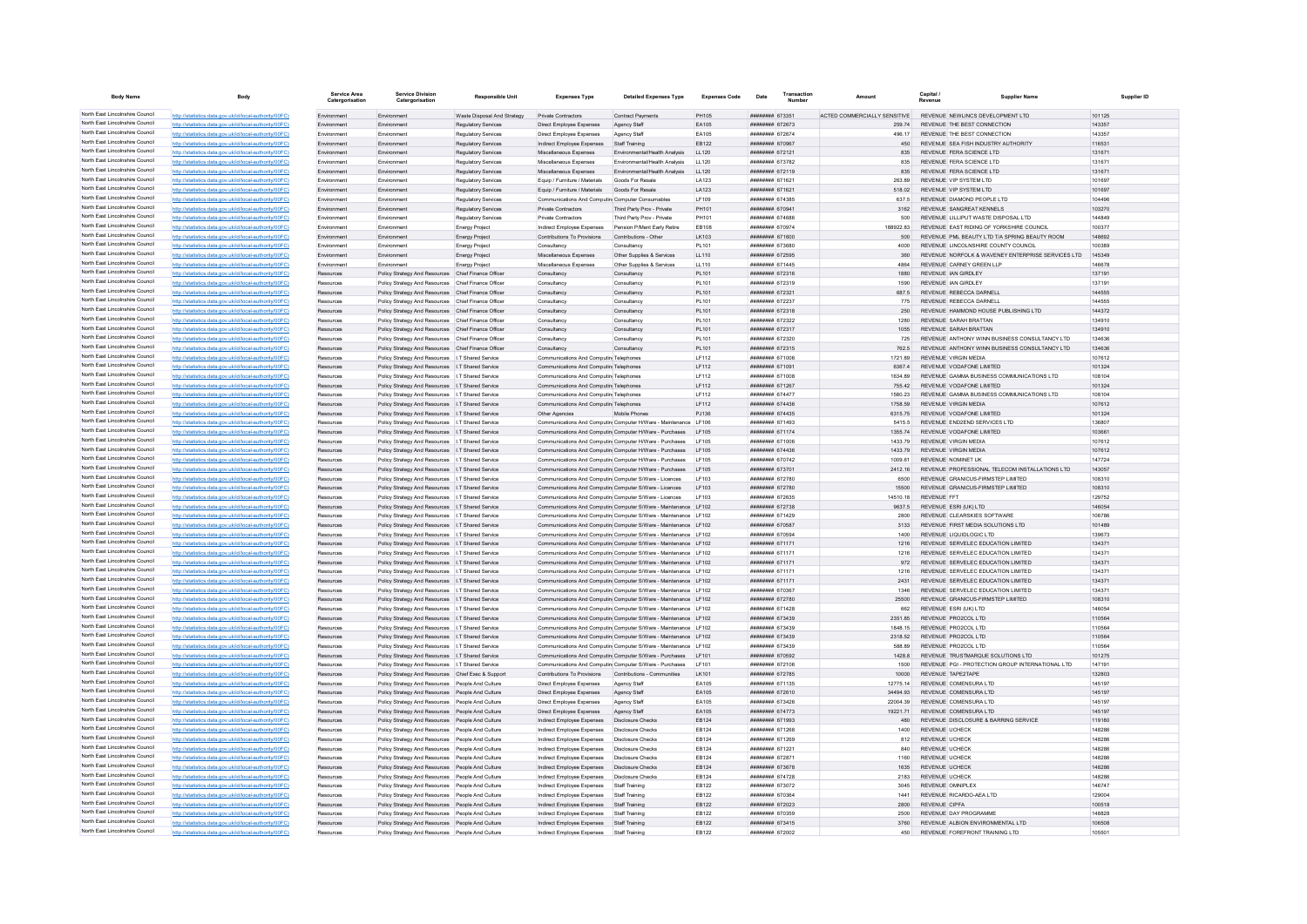| <b>Body Name</b>                                                   |                                                                                                                  | Service Area           | <b>Service Division</b><br>Catergorisation                                                       | <b>Responsible Unit</b>                                                                   | <b>Expenses Type</b>                                                                         | <b>Detailed Expenses Type</b>                              | <b>Expenses Code</b> | Transaction<br>Date                |                   | Capital /<br><b>Supplier Name</b>                                                    | Supplier ID                                                    |
|--------------------------------------------------------------------|------------------------------------------------------------------------------------------------------------------|------------------------|--------------------------------------------------------------------------------------------------|-------------------------------------------------------------------------------------------|----------------------------------------------------------------------------------------------|------------------------------------------------------------|----------------------|------------------------------------|-------------------|--------------------------------------------------------------------------------------|----------------------------------------------------------------|
| North East Lincolnshire Council                                    | http://statistics.data.gov.uk/id/local-authority/00FC)                                                           | Resources              | Policy Strategy And Resources People And Culture                                                 |                                                                                           | Indirect Employee Expenses                                                                   | Staff Training                                             | EB122                | ######## 674461                    | 650               | REVENUE IMPROVEMENT & DEVELOPMENT AGENCY FOR                                         | 106838                                                         |
| North East Lincolnshire Council<br>North East Lincolnshire Council | http://statistics.data.gov.uk/id/local-authority/00FC)                                                           | Resources              | Policy Strategy And Resources People And Culture                                                 |                                                                                           | Indirect Employee Expenses                                                                   | Medical Expenses - Employees                               | FR112                | ####### 672891                     | 3639 65           | REVENUE ROXTON OCCUPATIONAL HEALTH LIMITED                                           | 135376                                                         |
| North East Lincolnshire Council                                    | http://statistics.data.gov.uk/id/local-authority/00FC)                                                           | Resources              | Policy Strategy And Resources People And Culture                                                 |                                                                                           | Indirect Employee Expenses                                                                   | Medical Expenses - Employees                               | EB112                | ######## 672894                    | 400               | REVENUE PBC MEDICAL SERVICES LTD                                                     | 134740                                                         |
| North East Lincolnshire Council                                    | http://statistics.data.gov.uk/id/local-authority/00FC)<br>http://statistics.data.gov.uk/id/local-authority/00FC) | Resources<br>Resources | Policy Strategy And Resources People And Culture                                                 | Policy Strategy And Resources Communications And Marketing                                | Indirect Employee Expenses                                                                   | Medical Expenses - Employees                               | EB112<br>GC101       | ######## 673017<br>######## 672019 | 250<br>7280       | REVENUE CARITAS LIMITED<br>REVENUE IMMINGHAM TOWN COUNCIL                            | 148960<br>101597                                               |
| North East Lincolnshire Council                                    | http://statistics.data.gov.uk/id/local-authority/00FC)                                                           | Resources              |                                                                                                  | Policy Strategy And Resources Communications And Marketing Miscellaneous Expenses         |                                                                                              | Medical Supplies And Services                              | 11109                | ######## 672200                    | 378               | REVENUE PHYSIO-WORKS                                                                 | 105269                                                         |
| North East Lincolnshire Council                                    | http://statistics.data.gov.uk/id/local-authority/00FC)                                                           | Resources              |                                                                                                  | Policy Strategy And Resources Communications And Marketing Miscellaneous Expenses         |                                                                                              | Other Expenses General                                     | LL119                | ######## 674359                    | 1152              | REVENUE CENTRE4 LIMITED                                                              | 126893                                                         |
| North East Lincolnshire Council                                    | http://statistics.data.gov.uk/id/local-authority/00FC)                                                           | Resources              |                                                                                                  | Policy Strategy And Resources Communications And Marketing                                | Private Contractors                                                                          | <b>External Security Services</b>                          | PH103                | ####### 671973                     | 531.68            | REVENUE G4S CASH SERVICES (UK) LIMITED                                               | 100952                                                         |
| North East Lincolnshire Council                                    | http://statistics.data.gov.uk/id/local-authority/00FC)                                                           | Resources              |                                                                                                  | Policy Strategy And Resources Comm & Strategic Support Unit                               | Contract Hire-Operating Leases Vehicles - Contract Hire                                      |                                                            | JC101                | ####### 667931                     | 1040              | REVENUE READY RENT A CAR                                                             | 100557                                                         |
| North East Lincolnshire Council                                    | http://statistics.data.gov.uk/id/local-authority/00FC)                                                           | Resources              |                                                                                                  | Policy Strategy And Resources Comm & Strategic Support Unit Equip / Furniture / Materials |                                                                                              | Health & Safety Supplies                                   | LA116                | ######## 671568                    | 1040              | REVENUE READY RENT A CAR                                                             | 100557                                                         |
| North East Lincolnshire Council                                    | http://statistics.data.gov.uk/id/local-authority/00FC)                                                           | Resources              |                                                                                                  | Policy Strategy And Resources Comm & Strategic Support Unit                               | Equip / Furniture / Materials                                                                | Health & Safety Supplies                                   | LA116                | ####### 673769                     | 600               | REVENUE ASPIRE GB                                                                    | 147029                                                         |
| North East Lincolnshire Council<br>North East Lincolnshire Council | tics.data.gov.uk/id/local-authority/00FC)                                                                        | Resources              |                                                                                                  | Policy Strategy And Resources Comm & Strategic Support Unit                               | Equip / Furniture / Materials                                                                | Health & Safety Supplies                                   | LA116                | ######## 673777                    | 252               | REVENUE PETER HOGARTH & SONS LTD                                                     | 100815                                                         |
| North East Lincolnshire Council                                    | http://statistics.data.gov.uk/id/local-authority/00FC)                                                           | Resources              |                                                                                                  | Policy Strategy And Resources Comm & Strategic Support Unit                               | Miscellaneous Expenses                                                                       | Other Supplies & Services                                  | LL110                | <b>####### 668797</b>              | 546               | REVENUE I INDUM PACKAGING                                                            | 113542                                                         |
| North East Lincolnshire Council                                    | http://statistics.data.gov.uk/id/local-authority/00FC)<br>http://statistics.data.gov.uk/id/local-authority/00FC) | Resources<br>Resources | Policy Strategy And Resources Shared Print Hub<br>Policy Strategy And Resources Shared Print Hub |                                                                                           | Print Stationery / Gen Off Exp    Photocopier - Acquistion<br>Print Stationery / Gen Off Exp | Photocopier - Acquistion                                   | LD101<br>LD101       | ######## 672687<br>######## 673504 | 469<br>938        | REVENUE ELLIOTT BAXTER & COMPANY LIMITED<br>REVENUE ELLIOTT BAXTER & COMPANY LIMITED | 101996<br>101996                                               |
| North East Lincolnshire Council                                    | http://statistics.data.gov.uk/id/local-authority/00FC                                                            | Resources              | Policy Strategy And Resources Shared Print Hub                                                   |                                                                                           | Print Stationery / Gen Off Exp                                                               | Photocopier - Running Costs                                | LD102                | ######## 671003                    | 4081 17           | REVENUE AGILICO WORKPLACE TECHNOLOGIES (NORTH) ITD                                   | 101652                                                         |
| North East Lincolnshire Council                                    | http://statistics.data.gov.uk/id/local-authority/00FC)                                                           | Resources              | Policy Strategy And Resources Shared Print Hub                                                   |                                                                                           | Print Stationery / Gen Off Exp Printing And Stationery                                       |                                                            | LD103                | ######## 671003                    | 924.96            | REVENUE AGILICO WORKPLACE TECHNOLOGIES (NORTH) ITD                                   | 101652                                                         |
| North East Lincolnshire Council                                    | http://statistics.data.gov.uk/id/local-authority/00FC)                                                           | Resources              | Policy Strategy And Resources Shared Print Hub                                                   |                                                                                           | Print Stationery / Gen Off Exp Printing And Stationery                                       |                                                            | LD103                | ######## 673419                    | 759.21            | REVENUE XEROX (UK) LIMITED                                                           | 100953                                                         |
| North East Lincolnshire Council                                    | stics.data.gov.uk/id/local-authority/00FC)                                                                       | Resources              | Policy Strategy And Resources Shared Print Hub                                                   |                                                                                           | Private Contractors                                                                          | Third Party Prov - Private                                 | PH101                | <b>########</b> 670383             | 455               | REVENUE SYSTEMATIC PRINT MANAGEMENT LTD                                              | 101147                                                         |
| North East Lincolnshire Council                                    | http://statistics.data.gov.uk/id/local-authority/00EC)                                                           | Resources              | Deputy S151                                                                                      | Accountancy                                                                               | <b>Grants And Subscriptions</b>                                                              | Subscriptions                                              | LJ101                | <b>MANUTE BREEFER</b>              | 17000             | REVENUE GRANT THORNTON UK LLP                                                        | 130563                                                         |
| North East Lincolnshire Council                                    | http://statistics.data.gov.uk/id/local-authority/00FC)                                                           | Resources              | Deputy S151                                                                                      | Accountancy                                                                               | Private Contractors                                                                          | Third Party Prov - Private                                 | PH101                | ######## 672576                    | 22966             | REVENUE MAZARS LLP                                                                   | 141538                                                         |
| North East Lincolnshire Council                                    | http://statistics.data.gov.uk/id/local-authority/00FC)                                                           | Resources              | Deputy S151                                                                                      | Accountancy                                                                               | Private Contractors                                                                          | Third Party Prov - Private                                 | PH101                | ######## 673073                    | 2100              | REVENUE MAZARS LLP                                                                   | 141538                                                         |
| North East Lincolnshire Council                                    | http://statistics.data.gov.uk/id/local-authority/00FC)                                                           | Resources              | Deputy S151                                                                                      | Accountancy                                                                               | Private Contractors                                                                          | Third Party Prov - Private                                 | PH101                | ######## 673076                    | 7400              | REVENUE MAZARS LLP                                                                   | 141538                                                         |
| North East Lincolnshire Council                                    | http://statistics.data.gov.uk/id/local-authority/00FC)                                                           | Resources              | Deputy S151                                                                                      | Accountancy                                                                               | Private Contractors                                                                          | Third Party Prov - Private                                 | PH101                | <b>иннинни</b> 673077              | 2750              | REVENUE MAZARS LLP                                                                   | 141538                                                         |
| North East Lincolnshire Council                                    | http://statistics.data.gov.uk/id/local-authority/00FC)                                                           | Resources              | Deputy S151                                                                                      | Local Taxation & Benefits                                                                 | Communications And Computin Computer S/Ware - Purchases                                      |                                                            | LF101                | ######## 671556                    | 8896 55           | REVENUE NORTHGATE PUBLIC SERVICES (UK) LTD                                           | 101841                                                         |
| North East Lincolnshire Council                                    | http://statistics.data.gov.uk/id/local-authority/00FC)                                                           | Resources              | Deputy S151                                                                                      | Local Taxation & Benefits                                                                 | Communications And Computin Computer S/Ware - Purchases                                      |                                                            | LF101                | ####### 671643                     |                   | REVENUE NORTHGATE PUBLIC SERVICES (UK) LTD                                           | 101841                                                         |
| North East Lincolnshire Council<br>North East Lincolnshire Council | http://statistics.data.gov.uk/id/local-authority/00FC                                                            |                        | Deputy S151                                                                                      | Local Taxation & Benefits                                                                 | Communications And Computin Computer S/Ware - Purchases                                      |                                                            | LF101                | ######## 672018                    | 325               | REVENUE NORTHGATE PUBLIC SERVICES (UK) LTD                                           | 101841                                                         |
| North East Lincolnshire Council                                    | http://statistics.data.gov.uk/id/local-authority/00FC)                                                           | Resources              | Deputy S151                                                                                      | Local Taxation & Benefits                                                                 | Private Contractors                                                                          | <b>External Security Services</b>                          | PH103                | ######## 672530                    | 3357.54           | REVENUE ALLPAY LIMITED<br>REVENUE EXPERIAN LIMITED                                   | 112919                                                         |
| North East Lincolnshire Council                                    | http://statistics.data.gov.uk/id/local-authority/00FC)                                                           | Resources<br>Resources | Deputy S151<br>Deputy S151                                                                       | Local Taxation & Benefits<br>Local Taxation & Benefits                                    | Miscellaneous Expenses<br>Miscellaneous Expenses                                             | Debt Recovery Costs<br>Debt Recovery Costs                 | LL111<br>LL111       | ######## 671599<br>####### 671184  | 2700<br>725.16    | REVENUE NEWLYN                                                                       | 100909<br>123422                                               |
| North East Lincolnshire Council                                    | http://statistics.data.gov.uk/id/local-authority/00FC)<br>http://statistics.data.gov.uk/id/local-authority/00FC  | Resources              | Deputy S151                                                                                      | <b>Local Taxation &amp; Benefits</b>                                                      | Miscellaneous Expenses                                                                       | Debt Recovery Costs                                        |                      | ####### 671460                     | 2205.5            | REVENUE WILKIN CHAPMAN LLP                                                           | 110675                                                         |
| North East Lincolnshire Council                                    | http://statistics.data.gov.uk/id/local-authority/00FC)                                                           | Resources              | Deputy S151                                                                                      | Local Taxation & Benefits                                                                 | Miscellaneous Expenses                                                                       | Deht Recovery Costs                                        | LL111<br>11111       | ######## 673922                    | 375.5             | REVENUE WILKIN CHAPMAN LLP                                                           | 110675                                                         |
| North East Lincolnshire Council                                    | http://statistics.data.gov.uk/id/local-authority/00FC)                                                           | Resources              | Deputy S151                                                                                      | Local Taxation & Benefits                                                                 | Miscellaneous Expenses                                                                       | Other Supplies & Services                                  | LL110                | <b>########</b> 670944             | 4090              | REVENUE INFORM CPLLTD                                                                | 124803                                                         |
| North East Lincolnshire Council                                    | http://statistics.data.gov.uk/id/local-authority/00FC)                                                           | Resource               | Deputy S151                                                                                      | Local Taxation & Benefits                                                                 | Contributions To Provisions                                                                  | Contributions - Communities                                | LK101                | ####### 921583                     | 500               | REVENUE REDACTED PERSONAL INFORMATION                                                | REDACTED PERSONAL INFORMATION                                  |
| North East Lincolnshire Council                                    | http://statistics.data.gov.uk/id/local-authority/00FC)                                                           | Resources              | Deputy S151                                                                                      | Local Taxation & Benefits                                                                 | Contributions To Provisions                                                                  | Contributions - Communities                                | LK101                | ######## 921933                    | 500               | REVENUE REDACTED PERSONAL INFORMATION                                                | REDACTED PERSONAL INFORMATION                                  |
| North East Lincolnshire Council                                    | http://statistics.data.gov.uk/id/local-authority/00FC)                                                           | Resources              | Deputy S151                                                                                      | Local Taxation & Benefits                                                                 | Contributions To Provisions                                                                  | Contributions - Communities                                | LK101                | ######## 921934                    | 500               | REVENUE REDACTED PERSONAL INFORMATION                                                | REDACTED PERSONAL INFORMATION                                  |
| North East Lincolnshire Council                                    | http://statistics.data.gov.uk/id/local-authority/00FC)                                                           | Resources              | Deputy S151                                                                                      | <b>Local Taxation &amp; Benefits</b>                                                      | Contributions To Provisions Contributions - Communities                                      |                                                            | LK101                | ######## 921935                    | 500               | REVENUE REDACTED PERSONAL INFORMATION                                                | REDACTED PERSONAL INFORMATION                                  |
| North East Lincolnshire Council                                    | http://statistics.data.gov.uk/id/local-authority/00FC)                                                           | Resources              | Deputy S151                                                                                      | Local Taxation & Benefits                                                                 | Contributions To Provisions                                                                  | Contributions - Communities                                | LK101                | ######## 921972                    | 500               | REVENUE REDACTED PERSONAL INFORMATION                                                | REDACTED PERSONAL INFORMATION                                  |
| North East Lincolnshire Council                                    | http://statistics.data.gov.uk/id/local-authority/00FC)                                                           | Resources              | Deputy S151                                                                                      | <b>Local Taxation &amp; Benefits</b>                                                      | Contributions To Provisions                                                                  | Contributions - Communities                                | I K101               | ######## 921973                    | 500               | REVENUE REDACTED PERSONAL INFORMATION                                                | REDACTED PERSONAL INFORMATION                                  |
| North East Lincolnshire Council                                    | http://statistics.data.gov.uk/id/local-authority/00FC)                                                           | Resources              | Deputy S151                                                                                      | Local Taxation & Benefits                                                                 | Contributions To Provisions                                                                  | Contributions - Communities                                | I K101               | ######## 923877                    | 500               | REVENUE REDACTED PERSONAL INFORMATION                                                | REDACTED PERSONAL INFORMATION                                  |
| North East Lincolnshire Council                                    | http://statistics.data.gov.uk/id/local-authority/00FC)                                                           | Resources              | Deputy S151                                                                                      | <b>Local Taxation &amp; Benefits</b>                                                      | Contributions To Provisions                                                                  | Contributions - Communities                                | LK101                | ######## 923889                    | 50                | REVENUE REDACTED PERSONAL INFORMATION                                                | REDACTED PERSONAL INFORMATION                                  |
| North East Lincolnshire Council                                    | http://statistics.data.gov.uk/id/local-authority/00FC                                                            | Resource               | Deputy S151                                                                                      | Local Taxation & Benefits                                                                 | Contributions To Provisions                                                                  | Contributions - Communities                                | I K101               | ######## 923890                    | 500               | REVENUE REDACTED PERSONAL INFORMATION                                                | REDACTED PERSONAL INFORMATION                                  |
| North East Lincolnshire Council<br>North East Lincolnshire Council | http://statistics.data.gov.uk/id/local-authority/00EC)                                                           |                        | Deputy S151                                                                                      | Local Taxation & Benefits                                                                 | Contributions To Provisions                                                                  | Contributions - Communities                                | LK101                | ######## 923891                    | 500               | REVENUE REDACTED PERSONAL INFORMATION                                                | REDACTED PERSONAL INFORMATION                                  |
| North East Lincolnshire Council                                    | http://statistics.data.gov.uk/id/local-authority/00EC)                                                           | Resources              | Deputy S151                                                                                      | Local Taxation & Benefits                                                                 | Contributions To Provisions                                                                  | Contributions - Communities                                | I K101               | ######## 923892                    | 500               | REVENUE, REDACTED PERSONAL INFORMATION                                               | REDACTED PERSONAL INFORMATION                                  |
| North East Lincolnshire Council                                    | http://statistics.data.gov.uk/id/local-authority/00FC)                                                           | Resources              | Deputy S151                                                                                      | Local Taxation & Benefits                                                                 | Contributions To Provisions                                                                  | Contributions - Communities                                | LK101                | ######## 923893                    | 500<br>500        | REVENUE REDACTED PERSONAL INFORMATION                                                | REDACTED PERSONAL INFORMATION                                  |
| North East Lincolnshire Council                                    | http://statistics.data.gov.uk/id/local-authority/00FC)<br>http://statistics.data.gov.uk/id/local-authority/00FC) | Resources<br>Resources | Deputy S151<br>Deputy S151                                                                       | Local Taxation & Benefits<br>Local Taxation & Benefits                                    | Contributions To Provisions<br>Contributions To Provisions                                   | Contributions - Communities<br>Contributions - Communities | LK101<br>LK101       | ####### 924129<br>######## 924130  | 500               | REVENUE REDACTED PERSONAL INFORMATION<br>REVENUE REDACTED PERSONAL INFORMATION       | REDACTED PERSONAL INFORMATION<br>REDACTED PERSONAL INFORMATION |
| North East Lincolnshire Council                                    | http://statistics.data.gov.uk/id/local-authority/00FC)                                                           | Resources              | Deputy S151                                                                                      | Local Taxation & Benefits                                                                 | Contributions To Provisions                                                                  | Contributions - Communities                                | LK101                | ######## 924172                    | 500               | REVENUE REDACTED PERSONAL INFORMATION                                                | REDACTED PERSONAL INFORMATION                                  |
| North East Lincolnshire Council                                    | ics.data.gov.uk/id/local-authority/00FC)                                                                         | Resources              | Deputy S151                                                                                      | <b>Local Taxation &amp; Benefits</b>                                                      | Contributions To Provisions                                                                  | Contributions - Communities                                | LK101                | ######## 925557                    |                   | REVENUE REDACTED PERSONAL INFORMATION                                                | REDACTED PERSONAL INFORMATION                                  |
| North East Lincolnshire Council                                    | http://statistics.data.gov.uk/id/local-authority/00FC)                                                           | Resource               | Deputy S151                                                                                      | Local Taxation & Benefits                                                                 | Contributions To Provisions                                                                  | Contributions - Communities                                | LK101                | ######## 925704                    | 500               | REVENUE REDACTED PERSONAL INFORMATION                                                | REDACTED PERSONAL INFORMATION                                  |
| North East Lincolnshire Council                                    | http://statistics.data.gov.uk/id/local-authority/00EC)                                                           | Resources              | Deputy S151                                                                                      | Local Taxation & Benefits                                                                 | Contributions To Provisions                                                                  | Contributions - Communities                                | LK101                | ######## 925783                    | 500               | REVENUE REDACTED PERSONAL INFORMATION                                                | REDACTED PERSONAL INFORMATION                                  |
| North East Lincolnshire Council                                    | http://statistics.data.gov.uk/id/local-authority/00FC)                                                           | Resources              | Deputy S151                                                                                      | Local Taxation & Benefits                                                                 | Contributions To Provisions                                                                  | Contributions - Communities                                | LK101                | ######## 925788                    | 500               | REVENUE REDACTED PERSONAL INFORMATION                                                | REDACTED PERSONAL INFORMATION                                  |
| North East Lincolnshire Council                                    | http://statistics.data.gov.uk/id/local-authority/00FC)                                                           | Resources              | Deputy S151                                                                                      | Local Taxation & Benefits                                                                 | Contributions To Provisions Contributions - Communities                                      |                                                            | LK101                | ######## 927335                    |                   | REVENUE REDACTED PERSONAL INFORMATION                                                | REDACTED PERSONAL INFORMATION                                  |
| North East Lincolnshire Council                                    | http://statistics.data.gov.uk/id/local-authority/00FC)                                                           | Resources              | Deputy S151                                                                                      | <b>Business Support</b>                                                                   | Communications And Computin Postage                                                          |                                                            | LF111                | ######## 671082                    | 1467.61           | REVENUE WHISTL UK LTD                                                                | 135925                                                         |
| North East Lincolnshire Council                                    | http://statistics.data.gov.uk/id/local-authority/00EC)                                                           | Resources              | Deputy S151                                                                                      | <b>Business Support</b>                                                                   | Communications And Computin Postage                                                          |                                                            | <b>LF111</b>         | ######## 671972                    | 765 17            | REVENUE WHISTLUK ITD                                                                 | 135925                                                         |
| North East Lincolnshire Council                                    | tics data nov uk/id/local-authority/00FC)                                                                        | Resources              | Deputy S151                                                                                      | <b>Business Support</b>                                                                   | Communications And Computin Postage                                                          |                                                            | LF111                | ####### 671969                     | 338.37            | REVENUE WHISTL UK LTD                                                                | 135925                                                         |
| North East Lincolnshire Council                                    | tistics.data.gov.uk/id/local-authority/00FC)                                                                     | Resources              | Deputy S15                                                                                       | <b>Business Support</b>                                                                   | Communications And Computin Postage                                                          |                                                            | LF111                | ####### 672920                     | 550.22            | REVENUE WHISTL UK LTD                                                                | 135925                                                         |
| North East Lincolnshire Council<br>North East Lincolnshire Council | http://statistics.data.gov.uk/id/local-authority/00EC)                                                           | Resources              | Deputy S151                                                                                      | <b>Business Support</b>                                                                   | Communications And Computin Postage                                                          |                                                            | LF111                | ####### 672918                     | 3237.64           | REVENUE WHISTL UK LTD                                                                | 135925                                                         |
| North East Lincolnshire Council                                    | http://statistics.data.gov.uk/id/local-authority/00FC)                                                           | Resources              | Deputy S151                                                                                      | <b>Business Support</b>                                                                   | Communications And Computin Postage                                                          |                                                            | LF111                | ######## 673901                    | 1963.37           | REVENUE WHISTL UK LTD                                                                | 135925                                                         |
| North East Lincolnshire Council                                    | http://statistics.data.gov.uk/id/local-authority/00FC)                                                           | Resources              | Deputy S151                                                                                      | <b>Business Support</b>                                                                   | Communications And Computin Postage                                                          |                                                            | LF111                | ######## 673911                    | 341.67            | REVENUE ROYAL MAIL GROUP PLC                                                         | 101082                                                         |
| North East Lincolnshire Council                                    | http://statistics.data.gov.uk/id/local-authority/00FC)<br>http://statistics.data.gov.uk/id/local-authority/00EC) | Resources<br>Resources | Deputy S151<br>Deputy S151                                                                       | <b>Business Support</b><br><b>Business Support</b>                                        | Communications And Computin Postage<br>Direct Employee Expenses                              | Agency Staff                                               | LF111<br>EA105       | ####### 671896<br>######## 673948  | 1022.14<br>553.89 | REVENUE ROYAL MAIL GROUP PLC<br>REVENUE ON LINE PEOPLE LTD                           | 101082<br>144850                                               |
| North East Lincolnshire Council                                    | http://statistics.data.gov.uk/id/local-authority/00FC)                                                           | Resources              | Deputy S151                                                                                      | <b>Business Support</b>                                                                   | Direct Employee Expenses                                                                     | Agency Staff                                               | EA105                | ######## 673947                    | 553.89            | REVENUE ON LINE PEOPLE LTD                                                           | 144850                                                         |
| North East Lincolnshire Council                                    | data gov uk/id/local-authi                                                                                       | Resources              | Assistant Chief Executive                                                                        | Registrars & Civic Services                                                               | Private Contractors                                                                          | <b>Contract Payments</b>                                   | <b>PH105</b>         | ######## 670419                    | 8986.6            | REVENUE INNES ASSOCIATES ARCHITECTURE & URBAN DESIGN 146269                          |                                                                |
| North East Lincolnshire Council                                    | http://statistics.data.gov.uk/id/local-authority/00FC)                                                           | Resource               | Assistant Chief Executive                                                                        | Emergency Planning                                                                        | Contributions To Provisions                                                                  | Contributions - Communities                                | LK101                | ######## 925340                    | 10000             | REVENUE REDACTED PERSONAL INFORMATION                                                | REDACTED PERSONAL INFORMATION                                  |
| North East Lincolnshire Council                                    | http://statistics.data.gov.uk/id/local-authority/00EC)                                                           | Resources              | Assistant Chief Executive                                                                        | Emergency Planning                                                                        | Contributions To Provisions                                                                  | Contributions - Communities                                | I K101               | ######## 925341                    | 10000             | REVENUE REDACTED PERSONAL INFORMATION                                                | REDACTED PERSONAL INFORMATION                                  |
| North East Lincolnshire Council                                    | http://statistics.data.gov.uk/id/local-authority/00FC)                                                           | Resources              | Assistant Chief Executive                                                                        | Emergency Planning                                                                        | Contributions To Provisions                                                                  | Contributions - Communities                                | LK101                | ######## 925806                    | 10000             | REVENUE REDACTED PERSONAL INFORMATION                                                | REDACTED PERSONAL INFORMATION                                  |
| North East Lincolnshire Council                                    | http://statistics.data.gov.uk/id/local-authority/00FC)                                                           | Resources              | Assistant Chief Executive                                                                        | Emergency Planning                                                                        | Miscellaneous Expenses                                                                       | Other Supplies & Services                                  | LL110                | ######## 672049                    | 12045             | REVENUE ALDI STORES LTD                                                              | 147003                                                         |
| North East Lincolnshire Council                                    | http://statistics.data.gov.uk/id/local-authority/00FC)                                                           | Resources              | Assistant Chief Executive                                                                        | <b>Emergency Planning</b>                                                                 | Miscellaneous Expenses                                                                       | Other Supplies & Services                                  | LL110                | ####### 671519                     | 690               | REVENUE HUMBERSTON PARK SPECIAL SCHOOL                                               | 107911                                                         |
| North East Lincolnshire Council                                    | http://statistics.data.gov.uk/id/local-authority/00FC)                                                           | Resources              | Assistant Chief Executive                                                                        | Emergency Planning                                                                        | Miscellaneous Expenses                                                                       | Other Supplies & Services                                  | LL110                | ######## 672614                    | 270               | REVENUE HUMBERSTON C OF E PRIMARY SCHOOL                                             | 101566                                                         |
| North East Lincolnshire Council                                    | s.data.gov.uk/id/local-authority/00FC)                                                                           | Resources              | Assistant Chief Executive                                                                        | <b>Emergency Planning</b>                                                                 | Miscellaneous Expenses                                                                       | Other Supplies & Services                                  | LL110                | ######## 672613                    | 1005              | REVENUE ST PETERS COFE PRIMARY ACADEMY                                               | 134905                                                         |
| North East Lincolnshire Council                                    | http://statistics.data.gov.uk/id/local-authority/00FC)                                                           | Resources              | Assistant Chief Executive                                                                        | Emergency Planning                                                                        | Miscellaneous Expenses                                                                       | Other Supplies & Services                                  | LL110                | ####### 672612                     | 1005              | REVENUE BURSAR PRIMARY ACADEMY                                                       | 111550                                                         |
| North East Lincolnshire Council                                    | http://statistics.data.gov.uk/id/local-authority/00EC)                                                           | Resources              | Assistant Chief Executive                                                                        | Emergency Planning                                                                        | Miscellaneous Expenses                                                                       | Other Supplies & Services                                  | LL110                | ######## 672566                    | 2385              | REVENUE LISLE MARSDEN C OF E PRIMARY ACADEMY                                         | 107922                                                         |
| North East Lincolnshire Council<br>North East Lincolnshire Council | http://statistics.data.gov.uk/id/local-authority/00FC)                                                           | Resources              | Assistant Chief Executive                                                                        | Emergency Planning                                                                        | Miscellaneous Expenses                                                                       | Other Supplies & Services                                  | LL110                | ####### 672611                     | 795               | REVENUE NEW WALTHAM ACADEMY                                                          | 108556                                                         |
| North East Lincolnshire Council                                    | http://statistics.data.gov.uk/id/local-authority/00FC                                                            | Resources              | Assistant Chief Executive                                                                        | Emergency Planning                                                                        | Miscellaneous Expenses                                                                       | Other Supplies & Services                                  | LL110                | ####### 672609                     | 1095              | REVENUE CANON PETER HALL CE PRIMARY ACADEMY                                          | 126646                                                         |
| North East Lincolnshire Council                                    | http://statistics.data.gov.uk/id/local-authority/00FC)<br>http://statistics.data.gov.uk/id/local-authority/00EC) | Resources<br>Resources | <b>Assistant Chief Executive</b><br><b>Assistant Chief Executive</b>                             | Emergency Planning                                                                        | Miscellaneous Expenses<br>Miscellaneous Expenses                                             | Other Supplies & Services<br>Other Supplies & Services     | LL110<br>LL110       | ######## 672570<br>######## 673822 | 555<br>23472      | REVENUE LACEBY ACRES ACADEMY<br>REVENUE OLD CLEE PRIMARY ACADEMY                     | 124644<br>119822                                               |
| North East Lincolnshire Council                                    | http://statistics.data.gov.uk/id/local-authority/00FC)                                                           | Resources              | Assistant Chief Executive                                                                        | Emergency Planning<br>Emergency Planning                                                  | Miscellaneous Expenses                                                                       | Other Supplies & Services                                  | LL110                | ######## 673820                    | 1830              | REVENUE FRANKLIN COLLEGE                                                             | 101073                                                         |
|                                                                    |                                                                                                                  |                        |                                                                                                  |                                                                                           |                                                                                              |                                                            |                      |                                    |                   |                                                                                      |                                                                |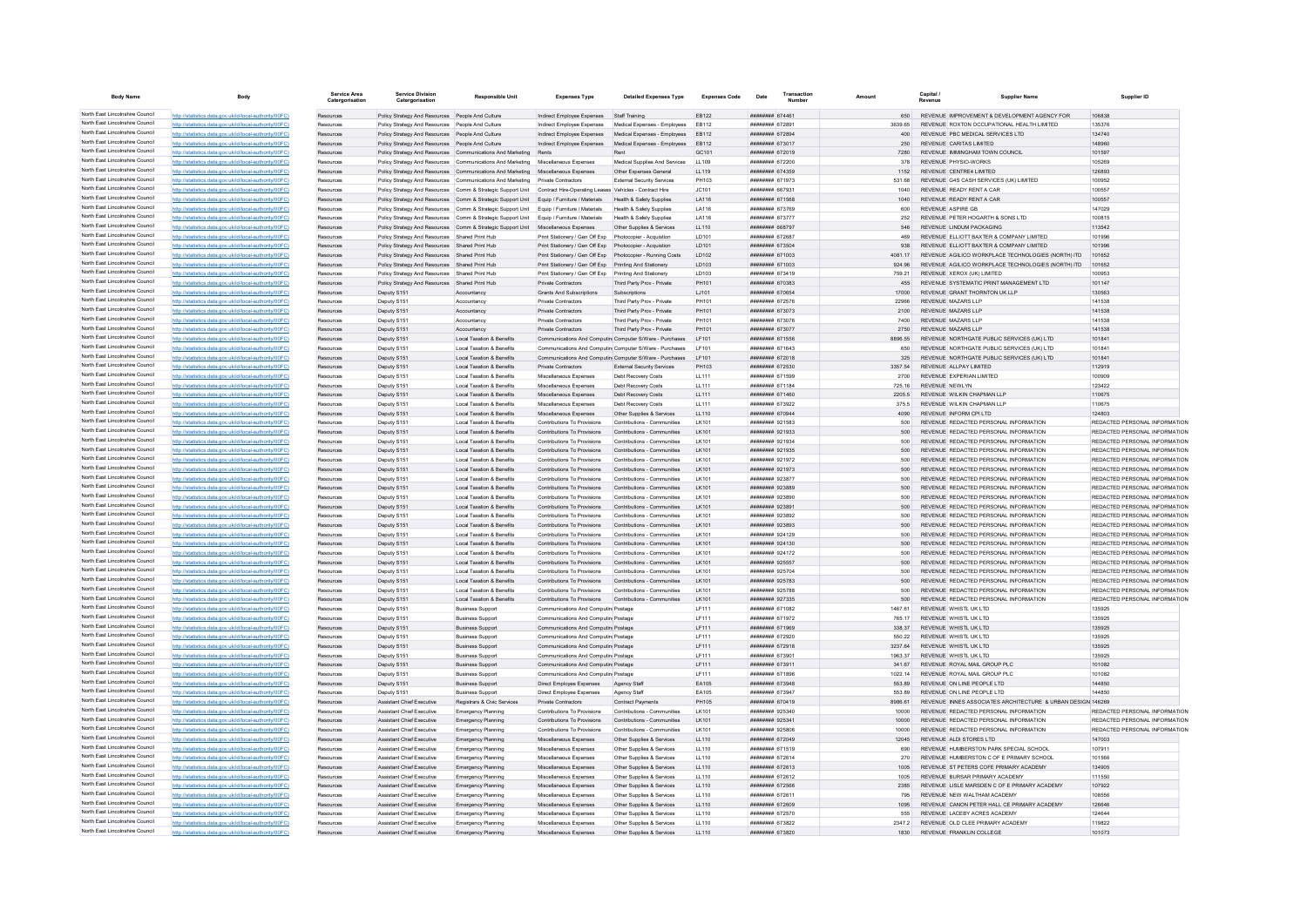| <b>Body Name</b>                                                   |                                                                                                                  | Service Area           | <b>Service Division</b><br>Catergorisation                            | <b>Responsible Unit</b>          | <b>Expenses Type</b>                                                             | <b>Detailed Expenses Type</b>                          | <b>Expenses Code</b> | Date                                                    | Transaction |                  | Capital / | Supplier Name                                                                  | Supplier ID                                                    |
|--------------------------------------------------------------------|------------------------------------------------------------------------------------------------------------------|------------------------|-----------------------------------------------------------------------|----------------------------------|----------------------------------------------------------------------------------|--------------------------------------------------------|----------------------|---------------------------------------------------------|-------------|------------------|-----------|--------------------------------------------------------------------------------|----------------------------------------------------------------|
| North East Lincolnshire Council                                    | http://statistics.data.gov.uk/id/local-authority/00FC)                                                           | Resources              | <b>Assistant Chief Executive</b>                                      | Emergency Planning               | Miscellaneous Expenses                                                           | Other Supplies & Services                              | LL110                | ######## 673823                                         |             | 3168             |           | REVENUE ORMISTON SOUTH PARADE ACADEMY                                          | 111750                                                         |
| North East Lincolnshire Council<br>North East Lincolnshire Council | http://statistics.data.gov.uk/id/local-authority/00FC)                                                           | Resources              | Assistant Chief Executive                                             | Assistant Chief Executive        | Contributions To Provisions                                                      | Contributions - Third Sector                           | I K102               | ####### 672184                                          |             | 35000            |           | REVENUE AFMET - NORTH EAST LINCOLNSHIRE CIC                                    | 148275                                                         |
| North East Lincolnshire Council                                    | http://statistics.data.gov.uk/id/local-authority/00FC)                                                           | Resources              | <b>Assistant Chief Executive</b>                                      | <b>Elections Team</b>            | Equip / Furniture / Materials                                                    | Health & Safety Supplier                               | LA116                | ######## 671021                                         |             | 587              |           | REVENUE LYRECO UK LIMITED                                                      | 101120                                                         |
| North East Lincolnshire Council                                    | http://statistics.data.gov.uk/id/local-authority/00FC)<br>http://statistics.data.gov.uk/id/local-authority/00FC) | Resources<br>Resources | <b>Assistant Chief Executive</b><br><b>Assistant Chief Executive</b>  | Elections Team<br>Elections Team | Print Stationery / Gen Off Exp<br>Print Stationery / Gen Off Exp                 | Printing And Stationery<br>Printing And Stationery     | LD103<br>LD103       | ######## 674738<br><b><i><u>********</u></i></b> 674737 |             | 712<br>325.47    |           | REVENUE PRINT IMAGE NETWORK LTD<br>REVENUE PRINT IMAGE NETWORK I TD            | 103724<br>103724                                               |
| North East Lincolnshire Council                                    | http://statistics.data.gov.uk/id/local-authority/00EC)                                                           | Resources              | Assistant Chief Executive                                             | <b>Flections Team</b>            | Print Stationery / Gen Off Exp Printing And Stationery                           |                                                        | <b>ID103</b>         | <b>######## 674736</b>                                  |             | 718488           |           | REVENUE PRINT IMAGE NETWORK LTD                                                | 103724                                                         |
| North East Lincolnshire Council                                    | http://statistics.data.gov.uk/id/local-authority/00FC)                                                           | Resources              | Assistant Chief Executive                                             | Elections Team                   | Print Stationery / Gen Off Exp Printing And Stationery                           |                                                        | LD103                | ####### 674735                                          |             | 764              |           | REVENUE PRINT IMAGE NETWORK LTD                                                | 103724                                                         |
| North East Lincolnshire Council                                    | http://statistics.data.gov.uk/id/local-authority/00FC)                                                           | Resources              | Assistant Chief Executive                                             | Elections Team                   | Communications And Computin Postage                                              |                                                        | LF111                | ####### 674650                                          |             | $-1823.23$       |           | REVENUE PRINT IMAGE FACILITIES LLP                                             | 125574                                                         |
| North East Lincolnshire Council                                    | http://statistics.data.gov.uk/id/local-authority/00FC)                                                           | Resources              | Assistant Chief Executive                                             | Elections Team                   | Communications And Computin Postage                                              |                                                        | LF111                | ######## 674723                                         |             | 16899.16         |           | REVENUE ROYAL MAIL GROUP PLC                                                   | 101082                                                         |
| North East Lincolnshire Council                                    | http://statistics.data.gov.uk/id/local-authority/00FC)                                                           | Resources              | Assistant Chief Executive                                             | Elections Team                   | Communications And Computin Postage                                              |                                                        | <b>LF111</b>         | ######## 674727                                         |             | 3007.94          |           | REVENUE ROYAL MAIL GROUP PLC                                                   | 101082                                                         |
| North East Lincolnshire Council<br>North East Lincolnshire Council | http://statistics.data.gov.uk/id/local-authority/00FC)                                                           | Resources              | Assistant Chief Executive                                             | Elections Team                   | Miscellaneous Expenses                                                           | Other Expenses General                                 | LL119                | ######## 674733                                         |             | 511.39           |           | REVENUE TWOFOLD MAILING LTD                                                    | 105163                                                         |
| North East Lincolnshire Council                                    | cs.data.gov.uk/id/local-authority/00FC<br>http://statistics.data.gov.uk/id/local-authority/00EC)                 | Resource               | Assistant Chief Executive<br>I aw Governance And Assets               | Elections Tea                    | Miscellaneous Expenses<br>Communications And Computin Computer S/Ware - Licences | Other Expenses Genera                                  | LL119<br>I F103      | ######## 674734<br>####### 672678                       |             | 563.5<br>4892 18 |           | REVENUE GOODWINS OF LINCOLNSHIRE<br>REVENUE ADVANCED LEGAL SOLUTIONS LTD.      | 102744<br>125461                                               |
| North East Lincolnshire Council                                    | http://statistics.data.gov.uk/id/local-authority/00FC)                                                           | Resources<br>Resources | Law Governance And Assets                                             | Coroners<br>Coroners             | Communications And Computin Computer S/Ware - Licences                           |                                                        | LF103                | ######## 672680                                         |             | 4932.8           |           | REVENUE ADVANCED LEGAL SOLUTIONS LTD                                           | 125461                                                         |
| North East Lincolnshire Council                                    | http://statistics.data.gov.uk/id/local-authority/00FC)                                                           | Resources              | Law Governance And Assets                                             | Coroners                         | Miscellaneous Expenses                                                           | Other Expenses General                                 | LL119                | ####### 672851                                          |             |                  |           | REVENUE AZTEC TRANSLATIONS                                                     | 106512                                                         |
| North East Lincolnshire Council                                    | http://statistics.data.gov.uk/id/local-authority/00FC                                                            | Resources              | Law Governance And Assets                                             | Coroners                         | Other Agencies                                                                   | Conveyance Bodies                                      | PJ149                | <b><i>BRESHER 671019</i></b>                            |             | 400              |           | REVENUE J W EMBERSON FUNERAL DIRECTORS                                         | 106813                                                         |
| North East Lincolnshire Council                                    | http://statistics.data.gov.uk/id/local-authority/00FC)                                                           | Resources              | I aw Governance And Assets                                            | Coroners                         | Other Agencies                                                                   | Conveyance Bodies                                      | P.1149               | ######## 671920                                         |             | 300              |           | REVENUE J W EMBERSON FUNERAL DIRECTORS                                         | 106813                                                         |
| North East Lincolnshire Council                                    | http://statistics.data.gov.uk/id/local-authority/00FC)                                                           | Resources              | Law Governance And Assets                                             | Coroners                         | Other Agencies                                                                   | Mortuary Storage Charges                               | PJ156                | <b>########</b> 673445                                  |             | 3241             |           | REVENUE N LINCS & GOOLE HOSPITALS NHS FOUNDATION TRUS 111074                   |                                                                |
| North East Lincolnshire Council                                    | tics.data.gov.uk/id/local-authority/00FC)                                                                        | Resources              | Law Governance And Assets                                             | Coroners                         | Other Agencies                                                                   | Mortuary Storage Charges                               | PJ156                | ######## 674722                                         |             | 1445             |           | REVENUE HULL UNIVERSITY TEACHING HOSP NHS TRUST                                | 102955                                                         |
| North East Lincolnshire Council                                    | http://statistics.data.gov.uk/id/local-authority/00EC                                                            | Resources              | I aw Governance And Assets                                            | Coroners                         | Other Agencies                                                                   | Mortuary Storage Charges                               | PJ156                | <b>ининнин</b> 673424                                   |             | 517              |           | REVENUE HULL UNIVERSITY TEACHING HOSP NHS TRUST                                | 102955                                                         |
| North East Lincolnshire Council<br>North East Lincolnshire Council | http://statistics.data.gov.uk/id/local-authority/00FC)                                                           | Resources              | Law Governance And Assets Coroners                                    |                                  | Other Agencies                                                                   | Post Mortems                                           | PJ148                | ######## 671487                                         |             | 689.9            |           | REVENUE REDACTED PERSONAL INFORMATION                                          | REDACTED PERSONAL INFORMATION                                  |
| North East Lincolnshire Council                                    | http://statistics.data.gov.uk/id/local-authority/00FC)<br>http://statistics.data.gov.uk/id/local-authority/00FC) | Resources<br>Resources | Law Governance And Assets<br>Law Governance And Assets                | Coroners<br>Coroners             | Other Agencies<br>Other Agencies                                                 | Post Mortems<br>Post Mortems                           | PJ148<br>PJ148       | ######## 672962<br>######## 671992                      |             | 553.8<br>2770.5  |           | REVENUE REDACTED PERSONAL INFORMATION<br>REVENUE REDACTED PERSONAL INFORMATION | REDACTED PERSONAL INFORMATION<br>REDACTED PERSONAL INFORMATION |
| North East Lincolnshire Council                                    | http://statistics.data.gov.uk/id/local-authority/00FC)                                                           | Resources              | Law Governance And Assets                                             | Coroners                         | Other Agencies                                                                   | Post Mortems                                           | PJ148                | <b>НИНИНИН</b> 672848                                   |             | 276.9            |           | REVENUE REDACTED PERSONAL INFORMATION                                          | REDACTED PERSONAL INFORMATION                                  |
| North East Lincolnshire Council                                    | http://statistics.data.gov.uk/id/local-authority/00FC)                                                           | Resources              | Law Governance And Assets                                             | Coroners                         | Other Agencies                                                                   | Post Mortems                                           | PJ148                | ######## 672853                                         |             | 23228            |           | REVENUE REDACTED PERSONAL INFORMATION                                          | REDACTED PERSONAL INFORMATION                                  |
| North East Lincolnshire Council                                    | http://statistics.data.gov.uk/id/local-authority/00FC)                                                           | Resources              | Law Governance And Assets                                             | Coroners                         | Other Agencies                                                                   | Post Mortems                                           | PJ148                | ######## 673423                                         |             | 3437.8           |           | REVENUE REDACTED PERSONAL INFORMATION                                          | REDACTED PERSONAL INFORMATION                                  |
| North East Lincolnshire Council                                    | http://statistics.data.gov.uk/id/local-authority/00FC                                                            | Resource               | Law Governance And Assets                                             | Coroners                         | Other Agencies                                                                   | Post Mortems                                           | PJ148                | ####### 673554                                          |             | 274.57           |           | REVENUE SHEFFIELD TEACHING HOSPITALS NHSFT                                     | 10121                                                          |
| North East Lincolnshire Council                                    | http://statistics.data.gov.uk/id/local-authority/00EC)                                                           | Resources              | I aw Governance And Assets                                            | Democratic Services & Scrutiny   | Communications And Computin Computer S/Ware - Purchases                          |                                                        | IF101                | <b>####### 673770</b>                                   |             | 543              |           | REVENUE TRUSTMARQUE SOLUTIONS LTD.                                             | 101275                                                         |
| North East Lincolnshire Council                                    | http://statistics.data.gov.uk/id/local-authority/00FC)                                                           | Resources              | I aw Governance And Assets                                            | Legal Services                   | Grants And Subscriptions                                                         | Subscriptions                                          | LJ101                | ####### 673679                                          |             | 1761 25          |           | REVENUE MOTION PICTURE LICENSING COMPANY                                       | 101852                                                         |
| North East Lincolnshire Council                                    | http://statistics.data.gov.uk/id/local-authority/00FC)                                                           | Resources              | Law Governance And Assets                                             | Legal Services                   | Miscellaneous Expenses                                                           | Legal Fees - Genera                                    | LL103                | ######## 671980                                         |             | 272              |           | REVENUE WOMBLE BOND DICKINSON (UK) LLF                                         | 121775                                                         |
| North East Lincolnshire Council                                    | http://statistics.data.gov.uk/id/local-authority/00FC)                                                           | Resources              | I aw Governance And Assets                                            | Legal Services                   | Grants And Subscriptions                                                         | Subscriptions                                          | LJ101                | $HHHHHHHH$ 673708                                       |             | 6000             |           | REVENUE ENGIE SERVICES LTD                                                     | 133267                                                         |
| North East Lincolnshire Council<br>North East Lincolnshire Council | http://statistics.data.gov.uk/id/local-authority/00FC)                                                           | Resources              | I aw Governance And Assets                                            | Legal Services                   | Grants And Subscriptions                                                         | Subscriptions                                          | 1.1101               | ######## 671449                                         |             | 31489 98         |           | REVENUE LOCAL GOVERNMENT ASSOCIATION<br>REVENUE MISS PHILIPPA PUDNEY           | 101113                                                         |
| North East Lincolnshire Council                                    | http://statistics.data.gov.uk/id/local-authority/00FC)<br>http://statistics.data.gov.uk/id/local-authority/00FC) | Resources<br>Resource  | Law Governance And Assets<br>Law Governance And Assets                | Legal Services<br>Legal Services | Services<br>Miscellaneous Expenses                                               | Alternative Provision<br>Legal Fees - Genera           | LE103<br>LL103       | ######## 671109<br>######## 671421                      |             | 280<br>$-1370$   |           | REVENUE MR P W MILLER                                                          | 146697<br>118747                                               |
| North East Lincolnshire Council                                    | http://statistics.data.gov.uk/id/local-authority/00FC)                                                           | Resources              | Law Governance And Assets                                             | Legal Services                   | Miscellaneous Expenses                                                           | Legal Fees - General                                   | LL103                | 880158 HBBBBBBB                                         |             | 695              |           | REVENUE MISS MEGAN J RHYS                                                      | 147192                                                         |
| North East Lincolnshire Council                                    | http://statistics.data.gov.uk/id/local-authority/00FC)                                                           | Resources              | Law Governance And Assets                                             | Legal Services                   | Miscellaneous Expenses                                                           | Legal Fees - General                                   | LL103                | ######## 671069                                         |             | 610              |           | REVENUE MR ANDREW WYNNE                                                        | 146668                                                         |
| North East Lincolnshire Council                                    | http://statistics.data.gov.uk/id/local-authority/00FC)                                                           | Resources              | Law Governance And Assets Legal Services                              |                                  | Miscellaneous Expenses                                                           | Legal Fees - General                                   | LL103                | ######## 671070                                         |             |                  |           | REVENUE MR ANDREW WYNNE                                                        | 146668                                                         |
| North East Lincolnshire Council                                    | http://statistics.data.gov.uk/id/local-authority/00FC)                                                           | Resources              | Law Governance And Assets                                             | Legal Services                   | Miscellaneous Expenses                                                           | Legal Fees - Genera                                    | LL103                | ######## 671083                                         |             | 525              |           | REVENUE MR ANDREW WYNNE                                                        | 146668                                                         |
| North East Lincolnshire Council                                    | http://statistics.data.gov.uk/id/local-authority/00FC)                                                           | Resources              | Law Governance And Assets                                             | Legal Services                   | Miscellaneous Expenses                                                           | Legal Fees - General                                   | LL103                | ######## 671084                                         |             | 666.67           |           | REVENUE MISS HANNAH B WALKER                                                   | 148737                                                         |
| North East Lincolnshire Council                                    | http://statistics.data.gov.uk/id/local-authority/00FC)                                                           | Resources              | Law Governance And Assets                                             | Legal Services                   | Miscellaneous Expenses                                                           | Legal Fees - Genera                                    | LL103                | ######## 671110                                         |             | 610              |           | REVENUE REBECCA CARR                                                           | 147496                                                         |
| North East Lincolnshire Council                                    | http://statistics.data.gov.uk/id/local-authority/00FC)                                                           | Resources              | Law Governance And Assets                                             | Legal Services                   | Miscellaneous Expenses                                                           | Legal Fees - Genera                                    | LL103                | ######## 671100                                         |             | 610              |           | REVENUE REBECCA CARR                                                           | 147496                                                         |
| North East Lincolnshire Council<br>North East Lincolnshire Council | http://statistics.data.gov.uk/id/local-authority/00FC                                                            | Resource               | I aw Governance And Assets                                            | Legal Services                   | Miscellaneous Expenses                                                           | Legal Fees - Genera                                    | LL103                | <b>COLLEG HERRER</b>                                    |             | 525              |           | REVENUE REBECCA CARR                                                           | 147496                                                         |
| North East Lincolnshire Council                                    | http://statistics.data.gov.uk/id/local-authority/00EC)                                                           | Resource               | Law Governance And Assets                                             | Legal Services                   | Miscellaneous Expenses                                                           | Legal Fees - Genera                                    | LL103                | ######## 671097                                         |             | 720              |           | REVENUE PAT FRANKISH                                                           | 107049                                                         |
| North East Lincolnshire Council                                    | http://statistics.data.gov.uk/id/local-authority/00EC)<br>http://statistics.data.gov.uk/id/local-authority/00FC) | Resources<br>Resources | I aw Governance And Assets<br>Law Governance And Assets               | Legal Services<br>Legal Services | Miscellaneous Expenses<br>Miscellaneous Expenses                                 | Legal Fees - General<br>Legal Fees - General           | 11103<br>LL103       | ######## 671939<br>######## 671938                      |             | 385<br>750       |           | REVENUE MISS GEMMA CARR<br>REVENUE MISS J C BAGGS                              | 143988<br>112233                                               |
| North East Lincolnshire Council                                    | http://statistics.data.gov.uk/id/local-authority/00FC)                                                           | Resources              | Law Governance And Assets                                             | Legal Services                   | Miscellaneous Expenses                                                           | Legal Fees - Genera                                    | LL103                | ####### 671934                                          |             | 997.5            |           | REVENUE MISS JOANNE F JENKINS                                                  | 139686                                                         |
| North East Lincolnshire Council                                    | http://statistics.data.gov.uk/id/local-authority/00FC)                                                           | Resources              | Law Governance And Assets                                             | Legal Services                   | Miscellaneous Expenses                                                           | Legal Fees - Genera                                    | LL103                | ####### 671941                                          |             | 665              |           | REVENUE CHLOE OGLEY                                                            | 147953                                                         |
| North East Lincolnshire Council                                    | http://statistics.data.gov.uk/id/local-authority/00FC)                                                           | Resources              | Law Governance And Assets                                             | Legal Services                   | Miscellaneous Expenses                                                           | Legal Fees - Genera                                    | LL103                | ######## 671940                                         |             | 695              |           | REVENUE STEPHEN BROWN                                                          | 148855                                                         |
| North East Lincolnshire Council                                    | ics.data.gov.uk/id/local-authority/00FC)                                                                         | Resources              | Law Governance And Assets                                             | Legal Services                   | Miscellaneous Expenses                                                           | Legal Fees - Genera                                    | LL103                | ####### 671946                                          |             | 525              |           | REVENUE PENELOPE STANISTREET-KEEN                                              | 146546                                                         |
| North East Lincolnshire Council                                    | http://statistics.data.gov.uk/id/local-authority/00FC)                                                           | Resources              | Law Governance And Assets                                             | Legal Services                   | Miscellaneous Expenses                                                           | Legal Fees - Genera                                    | LL103                | ####### 671926                                          |             | 756              |           | REVENUE CROWN CHAMBERS                                                         | 147197                                                         |
| North East Lincolnshire Council                                    | http://statistics.data.gov.uk/id/local-authority/00EC)                                                           | Resources              | I aw Governance And Assets                                            | Legal Services                   | Miscellaneous Expenses                                                           | Legal Fees - General                                   | LL103                | ######## 671927                                         |             | 700              |           | REVENUE MISS GEMMA CARR                                                        | 143988                                                         |
| North East Lincolnshire Council                                    | http://statistics.data.gov.uk/id/local-authority/00FC)                                                           | Resources              | Law Governance And Assets                                             | Legal Services                   | Miscellaneous Expenses                                                           | Legal Fees - General                                   | LL103                | ######## 671917                                         |             | 420              |           | REVENUE MISS PHILIPPA PUDNEY                                                   | 146697                                                         |
| North East Lincolnshire Council<br>North East Lincolnshire Council | http://statistics.data.gov.uk/id/local-authority/00FC)                                                           | Resources              | Law Governance And Assets Legal Services                              |                                  | Miscellaneous Expenses                                                           | Legal Fees - Genera                                    | LL103                | ######## 671918                                         |             | 9132.5           |           | REVENUE MR MICHAEL S BURDON                                                    | 104432                                                         |
| North East Lincolnshire Council                                    | http://statistics.data.gov.uk/id/local-authority/00FC)<br>http://statistics.data.gov.uk/id/local-authority/00EC) | Resources<br>Resources | Law Governance And Assets<br>I aw Governance And Assets               | Legal Services<br>Legal Services | Miscellaneous Expenses<br>Miscellaneous Expenses                                 | Legal Fees - Genera<br>Legal Fees - General            | LL103<br>11103       | ######## 673399<br>######## 673407                      |             | 560<br>2170      |           | REVENUE MICHAEL MASSON<br>REVENUE PENELOPE STANISTREET-KEEN                    | 142212<br>146546                                               |
| North East Lincolnshire Council                                    | tics data nov uk/id/local-authority/00EC)                                                                        | Resources              | Law Governance And Assets                                             | Legal Services                   | Miscellaneous Expenses                                                           | Legal Fees - Genera                                    | LL103                | ######## 673716                                         |             | 432.34           |           | REVENUE JOHN BARKER SOLICITORS                                                 | 146152                                                         |
| North East Lincolnshire Council                                    | istics.data.gov.uk/id/local-authority/00FC)                                                                      | Resources              | Law Governance And Assets                                             | Legal Services                   | Miscellaneous Expenses                                                           | Legal Fees - Genera                                    | LL103                | ######## 673404                                         |             | 507.87           |           | REVENUE JOHN BARKER SOLICITORS                                                 | 146152                                                         |
| North East Lincolnshire Council                                    | http://statistics.data.gov.uk/id/local-authority/00EC)                                                           | Resources              | Law Governance And Assets                                             | Legal Services                   | Miscellaneous Expenses                                                           | Legal Fees - Genera                                    | LL103                | ######## 673402                                         |             | 780              |           | REVENUE CROWN CHAMBERS                                                         | 147197                                                         |
| North East Lincolnshire Council                                    | http://statistics.data.gov.uk/id/local-authority/00FC)                                                           | Resources              | Law Governance And Assets                                             | Legal Services                   | Miscellaneous Expenses                                                           | Legal Fees - General                                   | LL103                | ######## 673386                                         |             | 420              |           | REVENUE MISS CHLOE LEE                                                         | 146667                                                         |
| North East Lincolnshire Council                                    | http://statistics.data.gov.uk/id/local-authority/00FC)                                                           | Resources              | Law Governance And Assets                                             | Legal Services                   | Miscellaneous Expenses                                                           | Legal Fees - Genera                                    | LL103                | ######## 673385                                         |             | 795              |           | REVENUE HELAL AHMED                                                            | 145962                                                         |
| North East Lincolnshire Council                                    | http://statistics.data.gov.uk/id/local-authority/00FC)                                                           | Resources              | Law Governance And Assets                                             | Legal Services                   | Miscellaneous Expenses                                                           | Legal Fees - Genera                                    | LL103                | ####### 673377                                          |             | 865              |           | REVENUE JESSICA SOUTHCOTE-WANT                                                 | 148951                                                         |
| North East Lincolnshire Council<br>North East Lincolnshire Council | http://statistics.data.gov.uk/id/local-authority/00EC)                                                           | Resources              | Law Governance And Assets                                             | Legal Services                   | Miscellaneous Expenses                                                           | Legal Fees - Genera                                    | LL103                | <i>ининнин</i> 673381                                   |             | 513.33           |           | REVENUE RICHARD LEE                                                            | 145182                                                         |
| North East Lincolnshire Council                                    | http://statistics.data.gov.uk/id/local-authority/00FC)                                                           | Resources              | Law Governance And Assets                                             | Legal Services                   | Miscellaneous Expenses                                                           | Legal Fees - Genera                                    | LL103                | ######## 673689                                         |             | 420              |           | REVENUE MISS CONNIE ELIZABETH PURDY                                            | 146666                                                         |
| North East Lincolnshire Council                                    | nov uk/id/local-aut<br>http://etgtietics.data.gov.uk/id/local.guthority/00EC)                                    | Resources              | Law Governance And Assets                                             | Legal Services                   | Miscellaneous Expenses                                                           | Legal Fees - Genera                                    | LL103                | ######## 673982                                         |             | 770              |           | REVENUE MISS CONNIE ELIZABETH PURDY                                            | 146666                                                         |
| North East Lincolnshire Council                                    | http://statistics.data.gov.uk/id/local-authority/00EC)                                                           | Resources<br>Resources | Law Governance And Assets<br>I aw Governance And Assets               | Legal Services<br>Legal Services | Miscellaneous Expenses<br>Miscellaneous Expenses                                 | Legal Fees - Genera<br>Legal Fees - General            | LL103<br>11103       | ######## 674761<br>######## 674755                      |             | 727.5<br>490     |           | REVENUE MR ALAN CARNIE<br>REVENUE AMBER HOBSON                                 | 134849<br>148463                                               |
| North East Lincolnshire Council                                    | http://statistics.data.gov.uk/id/local-authority/00FC)                                                           | Resources              | Law Governance And Assets Legal Services                              |                                  | Miscellaneous Expenses                                                           | Legal Fees - General                                   | LL103                | ######## 674752                                         |             | 1050             |           | REVENUE MR ALAN CARNIE                                                         | 134849                                                         |
| North East Lincolnshire Council                                    | http://statistics.data.gov.uk/id/local-authority/00FC)                                                           | Resources              | Law Governance And Assets                                             | Legal Services                   | Miscellaneous Expenses                                                           | Legal Fees - General                                   | LL103                | ####### 674763                                          |             |                  |           | REVENUE MISS PHILIPPA PUDNEY                                                   | 146697                                                         |
| North East Lincolnshire Council                                    | http://statistics.data.gov.uk/id/local-authority/00FC)                                                           | Resources              | Law Governance And Assets                                             | <b>Legal Services</b>            | Miscellaneous Expenses                                                           | Other Supplies & Services                              | LL110                | ####### 671061                                          |             | 564 54           |           | REVENUE REFLECTIVE MINDS LTD                                                   | 136501                                                         |
| North East Lincolnshire Council                                    | http://statistics.data.gov.uk/id/local-authority/00FC)                                                           | Resources              | Law Governance And Assets                                             | Legal Services                   | Miscellaneous Expenses                                                           | Other Supplies & Services                              | LL110                | ######## 671059                                         |             | 879.18           |           | REVENUE REFLECTIVE MINDS LTD                                                   | 136501                                                         |
| North East Lincolnshire Council                                    | data.gov.uk/id/local-aut                                                                                         | Resources              | Law Governance And Assets                                             | Legal Services                   | Miscellaneous Expenses                                                           | Other Supplies & Services                              | LL110                | ######## 671108                                         |             | 819              |           | REVENUE PTHEY LIMITED                                                          | 146960                                                         |
| North East Lincolnshire Council                                    | http://statistics.data.gov.uk/id/local-authority/00FC)                                                           | Resources              | Law Governance And Assets                                             | Legal Services                   | Miscellaneous Expenses                                                           | Other Supplies & Services                              | LL110                | ####### 671101                                          |             |                  |           | REVENUE DR SURAJ SHENOY                                                        | 143990                                                         |
| North East Lincolnshire Council                                    | http://statistics.data.gov.uk/id/local-authority/00EC)                                                           | Resources              | Law Governance And Assets                                             | Legal Services                   | Miscellaneous Expenses                                                           | Other Supplies & Services                              | LL110                | ######## 671105                                         |             | 406              |           | REVENUE ADVANCED CHILD CARE ASSESSMENTS LTD                                    | 129570                                                         |
| North East Lincolnshire Council<br>North East Lincolnshire Council | http://statistics.data.gov.uk/id/local-authority/00FC)                                                           | Resources              | Law Governance And Assets                                             | Legal Services                   | Miscellaneous Expenses                                                           | Other Supplies & Services                              | LL110                | ######## 671104                                         |             | 1285.6           |           | REVENUE AZTEC TRANSLATIONS                                                     | 106512                                                         |
| North East Lincolnshire Council                                    | http://statistics.data.gov.uk/id/local-authority/00FC                                                            | Resources              | Law Governance And Assets                                             | Legal Services                   | Miscellaneous Expenses                                                           | Other Supplies & Services                              | LL110                | ####### 671937                                          |             | 813.7            |           | REVENUE AZTEC TRANSLATIONS                                                     | 106512                                                         |
| North East Lincolnshire Council                                    | http://statistics.data.gov.uk/id/local-authority/00FC)<br>http://statistics.data.gov.uk/id/local-authority/00EC) | Resources<br>Resources | Law Governance And Assets<br>Law Governance And Assets Legal Services | Legal Services                   | Miscellaneous Expenses<br>Miscellaneous Expenses                                 | Other Supplies & Services<br>Other Supplies & Services | LL110<br>LL110       | ######## 671936<br><b>######## 671874</b>               |             | 675<br>9799      |           | REVENUE DR SURAJ SHENOY<br>REVENUE LEXTOX DRUG & ALCOHOL TESTING               | 143990<br>125634                                               |
| North East Lincolnshire Council                                    | http://statistics.data.gov.uk/id/local-authority/00FC)                                                           | Resources              | Law Governance And Assets                                             | Legal Services                   | Miscellaneous Expenses                                                           | Other Supplies & Services                              | LL110                | ######## 671935                                         |             | 996.96           |           | REVENUE CRITERION A PSYCHOLOGY SERVICES LTD                                    | 147832                                                         |
|                                                                    |                                                                                                                  |                        |                                                                       |                                  |                                                                                  |                                                        |                      |                                                         |             |                  |           |                                                                                |                                                                |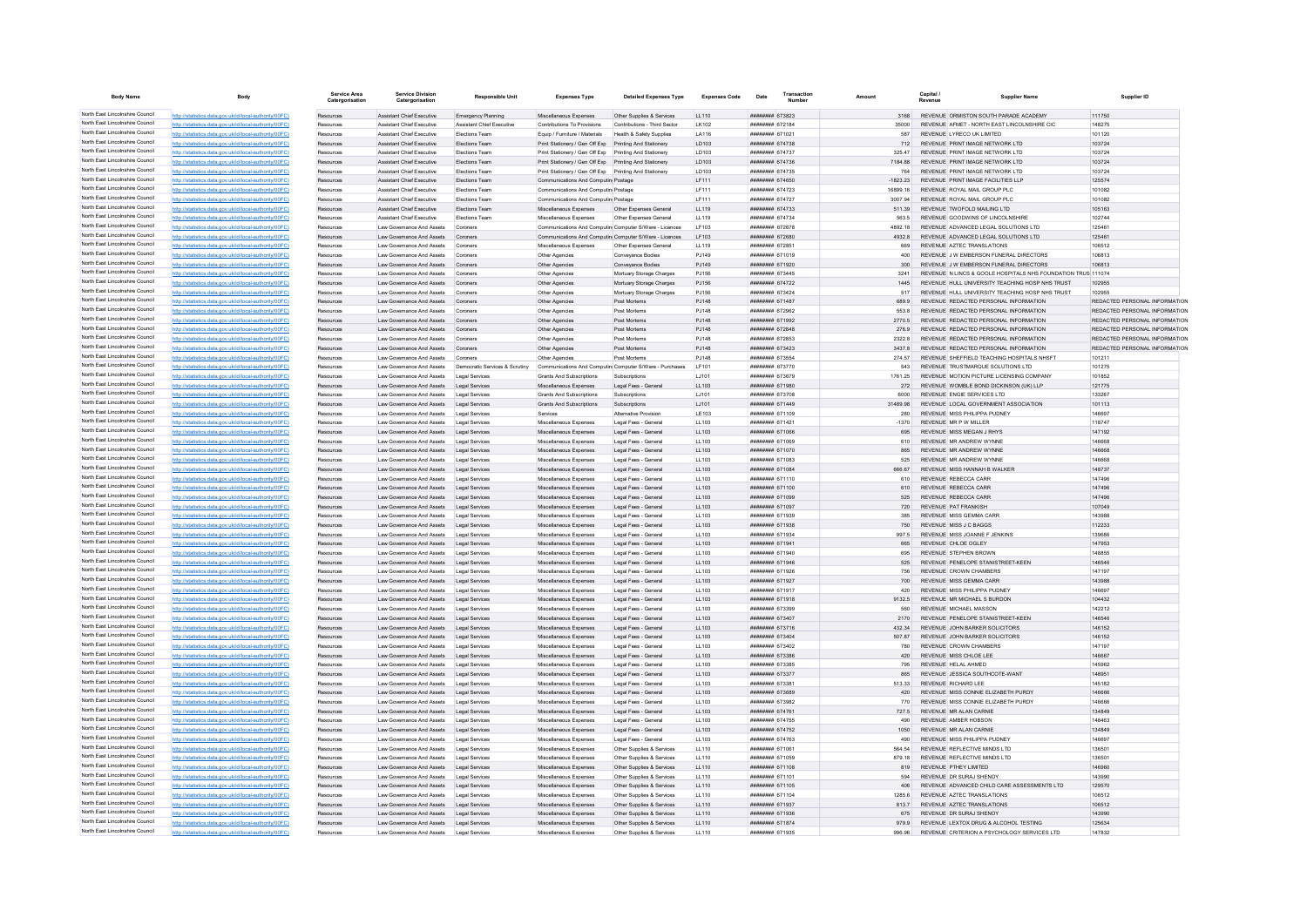| <b>Body Name</b>                                                   | Body                                                                                                             | <b>Service Area</b><br>Catergorisation | <b>Service Division</b><br>Catergorisation                                        | <b>Responsible Unit</b>                                                          | <b>Expenses Type</b>                                                                                        | <b>Detailed Expenses Type</b>                                   | <b>Expenses Code</b> | Date                               | Transaction | Amount             | Capital | <b>Supplier Name</b>                                                | Supplier ID      |
|--------------------------------------------------------------------|------------------------------------------------------------------------------------------------------------------|----------------------------------------|-----------------------------------------------------------------------------------|----------------------------------------------------------------------------------|-------------------------------------------------------------------------------------------------------------|-----------------------------------------------------------------|----------------------|------------------------------------|-------------|--------------------|---------|---------------------------------------------------------------------|------------------|
| North East Lincolnshire Council                                    | http://statistics.data.gov.uk/id/local-authority/00FC)                                                           | Resources                              | Law Governance And Assets                                                         | Legal Services                                                                   | Miscellaneous Expenses                                                                                      | Other Supplies & Services                                       | 11110                | ######## 671924                    |             | 250                |         | REVENUE MENDES INVESTIGATION SERVICES LIMITED.                      | 130979           |
| North East Lincolnshire Council                                    | http://statistics.data.gov.uk/id/local-authority/00FC)                                                           | Resources                              | Law Governance And Assets                                                         | Legal Services                                                                   | Miscellaneous Expenses                                                                                      | Other Supplies & Services                                       | LL110                | ####### 671942                     |             | 305.25             |         | REVENUE ADVANCED CHILD CARE ASSESSMENTS LTD                         | 129570           |
| North East Lincolnshire Council                                    | http://statistics.data.gov.uk/id/local-authority/00FC)                                                           | Resources                              | Law Governance And Assets                                                         | <b>Legal Services</b>                                                            | Miscellaneous Expenses                                                                                      | Other Supplies & Services                                       | LL110                | ######## 673393                    |             | 1810               |         | REVENUE LEXTOX DRUG & ALCOHOL TESTING                               | 125634           |
| North East Lincolnshire Council                                    | http://statistics.data.gov.uk/id/local-authority/00FC)                                                           | Resources                              | Law Governance And Assets                                                         | Legal Services                                                                   | Miscellaneous Expenses                                                                                      | Other Supplies & Services                                       | LL110                | ####### 673392                     |             | 338.75             |         | REVENUE LEXTOX DRUG & ALCOHOL TESTING                               | 125634           |
| North East Lincolnshire Council<br>North East Lincolnshire Council | http://statistics.data.gov.uk/id/local-authority/00FC)                                                           | Resources                              | I aw Governance And Assets                                                        | Legal Services                                                                   | Miscellaneous Exnenses                                                                                      | Other Supplies & Services                                       | 11110                | ######## 673389                    |             | 371 63             |         | REVENUE LEXTOX DRUG & ALCOHOL TESTING                               | 125634           |
| North East Lincolnshire Council                                    | http://statistics.data.gov.uk/id/local-authority/00FC)                                                           | Resources                              | Law Governance And Assets                                                         | Legal Services                                                                   | Miscellaneous Expenses                                                                                      | Other Supplies & Services                                       | LL110                | ######## 673378                    |             | 807.5              |         | REVENUE DR ELLIS MOSLEY                                             | 104893           |
| North East Lincolnshire Council                                    | http://statistics.data.gov.uk/id/local-authority/00FC)                                                           | Resources                              | Law Governance And Assets                                                         | Legal Services                                                                   | Miscellaneous Expenses                                                                                      | Other Supplies & Services                                       | LL110                | ######## 673724                    |             | 1880               |         | REVENUE DR ELLIS MOSLEY                                             | 104893           |
| North East Lincolnshire Council                                    | http://statistics.data.gov.uk/id/local-authority/00FC<br>http://statistics.data.gov.uk/id/local-authority/00FC)  | Resources<br>Resources                 | Law Governance And Assets<br>I aw Governance And Assets                           | Legal Services<br>Legal Services                                                 | Miscellaneous Expenses<br>Miscellaneous Expenses                                                            | Other Supplies & Services<br>Other Supplies & Services          | LL110<br>11110       | ####### 673382<br>######## 673380  |             | 1285.6<br>645      |         | REVENUE AZTEC TRANSLATIONS<br>REVENUE LEXTOX DRUG & ALCOHOL TESTING | 106512<br>125634 |
| North East Lincolnshire Council                                    | http://statistics.data.gov.uk/id/local-authority/00FC)                                                           | Resources                              | Law Governance And Assets                                                         | Legal Services                                                                   | Miscellaneous Expenses                                                                                      | Other Supplies & Services                                       | LL110                | ######## 673972                    |             | 990                |         | REVENUE ADVANCED CHILD CARE ASSESSMENTS LTD                         | 129570           |
| North East Lincolnshire Council                                    | stics.data.gov.uk/id/local-authority/00FC)                                                                       |                                        | Law Governance And Assets                                                         | Legal Services                                                                   | Miscellaneous Expenses                                                                                      | Other Supplies & Services                                       | LL110                | ######## 673967                    |             | 2124.75            |         | REVENUE ADVANCED CHILD CARE ASSESSMENTS LTD                         | 129570           |
| North East Lincolnshire Council                                    | http://statistics.data.gov.uk/id/local-authority/00FC                                                            |                                        | Law Governance And Assets                                                         | Legal Services                                                                   | Miscellaneous Expenses                                                                                      | Other Supplies & Services                                       | LL110                | ######## 673971                    |             | 1526.7             |         | REVENUE ADVANCED CHILD CARE ASSESSMENTS LTD                         | 129570           |
| North East Lincolnshire Council                                    | http://statistics.data.gov.uk/id/local-authority/00FC)                                                           | Resources                              | Law Governance And Assets                                                         | Legal Services                                                                   | Miscellaneous Expenses                                                                                      | Other Supplies & Services                                       | LL110                | ######## 673966                    |             | 853                |         | REVENUE ADVANCED CHILD CARE ASSESSMENTS LTD                         | 129570           |
| North East Lincolnshire Council                                    | http://statistics.data.gov.uk/id/local-authority/00FC)                                                           | Resources                              | Law Governance And Assets                                                         | Legal Services                                                                   | Miscellaneous Expenses                                                                                      | Other Supplies & Services                                       | LL110                | ######## 673970                    |             | 1335.5             |         | REVENUE ADVANCED CHILD CARE ASSESSMENTS LTD                         | 129570           |
| North East Lincolnshire Council                                    | http://statistics.data.gov.uk/id/local-authority/00FC                                                            | Resource                               | Law Governance And Assets                                                         | Legal Service                                                                    | Miscellaneous Expenses                                                                                      | Other Supplies & Services                                       | LL110                | ####### 673965                     |             | 1320.25            |         | REVENUE ADVANCED CHILD CARE ASSESSMENTS LTD                         | 129570           |
| North East Lincolnshire Council                                    | http://statistics.data.gov.uk/id/local-authority/00FC                                                            | Resources                              | Law Governance And Assets                                                         | Legal Services                                                                   | Miscellaneous Expenses                                                                                      | Other Supplies & Services                                       | LL110                | ######## 673977                    |             | 725                |         | REVENUE LEXTOX DRUG & ALCOHOL TESTING                               | 125634           |
| North East Lincolnshire Council                                    | http://statistics.data.gov.uk/id/local-authority/00FC                                                            | Resources                              | Law Governance And Assets                                                         | Legal Services                                                                   | Miscellaneous Expenses                                                                                      | Other Supplies & Services                                       | LL110                | ######## 673975                    |             | 338.75             |         | REVENUE LEXTOX DRUG & ALCOHOL TESTING                               | 125634           |
| North East Lincolnshire Council                                    | http://statistics.data.gov.uk/id/local-authority/00FC)                                                           | Resources                              | Law Governance And Assets                                                         | Legal Services                                                                   | Miscellaneous Expenses                                                                                      | Other Supplies & Services                                       | LL110                | ####### 674685                     |             | 374                |         | REVENUE LEXTOX DRUG & ALCOHOL TESTING                               | 125634           |
| North East Lincolnshire Council<br>North East Lincolnshire Council | statistics.data.gov.uk/id/local-authority/00FC                                                                   |                                        | Law Governance And Assets                                                         | Legal Services                                                                   | Miscellaneous Expenses                                                                                      | Other Supplies & Services                                       | LL110                | ######## 674770                    |             | 2230               |         | REVENUE DR ELLIS MOSLEY                                             | 104893           |
| North East Lincolnshire Council                                    | http://statistics.data.gov.uk/id/local-authority/00FC)                                                           | Resources<br>Resources                 | I aw Governance And Assets<br>Law Governance And Assets Cfs Assets & Pc Programme | Cfs Assets & Pc Programme                                                        | Direct Employee Expenses                                                                                    | Agency Staff                                                    | FA105<br>EA105       | ######## 673514<br>######## 674487 |             | 13000<br>6500      |         | REVENUE ENGIE SERVICES LTD<br>REVENUE ENGIE SERVICES LTD            | 133267<br>133267 |
| North East Lincolnshire Council                                    | http://statistics.data.gov.uk/id/local-authority/00FC)<br>http://statistics.data.gov.uk/id/local-authority/00FC) | Resources                              | Law Governance And Assets                                                         | Cfs Assets & Pc Programme                                                        | Direct Employee Expenses<br>Print Stationery / Gen Off Exp Advertising                                      | Agency Staff                                                    | LD104                | ######## 673491                    |             | 450                |         | REVENUE PPH COMMERCIAL LTD                                          | 101276           |
| North East Lincolnshire Council                                    | http://statistics.data.gov.uk/id/local-authority/00FC                                                            | Resources                              | Law Governance And Assets                                                         | <b>Facilities Management</b>                                                     |                                                                                                             | Rep Alterations Maint Building Buildings - Repairs And Maint    | GA102                | ######## 672695                    |             | 816                |         | REVENUE ENGIE SERVICES LTD                                          | 133267           |
| North East Lincolnshire Council                                    | http://statistics.data.gov.uk/id/local-authority/00FC)                                                           | Resources                              | I aw Governance And Assets                                                        | Facilities Management                                                            | Cleaning And Domestic Supplier Refuse Collection                                                            |                                                                 | GH104                | ######## 673361                    |             | 604 52             |         | REVENUE ELLGIA LIMITED                                              | 101433           |
| North East Lincolnshire Council                                    | http://statistics.data.gov.uk/id/local-authority/00FC)                                                           | Resources                              | Law Governance And Assets                                                         | <b>Facilities Management</b>                                                     | Cleaning And Domestic Supplie: Refuse Collection                                                            |                                                                 | GH104                | ######## 673359                    |             | 280.67             |         | REVENUE ELLGIA LIMITED                                              | 101433           |
| North East Lincolnshire Council                                    | tics.data.gov.uk/id/local-authority/00FC)                                                                        |                                        | Law Governance And Assets                                                         | Facilities Management                                                            | <b>Energy Costs</b>                                                                                         |                                                                 | GB101                | ####### 672558                     |             | 259.46             |         | REVENUE MACAULAY PRIMARY ACADEMY                                    | 112680           |
| North East Lincolnshire Council                                    | http://statistics.data.gov.uk/id/local-authority/00FC)                                                           | Resources                              | Law Governance And Assets                                                         | Facilities Management                                                            | Cleaning And Domestic Supplie: Refuse Collection                                                            |                                                                 | GH104                | ######## 673961                    |             | 738.06             |         | REVENUE BIFFA WASTE SERVICES LTD                                    | 100515           |
| North East Lincolnshire Council                                    | http://statistics.data.gov.uk/id/local-authority/00FC)                                                           | Resources                              | Law Governance And Assets                                                         | Facilities Management                                                            |                                                                                                             | Rep Alterations Maint Building Buildings - Repairs And Maint    | GA102                | ######## 672689                    |             | 322.75             |         | REVENUE ENGIE SERVICES LTD                                          | 133267           |
| North East Lincolnshire Council                                    | http://statistics.data.gov.uk/id/local-authority/00FC)                                                           | Resources                              | Law Governance And Assets                                                         | Facilities Management                                                            | Cleaning And Domestic Supplie: Refuse Collection                                                            |                                                                 | GH104                | ####### 673358                     |             | 524.68             |         | REVENUE ELLGIA LIMITED                                              | 101433           |
| North East Lincolnshire Council                                    | http://statistics.data.gov.uk/id/local-authority/00FC                                                            | Resources                              | Law Governance And Assets                                                         | Facilities Management                                                            |                                                                                                             | Rep Alterations Maint Building Buildings - Repairs And Maint    | GA102                | ####### 672691                     |             | 430                |         | REVENUE ENGIE SERVICES LTD                                          | 133267           |
| North East Lincolnshire Council                                    | http://statistics.data.gov.uk/id/local-authority/00FC                                                            | Resources                              | I aw Governance And Assets                                                        | Facilities Management                                                            | <b>Energy Costs</b>                                                                                         | Electricity                                                     | GB102                | ######## 671420                    |             | 141739             |         | REVENUE EASTFIELD PRIMARY ACADEMY                                   | 121907           |
| North East Lincolnshire Council<br>North East Lincolnshire Council | http://statistics.data.gov.uk/id/local-authority/00FC                                                            | Resources                              | Law Governance And Assets                                                         | Facilities Management                                                            | <b>Energy Costs</b>                                                                                         | <b>Heating Fuel</b>                                             | GB103                | ######## 671420                    |             | 2557.43            |         | REVENUE EASTFIELD PRIMARY ACADEMY                                   | 121907           |
| North East Lincolnshire Council                                    | http://statistics.data.gov.uk/id/local-authority/00FC)                                                           | Resources                              | Law Governance And Assets                                                         | Facilities Management                                                            | Water Services                                                                                              | Wate                                                            | GE101                | ######## 671420                    |             | 338.89<br>270.14   |         | REVENUE EASTFIELD PRIMARY ACADEMY<br>REVENUE ELLGIA LIMITED         | 121907           |
| North East Lincolnshire Council                                    | //statistics.data.gov.uk/id/local-authority/00FC<br>http://statistics.data.gov.uk/id/local-authority/00EC)       | Resources                              | Law Governance And Assets<br>I aw Governance And Assets                           | Facilities Management<br>Facilities Management                                   | Cleaning And Domestic Supplie: Refuse Collection<br>Rep Alterations Maint Building Security Alarms And Cctv |                                                                 | GH104<br>GA101       | ######## 673362<br>######## 670513 |             | 262 43             |         | REVENUE THRUNSCOF PRIMARY AND NURSERY ACADEMY                       | 101433<br>118749 |
| North East Lincolnshire Council                                    | http://statistics.data.gov.uk/id/local-authority/00FC)                                                           | Resources                              | Law Governance And Assets Facilities Management                                   |                                                                                  | <b>Energy Costs</b>                                                                                         | Gas                                                             | GB101                | ######## 673960                    |             | 315.2              |         | REVENUE THRUNSCOE PRIMARY AND NURSERY ACADEMY                       | 118749           |
| North East Lincolnshire Council                                    | http://statistics.data.gov.uk/id/local-authority/00FC)                                                           | Resources                              | Law Governance And Assets                                                         | Facilities Management                                                            | <b>Energy Costs</b>                                                                                         | Gas                                                             | GB101                | ######## 670513                    |             | 313.27             |         | REVENUE THRUNSCOE PRIMARY AND NURSERY ACADEMY                       | 118749           |
| North East Lincolnshire Council                                    | http://statistics.data.gov.uk/id/local-authority/00FC                                                            | Resources                              | Law Governance And Assets                                                         | Facilities Management                                                            | Cleaning And Domestic Supplie: Cleaning - Services                                                          |                                                                 | GH102                | ######## 670513                    |             | 1018.45            |         | REVENUE THRUNSCOE PRIMARY AND NURSERY ACADEMY                       | 118749           |
| North East Lincolnshire Council                                    | http://statistics.data.gov.uk/id/local-authority/00FC)                                                           | Resources                              | I aw Governance And Assets                                                        | Facilities Management                                                            | Cleaning And Domestic Supplier Cleaning - Services                                                          |                                                                 | GH102                | ######## 673960                    |             | 1018 45            |         | REVENUE THRUNSCOF PRIMARY AND NURSERY ACADEMY                       | 118749           |
| North East Lincolnshire Council                                    | http://statistics.data.gov.uk/id/local-authority/00FC)                                                           | Resources                              | Law Governance And Assets                                                         | Facilities Management                                                            |                                                                                                             | Rep Alterations Maint Building Buildings - Repairs And Maint    | GA102                | ######## 672697                    |             | 350                |         | REVENUE ENGIE SERVICES LTD                                          | 133267           |
| North East Lincolnshire Council                                    | tics.data.gov.uk/id/local-authority/00FC                                                                         |                                        | Law Governance And Assets                                                         | Facilities Management                                                            |                                                                                                             | Rep Alterations Maint Building Buildings - Repairs And Maint    | GA102                | ####### 671300                     |             | 1140               |         | REVENUE ENGIE SERVICES LTD                                          | 133267           |
| North East Lincolnshire Council                                    | http://statistics.data.gov.uk/id/local-authority/00FC)                                                           | Resources                              | Law Governance And Assets                                                         | <b>Facilities Management</b>                                                     | <b>Energy Costs</b>                                                                                         | Electricity                                                     | GB102                | ####### 672560                     |             | 300.62             |         | REVENUE YARBOROUGH ACADEMY                                          | 112852           |
| North East Lincolnshire Council<br>North East Lincolnshire Council | http://statistics.data.gov.uk/id/local-authority/00EC)                                                           |                                        | Law Governance And Assets                                                         | Facilities Management                                                            | <b>Energy Costs</b>                                                                                         | Flectricity                                                     | GR102                | ######## 672560                    |             | 320.57             |         | REVENUE YARBOROUGH ACADEMY                                          | 112852           |
| North East Lincolnshire Council                                    | http://statistics.data.gov.uk/id/local-authority/00FC)                                                           | Resources                              | Law Governance And Assets                                                         | Facilities Management                                                            | <b>Water Services</b>                                                                                       | Water                                                           | GE101                | ######## 672560                    |             | 494.45             |         | REVENUE YARBOROUGH ACADEMY                                          | 112852           |
| North East Lincolnshire Council                                    | http://statistics.data.gov.uk/id/local-authority/00FC                                                            | Resources                              | Law Governance And Assets                                                         | Facilities Management                                                            | Cleaning And Domestic Supplier Refuse Collection                                                            |                                                                 | GH104                | ######## 673360                    |             | 561.34             |         | REVENUE ELLGIA LIMITED                                              | 101433<br>133267 |
| North East Lincolnshire Council                                    | http://statistics.data.gov.uk/id/local-authority/00FC)<br>http://statistics.data.gov.uk/id/local-authority/00EC  | Resource<br>Resources                  | Law Governance And Assets<br>Law Governance And Assets                            | Facilities Management<br>Facilities Management                                   | Rep Alterations Maint Building Buildings - Regulations / Insp                                               | Rep Alterations Maint Building Buildings - Repairs And Maint    | GA103<br>GA102       | ######## 671301<br>######## 671301 |             | 294.9<br>348.96    |         | REVENUE ENGIE SERVICES LTD<br>REVENUE ENGIE SERVICES LTD            | 133267           |
| North East Lincolnshire Council                                    | stics.data.gov.uk/id/local-authority/00FC)                                                                       | Resources                              | Law Governance And Assets                                                         | Facilities Management                                                            | Print Stationery / Gen Off Exp Advertising                                                                  |                                                                 | LD104                | ######## 671093                    |             | 600                |         | REVENUE PPH COMMERCIAL LTD                                          | 101276           |
| North East Lincolnshire Council                                    | data nov uk/id/local-auth                                                                                        | Resources                              | Law Governance And Assets                                                         | Facilities Management                                                            | Print Stationery / Gen Off Exp Advertising                                                                  |                                                                 | LD104                | ######## 671093                    |             | 1080               |         | REVENUE PPH COMMERCIAL LTD                                          | 101276           |
| North East Lincolnshire Council                                    | http://statistics.data.gov.uk/id/local-authority/00EC)                                                           | Resources                              | Law Governance And Assets                                                         | Facilities Management                                                            | Water Services                                                                                              | Wate                                                            | GE101                | ######## 670980                    |             | 384.22             |         | <b>REVENUE ANGLIAN WATER</b>                                        | 100508           |
| North East Lincolnshire Council                                    | http://statistics.data.gov.uk/id/local-authority/00EC)                                                           | Resources                              | I aw Governance And Assets                                                        | Facilities Management                                                            | Communications And Computin Computer S/Mare - Licences                                                      |                                                                 | LE103                | ######## 668749                    |             | 406272             |         | REVENUE TEAM (FAA I TD)                                             | 105082           |
| North East Lincolnshire Council                                    | http://statistics.data.gov.uk/id/local-authority/00FC                                                            | Resources                              | Law Governance And Assets                                                         | <b>Eacilities Management</b>                                                     | Communications And Computin Computer S/Ware - Licences                                                      |                                                                 | LF103                | ######## 668749                    |             | 4057.91            |         | REVENUE TEAM (EAA LTD)                                              | 105082           |
| North East Lincolnshire Council                                    | http://statistics.data.gov.uk/id/local-authority/00FC                                                            | Resources                              | Law Governance And Assets                                                         | Facilities Management                                                            |                                                                                                             | Communications And Computin Computer S/Ware - Maintenance LF102 |                      | ####### 672813                     |             | 1122               |         | REVENUE TEAM (EAA LTD)                                              | 105082           |
| North East Lincolnshire Council                                    | http://statistics.data.gov.uk/id/local-authority/00FC1                                                           | Resources                              | Law Governance And Assets                                                         | <b>Facilities Management</b>                                                     | <b>Energy Costs</b>                                                                                         | <b>Heating Fuel</b>                                             | GB103                | ######## 670576                    |             | 1010.39            |         | <b>REVENUE OIL NRG</b>                                              | 138198           |
| North East Lincolnshire Council<br>North East Lincolnshire Council | http://statistics.data.gov.uk/id/local-authority/00FC)                                                           | Resources                              | Law Governance And Assets                                                         | Facilities Management                                                            | <b>Energy Costs</b>                                                                                         | <b>Heating Fuel</b>                                             | GB103                | ######## 673999                    |             | 773.03             |         | <b>REVENUE OIL NRG</b>                                              | 138198           |
| North East Lincolnshire Council                                    | data.gov.uk/id/local-authority/00FC                                                                              | Resources                              | Law Governance And Assets                                                         | Facilities Management                                                            |                                                                                                             | Rep Alterations Maint Building Buildings - Repairs And Maint    | GA102                | ####### 667655                     |             | 1410               |         | REVENUE GRADE 3 LIMITED                                             | 101924           |
| North East Lincolnshire Council                                    | /statistics.data.gov.uk/id/local-authority/00FC<br>http://statistics.data.gov.uk/id/local-authority/00EC)        | Resources                              | Law Governance And Assets<br>Law Governance And Assets                            | <b>Facilities Management</b>                                                     | Private Contractors<br>Private Contractors                                                                  | Contract Payments<br><b>Contract Payments</b>                   | PH105<br>PH105       | ####### 672578<br>####### 672578   |             | 2618.67<br>4185.08 |         | REVENUE DANFO (UK) LIMITED<br>REVENUE DANFO (UK) LIMITED            | 142148<br>142148 |
| North East Lincolnshire Council                                    | http://statistics.data.gov.uk/id/local-authority/00FC)                                                           | Resources                              | Law Governance And Assets                                                         | Facilities Management                                                            | Private Contractors                                                                                         | <b>Contract Payments</b>                                        | PH105                | ######## 672578                    |             | 2200.92            |         | REVENUE DANFO (UK) LIMITED                                          | 142148           |
| North East Lincolnshire Council                                    | http://statistics.data.gov.uk/id/local-authority/00FC                                                            | Resources                              | Law Governance And Assets                                                         | Facilities Management                                                            | Grounds Maintenance Costs                                                                                   | Grounds Maintenance                                             | GJ101                | ####### 671182                     |             | 4183.96            |         | REVENUE ENGIE SERVICES LTD                                          | 133267           |
| North East Lincolnshire Council                                    | http://statistics.data.gov.uk/id/local-authority/00FC)                                                           | Resources                              | Law Governance And Assets                                                         | <b>Facilities Management</b>                                                     | Private Contractors                                                                                         | <b>Contract Payments</b>                                        | PH105                | ######## 672578                    |             | 2184.42            |         | REVENUE DANFO (UK) LIMITED                                          | 142148           |
| North East Lincolnshire Council                                    | http://statistics.data.gov.uk/id/local-authority/00EC                                                            | Resources                              | Law Governance And Assets                                                         | Facilities Management                                                            | Private Contractors                                                                                         | Contract Payments                                               | <b>PH105</b>         | ######## 672917                    |             | $-4517$            |         | REVENUE DANFO (UK) LIMITED                                          | 142148           |
| North East Lincolnshire Council                                    | tics.data.gov.uk/id/local-authority/00FC)                                                                        | Resources                              | Law Governance And Assets                                                         | Facilities Management                                                            | <b>Energy Costs</b>                                                                                         | Electricity                                                     | GB102                | ######## 673699                    |             | 283.59             |         | REVENUE OLD CLEE PRIMARY ACADEMY                                    | 119822           |
| North East Lincolnshire Council                                    | data.gov.uk/id/local-authority/00FC                                                                              | Resources                              | Law Governance And Assets                                                         | Facilities Management                                                            | <b>Energy Costs</b>                                                                                         | Gas                                                             | GB101                | ######## 672608                    |             | 277                |         | REVENUE OLD CLEE PRIMARY ACADEMY                                    | 119822           |
| North East Lincolnshire Council                                    | http://statistics.data.gov.uk/id/local-authority/00EC                                                            | Resources                              | Law Governance And Assets                                                         | Facilities Management                                                            | Rep Alterations Maint Building                                                                              | Buildings - Repairs And Maint                                   | GA102                | ######## 672698                    |             | 1177.41            |         | REVENUE ENGIE SERVICES LTD                                          | 133267           |
| North East Lincolnshire Council                                    | http://statistics.data.gov.uk/id/local-authority/00EC)                                                           | Resources                              | I aw Governance And Assets                                                        | Facilities Management                                                            | Water Services                                                                                              | Water                                                           | GF101                | ######## 670981                    |             | 404.6              |         | REVENUE ANGLIAN WATER                                               | 100508           |
| North East Lincolnshire Council<br>North East Lincolnshire Council | http://statistics.data.gov.uk/id/local-authority/00FC)                                                           | Resources                              | Law Governance And Assets                                                         | Commercial Estate                                                                | Cleaning And Domestic Supplie: Refuse Collection                                                            |                                                                 | GH104                | ####### 671508                     |             | 259.8              |         | REVENUE ELLGIA LIMITED                                              | 101433           |
| North East Lincolnshire Council                                    | http://statistics.data.gov.uk/id/local-authority/00FC                                                            | Resources                              | Law Governance And Assets                                                         | Commercial Estate                                                                | Cleaning And Domestic Supplie: Refuse Collection                                                            |                                                                 | GH104                | ####### 671507                     |             | 670.4              |         | REVENUE ELLGIA LIMITED                                              | 101433           |
| North East Lincolnshire Council                                    | http://statistics.data.gov.uk/id/local-authority/00FC1                                                           | Resources                              | Law Governance And Assets                                                         | Commercial Estate                                                                | Rents                                                                                                       | Rent                                                            | GC101                | ####### 673816                     |             | 2750               |         | REVENUE ASSOCIATED BRITISH PORTS                                    | 100834           |
| North East Lincolnshire Council                                    | http://statistics.data.gov.uk/id/local-authority/00FC)<br>ta.gov.uk/id/local-authority/00FC                      | Resources<br>Resources                 | Law Governance And Assets<br>Law Governance And Assets                            | Commercial Estate<br>Commercial Estate                                           | Cleaning And Domestic Supplier Refuse Collection<br>Cleaning And Domestic Supplie: Cleaning - Services      |                                                                 | GH104<br>GH102       | ######## 671534<br>######## 670737 |             | 406.38<br>572.53   |         | REVENUE ELLGIA LIMITED<br>REVENUE SIEMENS FINANCIAL SERVICES LTD    | 101433<br>101161 |
| North East Lincolnshire Council                                    | //statistics.data.gov.uk/id/local-authority/00FC                                                                 | Resources                              | Law Governance And Assets                                                         | Com<br>ercial Estate                                                             |                                                                                                             |                                                                 | GC101                | ####### 673835                     |             | 4250               |         | REVENUE ASSOCIATED BRITISH PORT                                     | 100834           |
| North East Lincolnshire Council                                    | http://statistics.data.gov.uk/id/local-authority/00EC)                                                           | Resources                              | Law Governance And Assets                                                         | Commercial Estate                                                                | Rep Alterations Maint Building Buildings - Repairs And Maint                                                |                                                                 | GA102                | ####### 672741                     |             | 1400               |         | REVENUE LINCS ELECTRICAL SERVICES LTD                               | 102044           |
| North East Lincolnshire Council                                    | http://statistics.data.gov.uk/id/local-authority/00FC)                                                           | Resources                              | Law Governance And Assets                                                         | Commercial Estate                                                                | Rep Alterations Maint Building Security Alarms And Cctv                                                     |                                                                 | GA101                | ######## 671281                    |             | 4980.36            |         | REVENUE ENGIE SERVICES LTD                                          | 133267           |
| North East Lincolnshire Council                                    | http://statistics.data.gov.uk/id/local-authority/00FC                                                            | Economy And Growth                     | Regeneration                                                                      | Leisure                                                                          |                                                                                                             | Rep Alterations Maint Building Buildings - Repairs And Maint    | GA102                | ####### 671450                     |             | 3027.85            |         | REVENUE ENGIE SERVICES LTD                                          | 133267           |
| North East Lincolnshire Council                                    | http://statistics.data.gov.uk/id/local-authority/00FC)                                                           | Economy And Growth                     | Regeneration                                                                      | Leisure                                                                          |                                                                                                             | Rep Alterations Maint Building Buildings - Repairs And Maint    | GA102                | ######## 671450                    |             | 30278.48           |         | REVENUE ENGIE SERVICES LTD                                          | 133267           |
| North East Lincolnshire Council                                    | http://statistics.data.gov.uk/id/local-authority/00EC)                                                           | Economy And Growth                     | Regeneration                                                                      | Museums & N F Heritage Centre Equip / Furniture / Materials Equipment - Purchase |                                                                                                             |                                                                 | I A101               | ######## 672710                    |             | 950                |         | REVENUE REE 3D LTD                                                  | 147356           |
| North East Lincolnshire Council                                    | stics.data.gov.uk/id/local-authority/00FC)                                                                       | Economy And Growth                     | Regeneration                                                                      | Museums & N F Heritage Centre Equip / Furniture / Materials                      |                                                                                                             | Equipment - Purchase                                            | LA101                | ######## 670743                    |             | 500                |         | REVENUE R & R STUDIO LTD                                            | 140130           |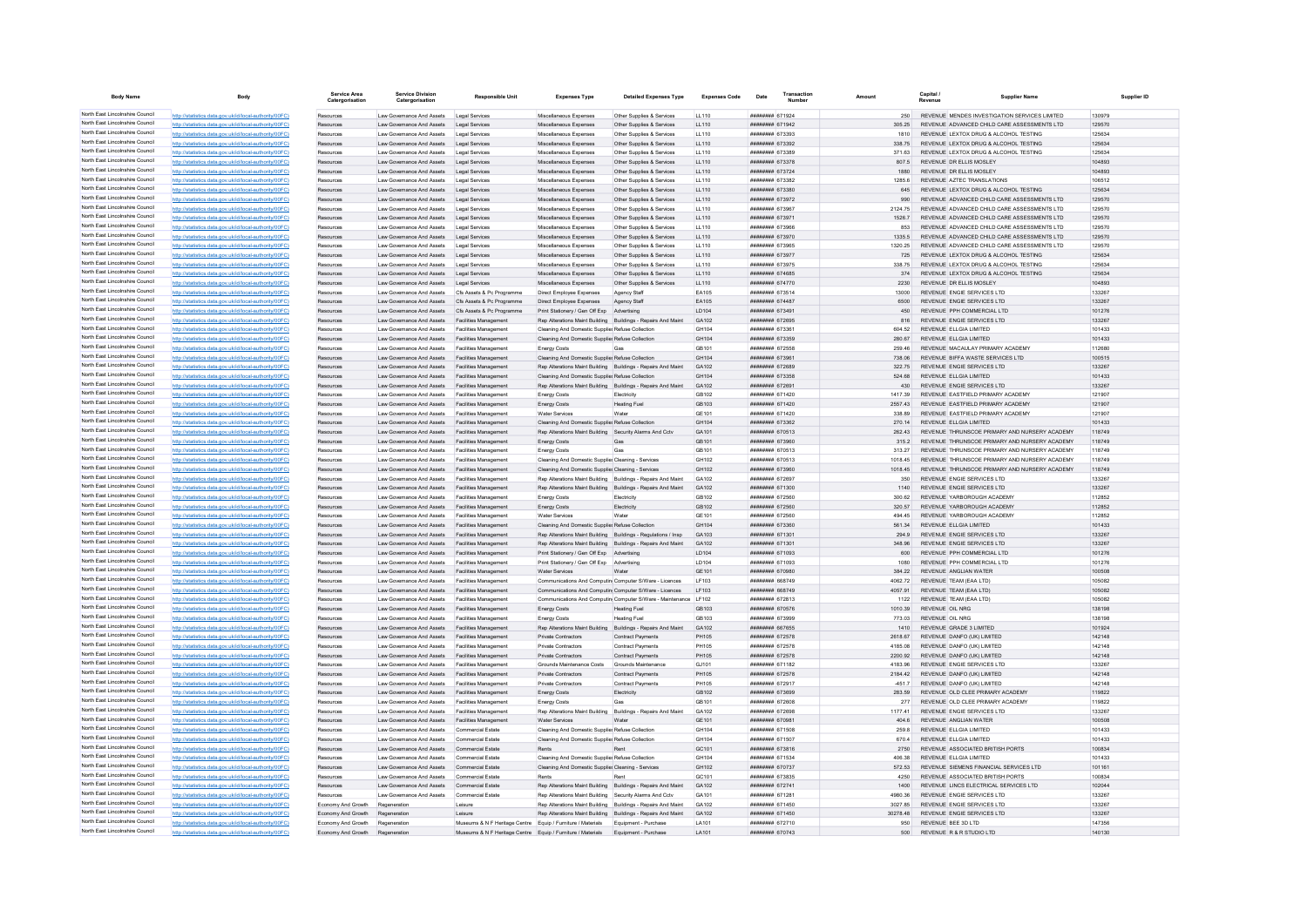| <b>Body Name</b>                                                   |                                                                                                                  | Service Area<br>Catergorisation          | <b>Service Division</b><br>Catergorisation                                                         | <b>Responsible Unit</b>                                                                                                                                          | <b>Expenses Type</b>                                                                                             | <b>Detailed Expenses Type</b>                            | <b>Expenses Code</b> | Date                                            | Transactio |                   | Capital /<br>Revenue                                        | Supplier Name                                                                  | Supplier ID                                                    |
|--------------------------------------------------------------------|------------------------------------------------------------------------------------------------------------------|------------------------------------------|----------------------------------------------------------------------------------------------------|------------------------------------------------------------------------------------------------------------------------------------------------------------------|------------------------------------------------------------------------------------------------------------------|----------------------------------------------------------|----------------------|-------------------------------------------------|------------|-------------------|-------------------------------------------------------------|--------------------------------------------------------------------------------|----------------------------------------------------------------|
| North East Lincolnshire Council                                    | http://statistics.data.gov.uk/id/local-authority/00FC)                                                           | Economy And Growth                       | Regeneration                                                                                       | Museums & N F Heritage Centre Equip / Furniture / Materials Equipment - Purchase                                                                                 |                                                                                                                  |                                                          | LA101                | ######## 670738                                 |            | 1000              | REVENUE BEE 3D LTD                                          |                                                                                | 147356                                                         |
| North East Lincolnshire Council                                    | http://statistics.data.gov.uk/id/local-authority/00FC)                                                           | Economy And Growth                       | Regeneration                                                                                       | Museums & N F Heritage Centre Equip / Furniture / Materials                                                                                                      |                                                                                                                  | Equipment - Purchase                                     | LA101                | ######## 672702                                 |            | 315               | REVENUE SP MANUFACTURING LIMITED                            |                                                                                | 127243                                                         |
| North East Lincolnshire Council                                    | http://statistics.data.gov.uk/id/local-authority/00FC)                                                           | Economy And Growth                       | Regeneration                                                                                       | Community Investment Team                                                                                                                                        | Other Agencie                                                                                                    | Grants Pd Over To Third Party                            | PJ138                | ####### 673910                                  |            | 31636 14          | REVENUE PANELTEX LTD                                        |                                                                                | 127060                                                         |
| North East Lincolnshire Council<br>North East Lincolnshire Council | http://statistics.data.gov.uk/id/local-authority/00FC)                                                           | Economy And Growth                       | Regeneration                                                                                       | Community Investment Team                                                                                                                                        | Other Agencies                                                                                                   | Grants Pd Over To Third Party                            | P.1138               | ######## 673907                                 |            | 102404.33         | REVENUE ARCO LTD                                            |                                                                                | 100509                                                         |
| North East Lincolnshire Council                                    | http://statistics.data.gov.uk/id/local-authority/00FC)<br>http://statistics.data.gov.uk/id/local-authority/00FC) | Economy And Growth<br>Economy And Growth | Regeneration<br>Regeneration                                                                       | Community Investment Team<br>Retained Function                                                                                                                   | <b>Private Contractors</b><br>Direct Employee Expenses                                                           | Third Party Prov - Private<br>Agency Staff               | PH101<br>EA105       | ####### 672185<br>######## 671215               |            | 1800<br>17955     | REVENUE SMAILES GOLDIE<br>REVENUE SOLACE IN BUSINESS        |                                                                                | 127185<br>100785                                               |
| North East Lincolnshire Council                                    | http://statistics.data.gov.uk/id/local-authority/00FC)                                                           | Economy And Growth                       | Regeneration                                                                                       | <b>Retained Function</b>                                                                                                                                         | Direct Employee Expenses                                                                                         | Agency Staff                                             | EA105                | 88878 HBBBBBB                                   |            | 16065             | REVENUE SOLACE IN BUSINESS                                  |                                                                                | 100785                                                         |
| North East Lincolnshire Council                                    | http://statistics.data.gov.uk/id/local-authority/00FC)                                                           | Economy And Growth                       | Regeneration                                                                                       | <b>Retained Function</b>                                                                                                                                         | Grants And Subscriptions                                                                                         | Subscriptions                                            | 1.1101               | ######## 672181                                 |            | 500               | REVENUE E-FACTOR (NEL LTD)                                  |                                                                                | 122549                                                         |
| North East Lincolnshire Council                                    | http://statistics.data.gov.uk/id/local-authority/00FC)                                                           | Economy And Growth                       | Regeneration                                                                                       | <b>Retained Function</b>                                                                                                                                         | Consultancy                                                                                                      | Consultancy                                              | PL101                | ######## 671307                                 |            | 2500              | REVENUE WNCLTD                                              |                                                                                | 138884                                                         |
| North East Lincolnshire Council                                    | http://statistics.data.gov.uk/id/local-authority/00FC)                                                           | Economy And Growth                       | Regeneration                                                                                       | Retained Function                                                                                                                                                | Consultancy                                                                                                      | Consultancy                                              | PL101                | ####### 673081                                  |            | 1500              | REVENUE BLACKSTOCK PARTNERSHIP LTD                          |                                                                                | 139880                                                         |
| North East Lincolnshire Council                                    | http://statistics.data.gov.uk/id/local-authority/00FC                                                            | Economy And Growth                       | Regeneration                                                                                       | <b>Retained Function</b>                                                                                                                                         | Equip / Furniture / Materials                                                                                    | <b>Promotion</b>                                         | LA124                | ######## 669320                                 |            | 349.93            |                                                             | REVENUE REACH PUBLISHING SERVICES LIMITED                                      | 141974                                                         |
| North East Lincolnshire Council<br>North East Lincolnshire Council | http://statistics.data.gov.uk/id/local-authority/00FC)                                                           | Economy And Growth                       | Regeneration                                                                                       | <b>Retained Function</b>                                                                                                                                         | Equip / Furniture / Materials                                                                                    | Promotions                                               | LA124                | ######## 671479                                 |            | 470               |                                                             | REVENUE KINETIC MARKETING & DESIGN LTD                                         | 147062                                                         |
| North East Lincolnshire Council                                    | http://statistics.data.gov.uk/id/local-authority/00FC)                                                           | Economy And Growth                       | Regeneration                                                                                       | <b>Retained Function</b>                                                                                                                                         | Equip / Furniture / Materials                                                                                    | Promotions                                               | LA124                | ####### 673785                                  |            | 850<br>455.4      |                                                             | REVENUE KINETIC MARKETING & DESIGN LTD                                         | 147062                                                         |
| North East Lincolnshire Council                                    | http://statistics.data.gov.uk/id/local-authority/00FC<br>http://statistics.data.gov.uk/id/local-authority/00FC)  | Economy And Growth<br>Economy And Growth | Regeneration<br>Regeneration                                                                       | Retained Function<br><b>Retained Function</b>                                                                                                                    | Print Stationery / Gen Off Exp Printing And Stationery<br>Print Stationery / Gen Off Exp Printing And Stationery |                                                          | LD103<br>LD103       | ######## 667948<br>####### 671514               |            | 6872              | REVENUE SIGN OF THE TIMES<br>REVENUE GSB PRINT & DESIGN LTD |                                                                                | 100575<br>101553                                               |
| North East Lincolnshire Council                                    | http://statistics.data.gov.uk/id/local-authority/00FC)                                                           | Economy And Growth                       | Regeneration                                                                                       | Culture                                                                                                                                                          | Private Contractors                                                                                              | Third Party Prov - Private                               | PH101                | ######## 673562                                 |            | 1250              | REVENUE MAGNA VITAE LEISURE TRUST                           |                                                                                | 131927                                                         |
| North East Lincolnshire Council                                    | http://statistics.data.gov.uk/id/local-authority/00FC)                                                           | Economy And Growth                       | Housing Highways And Transpor Supporting People                                                    |                                                                                                                                                                  | Other Agencies                                                                                                   | Third Po - Block Gross                                   | PJ103                | ######## 673796                                 |            | 21567             | REVENUE DOORSTEP                                            |                                                                                | 100310                                                         |
| North East Lincolnshire Council                                    | http://statistics.data.gov.uk/id/local-authority/00FC)                                                           | Economy And Growth                       | Housing Highways And Transpor Supporting People                                                    |                                                                                                                                                                  | Other Agencies                                                                                                   | Third Pp - Block Gross                                   | PJ103                | ######## 673795                                 |            | 6825              | REVENUE DOORSTEP                                            |                                                                                | 100310                                                         |
| North East Lincolnshire Council                                    | http://statistics.data.gov.uk/id/local-authority/00FC)                                                           | Economy And Growth                       | Housing Highways And Transpor Supporting People                                                    |                                                                                                                                                                  | Other Agencies                                                                                                   | Third Po - Block Gross                                   | P.1103               | ######## 673800                                 |            | 5165 16           |                                                             | REVENUE LONGHURST AND HAVELOK HOMES LTD.                                       | 100342                                                         |
| North East Lincolnshire Council                                    | http://statistics.data.gov.uk/id/local-authority/00FC)                                                           | Economy And Growth                       | Housing Highways And Transpor Supporting People                                                    |                                                                                                                                                                  | Other Agencies                                                                                                   | Third Po - Block Gross                                   | PJ103                | ######## 673802                                 |            | 16630.25          |                                                             | REVENUE LONGHURST AND HAVELOK HOMES LTD                                        | 100342                                                         |
| North East Lincolnshire Council                                    | http://statistics.data.gov.uk/id/local-authority/00FC)                                                           | Economy And Growth                       | Housing Highways And Transpor Supporting People                                                    |                                                                                                                                                                  | Other Agencies                                                                                                   | Third Po - Block Gross                                   | PJ103                | ######## 673801                                 |            | 4214.86           |                                                             | REVENUE LONGHURST AND HAVELOK HOMES LTD                                        | 100342                                                         |
| North East Lincolnshire Council<br>North East Lincolnshire Council | http://statistics.data.gov.uk/id/local-authority/00FC)                                                           | Economy And Growth                       | Housing Highways And Transpor Supporting People                                                    |                                                                                                                                                                  | Other Agencies                                                                                                   | Third Pp - Block Gross                                   | PJ103                | ######## 673798                                 |            | 30745             |                                                             | REVENUE LONGHURST AND HAVELOK HOMES LTD                                        | 100342                                                         |
| North East Lincolnshire Council                                    | http://statistics.data.gov.uk/id/local-authority/00FC)                                                           | Economy And Growth                       | Housing Highways And Transpor Supporting People                                                    |                                                                                                                                                                  | Other Agencies                                                                                                   | Third Po - Block Gross<br>Third Pp - Block Gross         | PJ103<br>PJ103       | ######## 673799<br>######## 673794              |            | 34238.75<br>9555  | REVENUE THE SALVATION ARMY                                  | REVENUE LONGHURST AND HAVELOK HOMES LTD                                        | 100342<br>100309                                               |
| North East Lincolnshire Council                                    | http://statistics.data.gov.uk/id/local-authority/00FC)<br>tics.data.gov.uk/id/local-authority/00FC)              | Economy And Growth<br>Economy And Growth | Housing Highways And Transpor Supporting People<br>Housing Highways And Transpor Supporting People |                                                                                                                                                                  | Other Agencies<br>Other Agencies                                                                                 | Third Pp - Block Gross                                   | PJ103                | ######## 673797                                 |            | 13195             | <b>REVENUE WOMENS AID</b>                                   |                                                                                | 100326                                                         |
| North East Lincolnshire Council                                    | http://statistics.data.gov.uk/id/local-authority/00FC)                                                           | Economy And Growth                       | ing Highways And Transpor Supporting People                                                        |                                                                                                                                                                  | Other Agencies                                                                                                   | Third Pp - Block Gross                                   | PJ103                | ####### 673758                                  |            | 5240              |                                                             | REVENUE NHS NORTH EAST LINCOLNSHIRE CCG                                        | 121549                                                         |
| North East Lincolnshire Council                                    | http://statistics.data.gov.uk/id/local-authority/00FC)                                                           | Economy And Growth                       | Housing Highways And Transpor Supporting People                                                    |                                                                                                                                                                  | Other Agencies                                                                                                   | Third Pp - Block Gross                                   | PJ103                | ######## 673793                                 |            | 19814.52          |                                                             | REVENUE GRIMSBY CLEETHORPES & HUMBER REGION YMCA                               | 100305                                                         |
| North East Lincolnshire Council                                    | http://statistics.data.gov.uk/id/local-authority/00FC)                                                           | Economy And Growth                       | Housing Highways And Transpor Supporting People                                                    |                                                                                                                                                                  | Private Contractors                                                                                              | Third Party Prov - Private                               | PH101                | ######## 672809                                 |            | 1250              | REVENUE BWPM LTD                                            |                                                                                | 146215                                                         |
| North East Lincolnshire Council                                    | http://statistics.data.gov.uk/id/local-authority/00FC)                                                           | Economy And Growth                       |                                                                                                    | Housing Highways And Transpor Home Options & Hous Rel Supp                                                                                                       | Private Contractors                                                                                              | Third Party Prov - Private                               | PH101                | ####### 674305                                  |            | 375               |                                                             | REVENUE REDACTED PERSONAL INFORMATION                                          | REDACTED PERSONAL INFORMATION                                  |
| North East Lincolnshire Council                                    | http://statistics.data.gov.uk/id/local-authority/00FC)                                                           | Economy And Growth                       |                                                                                                    | Housing Highways And Transpor Home Options & Hous Rel Supp Private Contractors                                                                                   |                                                                                                                  | Third Party Prov - Private                               | PH101                | ######## 670326                                 |            | 289.47            |                                                             | REVENUE REDACTED PERSONAL INFORMATION                                          | REDACTED PERSONAL INFORMATION                                  |
| North East Lincolnshire Council                                    | http://statistics.data.gov.uk/id/local-authority/00FC)                                                           | Economy And Growth                       |                                                                                                    | Housing Highways And Transpor Home Options & Hous Rel Supp Private Contractors                                                                                   |                                                                                                                  | Third Party Prov - Private                               | PH101                | ######## 673772                                 |            | 300               |                                                             | REVENUE REDACTED PERSONAL INFORMATION                                          | REDACTED PERSONAL INFORMATION                                  |
| North East Lincolnshire Council<br>North East Lincolnshire Council | http://statistics.data.gov.uk/id/local-authority/00FC)                                                           | Economy And Growth                       |                                                                                                    | Housing Highways And Transpor Home Options & Hous Rel Supp                                                                                                       | <b>Private Contractors</b>                                                                                       | Third Party Prov - Private                               | PH101                | ####### 672820                                  |            |                   |                                                             | REVENUE REDACTED PERSONAL INFORMATION                                          | REDACTED PERSONAL INFORMATION                                  |
| North East Lincolnshire Council                                    | http://statistics.data.gov.uk/id/local-authority/00FC)<br>http://statistics.data.gov.uk/id/local-authority/00EC) | Economy And Growth                       |                                                                                                    | sing Highways And Transpor Home Options & Hous Rel Supp Private Contractors<br>Housing Highways And Transpor Home Options & Hous Rel Supp Private Contractors    |                                                                                                                  | Third Party Prov - Private                               | PH101<br>PH101       | <b><i>HHHHHHH 672875</i></b><br>######## 673868 |            | 330<br>7725       |                                                             | REVENUE REDACTED PERSONAL INFORMATION<br>REVENUE REDACTED PERSONAL INFORMATION | REDACTED PERSONAL INFORMATION<br>REDACTED PERSONAL INFORMATION |
| North East Lincolnshire Council                                    | http://statistics.data.gov.uk/id/local-authority/00FC)                                                           | Economy And Growth<br>Economy And Growth |                                                                                                    | Housing Highways And Transpor Home Options & Hous Rel Supp Private Contractors                                                                                   |                                                                                                                  | Third Party Prov - Private<br>Third Party Prov - Private | PH101                | ######## 674000                                 |            | 257.19            |                                                             | REVENUE REDACTED PERSONAL INFORMATION                                          | REDACTED PERSONAL INFORMATION                                  |
| North East Lincolnshire Council                                    | http://statistics.data.gov.uk/id/local-authority/00FC)                                                           | Economy And Growth                       |                                                                                                    |                                                                                                                                                                  |                                                                                                                  | Grants Pd Over To Third Party                            | PJ138                | ######## 673709                                 |            | 7000              | REVENUE WE ARE WITH YOU                                     |                                                                                | 119878                                                         |
| North East Lincolnshire Council                                    | http://statistics.data.gov.uk/id/local-authority/00FC)                                                           | Economy And Growth                       |                                                                                                    | Housing Highways And Transpor Home Options & Hous Rel Supp Rents                                                                                                 |                                                                                                                  | Rent                                                     | GC101                |                                                 |            | $-1975.08$        |                                                             | REVENUE REDACTED PERSONAL INFORMATION                                          | REDACTED PERSONAL INFORMATION                                  |
| North East Lincolnshire Council                                    | http://statistics.data.gov.uk/id/local-authority/00FC)                                                           | Economy And Growth                       |                                                                                                    | Housing Highways And Transpor Home Options & Hous Rel Supp Rents                                                                                                 |                                                                                                                  | Service Charge                                           | GC102                | ######## 672336                                 |            | 275               | REVENUE HERECO MAINTENANCE LTD                              |                                                                                | 147268                                                         |
| North East Lincolnshire Council                                    | http://statistics.data.gov.uk/id/local-authority/00FC)                                                           | Economy And Growth                       |                                                                                                    | Housing Highways And Transpor Home Options & Hous Rel Supp                                                                                                       |                                                                                                                  | Service Charge                                           | GC102                | ######## 672810                                 |            | 296               | REVENUE P & L DISCOUNT FURNITURE LTD                        |                                                                                | 103831                                                         |
| North East Lincolnshire Council                                    | http://statistics.data.gov.uk/id/local-authority/00FC)                                                           | Economy And Growth                       |                                                                                                    | sing Highways And Transpor Home Options & Hous Rel Supp                                                                                                          |                                                                                                                  | Service Charge                                           | GC102                | ######## 672810                                 |            | 460               | REVENUE P & L DISCOUNT FURNITURE LTD                        |                                                                                | 103831                                                         |
| North East Lincolnshire Council                                    | http://statistics.data.gov.uk/id/local-authority/00FC)                                                           | Fconomy And Growth                       |                                                                                                    | Housing Highways And Transpor Home Options & Hous Rel Supp Rents                                                                                                 |                                                                                                                  | Service Charge                                           | GC102                | 82073 HBBBBBBB                                  |            | 450               | REVENUE RPS LINCOLNSHIRE LIMITED                            |                                                                                | 143983                                                         |
| North East Lincolnshire Council<br>North East Lincolnshire Council | http://statistics.data.gov.uk/id/local-authority/00FC)                                                           | Economy And Growth                       |                                                                                                    | Housing Highways And Transpor Home Options & Hous Rel Supp Rents                                                                                                 |                                                                                                                  | Service Charge                                           | GC102                | ######## 672010                                 |            | 280               | REVENUE RPS LINCOLNSHIRE LIMITED                            |                                                                                | 143983                                                         |
| North East Lincolnshire Council                                    | http://statistics.data.gov.uk/id/local-authority/00FC)<br>http://statistics.data.gov.uk/id/local-authority/00FC) | Economy And Growth<br>Economy And Growth |                                                                                                    | Housing Highways And Transpor Home Options & Hous Rel Supp Rents<br>Housing Highways And Transpor Home Options & Hous Rel Supp Rents                             |                                                                                                                  | Service Charge<br>Service Charge                         | GC102<br>GC102       | ######## 673757<br>####### 672041               |            | 345<br>582.64     | REVENUE RPS LINCOLNSHIRE LIMITED<br>REVENUE ANGLIAN WATER   |                                                                                | 143983<br>100508                                               |
| North East Lincolnshire Council                                    | http://statistics.data.gov.uk/id/local-authority/00FC)                                                           | Economy And Growth                       |                                                                                                    | Housing Highways And Transpor Home Options & Hous Rel Supp Rents                                                                                                 |                                                                                                                  | Service Charge                                           | GC102                | ######## 674721                                 |            | 2139.74           | REVENUE LONGHURST GROUP LTD                                 |                                                                                | 145794                                                         |
| North East Lincolnshire Council                                    | http://statistics.data.gov.uk/id/local-authority/00EC)                                                           | Fronomy And Growth                       |                                                                                                    | Housing Highways And Transpor Home Options & Hous Rel Supp Private Contractors                                                                                   |                                                                                                                  | Third Party Prov - Private                               | PH101                | ######## 672225                                 |            | 330.72            | REVENUE E-ON (GAS)                                          |                                                                                | 101983                                                         |
| North East Lincolnshire Council                                    | ics.data.gov.uk/id/local-authority/00FC)                                                                         | Economy And Growth                       |                                                                                                    | Housing Highways And Transpor Home Options & Hous Rel Supp Private Contractors                                                                                   |                                                                                                                  | Third Party Prov - Private                               | PH101                | ######## 671825                                 |            | 350.44            | REVENUE SSE (SOUTHERN ELECTRIC)                             |                                                                                | 108375                                                         |
| North East Lincolnshire Council                                    | http://statistics.data.gov.uk/id/local-authority/00FC)                                                           | Economy And Growth                       |                                                                                                    | Housing Highways And Transpor Home Options & Hous Rel Supp Private Contractors                                                                                   |                                                                                                                  | Third Party Prov - Private                               | PH101                | ####### 671825                                  |            | 312.94            | REVENUE SSE (SOUTHERN ELECTRIC)                             |                                                                                | 108375                                                         |
| North East Lincolnshire Council                                    | http://statistics.data.gov.uk/id/local-authority/00EC)                                                           | Economy And Growth                       |                                                                                                    | sing Highways And Transpor Home Options & Hous Rel Supp Private Contractors                                                                                      |                                                                                                                  | Third Party Prov - Private                               | PH101                | ####### 672115                                  |            | 1335.61           |                                                             | REVENUE NORTH EAST LINCOLNSHIRE COUNCIL                                        | 100894                                                         |
| North East Lincolnshire Council                                    | http://statistics.data.gov.uk/id/local-authority/00FC)                                                           | Economy And Growth                       |                                                                                                    | Housing Highways And Transpor Home Options & Hous Rel Supp Private Contractors                                                                                   |                                                                                                                  | Third Party Prov - Private                               | PH101                | ######## 672113                                 |            | 1335.61           |                                                             | REVENUE NORTH EAST LINCOLNSHIRE COUNCIL                                        | 100894                                                         |
| North East Lincolnshire Council<br>North East Lincolnshire Council | http://statistics.data.gov.uk/id/local-authority/00FC)                                                           | Economy And Growth                       |                                                                                                    | Housing Highways And Transpor Home Options & Hous Rel Supp Private Contractors                                                                                   |                                                                                                                  | Third Party Prov - Private                               | PH101                | ######## 672118                                 |            | 1335.61           |                                                             | REVENUE NORTH EAST LINCOLNSHIRE COUNCIL                                        | 100894                                                         |
| North East Lincolnshire Council                                    | http://statistics.data.gov.uk/id/local-authority/00FC)                                                           | Economy And Growth                       |                                                                                                    | Housing Highways And Transpor Home Options & Hous Rel Supp Private Contractors                                                                                   |                                                                                                                  | Third Party Prov - Private                               | PH101                | ####### 672116<br>######## 672046               |            | 1335.61<br>567.04 | REVENUE ANGLIAN WATER                                       | REVENUE NORTH EAST LINCOLNSHIRE COUNCIL                                        | 100894<br>100508                                               |
| North East Lincolnshire Council                                    | http://statistics.data.gov.uk/id/local-authority/00FC)<br>http://statistics.data.gov.uk/id/local-authority/00FC) | Economy And Growth<br>Economy And Growth |                                                                                                    | Housing Highways And Transpor Home Options & Hous Rel Supp Private Contractors<br>Housing Highways And Transpor Home Options & Hous Rel Supp Private Contractors |                                                                                                                  | Third Party Prov - Private<br>Third Party Prov - Private | PH101<br>PH101       | ######## 673085                                 |            | 558.04            | REVENUE ANGLIAN WATER                                       |                                                                                | 100508                                                         |
| North East Lincolnshire Council                                    | ics.data.gov.uk/id/local-authority/00FC)                                                                         | Economy And Growth                       |                                                                                                    | Housing Highways And Transpor Home Options & Hous Rel Supp Private Contractors                                                                                   |                                                                                                                  | Third Party Prov - Private                               | PH101                | ######## 673084                                 |            | 558.04            | REVENUE ANGLIAN WATER                                       |                                                                                | 100508                                                         |
| North East Lincolnshire Council                                    | http://statistics.data.gov.uk/id/local-authority/00EC)                                                           | Economy And Growth                       |                                                                                                    | ing Highways And Transpor Home Options & Hous Rel Supp Private Contractors                                                                                       |                                                                                                                  | Third Party Prov - Private                               | PH101                | ######## 673880                                 |            | 29700             |                                                             | REVENUE REDACTED PERSONAL INFORMATION                                          | REDACTED PERSONAL INFORMATION                                  |
| North East Lincolnshire Council                                    | http://statistics.data.gov.uk/id/local-authority/00EC)                                                           | Fronomy And Growth                       |                                                                                                    | Housing Highways And Transpor Home Options & Hous Rel Supp Private Contractors                                                                                   |                                                                                                                  | Third Party Prov - Private                               | PH101                | ######## 674358                                 |            | 4800              |                                                             | REVENUE REDACTED PERSONAL INFORMATION                                          | REDACTED PERSONAL INFORMATION                                  |
| North East Lincolnshire Council                                    | http://statistics.data.gov.uk/id/local-authority/00FC)                                                           | Economy And Growth                       |                                                                                                    | Housing Highways And Transpor Home Options & Hous Rel Supp Private Contractors                                                                                   |                                                                                                                  | Third Party Prov - Private                               | PH101                | ####### 674354                                  |            | 3900              |                                                             | REVENUE REDACTED PERSONAL INFORMATION                                          | REDACTED PERSONAL INFORMATION                                  |
| North East Lincolnshire Council                                    | http://statistics.data.gov.uk/id/local-authority/00FC)                                                           | Economy And Growth                       |                                                                                                    | Housing Highways And Transpor Home Options & Hous Rel Supp Rents                                                                                                 |                                                                                                                  | Rent                                                     | GC101                | ####### 670783                                  |            | 420               |                                                             | REVENUE REDACTED PERSONAL INFORMATION                                          | REDACTED PERSONAL INFORMATION                                  |
| North East Lincolnshire Council<br>North East Lincolnshire Council | http://statistics.data.gov.uk/id/local-authority/00FC)                                                           | Economy And Growth                       |                                                                                                    | Housing Highways And Transpor Home Options & Hous Rel Supp Rents                                                                                                 |                                                                                                                  | Rent                                                     | GC101                | ####### 672061                                  |            | 420               |                                                             | REVENUE REDACTED PERSONAL INFORMATION                                          | REDACTED PERSONAL INFORMATION                                  |
| North East Lincolnshire Council                                    | http://statistics.data.gov.uk/id/local-authority/00FC)<br>tics.data.gov.uk/id/local-authority/00FC)              | Economy And Growth                       |                                                                                                    | Housing Highways And Transpor Home Options & Hous Rel Supp Rents                                                                                                 |                                                                                                                  | Rent<br>Rent                                             | GC101<br>GC101       | ######## 672062                                 |            | 420               |                                                             | REVENUE REDACTED PERSONAL INFORMATION<br>REVENUE REDACTED PERSONAL INFORMATION | REDACTED PERSONAL INFORMATION<br>REDACTED PERSONAL INFORMATION |
| North East Lincolnshire Council                                    | http://statistics.data.gov.uk/id/local-authority/00FC)                                                           | Economy And Growth<br>Economy And Growth |                                                                                                    | Housing Highways And Transpor Home Options & Hous Rel Supp Rents<br>ing Highways And Transpor Home Options & Hous Rel Supp                                       |                                                                                                                  | Rent                                                     | GC101                | ####### 672888<br>####### 672889                |            | 490<br>420        |                                                             | REVENUE REDACTED PERSONAL INFORMATION                                          | REDACTED PERSONAL INFORMATION                                  |
| North East Lincolnshire Council                                    | http://statistics.data.gov.uk/id/local-authority/00EC)                                                           | Economy And Growth                       |                                                                                                    | Housing Highways And Transpor Home Options & Hous Rel Supp Rents                                                                                                 |                                                                                                                  | Rent                                                     | GC101                | <b>ининнин</b> 673762                           |            | 360               |                                                             | REVENUE REDACTED PERSONAL INFORMATION                                          | REDACTED PERSONAL INFORMATION                                  |
| North East Lincolnshire Council                                    | http://statistics.data.gov.uk/id/local-authority/00FC)                                                           | Economy And Growth                       |                                                                                                    | Housing Highways And Transpor Home Options & Hous Rel Supp Rents                                                                                                 |                                                                                                                  | Rent                                                     | GC101                | ######## 673763                                 |            | 420               |                                                             | REVENUE REDACTED PERSONAL INFORMATION                                          | REDACTED PERSONAL INFORMATION                                  |
| North East Lincolnshire Council                                    | http://statistics.data.gov.uk/id/local-authority/00FC)                                                           | Economy And Growth                       |                                                                                                    | Housing Highways And Transpor Home Options & Hous Rel Supp Rents                                                                                                 |                                                                                                                  | Rent                                                     | GC101                | ######## 674672                                 |            | 490               |                                                             | REVENUE REDACTED PERSONAL INFORMATION                                          | REDACTED PERSONAL INFORMATION                                  |
| North East Lincolnshire Council                                    | http://statistics.data.gov.uk/id/local-authority/00FC)                                                           | Economy And Growth                       |                                                                                                    | Housing Highways And Transpor Home Options & Hous Rel Supp Rents                                                                                                 |                                                                                                                  | Rent                                                     | GC101                | ######## 674674                                 |            | 560               |                                                             | REVENUE REDACTED PERSONAL INFORMATION                                          | REDACTED PERSONAL INFORMATION                                  |
| North East Lincolnshire Council                                    | http://statistics.data.gov.uk/id/local-authority/00EC)                                                           | Economy And Growth                       |                                                                                                    | Housing Highways And Transpor Home Options & Hous Rel Supp Rents                                                                                                 |                                                                                                                  | Rent                                                     | GC101                | ####### 674676                                  |            | 420               |                                                             | REVENUE REDACTED PERSONAL INFORMATION                                          | REDACTED PERSONAL INFORMATION                                  |
| North East Lincolnshire Council                                    | http://statistics.data.gov.uk/id/local-authority/00EC)                                                           | Economy And Growth                       |                                                                                                    | Housing Highways And Transpor Home Options & Hous Rel Supp Rents                                                                                                 |                                                                                                                  | Rent                                                     | GC101                | ######## 674677                                 |            | 420               |                                                             | REVENUE REDACTED PERSONAL INFORMATION                                          | REDACTED PERSONAL INFORMATION                                  |
| North East Lincolnshire Council<br>North East Lincolnshire Council | istics data gov uk/id/local-authority/00EC)                                                                      | Economy And Growth                       |                                                                                                    | Housing Highways And Transpor Home Options & Hous Rel Supp                                                                                                       |                                                                                                                  | Rent                                                     | GC101                | ####### 672064                                  |            |                   |                                                             | REVENUE REDACTED PERSONAL INFORMATION                                          | REDACTED PERSONAL INFORMATION                                  |
| North East Lincolnshire Council                                    | http://etgtietics.data.gov.uk/id/local.guthority/00EC)                                                           | Economy And Growth                       |                                                                                                    | Housing Highways And Transpor Home Options & Hous Rel Supp                                                                                                       |                                                                                                                  | Rent                                                     | GC101                | ####### 672065                                  |            | 784.35            |                                                             | REVENUE REDACTED PERSONAL INFORMATION                                          | REDACTED PERSONAL INFORMATION                                  |
| North East Lincolnshire Council                                    | http://statistics.data.gov.uk/id/local-authority/00FC)<br>http://statistics.data.gov.uk/id/local-authority/00FC) | Economy And Growth<br>Economy And Growth |                                                                                                    | Housing Highways And Transpor Home Options & Hous Rel Supp Rents<br>Housing Highways And Transpor Home Options & Hous Rel Supp Rents                             |                                                                                                                  | Rent<br>Rent                                             | GC101<br>GC101       | ######## 672067<br>######## 672066              |            | 1202.67<br>366.03 |                                                             | REVENUE REDACTED PERSONAL INFORMATION<br>REVENUE REDACTED PERSONAL INFORMATION | REDACTED PERSONAL INFORMATION<br>REDACTED PERSONAL INFORMATION |
| North East Lincolnshire Council                                    | http://statistics.data.gov.uk/id/local-authority/00FC)                                                           | Economy And Growth                       |                                                                                                    | Housing Highways And Transpor Home Options & Hous Rel Supp Rents                                                                                                 |                                                                                                                  | Rent                                                     | GC101                | ####### 672719                                  |            | 950               |                                                             | REVENUE REDACTED PERSONAL INFORMATION                                          | REDACTED PERSONAL INFORMATION                                  |
| North East Lincolnshire Council                                    | http://statistics.data.gov.uk/id/local-authority/00EC)                                                           | Economy And Growth                       |                                                                                                    | Housing Highways And Transpor Home Options & Hous Rel Supp Rents                                                                                                 |                                                                                                                  | Rent                                                     | GC101                | ######## 672721                                 |            | 900               |                                                             | REVENUE REDACTED PERSONAL INFORMATION                                          | REDACTED PERSONAL INFORMATION                                  |
| North East Lincolnshire Council                                    | http://statistics.data.gov.uk/id/local-authority/00FC)                                                           | Economy And Growth                       |                                                                                                    | Housing Highways And Transpor Home Options & Hous Rel Supp Rents                                                                                                 |                                                                                                                  | Rent                                                     | GC101                | ######## 672722                                 |            | 250               |                                                             | REVENUE REDACTED PERSONAL INFORMATION                                          | REDACTED PERSONAL INFORMATION                                  |
| North East Lincolnshire Council                                    | tics.data.gov.uk/id/local-authority/00FC)                                                                        | Economy And Growth                       |                                                                                                    | Housing Highways And Transpor Home Options & Hous Rel Supp Rents                                                                                                 |                                                                                                                  | Rent                                                     | GC101                | ######## 672723                                 |            | 950               |                                                             | REVENUE REDACTED PERSONAL INFORMATION                                          | REDACTED PERSONAL INFORMATION                                  |
| North East Lincolnshire Council                                    | http://statistics.data.gov.uk/id/local-authority/00FC)                                                           | Economy And Growth                       |                                                                                                    | Housing Highways And Transpor Home Options & Hous Rel Supp                                                                                                       |                                                                                                                  | Rent                                                     | GC101                | ######## 672724                                 |            | 250               |                                                             | REVENUE REDACTED PERSONAL INFORMATION                                          | REDACTED PERSONAL INFORMATION                                  |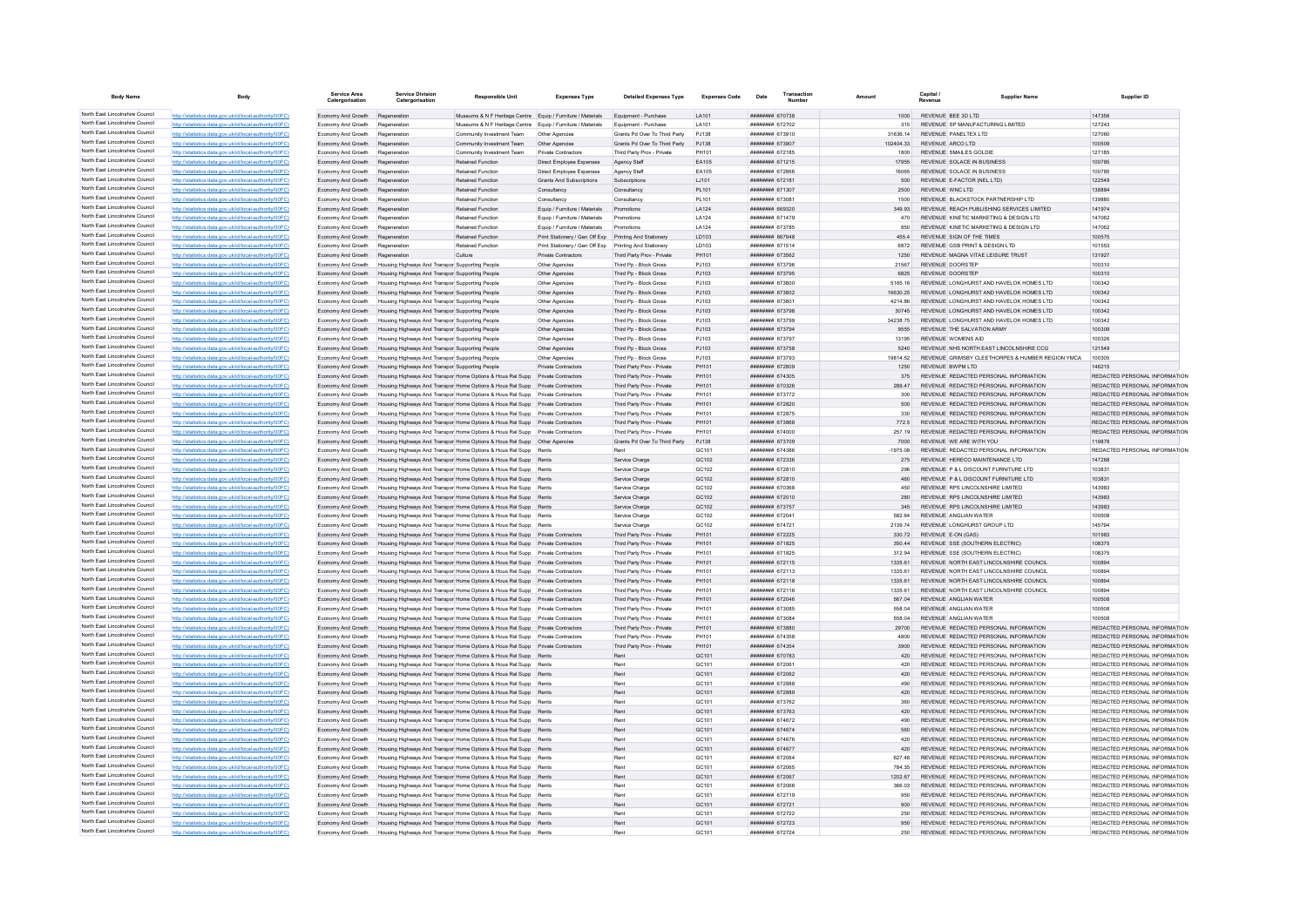| <b>Body Name</b>                                                   | <b>Body</b>                                                                                                      | <b>Service Area</b><br>Catergorisation   | Service Division<br>Catergorisation                                                              | <b>Responsible Unit</b>                                                                                                              | <b>Expenses Type</b>                                             | <b>Detailed Expenses Type</b>                                   | <b>Expenses Code</b>       | Date                               | Transactio<br>Number |                                                              | Capital / | <b>Supplier Name</b>                                                                                 | Supplier ID                                                    |
|--------------------------------------------------------------------|------------------------------------------------------------------------------------------------------------------|------------------------------------------|--------------------------------------------------------------------------------------------------|--------------------------------------------------------------------------------------------------------------------------------------|------------------------------------------------------------------|-----------------------------------------------------------------|----------------------------|------------------------------------|----------------------|--------------------------------------------------------------|-----------|------------------------------------------------------------------------------------------------------|----------------------------------------------------------------|
| North East Lincolnshire Council                                    | http://statistics.data.gov.uk/id/local-authority/00FC)                                                           | Economy And Growth                       |                                                                                                  | Housing Highways And Transpor Home Options & Hous Rel Supp Rents                                                                     |                                                                  | Rent                                                            | GC101                      | ######## 673093                    |                      | 900                                                          |           | REVENUE REDACTED PERSONAL INFORMATION                                                                | REDACTED PERSONAL INFORMATION                                  |
| North East Lincolnshire Council                                    | http://statistics.data.gov.uk/id/local-authority/00FC)                                                           | Economy And Growth                       |                                                                                                  | Housing Highways And Transpor Home Options & Hous Rel Supp Rents                                                                     |                                                                  | Rent                                                            | GC101                      | ######## 673094                    |                      | 450                                                          |           | REVENUE REDACTED PERSONAL INFORMATION                                                                | REDACTED PERSONAL INFORMATION                                  |
| North East Lincolnshire Council                                    | http://statistics.data.gov.uk/id/local-authority/00FC)                                                           | Economy And Growth                       |                                                                                                  | Housing Highways And Transpor Home Options & Hous Rel Supp Rents                                                                     |                                                                  | Rent                                                            | GC101                      | ######## 673096                    |                      | 250                                                          |           | REVENUE REDACTED PERSONAL INFORMATION                                                                | REDACTED PERSONAL INFORMATION                                  |
| North East Lincolnshire Council                                    | http://statistics.data.gov.uk/id/local-authority/00FC                                                            | Economy And Growth                       |                                                                                                  | Housing Highways And Transpor Home Options & Hous Rel Supp Rents                                                                     |                                                                  | Rent                                                            | GC101                      | ######## 673091                    |                      | 900                                                          |           | REVENUE REDACTED PERSONAL INFORMATION                                                                | REDACTED PERSONAL INFORMATION                                  |
| North East Lincolnshire Council<br>North East Lincolnshire Council | http://statistics.data.gov.uk/id/local-authority/00FC)                                                           | Economy And Growth                       |                                                                                                  | Housing Highways And Transpor Home Options & Hous Rel Supp Rents                                                                     |                                                                  | Rent                                                            | GC101                      | ######## 672729                    |                      | 1350                                                         |           | REVENUE REDACTED PERSONAL INFORMATION                                                                | REDACTED PERSONAL INFORMATION                                  |
| North East Lincolnshire Council                                    | http://statistics.data.gov.uk/id/local-authority/00FC)                                                           | Economy And Growth                       |                                                                                                  | Housing Highways And Transpor Home Options & Hous Rel Supp Rents                                                                     |                                                                  | Rent<br>Rent                                                    | GC101                      | ####### 672730<br>######## 672732  |                      | 260<br>1620                                                  |           | REVENUE REDACTED PERSONAL INFORMATION<br>REVENUE REDACTED PERSONAL INFORMATION                       | REDACTED PERSONAL INFORMATION<br>REDACTED PERSONAL INFORMATION |
| North East Lincolnshire Council                                    | http://statistics.data.gov.uk/id/local-authority/00FC)<br>http://statistics.data.gov.uk/id/local-authority/00FC) | Economy And Growth<br>Economy And Growth |                                                                                                  | Housing Highways And Transpor Home Options & Hous Rel Supp Rents<br>Housing Highways And Transpor Home Options & Hous Rel Supp Rents |                                                                  | Rent                                                            | GC101<br>GC <sub>101</sub> | ######## 672733                    |                      | 2210                                                         |           | REVENUE REDACTED PERSONAL INFORMATION                                                                | REDACTED PERSONAL INFORMATION                                  |
| North East Lincolnshire Council                                    | http://statistics.data.gov.uk/id/local-authority/00FC)                                                           | Economy And Growth                       |                                                                                                  | Housing Highways And Transpor Home Options & Hous Rel Supp Rents                                                                     |                                                                  | Rent                                                            | GC101                      | ######## 672734                    |                      | 1950                                                         |           | REVENUE REDACTED PERSONAL INFORMATION                                                                | REDACTED PERSONAL INFORMATION                                  |
| North East Lincolnshire Council                                    | http://statistics.data.gov.uk/id/local-authority/00FC)                                                           | Economy And Growth                       |                                                                                                  | Housing Highways And Transpor Home Options & Hous Rel Supp                                                                           |                                                                  | Rent                                                            | GC101                      | ######## 672737                    |                      | 1950                                                         |           | REVENUE REDACTED PERSONAL INFORMATION                                                                | REDACTED PERSONAL INFORMATION                                  |
| North East Lincolnshire Council                                    | http://statistics.data.gov.uk/id/local-authority/00FC)                                                           | Economy And Growth                       |                                                                                                  | Housing Highways And Transpor Home Options & Hous Rel Supp                                                                           |                                                                  | Rent                                                            | GC101                      | ######## 672735                    |                      | 1430                                                         |           | REVENUE REDACTED PERSONAL INFORMATION                                                                | REDACTED PERSONAL INFORMATION                                  |
| North East Lincolnshire Council                                    | http://statistics.data.gov.uk/id/local-authority/00EC                                                            | Economy And Growth                       |                                                                                                  | Housing Highways And Transpor Home Options & Hous Rel Supp Rents                                                                     |                                                                  | Rent                                                            | GC <sub>101</sub>          | ######## 672736                    |                      | 1365                                                         |           | REVENUE REDACTED PERSONAL INFORMATION                                                                | REDACTED PERSONAL INFORMATION                                  |
| North East Lincolnshire Council                                    | http://statistics.data.gov.uk/id/local-authority/00FC)                                                           | Economy And Growth                       |                                                                                                  | Housing Highways And Transpor Home Options & Hous Rel Supp Rents                                                                     |                                                                  | Rent                                                            | GC101                      | ######## 670406                    |                      | 366.03                                                       |           | REVENUE REDACTED PERSONAL INFORMATION                                                                | REDACTED PERSONAL INFORMATION                                  |
| North East Lincolnshire Council                                    | http://statistics.data.gov.uk/id/local-authority/00FC                                                            | Economy And Growth                       |                                                                                                  | Housing Highways And Transpor Home Options & Hous Rel Supp Rents                                                                     |                                                                  | Rent                                                            | GC101                      | ####### 671823                     |                      | 350                                                          |           | REVENUE REDACTED PERSONAL INFORMATION                                                                | REDACTED PERSONAL INFORMATION                                  |
| North East Lincolnshire Council<br>North East Lincolnshire Council | http://statistics.data.gov.uk/id/local-authority/00FC                                                            | Economy And Growth                       | Housing Highways And Transpor Drainage & Coastal Defence                                         |                                                                                                                                      | Private Contractors                                              | Third Party Prov - Private                                      | PH101                      | ######## 673830                    |                      | 99074.37                                                     |           | REVENUE ENGIE SERVICES LTD                                                                           | 133267                                                         |
| North East Lincolnshire Council                                    | http://statistics.data.gov.uk/id/local-authority/00FC)                                                           | Economy And Growth                       | Housing Highways And Transpor Highways Dso                                                       |                                                                                                                                      | Dlo Holding<br>Dlo Holding                                       | Depot Fuel Holding Account                                      | LM101<br>LM101             | ######## 670971<br>####### 670972  |                      | 1264.25<br>17500.14                                          |           | <b>REVENUE OIL NRG</b><br>REVENUE OIL NRG                                                            | 138198<br>138198                                               |
| North East Lincolnshire Council                                    | http://statistics.data.gov.uk/id/local-authority/00FC)<br>http://statistics.data.gov.uk/id/local-authority/00FC) | Economy And Growth<br>Economy And Growth | Housing Highways And Transpor Highways Dsc<br>Housing Highways And Transpor Highways Dso         |                                                                                                                                      | Dlo Holding                                                      | Depot Fuel Holding Account<br>Depot Fuel Holding Account        | LM101                      | ####### 672624                     |                      | 17504.17                                                     |           | REVENUE OIL NRG                                                                                      | 138198                                                         |
| North East Lincolnshire Council                                    | http://statistics.data.gov.uk/id/local-authority/00FC                                                            | Economy And Growth                       | Housing Highways And Transpor Highways Dso                                                       |                                                                                                                                      | Dio Holding                                                      | Depot Fuel Holding Account                                      | <b>IM101</b>               | ######## 672582                    |                      | 1264                                                         |           | REVENUE OIL NRG                                                                                      | 138198                                                         |
| North East Lincolnshire Council                                    | http://statistics.data.gov.uk/id/local-authority/00FC)                                                           | Economy And Growth                       | Housing Highways And Transpor Highways Dso                                                       |                                                                                                                                      | Dio Holding                                                      | Depot Fuel Holding Account                                      | LM101                      | ######## 674670                    |                      | 18014.4                                                      |           | REVENUE OIL NRG                                                                                      | 138198                                                         |
| North East Lincolnshire Council                                    | http://statistics.data.gov.uk/id/local-authority/00FC)                                                           | Economy And Growth                       | Housing Highways And Transpor Street Lighting                                                    |                                                                                                                                      | Rep Alterations Maint Building                                   | Buildings - Repairs And Maint                                   | GA102                      | ####### 670578                     |                      | 2675.8                                                       |           | REVENUE J MCCANN & CO LTD                                                                            | 100841                                                         |
| North East Lincolnshire Council                                    | http://statistics.data.gov.uk/id/local-authority/00FC)                                                           | Economy And Growth                       | Housing Highways And Transpor Street Lighting                                                    |                                                                                                                                      | Private Contractors                                              | Third Party Prov - Private                                      | PH101                      | ######## 670578                    |                      | 793.28                                                       |           | REVENUE J MCCANN & CO LTD                                                                            | 100841                                                         |
| North East Lincolnshire Council                                    | http://statistics.data.gov.uk/id/local-authority/00EC)                                                           | Economy And Growth                       | Housing Highways And Transpor Street Lighting                                                    |                                                                                                                                      |                                                                  | Rep Alterations Maint Building Street Lighting-General Maint    | GA111                      | ######## 670578                    |                      | 6623 74                                                      |           | REVENUE J MCCANN & CO LTD                                                                            | 100841                                                         |
| North East Lincolnshire Council                                    | http://statistics.data.gov.uk/id/local-authority/00FC)                                                           | Economy And Growth                       | Housing Highways And Transpor Street Lighting                                                    |                                                                                                                                      | Rep Alterations Maint Building                                   | Street Light-Irrecoverable Dam                                  | GA112                      | ######## 670578                    |                      | 1428.06                                                      |           | REVENUE J MCCANN & CO LTD                                                                            | 100841                                                         |
| North East Lincolnshire Council                                    | stics.data.gov.uk/id/local-authority/00FC)                                                                       | Economy And Growth                       | Housing Highways And Transpor Street Lighting                                                    |                                                                                                                                      | Rep Alterations Maint Building                                   | Traffic Signs / Signals                                         | GA113                      | ######## 670578                    |                      | 314.26                                                       |           | REVENUE J MCCANN & CO LTD                                                                            | 100841                                                         |
| North East Lincolnshire Council<br>North East Lincolnshire Council | statistics.data.gov.uk/id/local-authority/00FC                                                                   | Economy And Growth                       | ing Highways And Transpor Street Lighting                                                        |                                                                                                                                      | Ren Alterations Maint Building                                   | <b>Electrical Testing</b>                                       | GA107                      | ######## 670578                    |                      | 2229.8                                                       |           | REVENUE J MCCANN & CO LTD                                                                            | 100841                                                         |
| North East Lincolnshire Council                                    | http://statistics.data.gov.uk/id/local-authority/00FC)                                                           | Economy And Growth                       | Housing Highways And Transpor Street Lighting                                                    |                                                                                                                                      | Rep Alterations Maint Building<br>Rep Alterations Maint Building | Street Lighting-General Maint                                   | GA111<br>GA111             | ######## 670579<br>######## 670578 |                      | 352.41<br>6157.15                                            |           | REVENUE J MCCANN & CO LTD<br>REVENUE J MCCANN & CO LTD                                               | 100841<br>100841                                               |
| North East Lincolnshire Council                                    | http://statistics.data.gov.uk/id/local-authority/00FC)<br>http://statistics.data.gov.uk/id/local-authority/00FC  | Economy And Growth<br>Economy And Growth | Housing Highways And Transpor Street Lighting<br>Housing Highways And Transpor Street Lighting   |                                                                                                                                      | Rep Alterations Maint Building                                   | Street Lighting-General Maint<br>Street Light-Irrecoverable Dam | GA112                      | ####### 672550                     |                      | 1048.47                                                      |           | REVENUE NORTHERN POWERGRID YORKSHIRE PLC                                                             | 110628                                                         |
| North East Lincolnshire Council                                    | http://statistics.data.gov.uk/id/local-authority/00FC                                                            | Economy And Growth                       | Housing Highways And Transpor Street Lighting                                                    |                                                                                                                                      | Rep Alterations Maint Building                                   | Street Light-Irrecoverable Dam                                  | GA112                      | ####### 670578                     |                      | 253.59                                                       |           | REVENUE J MCCANN & CO LTD                                                                            | 100841                                                         |
| North East Lincolnshire Council                                    | http://statistics.data.gov.uk/id/local-authority/00FC)                                                           | Economy And Growth                       | Housing Highways And Transpor Street Lighting                                                    |                                                                                                                                      | Rep Alterations Maint Building                                   | Traffic Mgmt-Irrecoverable Dam                                  | GA115                      | ######## 670578                    |                      | 407.29                                                       |           | REVENUE J MCCANN & CO LTD                                                                            | 100841                                                         |
| North East Lincolnshire Council                                    | http://statistics.data.gov.uk/id/local-authority/00FC)                                                           | Economy And Growth                       | Housing Highways And Transpor Street Lighting                                                    |                                                                                                                                      | Rep Alterations Maint Building                                   | Traffic Signs / Signals                                         | GA113                      | ######## 670579                    |                      | 527.45                                                       |           | REVENUE J MCCANN & CO LTD                                                                            | 100841                                                         |
| North East Lincolnshire Council                                    | http://statistics.data.gov.uk/id/local-authority/00FC)                                                           | Economy And Growth                       | Housing Highways And Transpor Street Lighting                                                    |                                                                                                                                      | Rep Alterations Maint Building                                   | Traffic Signs / Signals                                         | GA113                      | ######## 670578                    |                      | 4075.9                                                       |           | REVENUE J MCCANN & CO LTD                                                                            | 100841                                                         |
| North East Lincolnshire Council                                    | http://statistics.data.gov.uk/id/local-authority/00EC)                                                           | Economy And Growth                       | Housing Highways And Transpor Street Lighting                                                    |                                                                                                                                      | Private Contractors                                              | Third Party Prov - Private                                      | PH101                      | ######## 670578                    |                      | 634.62                                                       |           | REVENUE J MCCANN & CO LTD                                                                            | 100841                                                         |
| North East Lincolnshire Council                                    | http://statistics.data.gov.uk/id/local-authority/00FC)                                                           | Economy And Growth                       | Housing Highways And Transpor Traffic Management                                                 |                                                                                                                                      | Print Stationery / Gen Off Exp Advertising                       |                                                                 | LD104                      | ######## 670527                    |                      | 255.36                                                       |           | REVENUE REACH PUBLISHING SERVICES LIMITED                                                            | 141974                                                         |
| North East Lincolnshire Council                                    | http://statistics.data.gov.uk/id/local-authority/00FC)                                                           | Economy And Growth                       | Housing Highways And Transpor Transport Policy                                                   |                                                                                                                                      | Private Contractors                                              | Concessionary Fares                                             | PH104                      | ####### 671497                     |                      | ACTED COMMERCIALLY SENSITIVE                                 |           | REVENUE ESP SYSTEX LTD                                                                               | 102062                                                         |
| North East Lincolnshire Council<br>North East Lincolnshire Council | http://statistics.data.gov.uk/id/local-authority/00FC)                                                           | Economy And Growth                       | Housing Highways And Transpor Transport Policy                                                   |                                                                                                                                      | Private Contractors                                              | Concessionary Fares                                             | PH104                      | ####### 671981                     |                      | ACTED COMMERCIALLY SENSITIVE                                 |           | REVENUE YORCARD LTD                                                                                  | 110755                                                         |
| North East Lincolnshire Council                                    | http://statistics.data.gov.uk/id/local-authority/00EC)                                                           | Economy And Growth                       | Housing Highways And Transpor Transport Policy                                                   |                                                                                                                                      | Private Contractors                                              | Concessionary Fares                                             | PH104<br>PH102             | ######## 671302<br>######## 671123 |                      | ACTED COMMERCIALLY SENSITIVE<br>ACTED COMMERCIALLY SENSITIVE |           | REVENUE GY CLPS & DISTRICT DIAL A RIDE<br>REVENUE STAGECOACH SERVICES                                | 100980<br>101404                                               |
| North East Lincolnshire Council                                    | http://statistics.data.gov.uk/id/local-authority/00FC)<br>ics.data.gov.uk/id/local-autho                         | Economy And Growth<br>Economy And Growth | Housing Highways And Transpor Transport Policy<br>Housing Highways And Transpor Transport Policy |                                                                                                                                      | Private Contractors<br>Private Contractor                        | Subsidies<br>Subsidies                                          | PH102                      | <b>####### 671505</b>              |                      | ACTED COMMERCIALLY SENSITIVE                                 |           | REVENUE STAGECOACH SERVICES                                                                          | 101404                                                         |
| North East Lincolnshire Council                                    | http://statistics.data.gov.uk/id/local-authority/00FC                                                            | Economy And Growth                       | ing Highways And Transpor Transport Policy                                                       |                                                                                                                                      | Private Contractors                                              | Third Party Prov - Private                                      | PH101                      | ######## 673827                    |                      | 9102                                                         |           | REVENUE ENGIE SERVICES LTD                                                                           | 133267                                                         |
| North East Lincolnshire Council                                    | http://statistics.data.gov.uk/id/local-authority/00FC)                                                           | Economy And Growth                       | Housing Highways And Transpor Transport Policy                                                   |                                                                                                                                      | Private Contractors                                              | Third Party Prov - Private                                      | PH101                      | ######## 673827                    |                      | 7216.8                                                       |           | REVENUE ENGIE SERVICES LTD                                                                           | 133267                                                         |
| North East Lincolnshire Council                                    | http://statistics.data.gov.uk/id/local-authority/00FC)                                                           | Economy And Growth                       | Housing Highways And Transpor Transport Policy                                                   |                                                                                                                                      | Private Contractors                                              | Third Party Prov - Private                                      | PH101                      | ######## 673827                    |                      | 17094                                                        |           | REVENUE ENGIE SERVICES LTD                                                                           | 133267                                                         |
| North East Lincolnshire Council                                    | http://statistics.data.gov.uk/id/local-authority/00FC)                                                           | Economy And Growth                       | Housing Highways And Transpor Transport Policy                                                   |                                                                                                                                      | Private Contractors                                              | Third Party Prov - Private                                      | PH101                      | ######## 673827                    |                      | 5000                                                         |           | REVENUE ENGIE SERVICES LTD                                                                           | 133267                                                         |
| North East Lincolnshire Council                                    | http://statistics.data.gov.uk/id/local-authority/00FC)                                                           | Economy And Growth                       | Housing Highways And Transpor Transport Policy                                                   |                                                                                                                                      | Private Contractors                                              | Third Party Prov - Private                                      | PH101                      | ######## 673827                    |                      | 6489.6                                                       |           | REVENUE ENGIE SERVICES LTD                                                                           | 133267                                                         |
| North East Lincolnshire Council                                    | http://statistics.data.gov.uk/id/local-authority/00EC)                                                           | Economy And Growth                       | Housing Highways And Transpor Transport Policy                                                   |                                                                                                                                      | Private Contractors                                              | Contract Payments                                               | PH105                      | ######## 671597                    |                      | 18541.18                                                     |           | REVENUE STAGECOACH SERVICES                                                                          | 101404                                                         |
| North East Lincolnshire Council                                    | http://statistics.data.gov.uk/id/local-authority/00FC)                                                           | Economy And Growth                       | Housing Highways And Transpor Transport Policy                                                   |                                                                                                                                      | <b>Private Contractors</b>                                       | <b>Contract Payments</b>                                        | PH105                      | ######## 671598                    |                      | 2688.32                                                      |           | REVENUE STAGECOACH SERVICES                                                                          | 101404                                                         |
| North East Lincolnshire Council<br>North East Lincolnshire Council |                                                                                                                  | Economy And Growth                       | Housing Highways And Transpor Transport Policy                                                   |                                                                                                                                      | Contributions To Provisions                                      | Contributions - Communities                                     | LK101                      | ######## 673588                    |                      | 3459                                                         |           | REVENUE LOCK IT SAFE LTD                                                                             | 101779                                                         |
| North East Lincolnshire Council                                    | http://statistics.data.gov.uk/id/local-authority/00FC1                                                           | Economy And Growth                       | sing Highways And Transpor Transport Policy                                                      |                                                                                                                                      | Contributions To Provisions                                      | Contributions - Communities                                     | LK101                      | ######## 673589                    |                      | 4096                                                         |           | REVENUE LOCK IT SAFE LTD                                                                             | 101779                                                         |
| North East Lincolnshire Council                                    | http://statistics.data.gov.uk/id/local-authority/00EC)<br>http://statistics.data.gov.uk/id/local-authority/00FC) | Fconomy And Growth                       | Housing Highways And Transpor Transport Policy                                                   |                                                                                                                                      | Contributions To Provisions                                      | Contributions - Communities                                     | 1 K101                     | ######## 673587                    |                      | 1075                                                         |           | REVENUE LOCK IT SAFE LTD                                                                             | 101779<br>119476                                               |
| North East Lincolnshire Council                                    | //statistics.data.gov.uk/id/local-authority/00FC)                                                                | Economy And Growth<br>Economy And Growth | Housing Highways And Transpor Transport Policy<br>Housing Highways And Transpor Transport Policy |                                                                                                                                      | Voluntary Associations<br>Private Contractors                    | Third Po - Third Sector<br><b>Contract Payments</b>             | PF101<br><b>PH105</b>      | ######## 673994<br>######## 670548 |                      | 2700<br>499                                                  |           | REVENUE CYCLE HUB LINCS CIC<br><b>REVENUE MODESHIFT</b>                                              | 119471                                                         |
| North East Lincolnshire Council                                    | http://statistics.data.gov.uk/id/local-authority/00FC)                                                           | Economy And Growth                       | Housing Highways And Transpor Transport Policy                                                   |                                                                                                                                      | Consultancy                                                      | Consultancy                                                     | PL101                      | ######## 673957                    |                      | 5670                                                         |           | REVENUE FUN FAMILY EVENTS LTD                                                                        | 148624                                                         |
| North East Lincolnshire Council                                    | (//statistics.data.gov.uk/id/local-authority/00EC)                                                               | Fronomy And Growth                       | Housing Highways And Transpor Transport Policy                                                   |                                                                                                                                      | Consultancy                                                      | Consultancy                                                     | PI 101                     | ######## 670549                    |                      | 1999                                                         |           | REVENUE MODESHIET                                                                                    | 119471                                                         |
| North East Lincolnshire Council                                    | s.data.gov.uk/id/local-authority/00FC)                                                                           | Economy And Growth                       | Housing Highways And Transpor Strategic Housing                                                  |                                                                                                                                      | Private Contractors                                              | Third Party Prov - Private                                      | PH101                      | ######## 671609                    |                      | 11147                                                        |           | REVENUE TURLEY ASSOCIATES LTD                                                                        | 148417                                                         |
| North East Lincolnshire Council                                    | distics.data.gov.uk/id/local-authority/00FC)                                                                     | Public Health                            | Public Healt                                                                                     | Director Public Health                                                                                                               | Direct Employee Expenses                                         | Agency Staf                                                     | EA105                      | ********* 67078                    |                      | 21127                                                        |           | REVENUE ETHICAL RECRUITMENT AGENCY (GRIMSBY) LTD                                                     | 147051                                                         |
| North East Lincolnshire Council                                    | http://statistics.data.gov.uk/id/local-authority/00EC)                                                           | Public Health                            | Public Health                                                                                    | Director Public Health                                                                                                               | Direct Employee Expenses                                         | Agency Staff                                                    | EA105                      | ####### 670649                     |                      | 396.8                                                        |           | REVENUE ETHICAL RECRUITMENT AGENCY (GRIMSBY) LTD                                                     | 147051                                                         |
| North East Lincolnshire Council                                    | http://statistics.data.gov.uk/id/local-authority/00FC)                                                           | Public Health                            | Public Health                                                                                    | Director Public Health                                                                                                               | Direct Employee Expenses                                         | Agency Staff                                                    | EA105                      | ######## 670646                    |                      | 21079.59                                                     |           | REVENUE ETHICAL RECRUITMENT AGENCY (GRIMSBY) LTD                                                     | 147051                                                         |
| North East Lincolnshire Council                                    | http://statistics.data.gov.uk/id/local-authority/00FC                                                            | Public Health                            | Public Health                                                                                    | Director Public Health                                                                                                               | Direct Employee Expenses                                         | Agency Staff                                                    | EA105                      | ######## 673354                    |                      | 1200                                                         |           | REVENUE LINCOLNSHIRE PROFESSIONAL SERVICES LTD                                                       | 148965                                                         |
| North East Lincolnshire Council<br>North East Lincolnshire Council | http://statistics.data.gov.uk/id/local-authority/00FC)                                                           | Public Health                            | Public Health                                                                                    | Director Public Health                                                                                                               | Rep Alterations Maint Building                                   | Buildings - Fixtures And Fitt                                   | GA104                      | ####### 671309                     |                      | 1015.11                                                      |           | REVENUE ENGIE SERVICES LTD                                                                           | 133267                                                         |
| North East Lincolnshire Council                                    | http://statistics.data.gov.uk/id/local-authority/00FC)                                                           | Public Health                            | Public Health                                                                                    | Director Public Health                                                                                                               |                                                                  | Rep Alterations Maint Building Buildings - Repairs And Maint    | GA102                      | ######## 671308                    |                      | 1680                                                         |           | REVENUE ENGIE SERVICES LTD                                                                           | 133267<br>147051                                               |
| North East Lincolnshire Council                                    | http://statistics.data.gov.uk/id/local-authority/00FC)<br>cs.data.gov.uk/id/local-authority/00FC)                | Public Health<br>Public Health           | Public Health<br>Public Health                                                                   | Director Public Health<br>Director Public Health                                                                                     | Car Allowances<br><b>Contributions To Provisions</b>             | Travel - Employees<br>Contributions - Other                     | JF101<br>LK103             | ######## 670647<br>######## 670650 |                      | 995.6<br>5270.6                                              |           | REVENUE ETHICAL RECRUITMENT AGENCY (GRIMSBY) LTD<br>REVENUE ETHICAL RECRUITMENT AGENCY (GRIMSBY) LTD | 147051                                                         |
| North East Lincolnshire Council                                    | http://statistics.data.gov.uk/id/local-authority/00EC)                                                           | Public Health                            | Public Health                                                                                    | Director Public Health                                                                                                               | Contributions To Provisions                                      | Contributions - Other                                           | LK103                      | ######## 670644                    |                      | 1504.13                                                      |           | REVENUE ETHICAL RECRUITMENT AGENCY (GRIMSBY) LTD                                                     | 147051                                                         |
| North East Lincolnshire Council                                    | http://statistics.data.gov.uk/id/local-authority/00EC)                                                           | Public Health                            | Public Health                                                                                    | Director Public Health                                                                                                               | Contributions To Provisions                                      | Contributions - Third Sector                                    | LK102                      | ######## 669797                    |                      | 60000                                                        |           | REVENUE CENTRE4 LIMITED                                                                              | 126893                                                         |
| North East Lincolnshire Council                                    | http://statistics.data.gov.uk/id/local-authority/00FC)                                                           | Public Health                            | Public Health                                                                                    | Director Public Health                                                                                                               | Direct Employee Expenses                                         | Agency Staff                                                    | EA105                      | ######## 670653                    |                      | 24794.78                                                     |           | REVENUE ETHICAL RECRUITMENT AGENCY (GRIMSBY) LTD                                                     | 147051                                                         |
| North East Lincolnshire Council                                    | http://statistics.data.gov.uk/id/local-authority/00FC)                                                           | Public Health                            | Public Health                                                                                    | Director Public Health                                                                                                               | Rents                                                            | Room Hire                                                       | GC103                      | ######## 671477                    |                      | 282.1                                                        |           | REVENUE GRIMSBY NEIGHBOURHOOD CENTRE                                                                 | 101662                                                         |
| North East Lincolnshire Council                                    | http://statistics.data.gov.uk/id/local-authority/00FC)                                                           | Public Health                            | Public Health                                                                                    | Director Public Health                                                                                                               | Contributions To Provisions                                      | Contributions - Other                                           | LK103                      | ######## 672617                    |                      | 22603.47                                                     |           | REVENUE EAST RIDING OF YORKSHIRE COUNCIL                                                             | 100377                                                         |
| North East Lincolnshire Council                                    | http://statistics.data.gov.uk/id/local-authority/00FC)                                                           | Public Health                            | Public Health                                                                                    | Director Public Health                                                                                                               | Government Departments                                           | Third Party Prov - Govt Depts                                   | PE101                      | ######## 672617                    |                      | 6290.66                                                      |           | REVENUE EAST RIDING OF YORKSHIRE COUNCIL                                                             | 100377                                                         |
| North East Lincolnshire Council                                    | cs.data.gov.uk/id/local-authority/00FC)                                                                          | Public Health                            | Public Health                                                                                    | Director Public Health                                                                                                               | Private Contractors                                              | Third Party Prov - Private                                      | PH101                      | ######## 671565                    |                      | 270                                                          |           | REVENUE READY RENT A CAR                                                                             | 100557                                                         |
| North East Lincolnshire Council<br>North East Lincolnshire Council | latistics.data.gov.uk/id/local-authority/00FC                                                                    | Public Health                            | Public Health                                                                                    | Drug / Alcohol Action Service                                                                                                        | Government Departments                                           | Third Party Prov - Govt Depts                                   | PE101                      | ######## 673698                    |                      | 35642.12                                                     |           | REVENUE NHSBSA (NHS BUSINESS SERVICES AUTHORITY)                                                     | 127751                                                         |
| North East Lincolnshire Council                                    | http://statistics.data.gov.uk/id/local-authority/00EC)                                                           | Public Health                            | Public Health                                                                                    | Drug / Alcohol Action Service                                                                                                        | Private Contractors                                              | <b>Contract Payments</b>                                        | <b>PH105</b>               | ######## 673433                    |                      | 136775                                                       |           | REVENUE WE ARE WITH YOU                                                                              | 119878                                                         |
| North East Lincolnshire Council                                    | http://statistics.data.gov.uk/id/local-authority/00FC)<br>http://statistics.data.gov.uk/id/local-authority/00FC  | Public Health<br>Public Health           | Public Health<br>Public Health                                                                   | Drug / Alcohol Action Service<br>Wellbeing Service                                                                                   | Private Contractors<br>Equip / Furniture / Materials             | Third Party Prov - Private<br><b>Teaching Materials</b>         | PH101<br>LA117             | ######## 673434<br>######## 672091 |                      | 24250<br>275                                                 |           | REVENUE WE ARE WITH YOU<br>REVENUE MHFA ENGLAND CIC                                                  | 119878<br>108265                                               |
| North East Lincolnshire Council                                    | http://statistics.data.gov.uk/id/local-authority/00FC                                                            | Public Health                            | Public Health                                                                                    | <b>Wellbeing Service</b>                                                                                                             | Equip / Furniture / Materials                                    | <b>Teaching Materials</b>                                       | LA117                      | ######## 672149                    |                      | 350                                                          |           | REVENUE MHFA ENGLAND CIC                                                                             | 108265                                                         |
| North East Lincolnshire Council                                    | http://statistics.data.gov.uk/id/local-authority/00FC                                                            | Public Health                            | Public Health                                                                                    | <b>Wellbeing Service</b>                                                                                                             | Communications And Computin Computer S/Ware - Licences           |                                                                 | LF103                      | ######## 673467                    |                      | 11400                                                        |           | REVENUE NHS CENTRAL MIDI ANDS CSU                                                                    | 119910                                                         |
| North East Lincolnshire Council                                    | http://statistics.data.gov.uk/id/local-authority/00FC)                                                           | Public Health                            | Public Health                                                                                    | Wellbeing Service                                                                                                                    | Miscellaneous Expenses                                           | Medical Supplies And Services                                   | LL109                      | ######## 671193                    |                      | 342                                                          |           | REVENUE E CIGARETTE OUTLET (UK) LTD                                                                  | 133708                                                         |
| North East Lincolnshire Council                                    | stistics.data.gov.uk/id/local-authority/00FC)                                                                    | Public Health                            | <b>Public Health</b>                                                                             | Wellbeing Service                                                                                                                    | Miscellaneous Expenses                                           | Medical Supplies And Services                                   |                            | ####### 672068                     |                      |                                                              |           | REVENUE E CIGARETTE OUTLET (UK) LTD                                                                  | 133708                                                         |